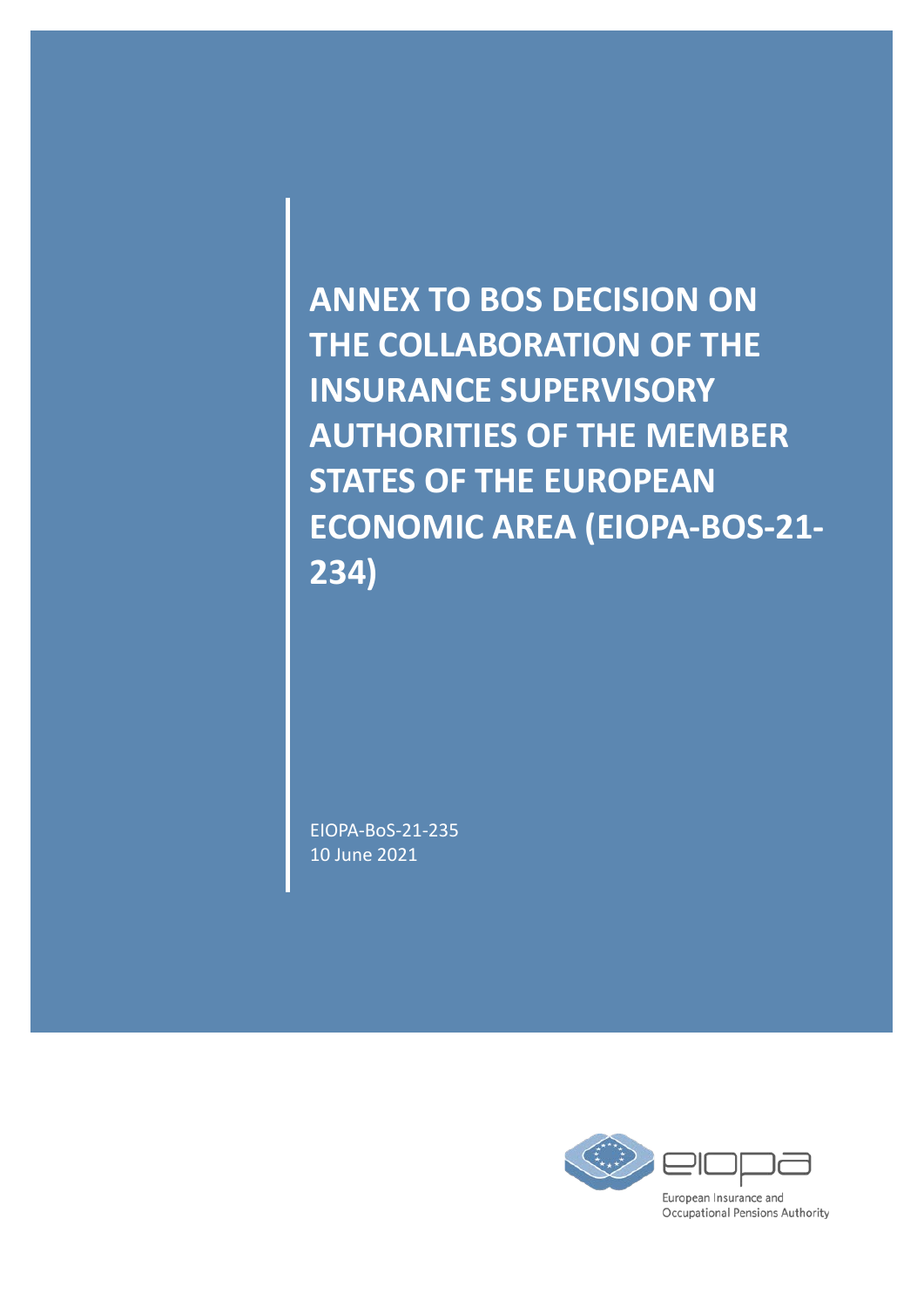#### **Table of Contents**

| 1 |                                                                                                                                                                         |                                                                              |  |  |
|---|-------------------------------------------------------------------------------------------------------------------------------------------------------------------------|------------------------------------------------------------------------------|--|--|
|   | 1.1                                                                                                                                                                     |                                                                              |  |  |
|   | 1.2                                                                                                                                                                     |                                                                              |  |  |
|   | 1.3                                                                                                                                                                     |                                                                              |  |  |
|   | 1.4                                                                                                                                                                     | IT tool supporting the exchange of information and notifications7            |  |  |
| 2 |                                                                                                                                                                         |                                                                              |  |  |
|   | 2.1                                                                                                                                                                     |                                                                              |  |  |
|   | 2.2                                                                                                                                                                     | Exchange of authorisation information with other insurance Supervisory       |  |  |
|   | 2.2.1                                                                                                                                                                   |                                                                              |  |  |
|   | 2.2.2                                                                                                                                                                   |                                                                              |  |  |
|   | 2.2.3                                                                                                                                                                   |                                                                              |  |  |
|   | 2.2.4                                                                                                                                                                   |                                                                              |  |  |
|   | 2.3                                                                                                                                                                     | Exchange of authorisation information with financial supervisory authorities |  |  |
|   | 2.3.1                                                                                                                                                                   |                                                                              |  |  |
|   | 2.3.2                                                                                                                                                                   |                                                                              |  |  |
|   | 2.3.3                                                                                                                                                                   |                                                                              |  |  |
|   | Exchange of information on all persons who effectively run the undertaking or<br>2.4<br>hold other key functions, shareholders and members with qualifying holdings  11 |                                                                              |  |  |
|   | 2.5                                                                                                                                                                     | Exchange of information on authorisations sought in other Member States  13  |  |  |
|   | 2.6                                                                                                                                                                     |                                                                              |  |  |
|   | 2.6.1                                                                                                                                                                   |                                                                              |  |  |
|   | 2.6.2                                                                                                                                                                   |                                                                              |  |  |
|   | 2.6.3                                                                                                                                                                   |                                                                              |  |  |
|   | 2.6.4                                                                                                                                                                   |                                                                              |  |  |
|   | 2.7                                                                                                                                                                     | Acquisitions and increase of shareholdings in undertakings  16               |  |  |
| 3 |                                                                                                                                                                         |                                                                              |  |  |
|   |                                                                                                                                                                         | 3. Framework for the collaboration of Supervisory Authorities 18             |  |  |
|   | 3.1                                                                                                                                                                     | Establishment, change of information and closure of a branch by $a(n)$       |  |  |
|   | 3.1.1                                                                                                                                                                   | Information to be communicated by the Home NSA to the Host NSA and           |  |  |
|   | 3.1.2                                                                                                                                                                   | Information to be provided by the Host NSA to the Home NSA and EIOPA in      |  |  |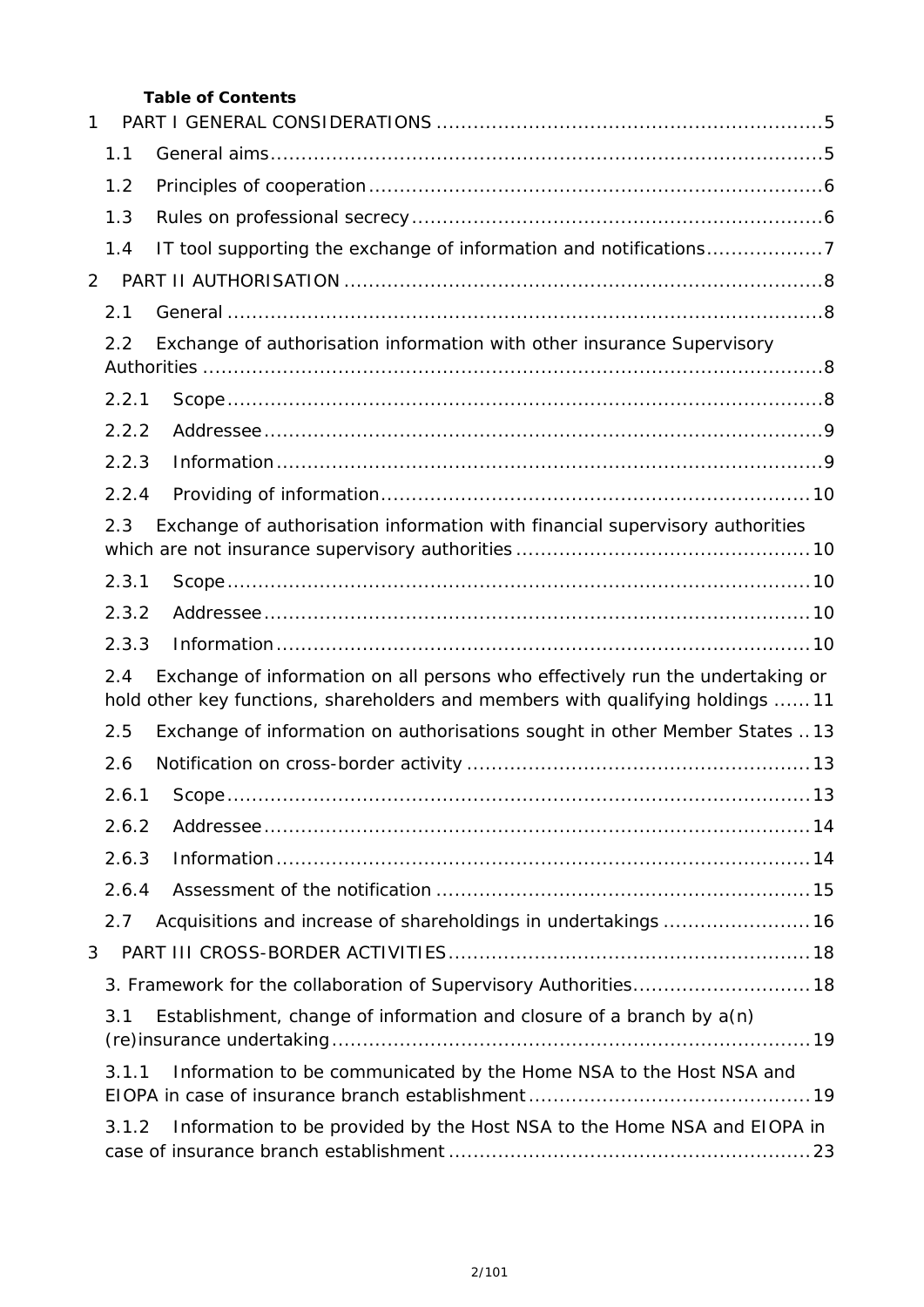|   | 3.1.3                 | Information to be provided by the Home NSA to the insurance undertaking        |  |
|---|-----------------------|--------------------------------------------------------------------------------|--|
|   | 3.1.4                 |                                                                                |  |
|   | 3.1.5                 |                                                                                |  |
|   | 3.1.6                 |                                                                                |  |
|   | 3.1.7                 | Establishment, change of information and closure of a branch by a              |  |
|   | $3.2^{\circ}$         | Commencing activities by way of freedom to provide services by an insurance    |  |
|   | 3.2.1<br><b>EIOPA</b> | Information to be communicated by the Home NSA to the Host NSA and<br>27       |  |
|   | 3.2.2                 | Information to be provided by the Host NSA to the Home NSA and EIOPA. 30       |  |
|   | 3.2.3                 | Information to be provided by the Home and Host NSAs to the insurance          |  |
|   |                       |                                                                                |  |
|   | 3.2.4                 |                                                                                |  |
|   | 3.2.5                 |                                                                                |  |
|   | 3.2.6                 |                                                                                |  |
|   | 3.3                   | Other provisions common to branches and freedom to provide services32          |  |
|   | 3.3.1                 | Language, communication means, contact points and lists 32                     |  |
|   | 3.3.2                 | Submission of policy conditions to the Host NSA (health insurance as an        |  |
|   | 3.3.3                 | Representative for the handling of claims (motor vehicle liability) 34         |  |
| 4 |                       |                                                                                |  |
|   |                       | 4.1 Continuing cooperation between Home and Host NSAs (branches and FoS)36     |  |
|   | 4.2                   |                                                                                |  |
|   | 4.2.1                 |                                                                                |  |
|   | 4.2.2                 | Other exchange of information from the Home NSA 43                             |  |
|   | 4.2.3                 |                                                                                |  |
|   | 4.2.4                 | Other exchange of information from the Host NSA  47                            |  |
|   | 4.3                   |                                                                                |  |
|   | 4.3.1                 |                                                                                |  |
|   | 4.3.2                 |                                                                                |  |
|   | 4.4                   |                                                                                |  |
|   | 4.4.1                 | Transfer of portfolio of contracts of insurance undertakings53                 |  |
|   | 4.4.2                 | Transfer of portfolio of contracts of reinsurance undertakings56               |  |
|   | 4.4.3                 | Transfer of portfolio of contracts of insurance branches of Third Countries 58 |  |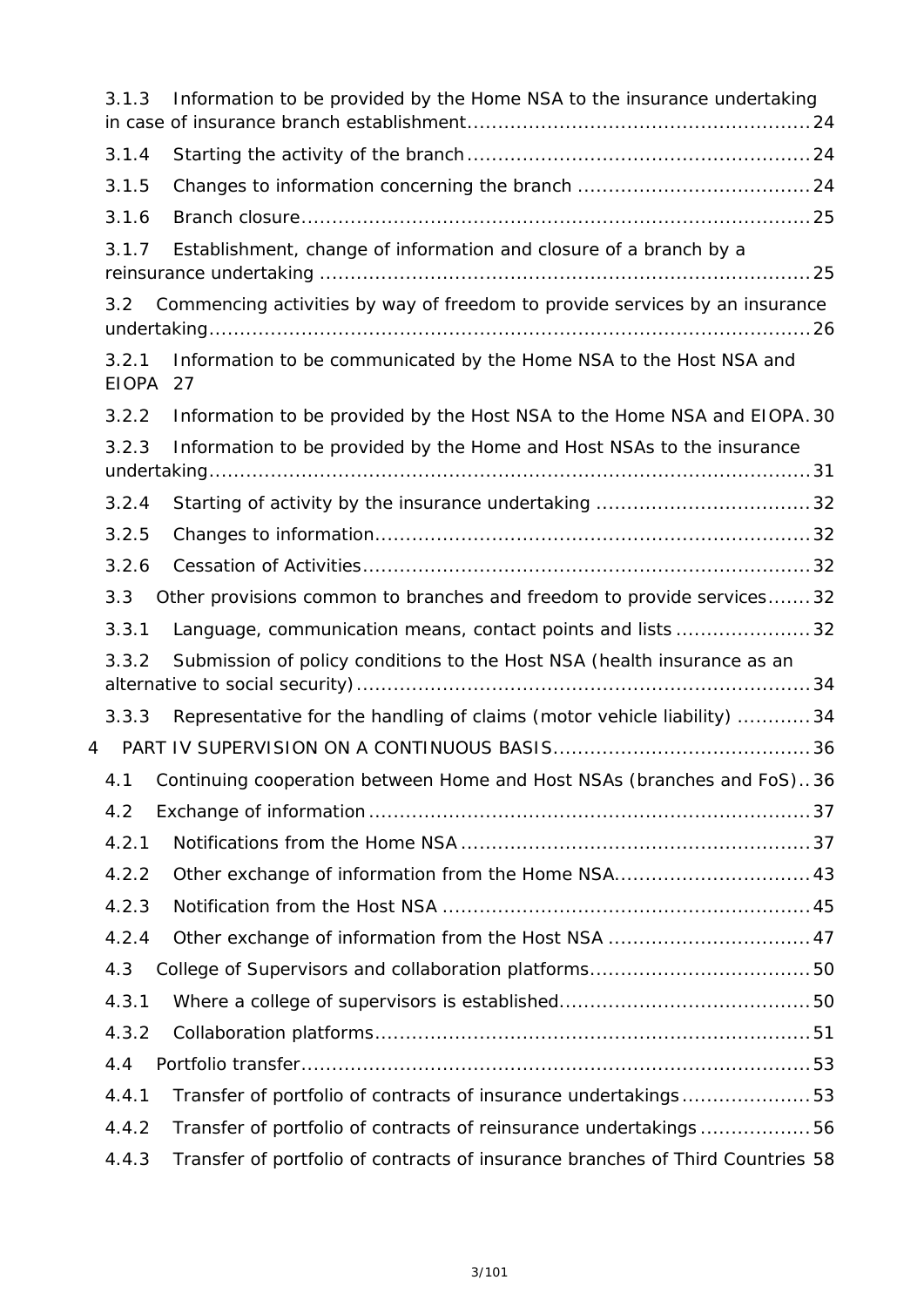| Application of reorganisation measures and winding-up proceedings of an   |                                                                                                                                                                                         |
|---------------------------------------------------------------------------|-----------------------------------------------------------------------------------------------------------------------------------------------------------------------------------------|
|                                                                           |                                                                                                                                                                                         |
| Exchange of quantitative information between the Home NSA and Host NSA 62 |                                                                                                                                                                                         |
|                                                                           |                                                                                                                                                                                         |
|                                                                           |                                                                                                                                                                                         |
|                                                                           |                                                                                                                                                                                         |
|                                                                           |                                                                                                                                                                                         |
|                                                                           |                                                                                                                                                                                         |
|                                                                           |                                                                                                                                                                                         |
|                                                                           |                                                                                                                                                                                         |
|                                                                           |                                                                                                                                                                                         |
|                                                                           |                                                                                                                                                                                         |
|                                                                           |                                                                                                                                                                                         |
|                                                                           |                                                                                                                                                                                         |
| 4.5<br>4.5.1<br>5.<br>6.1<br>6.2<br>6.3<br>6.4<br>7 <sup>7</sup><br>7.1   | 4.5.2<br>4.5.3<br>4.5.4<br>4.5.5<br>ANNEX 2: Table summarising the information flows between the Supervisory<br>ANNEX 3: Information included in the templates used for notifications82 |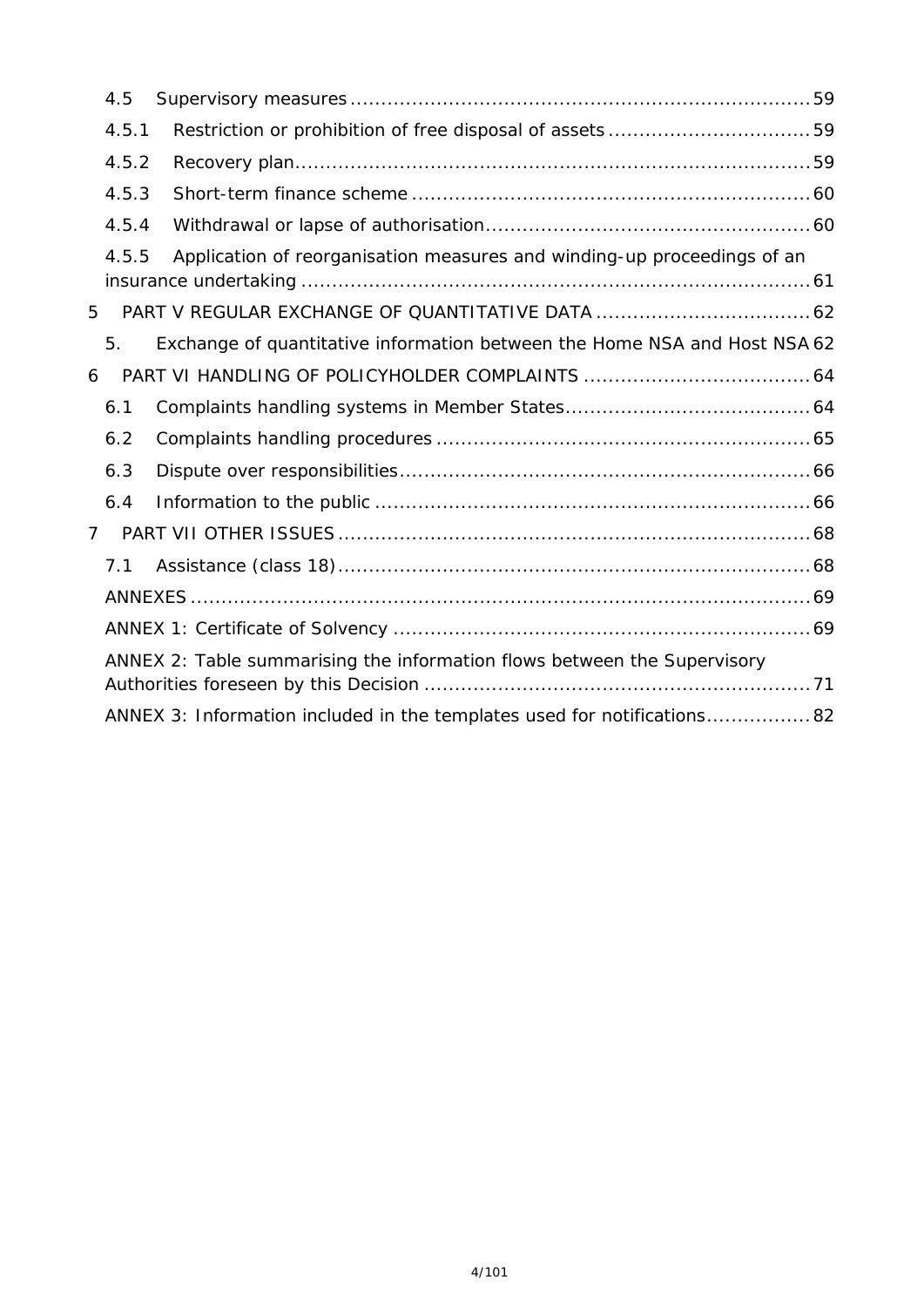## <span id="page-4-0"></span>**1 PART I GENERAL CONSIDERATIONS**

## <span id="page-4-1"></span>**1.1 General aims**

- 1.1.1 This Decision applies to the authorities of the Member States of the European Economic Area (EEA) competent for the supervision of insurance and reinsurance undertakings ("Supervisory Authorities") on the basis of Directive 2009/[1](#page-4-2)38/EC<sup>1</sup> ("Solvency II Directive").
- 1.1.2 This Decision should be read together with the relevant provisions of the Solvency II Directive.
- 1.1.3 The Members of the European Insurance and Occupational Pensions Authority ("EIOPA") have a long tradition of cooperation and exchange of information. It is recognized that the on-going development of the internal market and the growing internationalisation of business activities require increased collaboration between supervisors.
- 1.1.4 The Supervisory Authorities will endeavour to cooperate and use, as effectively as possible, all information available for supervisory purposes in order to achieve the objectives of insurance supervision and, in particular, adequate protection of policyholders and other stakeholders and financial stability.
- 1.1.5 Nothing in this Decision should affect internal communication arrangements within a Member State. However, such arrangements should not hinder effective cross-border cooperation between the Supervisory Authorities.
- 1.1.6 Nothing in this Decision should diminish the responsibilities of Supervisory Authorities under the Solvency II Directive and in particular the duty vested in the Supervisory Authority(ies) of the Home Member State to authorise and to exercise prudential supervision over the undertaking for which it has sole responsibility.

<span id="page-4-2"></span><sup>1</sup> Directive 2009/138/EC of the European Parliament and of the Council of 25 November 2009 on the pursuit of the business of insurance and reinsurance (Solvency II) (OJ L 335, 17.12.2009, p.1)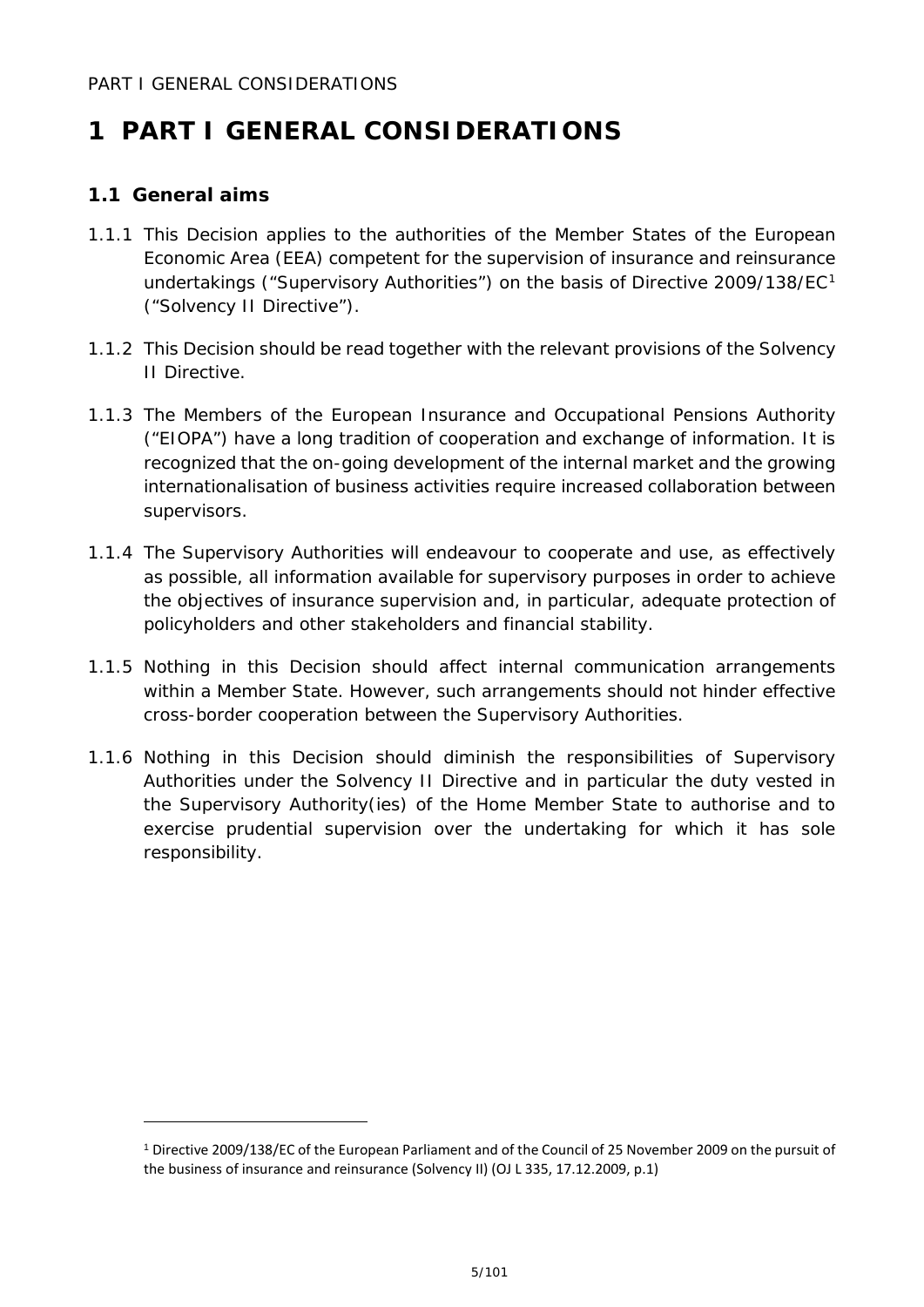#### PART I GENERAL CONSIDERATIONS

## <span id="page-5-0"></span>**1.2 Principles of cooperation**

- 1.2.1 The Supervisory Authorities, whilst recognising the principles in the Solvency II Directive regarding the distribution of responsibilities between Home and Host Member State Supervisory Authorities ("Home NSA" and "Host NSA" respectively) acknowledge the importance of effective cooperation to facilitate the carrying out of their respective duties.
- 1.2.2 The procedures and information described in the Decision constitute minimum requirements and provide considerations on the communication of additional information. Nothing in the Decision should be interpreted in such a way as to hinder the exchange of further information and the extended collaboration between the Supervisory Authorities, as concerns the supervision of undertakings.
- 1.2.3 The information exchange requirements described in the Decision should be proportionate to the nature, scale and complexity of the risks inherent in the business of the insurance or reinsurance undertaking. The Supervisory Authorities should give adequate consideration to the specific nature of captive insurance and captive reinsurance undertakings.
- 1.2.4 The information exchange requirements described in the Decision should take into account prospective and risk-based supervision which includes the verification on a continuous basis of the proper operation of the insurance or reinsurance business and of the compliance with supervisory provisions by insurance and reinsurance undertakings.
- 1.2.5 In the case of undertakings in difficulty and other emergency situations, the Supervisory Authorities endeavour to make every effort to remedy the problems and minimise the negative impact on policyholders and financial stability.
- 1.2.6 In the case of divergent views in terms of application of this Decision, the relevant Supervisory Authorities should strive to a mutually agreed solution; in cases where no such solution can be reached, recourse should be made to EIOPA for mediation.

#### <span id="page-5-1"></span>**1.3 Rules on professional secrecy**

The Supervisory Authorities agree to exchange confidential information whenever possible, within the limits of the rules laid down in Articles 64 to 71 of the Solvency II Directive in order to improve the effectiveness of insurance and reinsurance supervision in the EEA.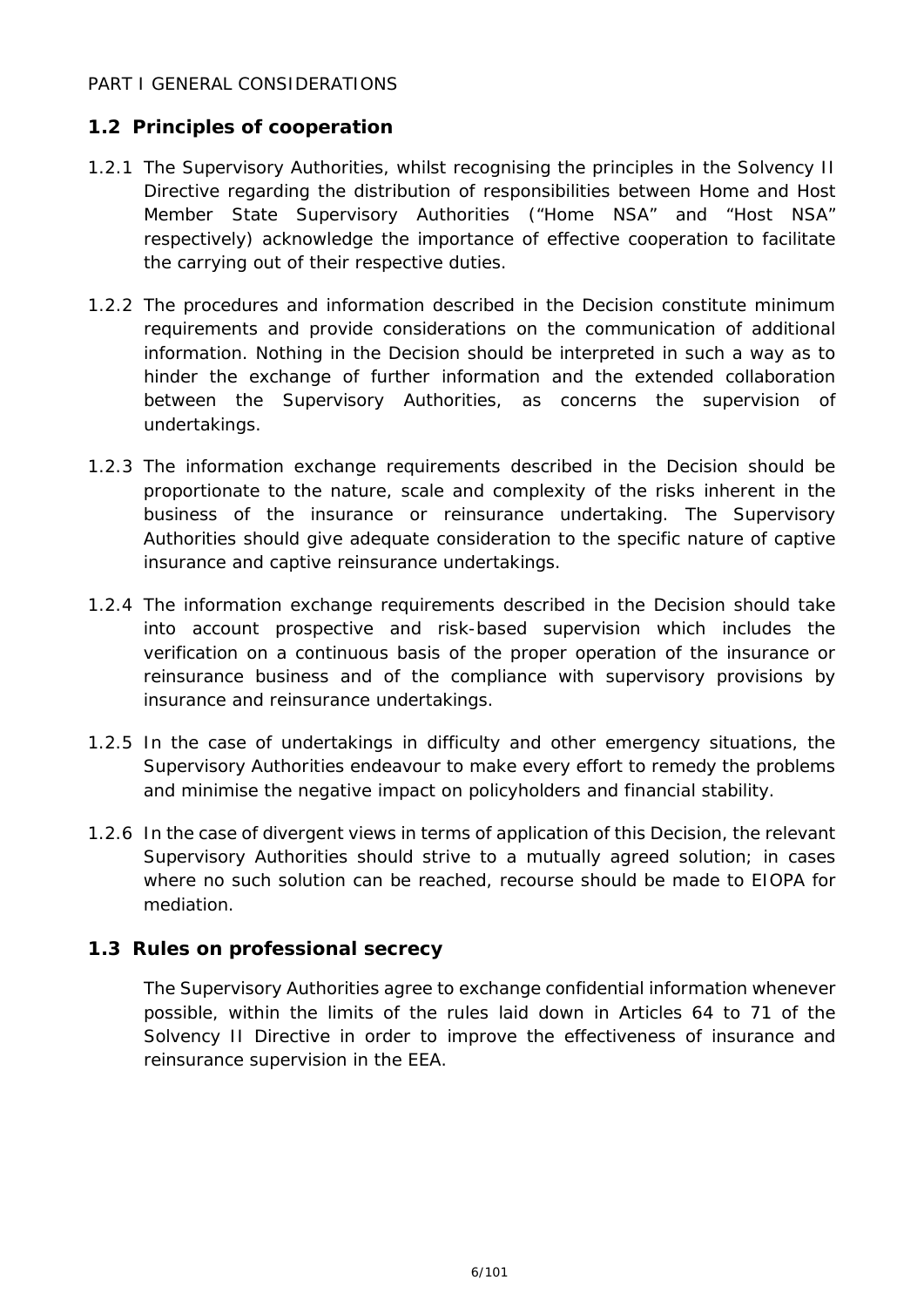#### PART I GENERAL CONSIDERATIONS

## <span id="page-6-0"></span>**1.4 IT tool supporting the exchange of information and notifications**

- 1.4.1 To allow the identification of potential risks as soon as possible, the exchange of information and notifications prescribed in this Decision in relation to undertakings pursuing cross-border activity under the freedom to provide services (FoS) and freedom of establishment (FoE) will be supported by a dedicated IT tool.
- 1.4.2 The IT tool is provided and hosted by EIOPA and it is made available to each Supervisory Authority. The IT tool is used:
	- as platform to share information between the Home and the Host NSAs and EIOPA;
	- as data storage system to enable structured storage and extraction of the information shared on an individual and aggregated basis (database).

EIOPA operates the IT tool in accordance with applicable data transmission and data protection rules.

- 1.4.3 For each information exchange and notification in relation to undertakings pursuing cross-border business specific templates will be designed. Each template contains the minimum set of information to be exchanged by the Supervisory Authorities. Annex 2 to this Decision describes the information flows between the Supervisory Authorities foreseen by this Decision with the names of the related template. Annex 3 to this Decision contains the information included in the templates.
- 1.4.4 With the aim to continuously improve the processes of information and notification exchange between Supervisory Authorities including the time and the quality of information exchanged, EIOPA may conduct reviews of the process and of the information exchanged through the IT tool. The Supervisory Authorities should report to EIOPA any improvement opportunities they detect to improve both the process and the information exchanged.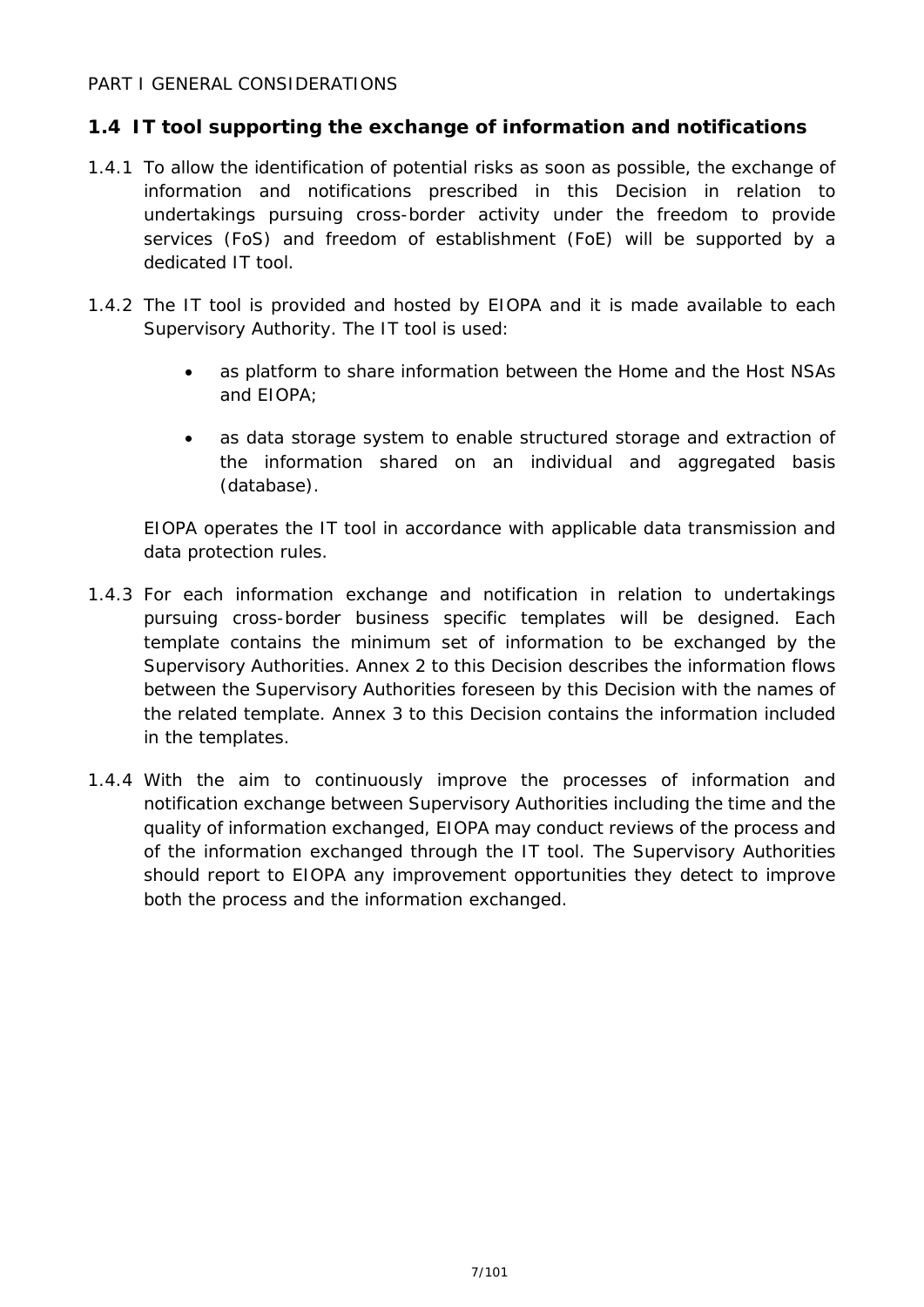## <span id="page-7-1"></span><span id="page-7-0"></span>**2.1 General**

Article 15 of the Solvency II Directive

- 2.1.1 In accordance with the principle of single authorisation, the decision to issue an authorisation, which is valid for the whole of the EEA, shall be the sole responsibility of the Home NSA.
- 2.1.2 Within the context of the single market and with due regard to the single licence principle, the Supervisory Authorities recognise the importance of conducting a rigorous examination of the authorisation information, and of seeking to ensure the uniform application of the criteria relating to the supervision of access to, and pursuit of, insurance and reinsurance activity.
- 2.1.3 The Home NSA shall upload on its website a list of all insurance and reinsurance undertakings licensed in that Member State as well as third country branches, including at least, the name, postal address, legal form and authorised insurance classes. The information shall be updated as necessary[2.](#page-7-4)

## <span id="page-7-2"></span>**2.2 Exchange of authorisation information with other insurance Supervisory Authorities**

Article 26(1) and (3) of the Solvency II Directive

## <span id="page-7-3"></span>**2.2.1 Scope**

j.

- 2.2.1.1 Section 2.2 is applicable when the undertaking requesting the authorisation is:
	- a) a subsidiary of an insurance or reinsurance undertaking authorised in another Member State;
	- b) a subsidiary of the parent undertaking of an insurance or reinsurance undertaking authorised in another Member State;
	- c) an undertaking controlled by the same person, whether natural or legal, who controls an insurance or reinsurance undertaking authorised in another Member State.

<span id="page-7-4"></span><sup>&</sup>lt;sup>2</sup> See 3.3.1.5 for disclosures requirements applicable from a Host perspective.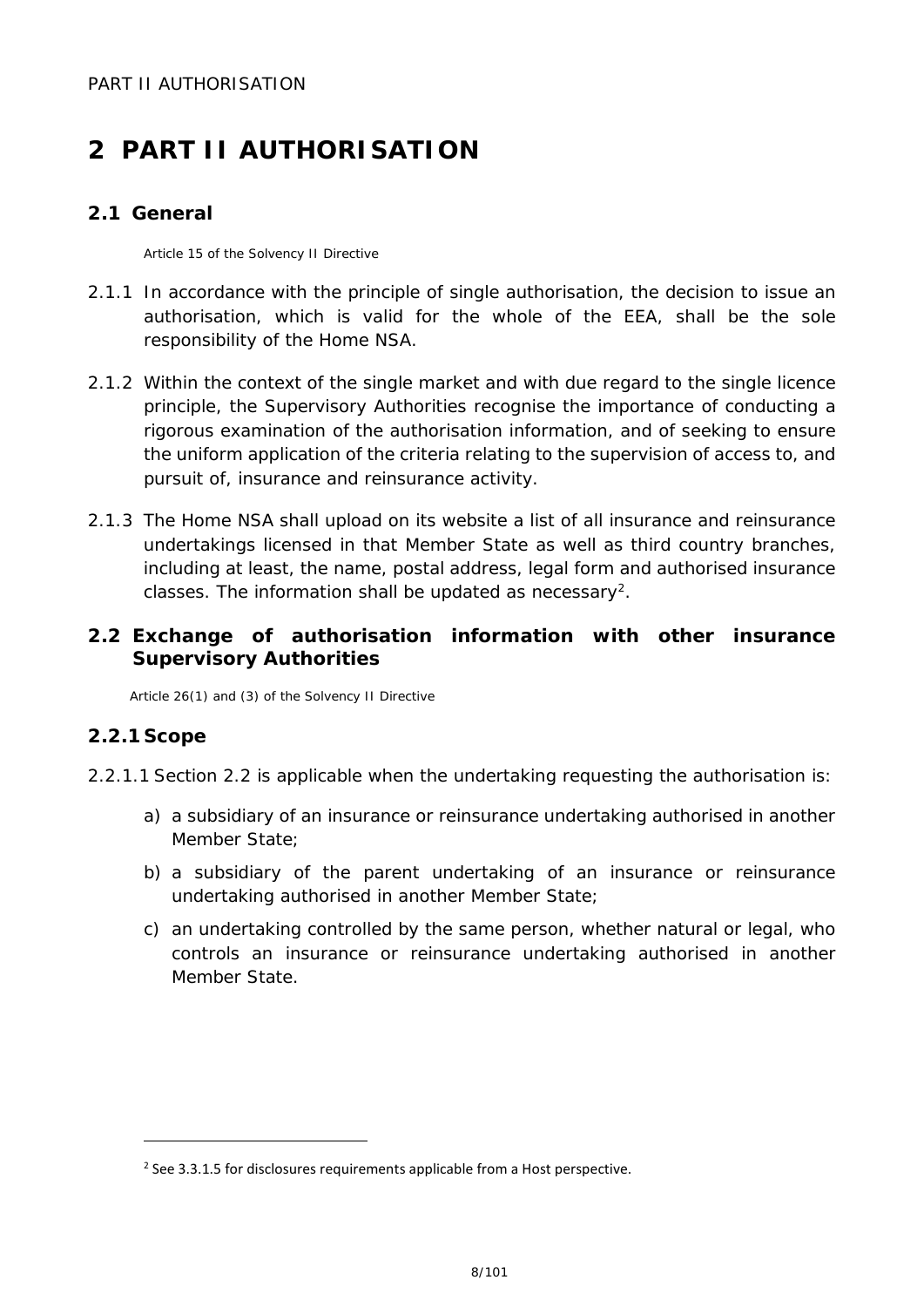## <span id="page-8-0"></span>**2.2.2Addressee**

- 2.2.2.1 The Supervisory Authority responsible for granting authorisation prior to the authorisation shall ask for the information defined in paragraph 2.2.3 from:
	- a) the Supervisory Authority of the direct parent undertaking referred in 2.2.1.1 a) and, if applicable, of the ultimate parent undertaking at EEA level,
	- b) the Supervisory Authority of the subsidiary and the group supervisor under the Solvency II Directive;
	- c) the Supervisory Authority of the undertaking controlled by the same person, whether natural or legal, in the other Member State.

## <span id="page-8-1"></span>**2.2.3 Information**

- 2.2.3.1 The Supervisory Authority responsible for granting authorisation shall ask for any relevant information relating to:
	- a) the suitability and the financial soundness of the shareholders and members with qualifying holdings;
	- b) the structure of the group;
	- c) the fitness and propriety assessments of all persons who effectively run the undertaking or hold other key functions, if these persons are involved or have been involved in the management of another entity of the same group;
	- d) deteriorating financial conditions and instances of non-compliance with technical provisions, Solvency Capital Requirement ("SCR") and Minimum Capital Requirement ("MCR") of the relevant insurance or reinsurance undertakings and measures taken in accordance with Articles 137, 138, 139 and 141 of the Solvency II Directive;
	- e) significant concerns in terms of the system of governance including risk management of the relevant insurance or reinsurance undertakings;
	- f) supervisory measures taken under Articles 36 and 37 of the Solvency II Directive to address deficiencies related to the system of governance of the relevant insurance or reinsurance undertakings;
	- g) possible conflicts of interest;
	- h) other relevant licensing criteria, as appropriate.
- 2.2.3.2 If the ultimate parent of the undertaking seeking authorisation is not a regulated undertaking, or is a regulated undertaking located in a third country, the Supervisory Authority of the ultimate parent undertaking at EEA level or, if applicable, the group supervisor of the EEA group, shall be asked to provide the requesting Supervisory Authority with the information listed in paragraph 2.2.3.1.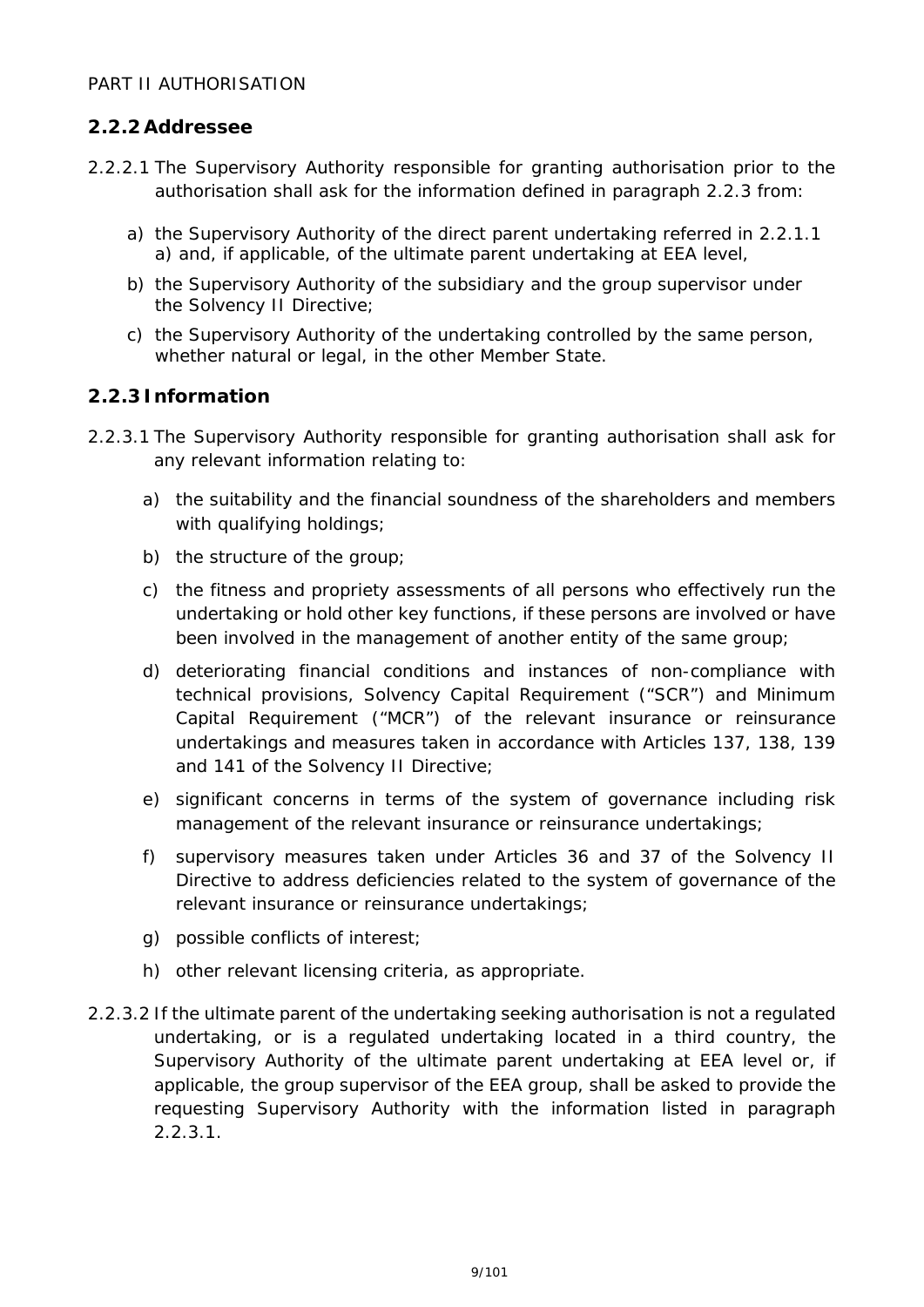## <span id="page-9-0"></span>**2.2.4 Providing of information**

2.2.4.1 The Supervisory Authority to whom the request has been made, shall as soon as possible and preferably within 2 weeks upon receipt of a request, provide the Supervisory Authority responsible for granting the authorisation with any relevant information in its possession or inform the requesting authority that it does not have any such information.

## <span id="page-9-1"></span>**2.3 Exchange of authorisation information with financial supervisory authorities which are not insurance supervisory authorities**

Article 26(2) and (3) of the Solvency II Directive

## <span id="page-9-2"></span>**2.3.1 Scope**

- 2.3.1.1 Section 2.3 is applicable when the undertaking requesting the authorisation is:
	- a) a subsidiary of a credit institution or investment firm authorised in another Member State,
	- b) a subsidiary of the parent undertaking of a credit institution or investment firm authorised in another Member State,
	- c) an undertaking controlled by the same person, whether natural or legal, who controls a credit institution or investment firm authorised in another Member State.

## <span id="page-9-3"></span>**2.3.2Addressee**

- 2.3.1.2 The Supervisory Authority responsible for granting authorisation prior to the authorisation shall ask the information defined in paragraph 2.3.3 respectively from:
	- a) the Supervisory Authority of the direct parent undertaking and, if applicable, of the group supervisor of the EEA group,
	- b) the Supervisory Authority of the subsidiary,
	- c) the Supervisory Authority of the undertaking controlled by the same person, whether natural or legal, in the other Member State.

## <span id="page-9-4"></span>**2.3.3 Information**

- 2.3.1.3 The Supervisory Authority responsible for granting authorisation shall ask for any relevant information relating to:
	- a) the suitability and the financial soundness of the shareholders and members with qualifying holdings;
	- b) the structure of the group;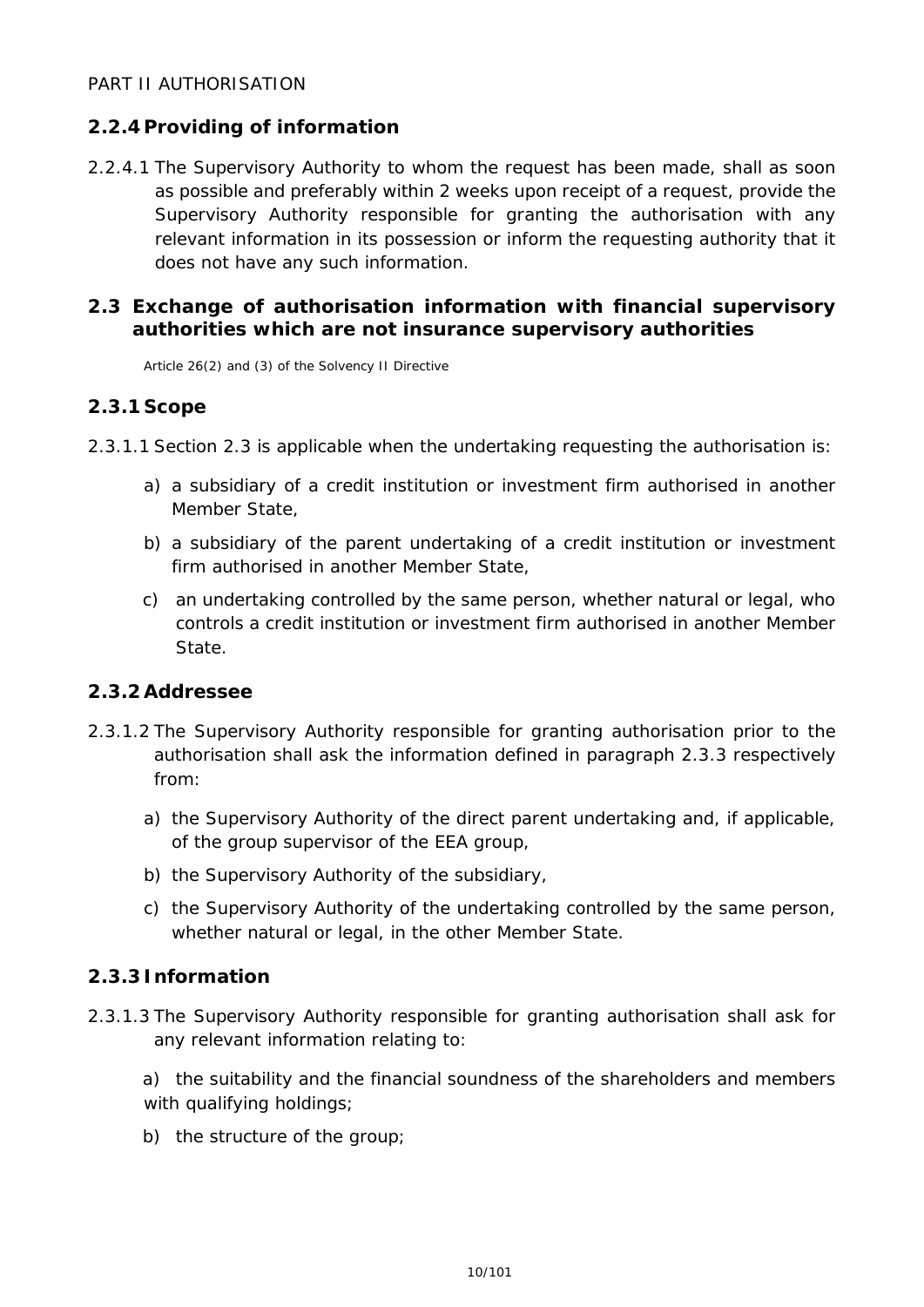c) the fitness and propriety assessments of all persons who effectively run the undertaking or hold other key functions, if these persons are involved or have been involved in the management of another entity of the same group;

d) deteriorating financial conditions and instances of non-compliance with quantitative sectoral requirements by the relevant credit institutions or investment firms;

e) significant concerns in terms of the system of governance of the relevant credit institutions of investment firms including risk management;

f) supervisory measures taken in the case described in point d) and to address deficiencies related to the system of governance of the relevant credit institutions or investment firms;

- g) possible conflicts of interest;
- h) other relevant licensing criteria, as appropriate.
- 2.3.1.4 If the ultimate parent is not a regulated undertaking, or is a regulated undertaking located in a third country, the Supervisory Authority of the ultimate parent undertaking at EEA level or, if applicable, the group supervisor of the EEA group, shall be asked to provide the requesting Supervisory Authority with the information listed in paragraph 2.3.3.1.

## <span id="page-10-0"></span>**2.4 Exchange of information on all persons who effectively run the undertaking or hold other key functions, shareholders and members with qualifying holdings**

Article 26 (3) of the Solvency II Directive

- 2.4.1 With regard to the importance of the supervision of
	- a) the fitness and propriety assessment of all persons who effectively run the undertaking or hold other key functions, if these persons are involved or have been involved in the management of another entity in the same group; and
	- b) the suitability and the financial soundness of the shareholders and members with qualifying holdings;

both during the process of authorisation and on an on-going basis, the Supervisory Authorities shall endeavour to exchange available information related to these areas.

2.4.2 Where the persons who effectively run the undertaking or hold other key functions and/or the shareholders and members with qualifying holdings come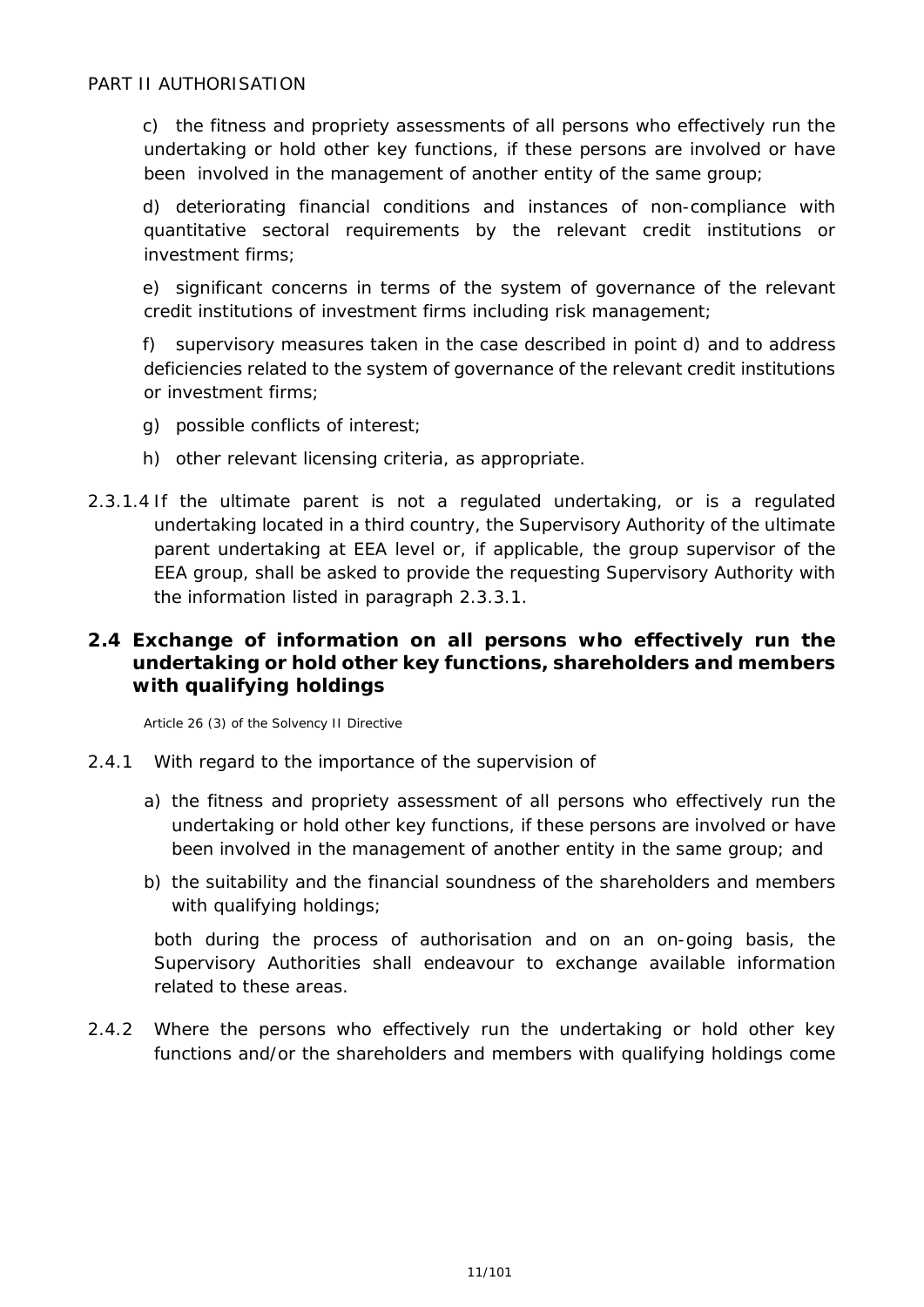-

from, or are connected to<sup>[3](#page-11-0)</sup> other Member States, the Supervisory Authority concerned shall request, where applicable, from the Supervisory Authorities of those other Member States, relevant information relating to:

a) the fitness and propriety assessments of all person(s) who effectively run the undertaking or hold other key functions; and

b) the suitability and financial soundness of the shareholders and members with qualifying holdings.

- 2.4.3 The Supervisory Authority to which the request has been made, shall, as soon as possible, preferably within 2 weeks upon receipt of a request, provide to the Supervisory Authority responsible for granting authorisation, any relevant information in its possession or inform the requesting Supervisory Authority that it does not have any such information.
- 2.4.4 The Home NSA shall immediately inform the Host NSA when it takes any measure against person(s) who effectively run the undertaking or hold other key functions, or against its shareholders and members with qualifying holdings $4$ .
- 2.4.5 In accordance with Article 26(3) of the Solvency II Directive, the Home NSA shall inform the Host NSA concerned of all decisions that might be of relevance<sup>[5](#page-11-2)</sup> to the Host NSA when assessing

a) the fitness and propriety of all person(s) who effectively run the undertaking or hold other key functions if these persons are involved or have been involved in the management of another entity of the same group;

b) the suitability and the financial soundness of the shareholders and members with qualifying holdings.

- 2.4.6 The Supervisory Authorities shall establish a contact point or set up a general email account for the exchange of information on the suitability of shareholders and members with qualifying holdings and on the fit and proper requirements of all persons who effectively run the undertaking or hold other key functions.
- <span id="page-11-0"></span>2.4.7 EIOPA shall develop an appropriate tool that makes the above contact points available to the Supervisory Authorities. This shall be hosted on the EIOPA

 $3$  For the purpose of assessing " come from, or are connected to other Member States", the concerned Supervisory Authority shall consider the communicated experience of that person(s), namely if the CV indicates that the person has worked in a regulated entity in other Member States.

<span id="page-11-1"></span><sup>4</sup> The notion of "any measure" shall cover not only administrative measures but also misdemeanours and criminal proceedings if applicable such as when the Supervisory Authority is the e.g. authorized prosecutor.

<span id="page-11-2"></span><sup>5</sup> It shall cover relevant decisions issued or known by the Supervisory Authority taking into account the provisions of professional secrecy.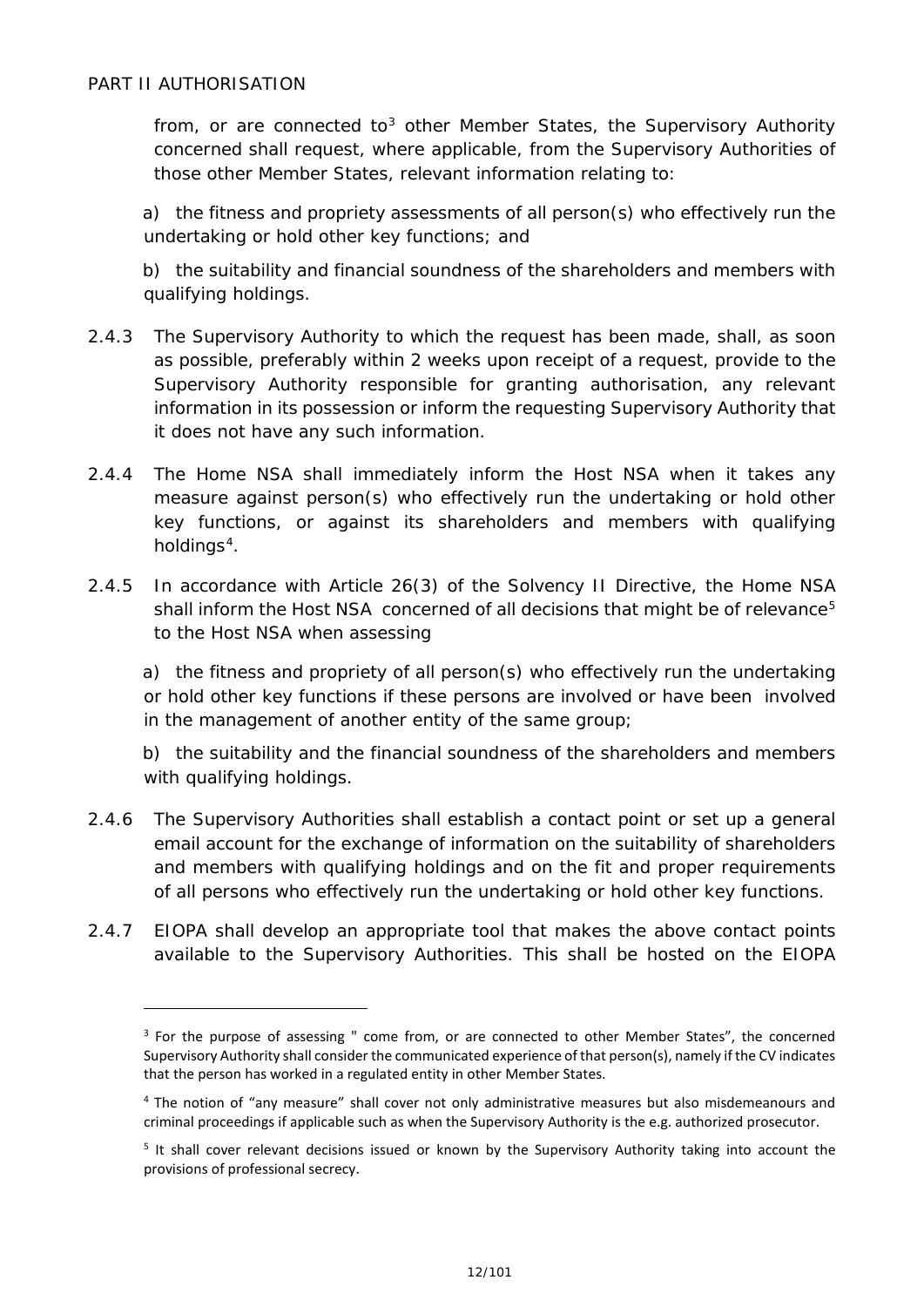extranet. The Supervisory Authorities shall be responsible for keeping that information up to date.

## <span id="page-12-0"></span>**2.5 Exchange of information on authorisations sought in other Member States**

- 2.5.1 The Home NSA shall request the applicant to declare if there had been a formal or informal request for an authorisation, by its shareholders or members with qualifying holdings, to establish an insurance or reinsurance undertaking in another Member State or third country that had been rejected or withdrawn. The Home NSA shall ask the applicant for the reasons why the application was rejected or withdrawn.
- 2.5.2 Where appropriate, the Home NSA shall engage with the Supervisory Authority(ies) from whom the application has been sought in order to understand the circumstances of the rejected or withdrawn application, before making a decision on the authorisation.
- 2.5.3 The Supervisory Authorities shall provide input in a timely manner, preferably within 2 weeks upon receipt of a request, with a view to exchanging information before the decision on the particular application is taken by the Home NSA.
- 2.5.4 The Supervisory Authorities shall keep record (preferably in a database) of the rejected and withdrawn authorisation requests.

## <span id="page-12-1"></span>**2.6 Notification on cross-border activity**

Article 152a(1) of the Solvency II Directive

## <span id="page-12-2"></span>**2.6.1 Scope**

- 2.6.1.1 Section 2.6 is applicable when the scheme of operations of the undertaking requesting the authorisation indicates that:
	- a) a part of its activities will be based on the freedom to provide services, in case of insurance undertakings, or the freedom of establishment, in case of insurance and reinsurance undertakings, in another Member State;and
	- b) those activities are likely to be of relevance with respect to the host Member State's market.
- 2.6.1.2 For the purpose of point b) of the previous paragraph, the activities of an undertaking are considered relevant with respect to the host Member State's market when the gross written premiums in the host Member State indicated in the scheme of operations is higher than EUR 0.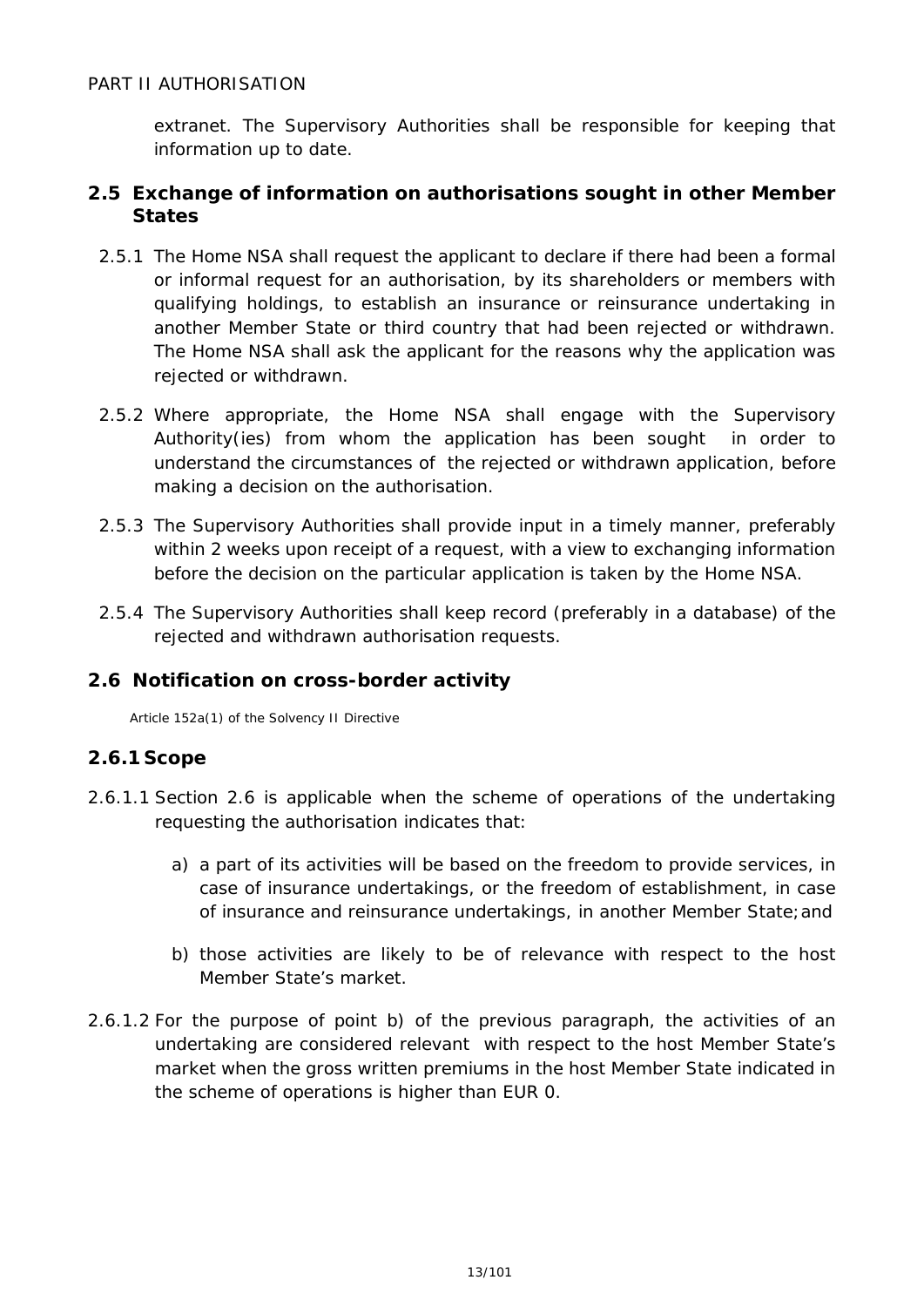## <span id="page-13-0"></span>**2.6.2Addressee**

- 2.6.2.1 The Supervisory Authority responsible for granting authorisation prior to the authorisation shall notify the information defined in paragraph 2.6.3 to:
	- a) EIOPA,
	- b) the Supervisory Authorities in charge of Prudential and Conduct of business supervision in the host Member State.

## <span id="page-13-1"></span>**2.6.3 Information**

j.

- 2.6.3.1 When the undertaking states it intention to start cross-border activity in the future $6$ , the notification shall contain the following information::
	- a) the name and address of the undertaking;
	- b) where applicable, the LEI of the undertaking (or if not available, the identification code used by the Supervisory Authority);
	- c) where applicable, information of the and/or the branches or other establishments in the host Member States from which it plans to provide services;
	- d) the classes of insurance according to Annexes I and II to the Solvency II Directive and/or the type of reinsurance activity, according to Article 15(5) of the Solvency II Directive which the insurance undertaking is applying for authorisation;
	- e) a summary of the undertaking scheme of operations indicating:
		- a. the nature of the risks or commitments which the undertaking proposes to cover in the Host Member State(s);
		- b. if available, the projected gross written premiums, estimates of management expenses, general expenses and commissions; guiding principles of the reinsurance retrocession of the business, projected loss ratio of the portfolio and other projected technical indicators if available, for each Host Member State;

<span id="page-13-2"></span><sup>&</sup>lt;sup>6</sup> The undertaking plans to start cross-border activity within the first three financial years in accordance with the scheme of operations.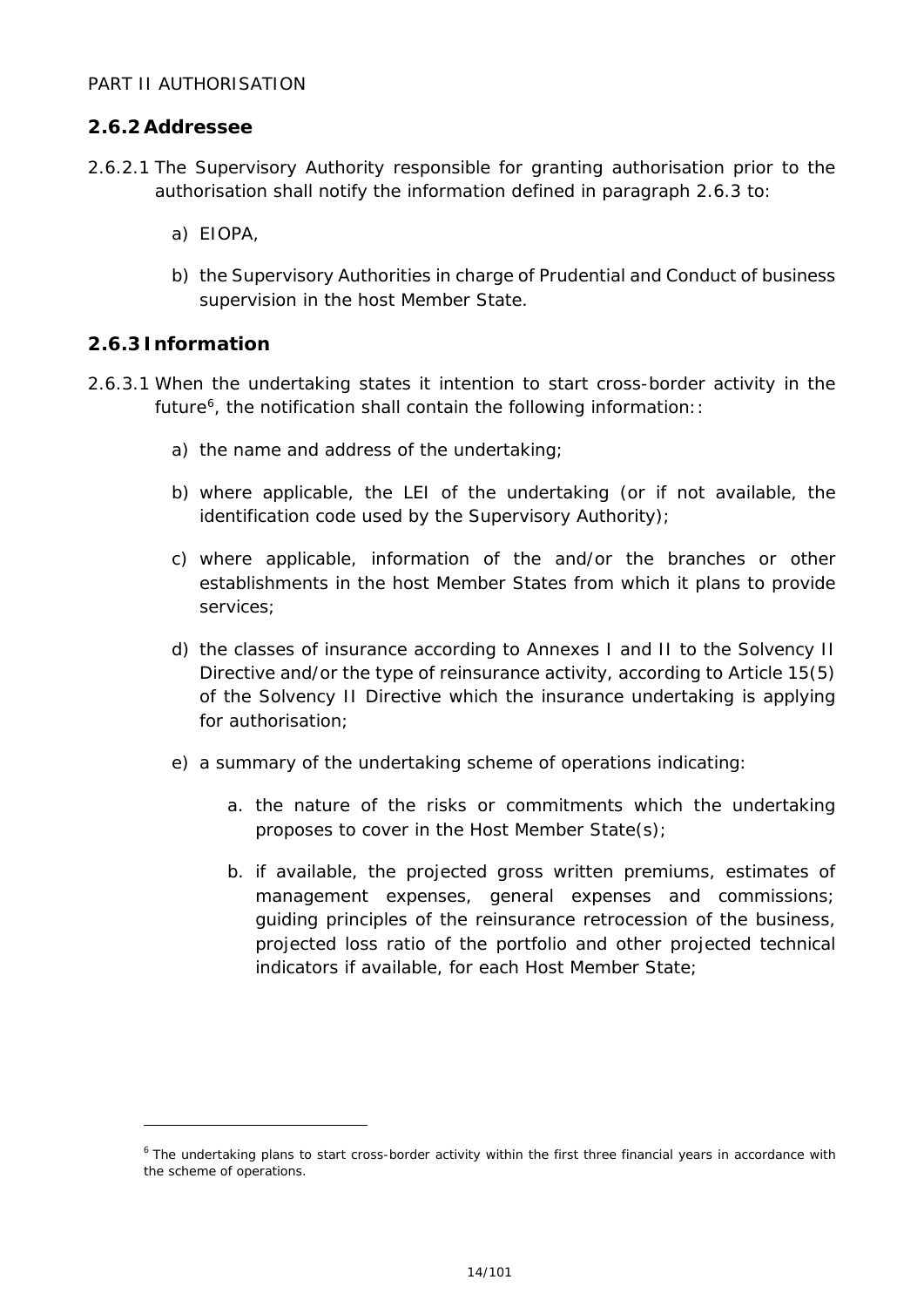- c. if available, any information regarding local service provider involved in the underwriting activities in the Host Member State<sup>[7](#page-14-1)</sup> including but not limited to potential distribution partners in the host Member State;
- f) where the undertaking has clearly indicated its intention to operate exclusively, or almost exclusively, in the Host Member State(s):
	- a. identification, through for example the person(s) ID card, passport or nomination document(s), of the persons who effectively run the undertaking or are responsible for the key functions;
	- b. a summary of the undertaking's system of governance, including the risk management system in place;
	- c. any available information resulting from the discussions with the undertaking of its business strategy and how the activities in the host Member State fits into that strategy.
- 2.6.3.2 When the undertaking notifies the Supervisory Authority in its application for authorisation about its intention to start cross-border activity under Article 145 or 147 of the Solvency II Directive, the notification shall contain the information described in paragraph 2.6.3.1 and the information to be notified by the Home NSA to the Host NSA in case of establishment of a branch and of starting FoS business respectively.

## <span id="page-14-0"></span>**2.6.4Assessment of the notification**

- 2.6.4.1 The Host NSA(s) may, as soon as possible and preferably within one month upon receipt of the notification, provide the Home NSA with a feedback on the content of the notification. Such feedback can include, for example: views of the Host NSA(s) regarding the risk management measures to be put in place by the undertaking regarding risks on the distribution partners, risks on the specific products to be and additional fitness and propriety considerations.
- 2.6.4.2 In cases where an insurance undertaking applying for an authorisation has clearly indicated its intention to operate exclusively or almost exclusively in one or more Member State(s), the Host NSA(s) feedback shall provide input to facilitate the understanding of the situation and the circumstances of the undertaking by the Home NSA.

<span id="page-14-1"></span> $<sup>7</sup>$  This information may be derived from the review carried out by the Home NSA concerning the notification</sup> provided by the undertaking and from the ongoing supervisory review process, including the the review of the outsourcing arrangements.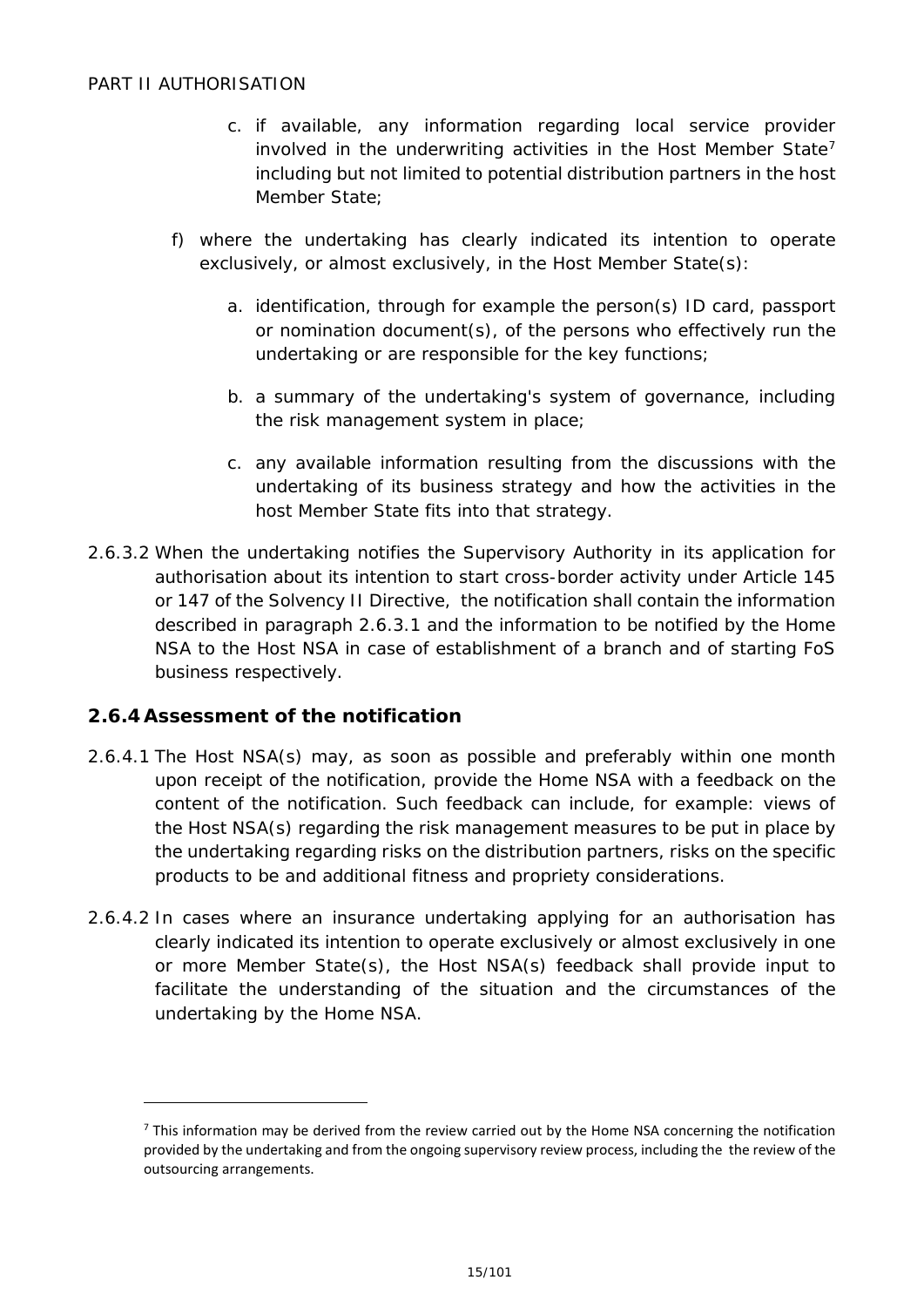- 2.6.4.3 Where appropriate, taking into account the risk profile of the undertaking and/or the type of cross-border business EIOPA may provide the Home NSA with a feedback on the contents of the notification. In this case, such feedback shall be provided as soon as possible and preferably within 1 month upon receipt of the notification.
- 2.6.4.4 Without prejudice to its responsibility for authorisation, the Home NSA may take into account the Host NSA's and EIOPA's feedbacks when deciding to grant authorisation to the undertaking.
- 2.6.4.5 The Home NSA shall, within one month after the end of the authorisation process, inform the Host NSA(s) and EIOPA about the outcome of that process.

## <span id="page-15-0"></span>**2.7 Acquisitions and increase of shareholdings in undertakings**

Article 60 of the Solvency II Directive

- 2.7.1 The relevant Supervisory Authorities shall, as soon as possible, preferably within 2 weeks upon receipt of a request, provide each other with any information which they deem essential or relevant, be it on request of another authority, or on its own initiative, if it is proposed that an undertaking is to be acquired by any of the following:
	- a) a credit institution, insurance or reinsurance undertaking, investment firm or UCITS management company authorised in another Member State;
	- b) the parent undertaking of a credit institution, insurance or reinsurance undertaking, investment firm or UCITS management company authorised in another Member State;
	- c) a natural or legal person controlling a credit institution, insurance or reinsurance undertaking, investment firm or UCITS management company in another Member State.
- 2.7.2 The above paragraph (c) is applicable if a natural or legal person or such persons acting in concert (the proposed acquirer) have taken a decision to further increase, directly or indirectly, a qualifying holding in an insurance or reinsurance undertaking as a result of which the proportion of the voting rights or of the capital held would reach or exceed 20%, 30%[8](#page-15-1) or 50% or so that the insurance or reinsurance undertaking would become its subsidiary.
- <span id="page-15-1"></span>2.7.3 A decision by the Supervisory Authority that has authorised the insurance or reinsurance undertaking in which the acquisition is proposed shall indicate any

 $8$  Member States need not apply the 30% threshold where, in accordance with Article 9(3)(a) of Directive 2004/109/EC, they apply a threshold of one-third.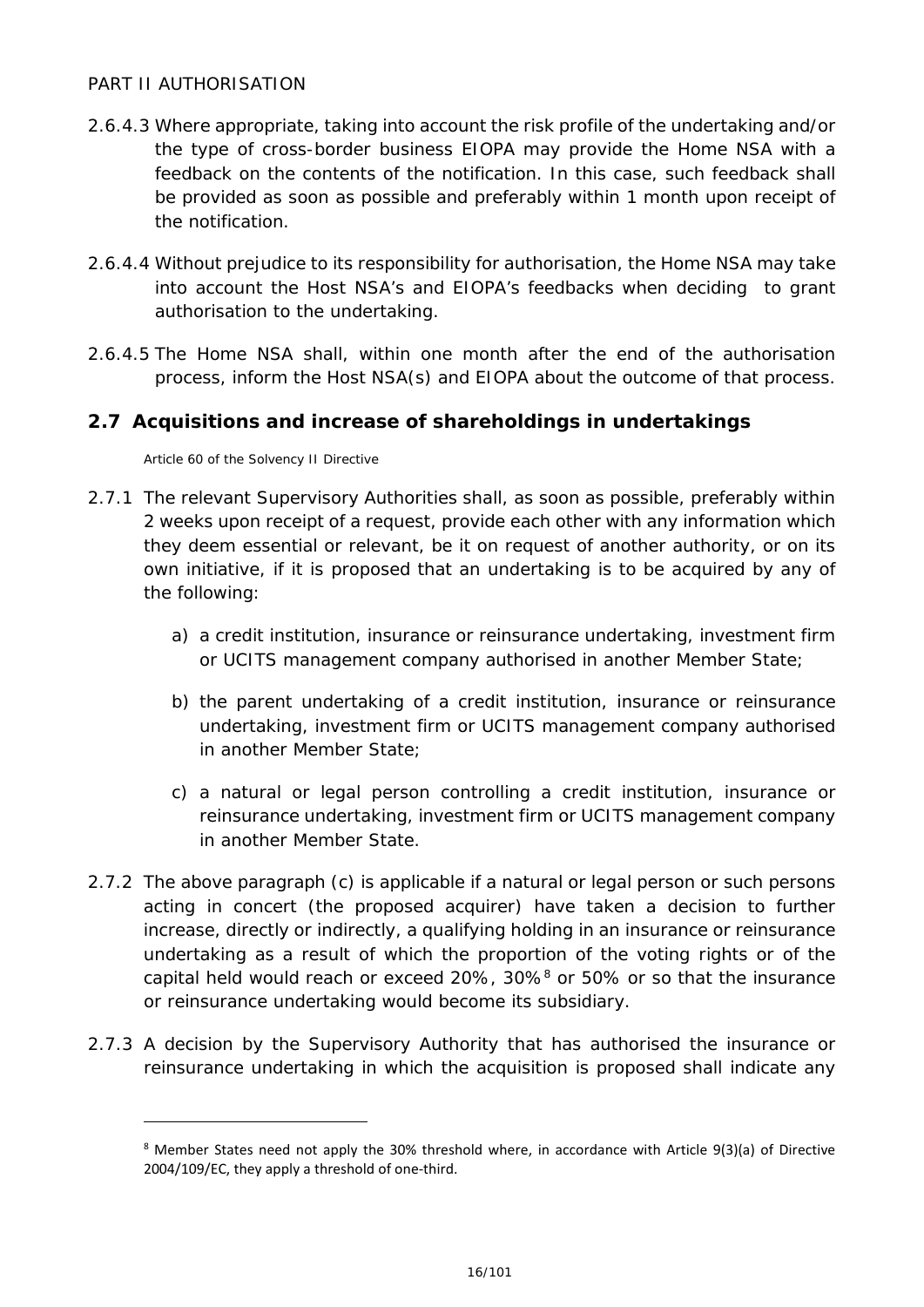views or reservations expressed by the Supervisory Authority responsible for the proposed acquirer, in accordance with Article 60(2) of the Solvency II Directive.

2.7.4 The Supervisory Authorities shall provide upon request information on changes in qualifying holdings in the supervised undertakings to other Supervisory Authorities.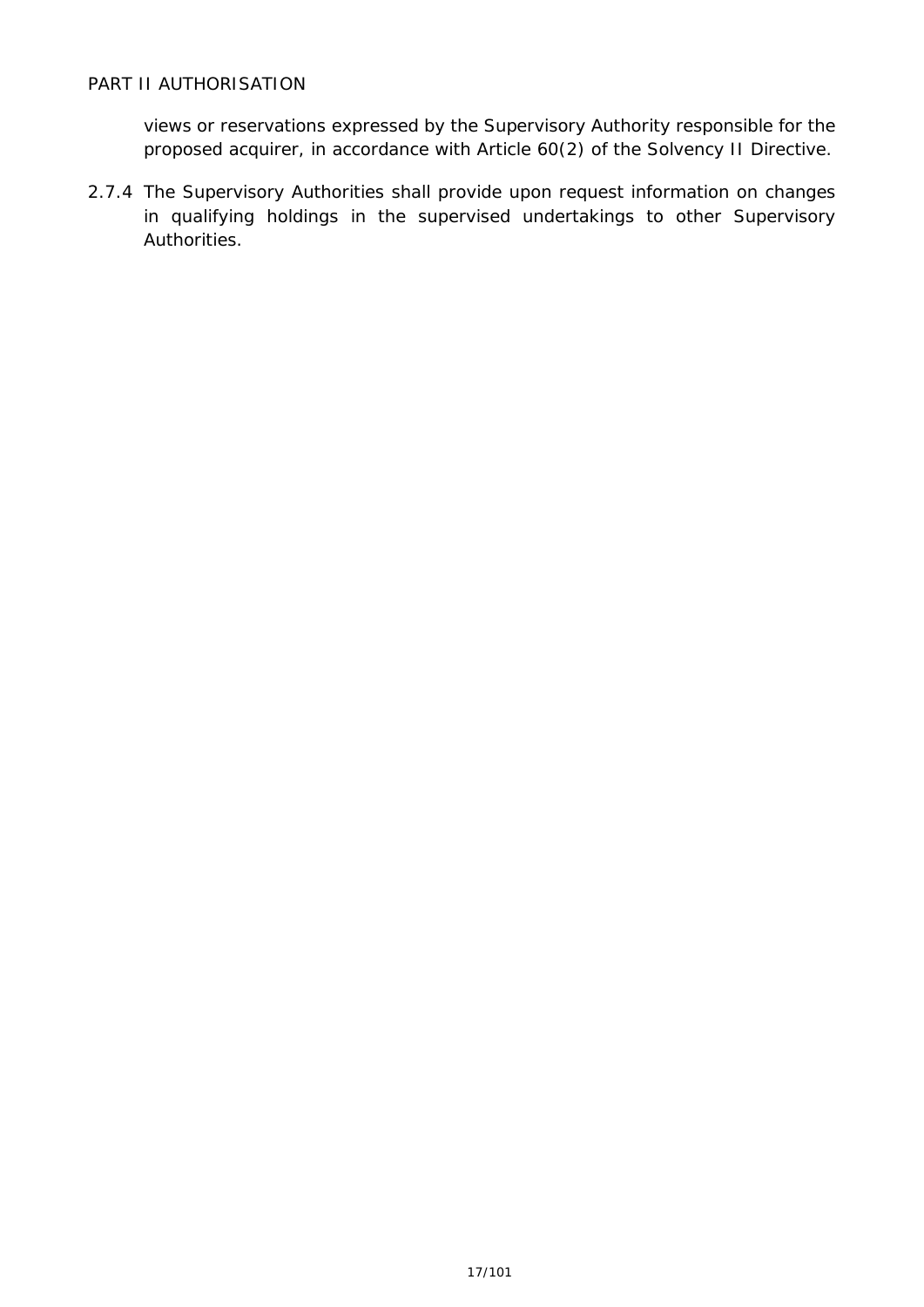## <span id="page-17-1"></span><span id="page-17-0"></span>**3. Framework for the collaboration of Supervisory Authorities**

The provisions for collaboration between Home and Host NSAs are established on the following bases:

a) Single market

The authorisation to take-up and pursue the business of insurance or reinsurance is valid for the EEA and covers the right of establishment and the freedom to provide services<sup>[9](#page-17-2)</sup>. Once authorised by the Home NSA, insurance and reinsurance undertakings have the right to establish a branch within the territory of another Member State or may pursue their business in another Member State under the freedom to provide services. For such activities no further authorisation is needed, neither by the Home NSA nor the Host NSA. The intention to pursue insurance business in another Member State (branch operation or provision of services) has to be notified to the Home NSA. The latter communicates this to the Host NSA.

The single market approach requires that the same rules apply to all market participants and that proper consideration is given to the specificities of each insurance/reinsurance market.

## b) Policyholder protection

-

A similar level of protection should be assured to policyholders across the EEA regardless of the location of the insurance or reinsurance undertakings' head office.

c) Supervisory cooperation and exchange of information

Information exchange and ongoing cooperation is essential for Home NSAs to perform effective supervision and for Host NSAs to address the fair treatment of policyholders. Home NSAs should make use of the knowledge of the Host NSAs about the conduct of undertakings in their territory and Host NSAs should be able to utilise the knowledge of the Home NSAs about the prudential status of the undertakings under the home country control. To this end, a set of notifications between the Home and Host NSA is put in place. Without prejudice to the Home and Host NSA responsibilities, in order to enhance the quality of information exchange, allow identification of potential risks as soon as possible and foster proactive supervision and timely supervisory actions, EIOPA should be included in all information exchanged between Home and Host NSA described in Part III.

<span id="page-17-2"></span><sup>&</sup>lt;sup>9</sup> The concept of right of establishment presupposes a lasting presence in the Host Member State while provision of services is of temporary character. The temporary nature of the provision of services shall be assessed in the light of its duration, regularity, frequency and continuity, according to the case law of the Court of Justice. Additional guidance is provided by th[e Commission Interpretative Communication \(2000/C 43/03\):](http://eur-lex.europa.eu/legal-content/SV/TXT/?uri=URISERV:l24227)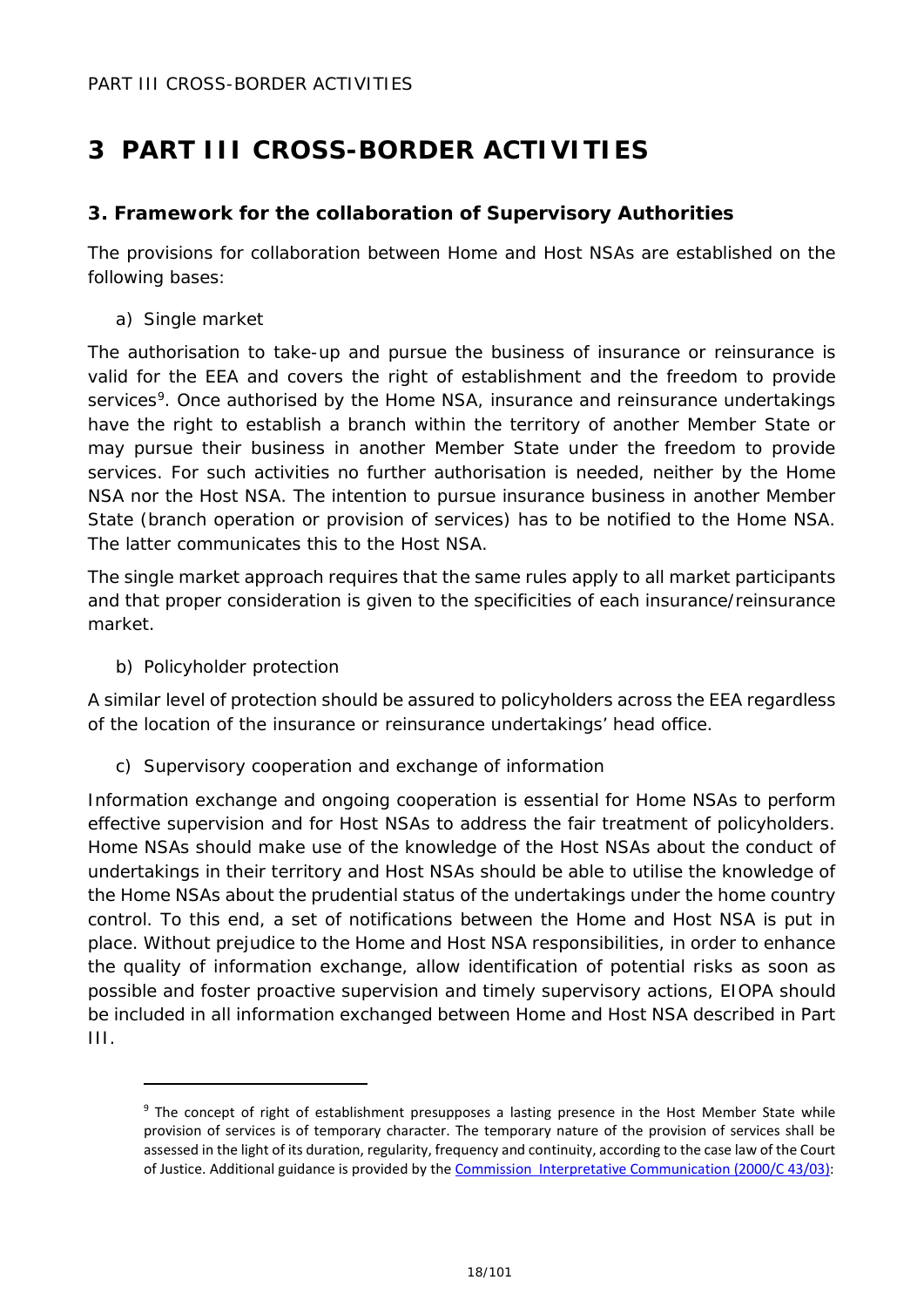## <span id="page-18-0"></span>**3.1 Establishment, change of information and closure of a branch by a(n) (re)insurance undertaking**

Articles 145-146 of the Solvency II Directive

The exchange of information under Section 3.1 shall be performed by the Home and the Host NSA by using the IT tool and the templates provided by EIOPA

Without prejudice to the responsibilities of the Home and the Host NSA, where appropriate, EIOPA shall be included for information in all formal communication between the Home and Host NSA described in Section 3.1.

## <span id="page-18-1"></span>**3.1.1 Information to be communicated by the Home NSA to the Host NSA and EIOPA in case of insurance branch establishment**

Section 3.1.1 defines the information that the Home NSA shall communicate to the Host NSA and EIOPA on the notification by an insurance undertaking to establish a branch in the Member State of the Host NSA, in particular:

- a) Paragraph 3.1.1.1 lists the information pursuant to Articles 145 and 146 of the Solvency II Directive;
- b) Paragraph 3.1.1.2 includes a non-exhaustive list of information to be communicated by the Home NSA to the Host NSA so that the latter can support the Home NSA in the supervision of the insurance undertaking's activities under the freedom of establishment;
- c) Paragraph 3.1.1.3 lists the information to be communicated by the Home NSA to the Host NSA on a non-systematic basis in order to allow the Host NSA to have a deeper understanding of the branch activity and to facilitate awareness for the ongoing supervision.
- 3.1.1.1 Where it does not oppose the establishment of a branch in another Member State, the Home NSA shall communicate the following non-exhaustive list of information to the Host NSA (communication of notification) and EIOPA:
	- a) the name and address of the head office of the insurance undertaking;
	- b) the address of the branch in the Host Member State, from which documents, including all communications to the authorised agent, may be obtained or delivered to;
	- c) the classes of insurance according to the Annexes I and II to the Solvency II Directive, into which the planned business falls;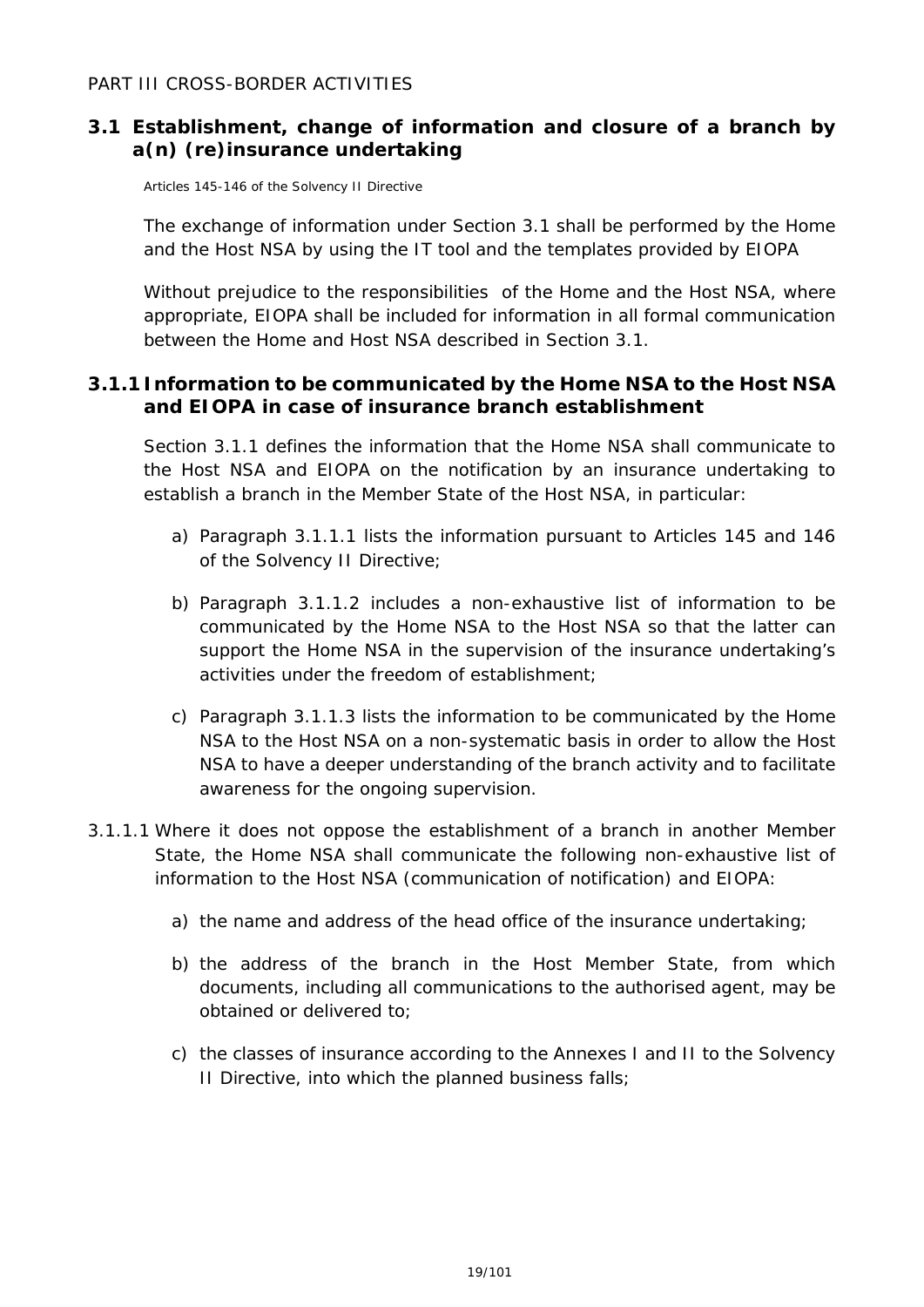- d) the scheme of operations setting out, at least, the following<sup>[10](#page-19-0)</sup>:
	- a. the nature of the risks or commitments which the undertaking is proposing to cover through the branch;
	- b. if available, the guiding principles as to reinsurance and to retrocession with respect to the branch operations;
	- c. if available, cost estimates for setting up the administrative services and organisation for securing business of the branch; the financial resources set aside for this purpose and, if the risks to be covered fall within class n°18 in Part A of Annex I to the Solvency II Directive, the company taking over assistance services or the resources available to the insurance undertaking to provide the promised assistance;
	- d. the organisational structure of the branch;
	- e. if available, for the first three financial years of the branch:
		- estimates of management expenses, other than installation costs. In particular, general expenses and commissions;
		- estimates of premiums or contributions and claims;
- e) the name of a person, and if available the e-mail address, who possesses sufficient powers to bind, in relation to third parties, the insurance undertaking or, in the case of Lloyd's, the underwriters concerned and to represent it or them in relations with the authorities and courts of the host Member State (the authorised agent) and description of their powers;
- f) if the insurance undertaking is to cover risks in class 10 in Part A of Annex I to the Solvency II Directive, not including carrier's liability, a declaration that the undertaking has become a member of the national bureau and the national guarantee fund of the Host Member State;
- g) in cases where the insurance undertaking intends to cover risks relating to legal expenses insurance, the option chosen from those described in Article 200 of the Solvency II Directive;

<span id="page-19-0"></span><sup>&</sup>lt;sup>10</sup> The items below are consistent with Article 23 of the Solvency II Directive. Some items may be influenced by the local accounting framework. When necessary the Host NSA may ask clarifications from the Home NSA with regard to the components of those items.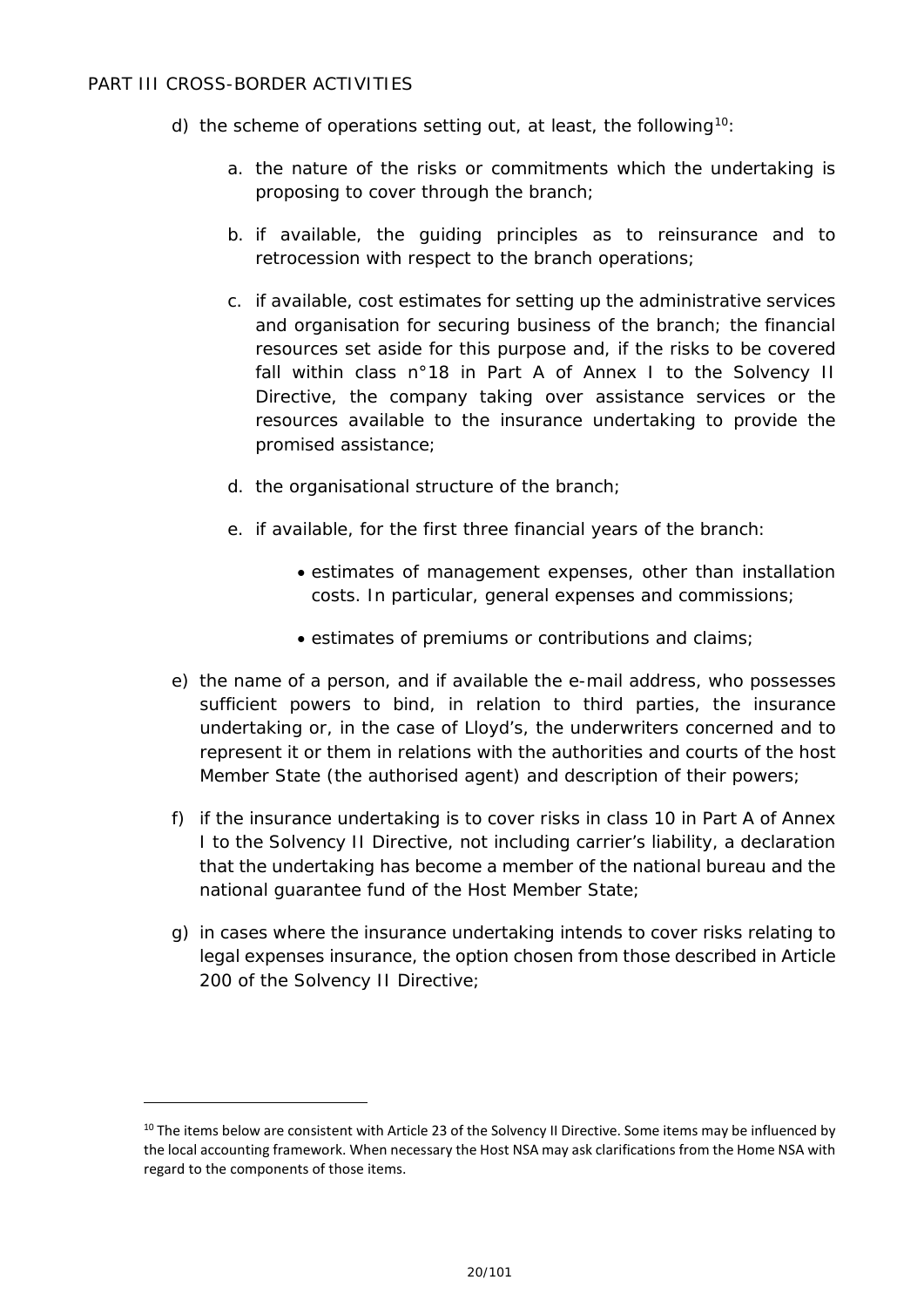- h) a certificate attesting that the insurance undertaking covers the SCR and MCR as calculated in accordance with Articles 100 to 129 of the Solvency II Directive in the form provided for in Annex 1 hereto.
- 3.1.1.2 The Home NSA shall be able to make use of the knowledge of the Host NSAs about the specificities of their markets and conduct of business in their territories. In order to provide a proper context for this exchange of information (see Section 3.1.2 on the information requested from the Host NSA) the following information shall be communicated by the Home NSA together with the information listed in 3.1.1.1. to the Host NSA and EIOPA.
	- a) the legal entity identifier (LEI) of the undertaking notifying the intention to establish a branch (or if not available, the identification code used in the local market allocated by the Supervisory Authority);
	- b) if available, identification of the person(s) who effectively run the branch or are responsible for key functions for the branch<sup>[11](#page-20-0)</sup>, through for example the person(s) ID card, passport or nomination document(s) and if so required by the host Member State legislation, her address of residence in the host Member State;
	- c) if the undertaking belongs to a cross-border group, the name of the group supervisor and the structure of the group as included in the coordination arrangement's annex, together with the last reported group solvency position;
	- d) any available information regarding the planned distribution channel(s), relevant outsourcing contracts and partners that will be used in the Host Member State<sup>12</sup>:
	- e) if available the results of the assessment of the undertaking's compliance with the product oversight and governance requirements (e.g. material findings regarding design of the product, monitoring of distributors, target market identification and product testing);
	- f) a description of the relevant policyholder guarantee funds in the Home Member State, where applicable.

<span id="page-20-0"></span><sup>&</sup>lt;sup>11</sup> Persons responsible for the activities of the branch within the undertaking (Home Member State).

<span id="page-20-1"></span> $12$  This information may be derived from the review carried out by the Home NSA concerning the notification provided by the undertaking including the scheme of operations. Information may also be obtained from the review of the outsourcing requirements laid down in the Solvency II Directive, its implementing measures and EIOPA's Guidelines on System of Governance.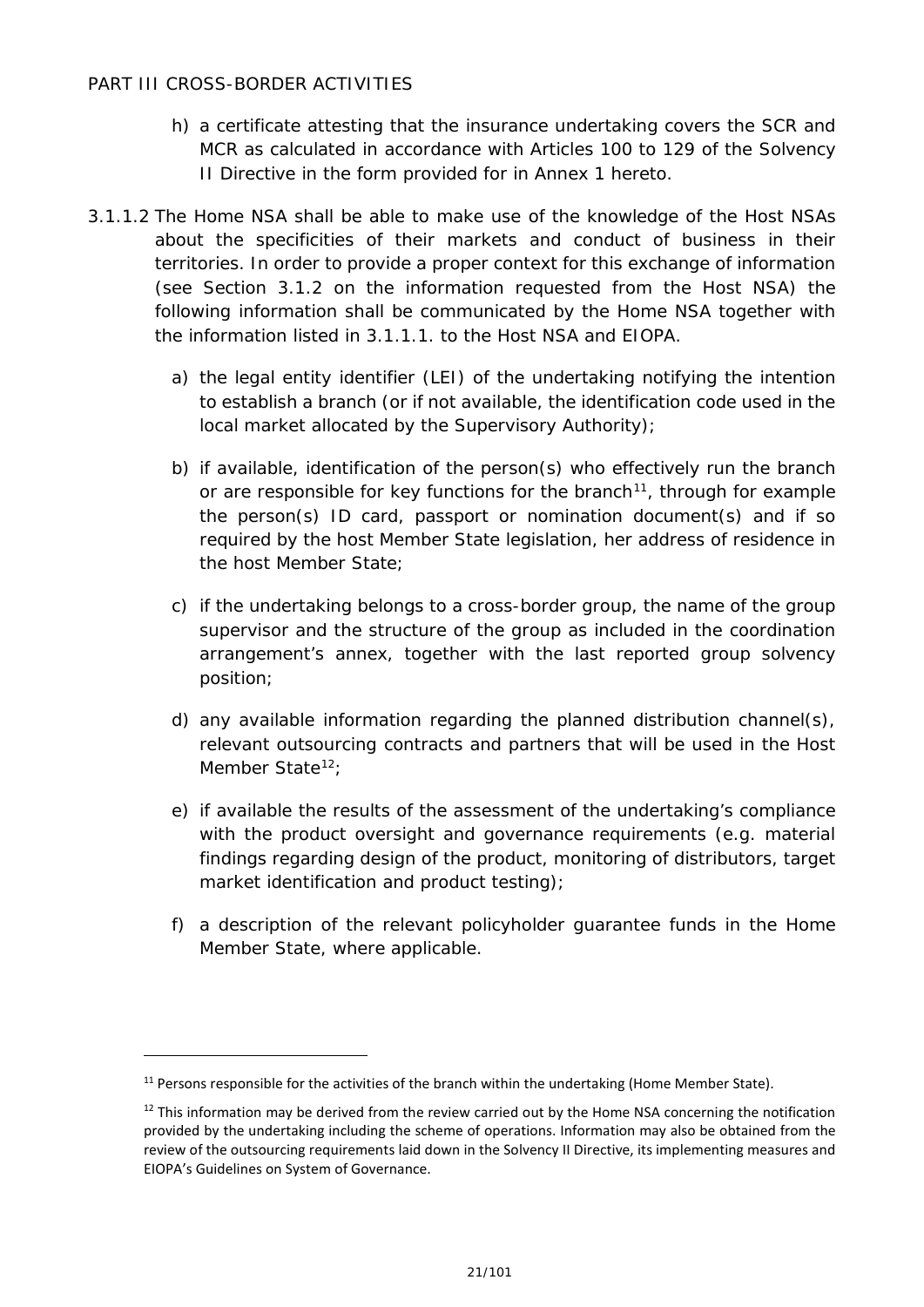- 3.1.1.3 Without prejudice to the proportionality principle and the principle of risk-based supervision, the Home NSA shall consider communicating additional information to allow the Host NSA to have a deeper knowledge of the branch activity and facilitate awareness for the ongoing supervision (see Part IV). See below examples of additional information that can be provided by the Home NSA to the Host NSA and EIOPA:
	- a) a summary of the undertaking's system of governance, including the risk management system in place, which provides for the proper management of the business of the branch;
	- b) any available information resulting from the discussions with the undertaking of its business strategy and how the branch fits into that strategy.
- 3.1.1.4 The Host NSA may ask, on an ad-hoc basis, the Home NSA for information in addition to that specified in paragraphs 3.1.1.1 and 3.1.1.2 and provided under 3.1.1.3, before the undertaking establishes the branch preferably within one month upon receipt of the communication of the notification. Any such request shall be proportionate to the type of business, risks or commitments that the undertaking intends to cover in the Host NSA's territory. The Host NSA shall indicate the rationale supporting that ad-hoc request. In this case, the Home NSA shall inform the insurance undertaking of the request. The additional information requested, where possible, shall be included in an updated communication. If the insurance undertaking is not in a position to provide the additional information, the Home NSA shall inform the Host NSA.
- 3.1.1.5 The information shall be communicated by the Home NSA to the Host NSA and EIOPA, as soon as possible, and in any event within three months from receiving the complete notification from the insurance undertaking which intends to establish a branch. The Home NSA shall ensure that the Host NSA and EIOPA receives the complete notification information. Immediately upon receiving the communication from the Home NSA, the Host NSA shall acknowledge its receipt.
- 3.1.1.6 The Home NSA may where appropriate have an informal exchange of information with the Host NSA before sending the complete notification. This may allow an exchange of information before the formal commencement of branch activity.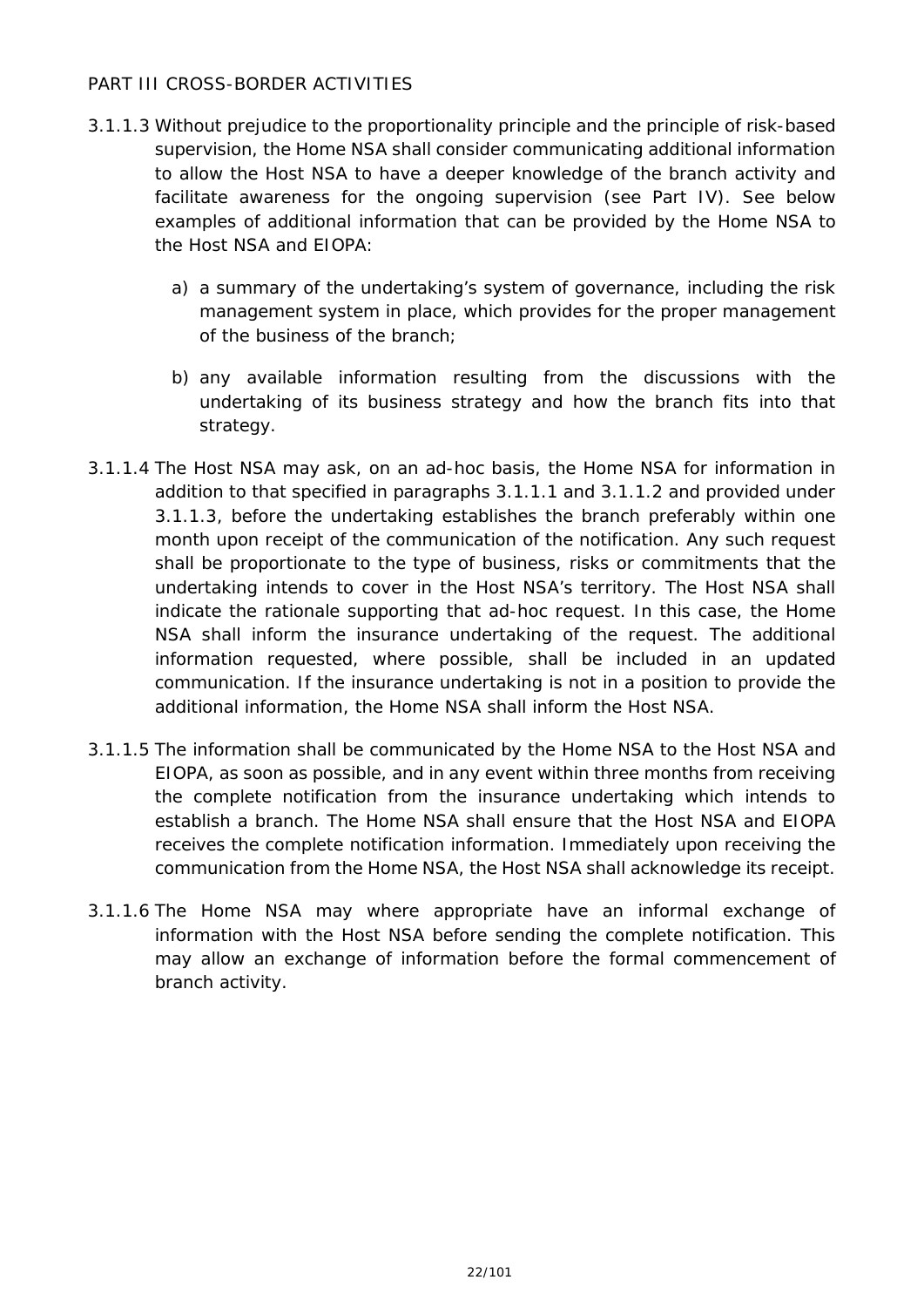-

## <span id="page-22-0"></span>**3.1.2 Information to be provided by the Host NSA to the Home NSA and EIOPA in case of insurance branch establishment**

- 3.1.2.1 The Host NSA shall communicate to the Home NSA and EIOPA:
	- a) any conditions under which, in the interest of the general good<sup>13</sup>, the activity must be pursued within the territory of the Host Member State or confirm that no conditions have been imposed in accordance with Article 146(3) of the Solvency II Directive. This information shall include the link to the website where the general good conditions are published;
	- b) irregularities known to the Host NSA about the planned outsourcing activities, distribution partners, claims representatives, key persons as well as any relevant information following the analysis of the notification received from the Home NSA;
	- c) if the insurance undertaking or its parent undertaking tried to establish an insurance undertaking in the Host Member State. Where an application for authorisation had been declined, the Host NSA shall provide additional information;
	- d) if a related insurance undertaking, within the meaning of Article 212 of the Solvency II Directive, of the undertaking or its parent undertaking previously established in the Host NSA had its authorisation revoked or withdrawn and the reasons supporting such a decision;
	- e) description of relevant policyholder guarantee funds in the Host Member State that would be applicable to the branch.
- 3.1.2.2 If the Host NSA considers the information contained within the communication to be incomplete, the Host NSA shall without delay inform the Home NSA. The Host NSA shall provide details of those areas where the information is considered to be incomplete and request the outstanding information.
- 3.1.2.3 All the information referred to in this Section shall be communicated as soon as possible by the Host NSA to the Home NSA and EIOPA and within two months of receipt of the communication of the notification. The Home NSA shall acknowledge receipt of all information received.
- 3.1.2.4 Without prejudice to the responsibilities of the Home and the Host NSA, where appropriate on a risk-based approach, EIOPA may provide its views to the Home NSA and/or the Host NSA(s) on the communication of notification.

<span id="page-22-1"></span> $13$  A Supervisory Authority will not be expected to provide information on general good provisions which extend beyond those directly relating to the area of financial services.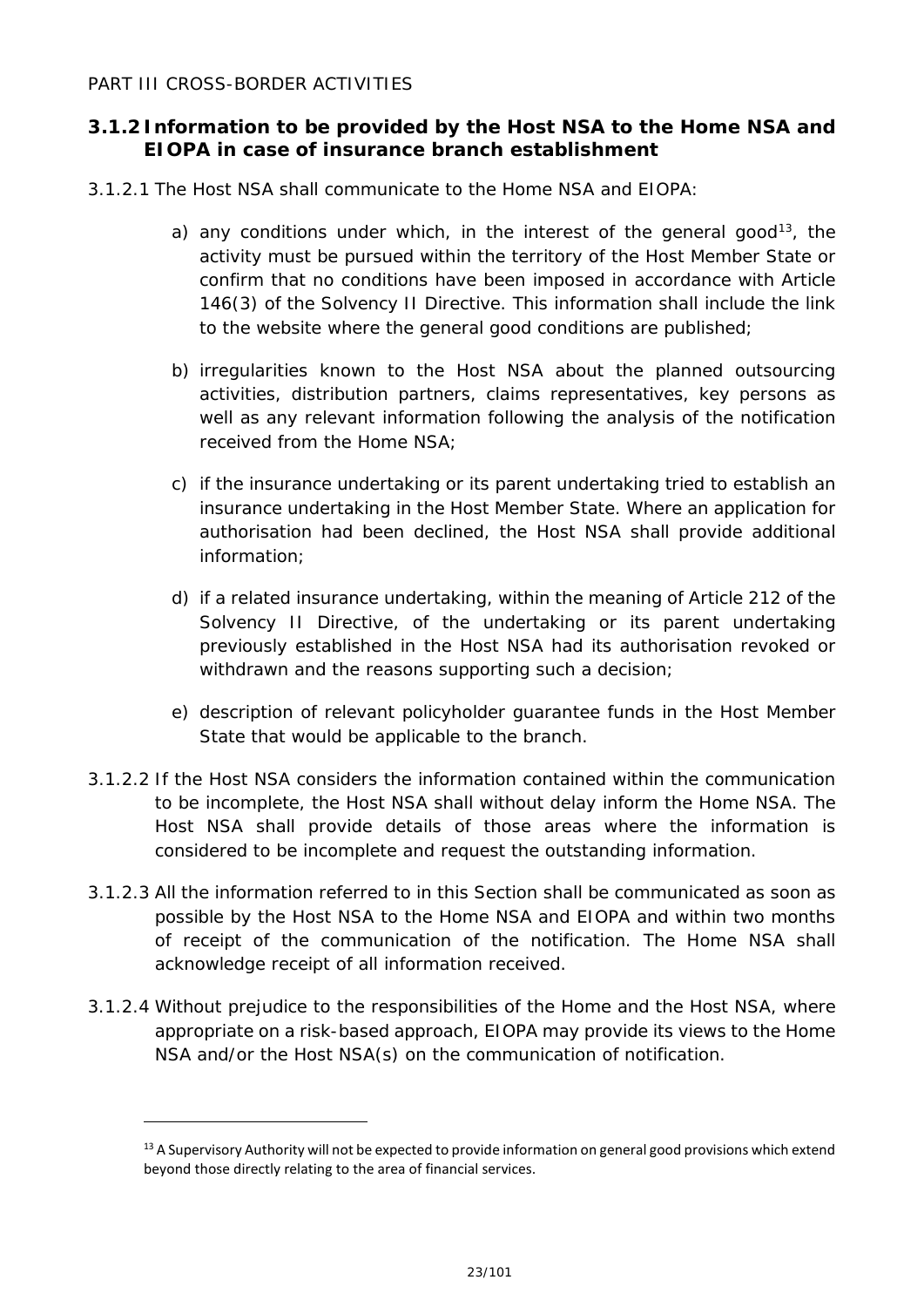## <span id="page-23-0"></span>**3.1.3 Information to be provided by the Home NSA to the insurance undertaking in case of insurance branch establishment**

- 3.1.3.1 Upon receipt of a notification from an insurance undertaking, the Home NSA shall assess the completeness and accuracy of the information provided. Where the information provided is incomplete or incorrect, the Home NSA shall inform the insurance undertaking in writing without delay, indicating where the information is incomplete or incorrect.
- 3.1.3.2 Within three months of receiving the complete notification from the insurance undertaking, the Home NSA shall inform the insurance undertaking concerned that the information has been communicated to the Host  $NSA<sup>14</sup>$ . Branch activity shall not commence in the Host State until the occurrence of one of the events referred to in paragraph 3.1.4. This communication shall be done preferably after receiving the acknowledgement of receipt from the Host NSA.
- 3.1.3.3 The Home NSA shall communicate to the insurance undertaking the information received from the Host NSA about the conditions under which, in the interest of the general good, the activity must be pursued within the territory of the Host State or communicate that no conditions were communicated as being imposed.
- 3.1.3.4 In the case of a refusal of the Home NSA to communicate the information referred to in Article 145(2) of the Solvency II Directive to the Host NSA, the Home NSA shall state the reasons for the refusal to the insurance undertaking within three months of receiving all the information in question.

## <span id="page-23-1"></span>**3.1.4 Starting the activity of the branch**

-

In accordance with Article 146(3) of the Solvency II Directive, the branch may commence activity at the earliest of either of the following:

- a) the date upon which the Home NSA has received the communication pursuant to paragraph 3.1.2.1 a); or
- b) if no such communication is received, on the expiry of the two months period from the date when the Host NSA received the notification from the Home NSA.

## <span id="page-23-2"></span>**3.1.5 Changes to information concerning the branch**

3.1.5.1 In the event of a change in any of the particulars communicated under Article 145(2) (b), (c) or (d) of the Solvency II Directive, an insurance undertaking shall give written notice of the change to the Home NSA at least one month

<span id="page-23-3"></span> $14$  The three-month period shall be considered as having commenced on the date of receipt of the complete notification by the Home NSA.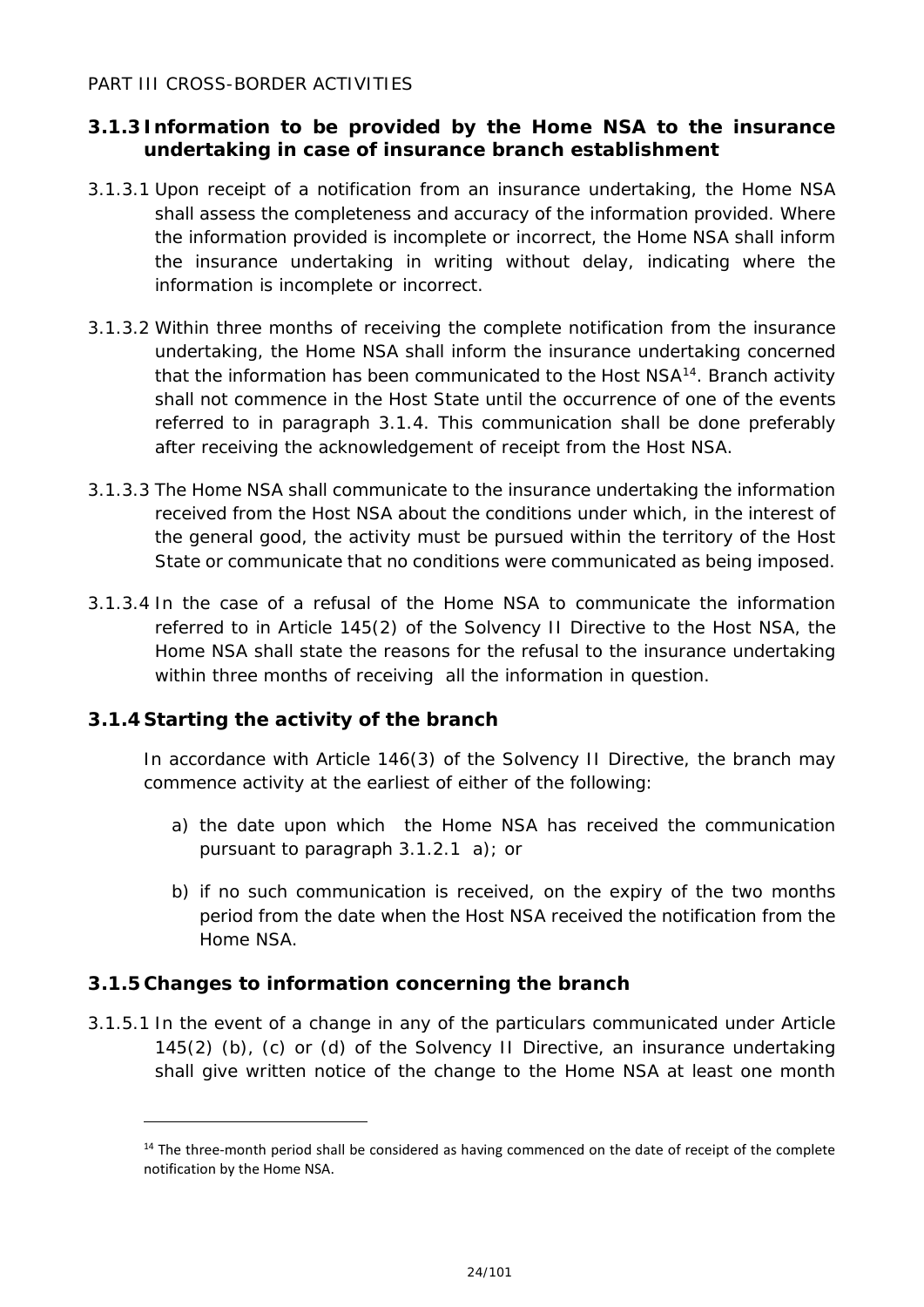before making the change. This is to allow the Home NSA to fulfil their obligations under Article 146 of the Solvency II Directive.

3.1.5.2 If the Home NSA does not object to the proposed change(s) as notified by the insurance undertaking, it shall communicate the information, including where appropriate, an attestation that the insurance undertaking covers the SCR and the MCR. This shall be sent to the Host NSA and EIOPA as soon as possible and in any event no later than one month after it has received the information from the insurance undertaking.

## <span id="page-24-0"></span>**3.1.6Branch closure**

- 3.1.6.1 The Home NSA shall notify the Host NSA and EIOPA if business activities will no longer be continued due to the proposed closure of the branch as soon as possible and in any case before the discontinuation of the insurance activities by the branch. Such notification shall contain, when applicable, information on the management of the run-off portfolio, for example when the run off portfolio is managed by the undertaking's head office. If applicable, the Home NSA shall ensure that the undertaking complies with the notifications requirement for FoS.
- 3.1.6.2 In the event of the closure of the branch the Home NSA shall inform, before the closure, the Host NSA how the policies underwritten by the branch will be managed. The Home NSA shall, before the closure, closely cooperate with the Host NSA in order to address any issue that policyholder protection and/or the local law applicable to the insurance contracts could raise. The management of the policies underwritten by the branch shall take into consideration the protection of policyholders established in the jurisdiction of the Host NSA.
- 3.1.6.3 The procedure mentioned in paragraph 3.1.6.1 shall apply whenever a branch no longer accepts new business and the undertaking no longer administers its portfolio of contracts via this branch.
- 3.1.6.4 After the closure the branch, as soon as possible and preferably within 1 month after the completion of the closure activities, the Home NSA shall notify the Host NSA and EIOPA. Such notification is to be performed to ensure consistency of the information available to the Host NSA and EIOPA and shall contain, when applicable, information on the management of the run-off portfolio. If applicable, the Home NSA shall ensure that the undertaking comply with the notifications requirement for FoS.

## <span id="page-24-1"></span>**3.1.7 Establishment, change of information and closure of a branch by a reinsurance undertaking**

3.1.7.1 Where a reinsurance undertaking intends to establish a branch in another Member State, the Home NSA shall, if available according to the laws of the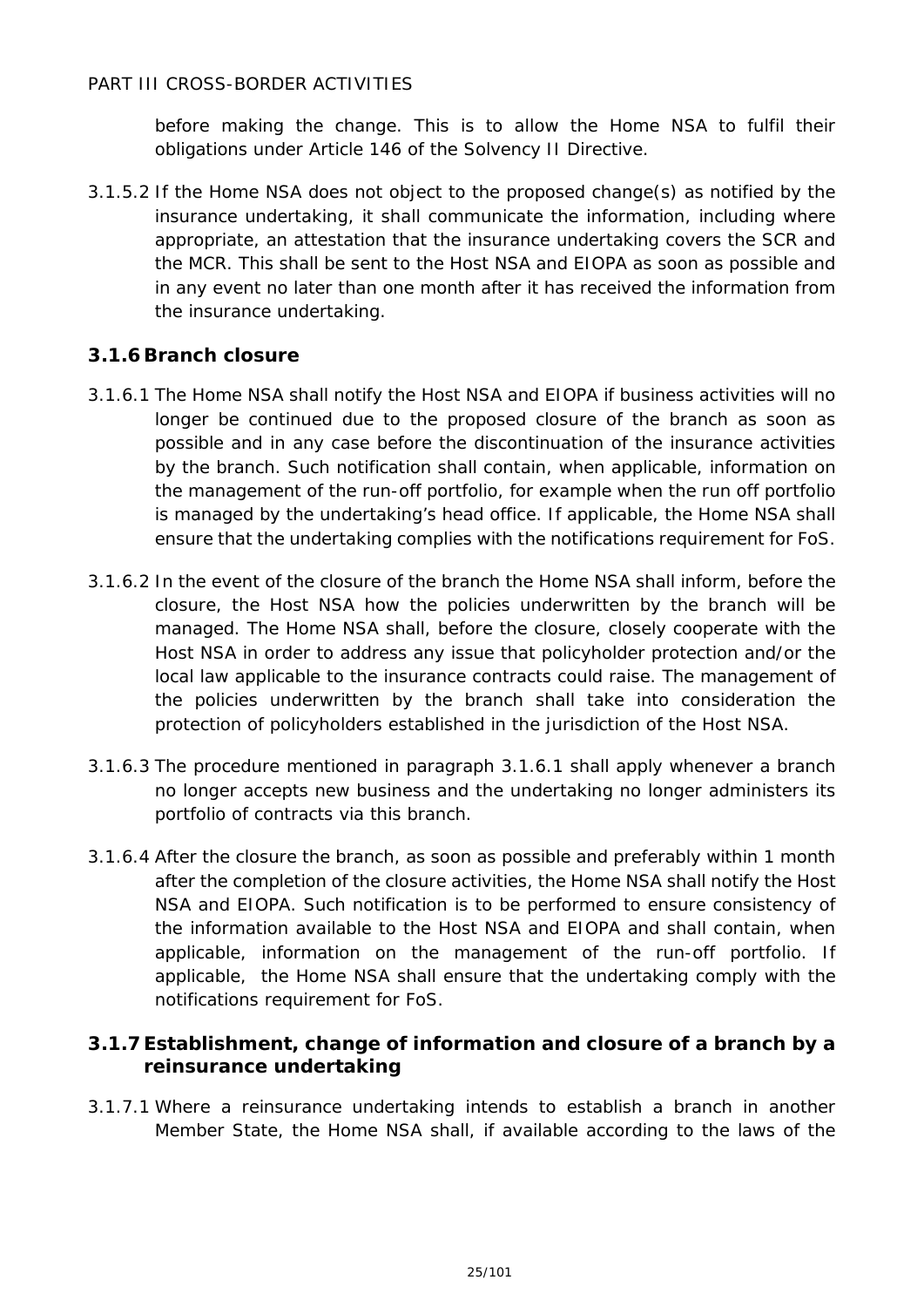Home Member State, communicate in writing the following information to the Host NSA and EIOPA:

- a) the name and address of the head office of the reinsurance undertaking;
- b) the address of the branch, which shall also be that of the authorised agent;
- c) the name and powers of the authorised agent;
- d) the type of reinsurance activity, according to Article 15(5) of the Solvency II Directive, into which the planned business falls;
- e) a certificate attesting that the reinsurance undertaking covers the SCR and MCR as calculated in accordance with Articles 100 to 129 of the Solvency II Directive, in the form provided for in Annex 1 hereto.
- 3.1.7.2 The information shall be communicated by the Home NSA to the Host NSA and EIOPA within one month after having received information from the reinsurance undertaking in respect of its intention to establish a branch in the territory of another Member State.
- 3.1.7.3 Any proposed change to the information submitted pursuant to paragraph 3.1.7.1 shall be, as far as possible, communicated by the Home NSA to the Host NSA and EIOPA as soon as possible and in any event no later than one month after having received the information from the reinsurance undertaking.
- 3.1.7.4 The Home NSA shall notify, as soon as possible and in any case before the closure, the Host NSA and EIOPA if business activities will no longer be continued due to the proposed closure of the branch.
- 3.1.7.5 After the closure the branch, as soon as possible and within one month after the completion of the closure activities, the Home NSA shall notify the Host NSA and EIOPA.

## <span id="page-25-0"></span>**3.2 Commencing activities by way of freedom to provide services by an insurance undertaking**

Articles 147 to 149 of the Solvency II Directive

The structure of 3.2 is the same as 3.1 (branches); however, it is important to take into account that in accordance with Article 148 (4) of the Solvency II Directive an insurance undertaking may start to pursue business under the freedom to provide services (FoS) business as from the date which is informed of the communication of the notification to the Host NSA by the Home NSA. As a result, in case of FoS the feedback from the Host NSA (3.2.2) shall be expected to occur after the commencing of the FoS activity by the insurance undertaking.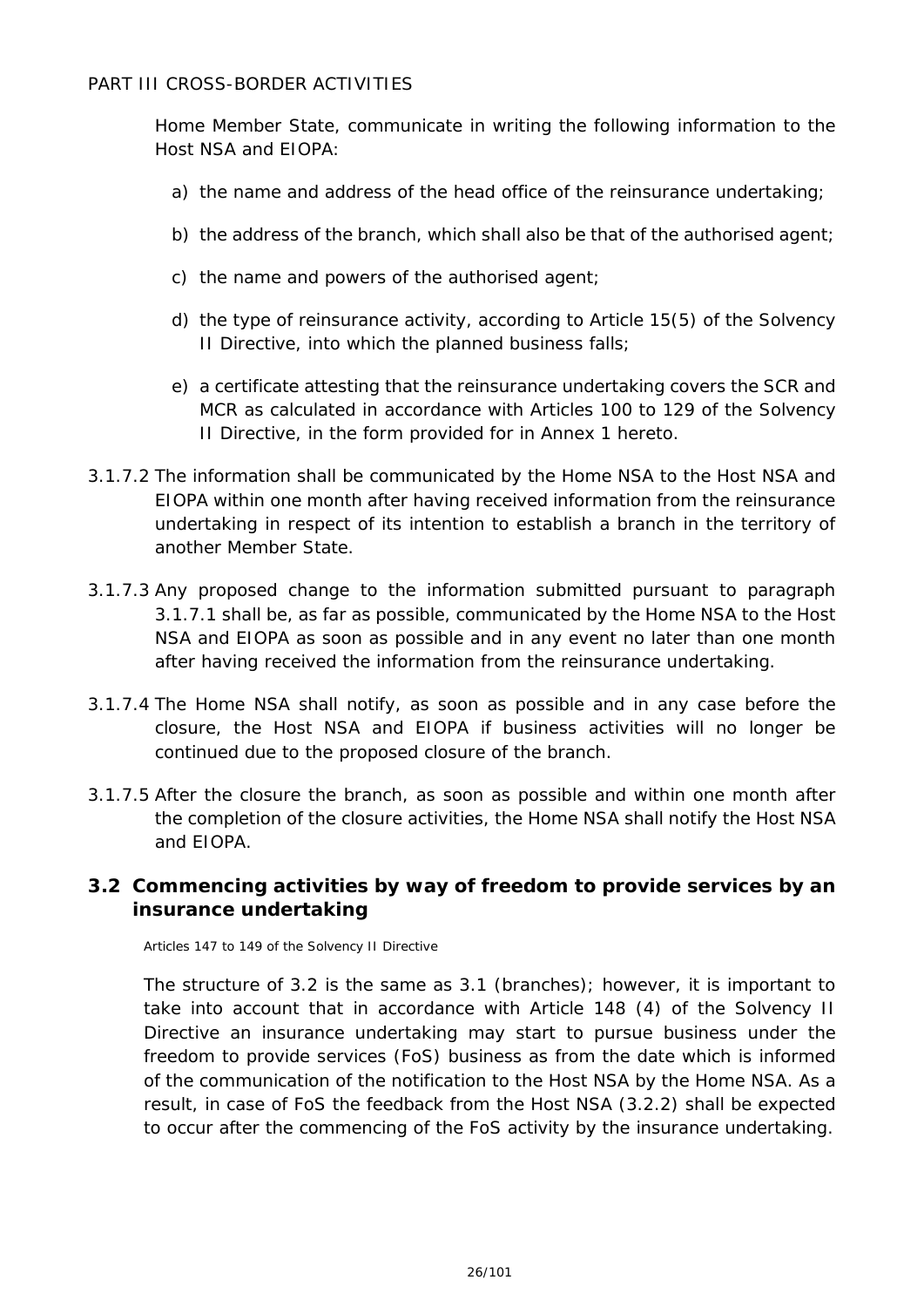The exchange of information under Section 3.2 shall be performed by the Home and the Host NSA by using the IT tool and the templates provided by EIOPA

Without prejudice to the responsibilities of the Home and the Host NSA, where appropriate, EIOPA shall be included for information in all formal communication between the Home and Host NSA described in Section 3.2.

## <span id="page-26-0"></span>**3.2.1 Information to be communicated by the Home NSA to the Host NSA and EIOPA**

Articles 147-148 of the Solvency II Directive

-

Section 3.2.1 defines the information that the Home NSA shall communicate to the Host NSA within the territory of which the insurance undertaking intends to pursue business under FoS and EIOPA, in particular:

- a) Paragraph 3.2.1.1 lists the information pursuant to Articles 147 and 148 of the Solvency II Directive;
- b) Paragraph 3.2.1.2 includes a non-exhaustive list of information to be communicated by the Home NSA to the Host NSA so that the latter can support the Home NSA in the supervision of the insurance undertaking's activities under the FoS;
- c) Paragraph 3.2.1.3 lists the information to be provided by the Home NSA to the Host NSA on a non-systematic basis in order to allow the Host NSA to have a deeper understanding of the FoS activity and to facilitate awareness for the ongoing supervision.
- 3.2.1.1 If the Home NSA has no reasons to refuse to communicate the notification provided by the insurance undertaking to the Host NSA, it shall communicate the following non-exhaustive list of information to the Host NSA (communication of notification) and EIOPA:
	- a) the name and address of the head office of the insurance undertaking<sup>15</sup>;
	- b) where applicable, the name and address of the establishments (other than the head office of the insurance undertaking), situated in the Member States, from which it plans to provide services;
	- c) the classes of insurance according to the Annexes I and II to the Solvency II Directive which the insurance undertaking has been authorised to offer

<span id="page-26-1"></span> $15$  If available it shall be indicated the email details of the head office of the insurance undertaking allowing the Host NSA to send the information referred on 3.2.3.2 by electronic means.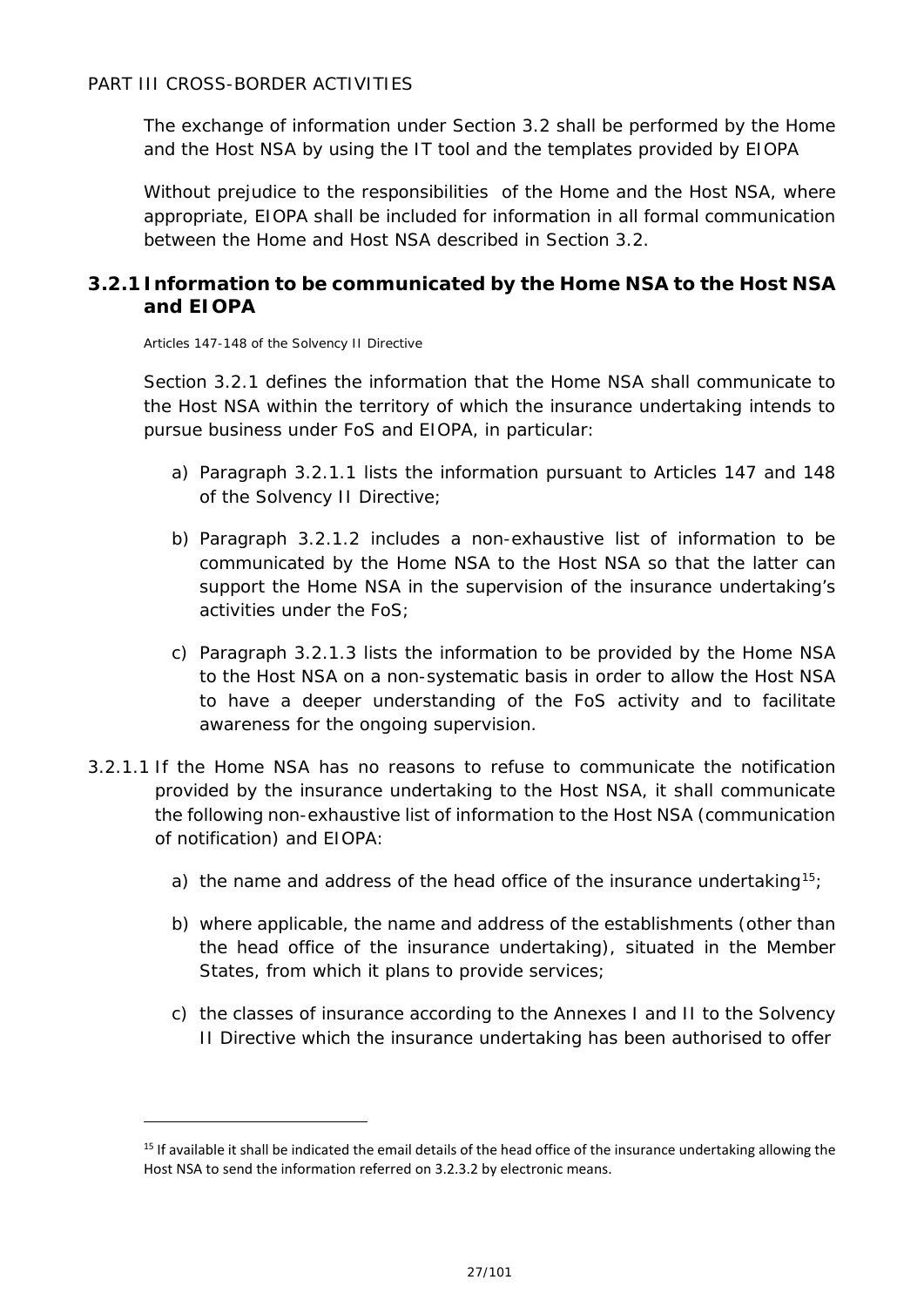- d) the nature of the risks or commitments which the insurance undertaking proposes to cover in the Host Member State;
- e) if the insurance undertaking intends to cover risks in class 10 in Part A of Annex I to the Solvency II Directive not including carrier's liability:
	- i. the name and address of the claims representative as referred to in Article 18(1)(h);
	- ii. a declaration that it has become a member of the national bureau and national guarantee fund of the Host Member State;
- f) if the insurance undertaking intends to cover risks relating to legal expenses insurance, the option chosen from those described in Article 200 of the Solvency II Directive;
- g) a certificate attesting that the insurance undertaking covers the SCR and MCR calculated in accordance with Articles 100 and 129 of the Solvency II Directive, in the form provided in Annex I hereto;
- 3.2.1.2 The Home NSA shall be able to make use of the knowledge of the Host NSAs about the specificities of their markets and conduct of business in their territories. In order to provide a proper context for this exchange of information (see Section 3.2.2 on the information requested from the Host NSA) the following additional information shall be communicated by the Home NSA to the Host NSA and EIOPA:
	- a) the LEI of the undertaking intending to pursue business under FoS (or if not available, the identification code used in the local market allocated by the Supervisory Authority);
	- b) if the undertaking belongs to a cross-border group, the name of the group supervisor and the structure of the group as included in the coordination arrangement's annex, together with the last reported group solvency position;
	- c) any available information regarding expected local third or related parties involved in the underwriting activities, including but not limited to the foreseen distribution partners in the Host Member State<sup>[16](#page-27-0)</sup>;

<span id="page-27-0"></span><sup>&</sup>lt;sup>16</sup> This information may be derived from the review carried out by the Home NSA concerning the notification provided by the undertaking and from ongoing supervisory review process (SRP). Information may also be obtained from the review of the outsourcing requirements laid down in the Solvency II Directive, its implementing measures and EIOPA's Guidelines on System of Governance.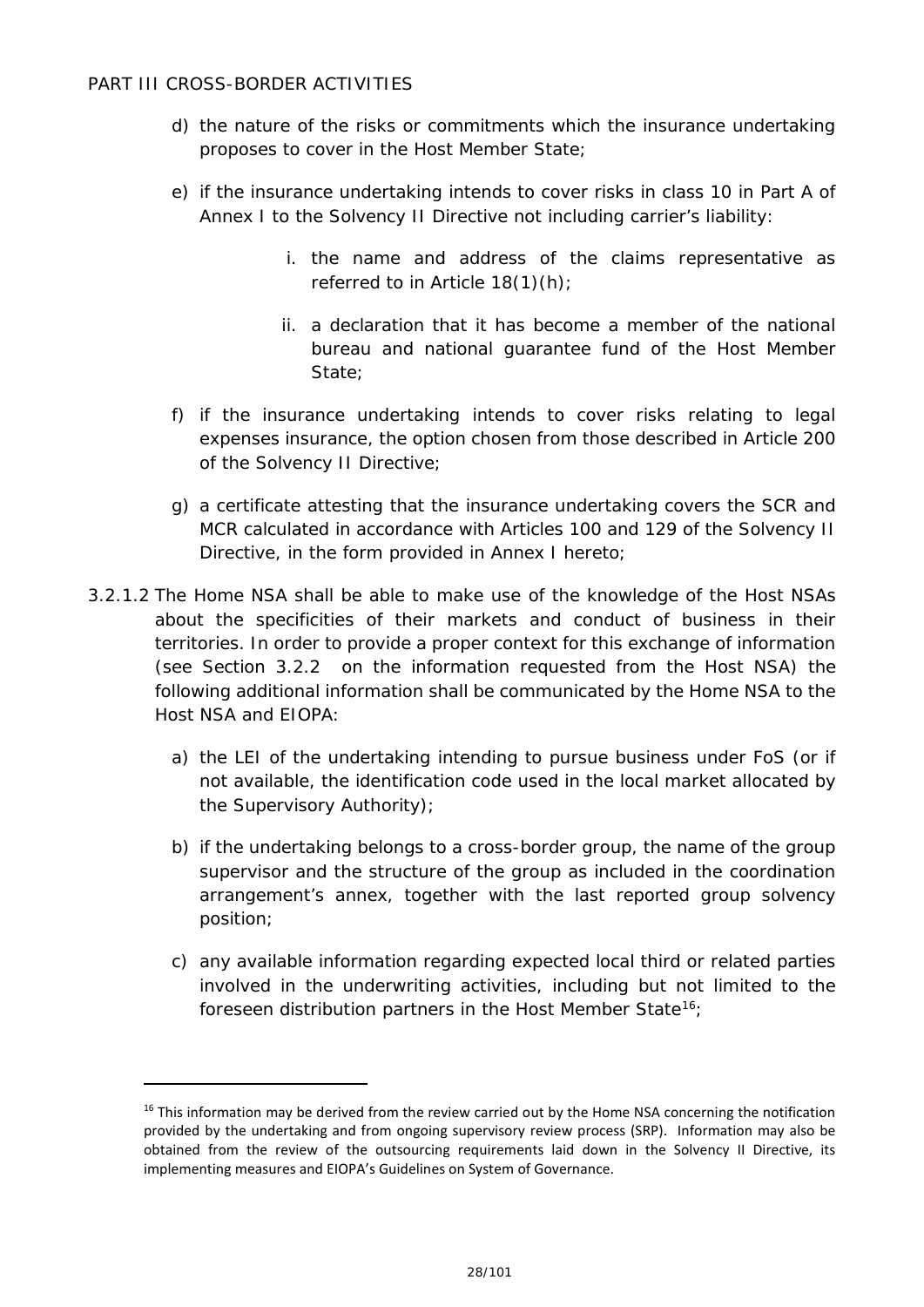- d) identification, through for example the person's ID card, passport or nomination document(s) and an e-mail address, of the person who is responsible within the insurance undertaking for handling of complaints in relation to the FoS activities;
- e) if available, the results of the assessment of the undertaking's compliance with the product oversight and governance requirements (e.g. material findinds regarding design of the product, monitoring of distributors, target market identification and product testing);
- f) description of the relevant policyholder guarantee funds in the Home Member State, where applicable.
- 3.2.1.3 Where the undertaking intends to operate exclusively, or almost exclusively, in other EEA Member State(s) on FoS basis and without prejudice to the proportionality principle and the principle of risk-based supervision, the Home NSA shall consider communicating additional information to allow the Host NSA to have a deeper knowledge of the FoS activity and facilitate awareness for ongoing supervision (see Part IV). See below examples of additional information that could be provided by the Home NSA to the Host NSA and EIOPA:
	- a) identification, through for example the persons(s) ID card, passport or nomination document(s), of the personsn who effectively run the undertaking or are responsible for the key functions. This information shall be communicated in all applicable cases;
	- b) a summary of the undertaking's system of governance, including the risk management system in place;
	- c) any available information resulting from the discussions with the undertaking of its business strategy and how the FoS fits into that strategy.
- 3.2.1.4 The Host NSA may ask for ad-hoc information from the Home NSA in addition to that specified in paragraphs 3.2.1.1 and 3.2.1.2 and provided under 3.2.1.3[17](#page-28-0) Any such request shall be proportionate to the type of business, risks or commitments that the undertaking intends to cover in the Host NSA's territory. The Host NSA shall indicate the rationale supporting that ad-hoc request. The Home NSA shall inform the insurance undertaking of the request. If the

<span id="page-28-0"></span> $17$  For instance if the Host NSA has doubts as to the precise conditions under which the activity is to be pursued, in which case it may ask the Home NSA about the specific resources which the insurance undertaking proposes to use in marketing its products in the host MemberState.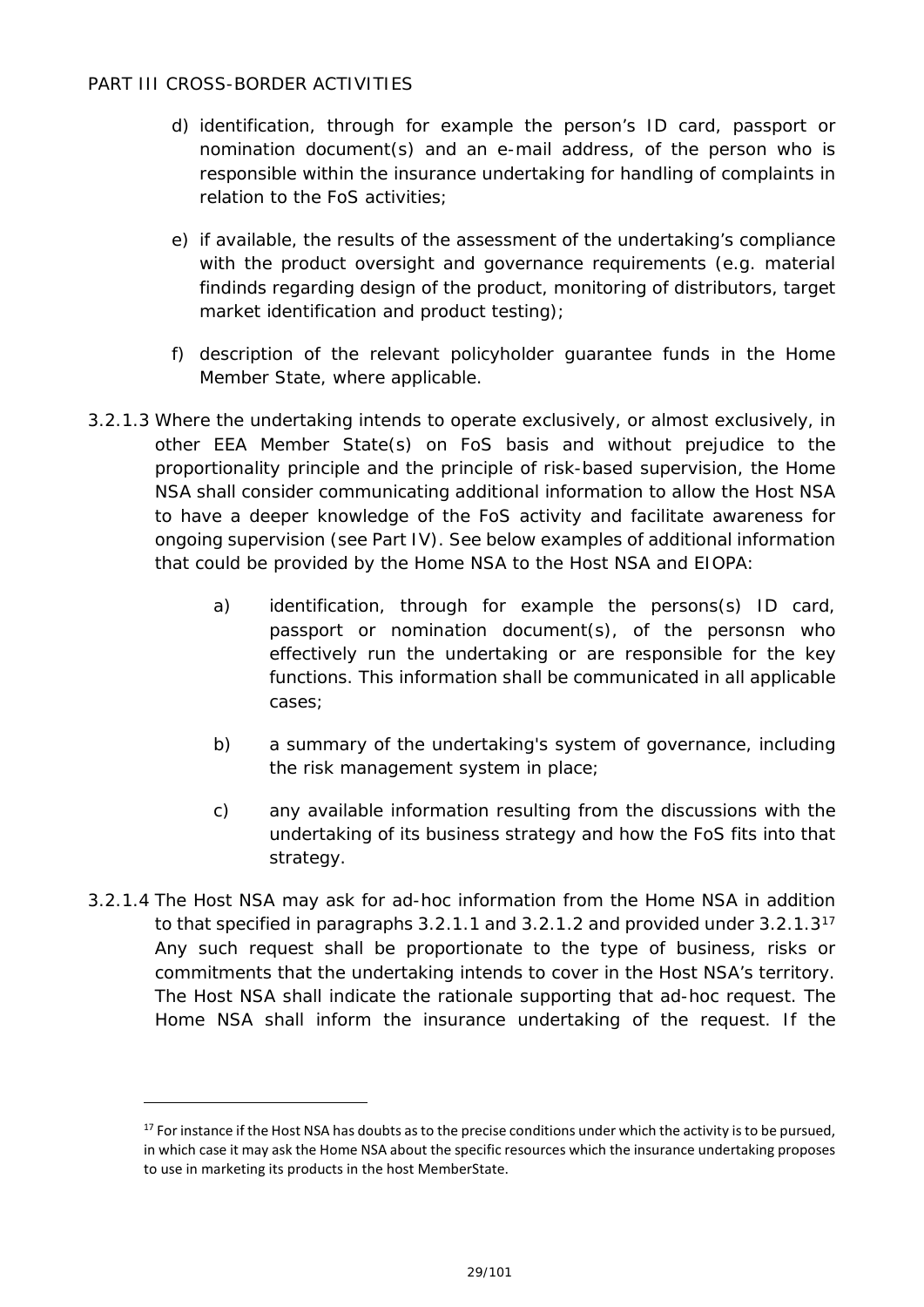-

insurance undertaking is not in a position to provide the additional information, the Home NSA shall inform the Host NSA.

- 3.2.1.5 The information shall be communicated by the Home NSA to the Host NSA and EIOPA, as soon as possible, and in any event within one month from receiving the complete notification from the insurance undertaking which intends to carry on business by way of FOS in the territory of another Member State. The Home NSA shall ensure that the Host NSA receives the complete notification. Immediately upon receiving the communication of notification from the Home NSA, the Host NSA shall acknowledge its receipt.
- 3.2.1.6 Where the undertaking intends to operate exclusively, or almost exclusively, in other EEA Member State(s) on FoS basis, the Home NSA shall evaluate whether to have an informal exchange of information with the Host NSA before sending the complete notification. This should allow an exchange of information before the formal start of the activity by FoS.
- 3.2.1.7 In the other cases, i.e. where the undertaking does not intend to operate exclusively, or almost exclusively, in other EEA Member States on FoS basis, the Home NSA may, on a case by case approach, have an informal exchange of information with the Host NSA before sending the complete notification.

## <span id="page-29-0"></span>**3.2.2 Information to be provided by the Host NSA to the Home NSA and EIOPA**

- 3.2.2.1 The Host NSA shall communicate to the Home NSA and EIOPA:
	- a) any conditions under which, in the interest of the general good<sup>18</sup>, the activity must be pursued within the territory of the Host Member State or confirm that no conditions have been imposed. This information shall include the link to the website where the general good conditions are published;
	- b) any irregularities known to the Host NSA, about the local third or related parties involved in the underwriting activities in the Host Member State, about claims representatives, about key persons as well as any relevant information following the analysis of the notification received from the Home NSA;
	- c) if the insurance undertaking or its parent undertaking tried to establish an insurance undertaking in the Host Member State. Where an application for

<span id="page-29-1"></span> $18$  A Supervisory Authority will not be expected to provide information on general good provisions which extend beyond those directly relating to the area of financial services.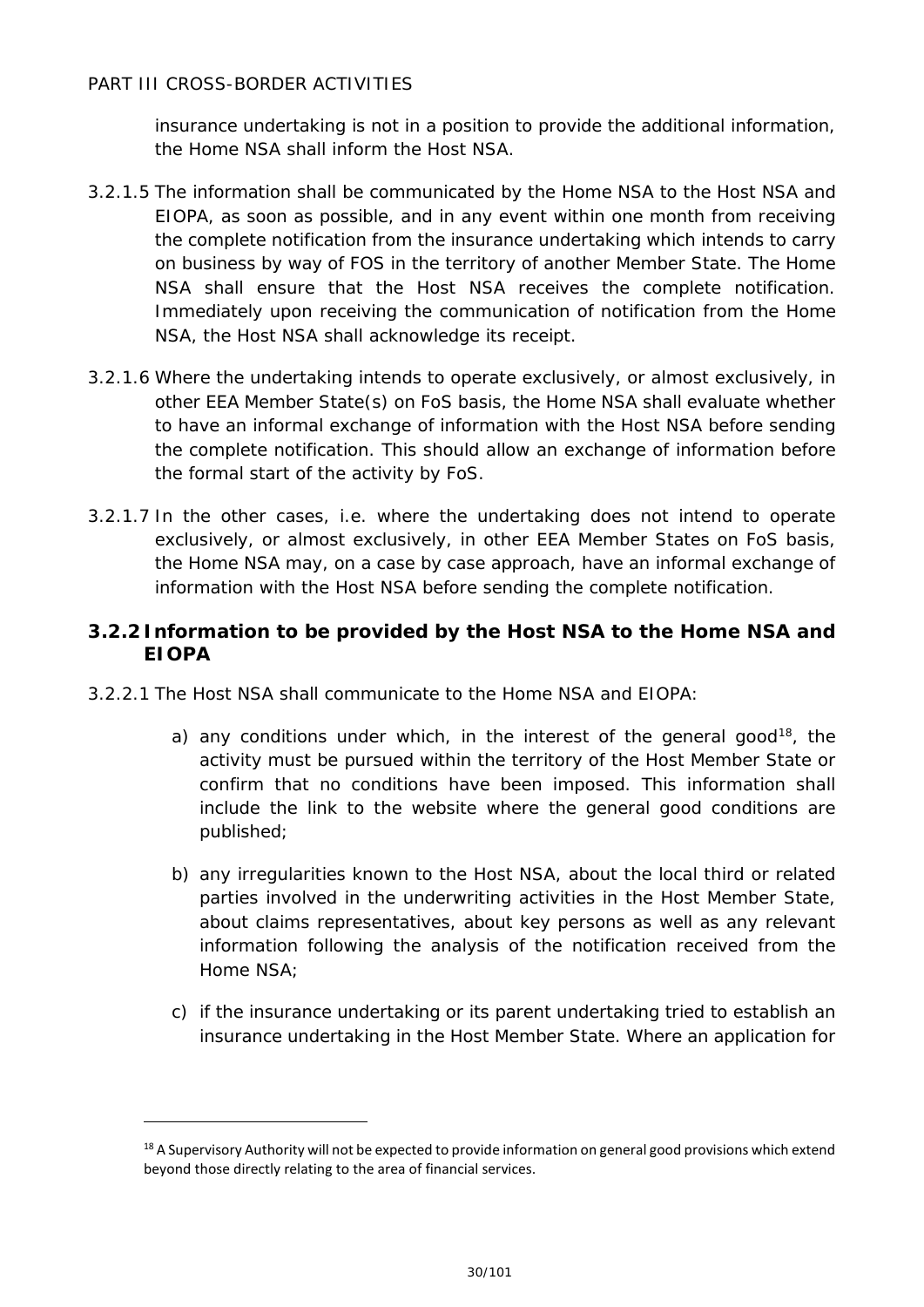authorisation had been declined, the Host NSA shall provide additional information;

- d) if a related insurance undertaking of the undertaking or its parent, within the meaning of Article 212 of the Solvency II Directive, previously established in the Host NSA had its authorisation revoked or withdrawn and the reasons supporting such a decision;
- e) description of relevant policyholder guarantee funds in the Host Member State that would be applicable to the FoS.
- 3.2.2.2 If the Host NSA considers the information contained within the communication to be incomplete, the Host NSA shall without delay inform the Home NSA. The Host NSA shall provide details of those areas where the information is considered to be incomplete and request the outstanding information.
- 3.2.2.3 All the information referred in this Section shall be communicated as soon as possible by the Host NSA to the Home NSA and EIOPA. The Home NSA shall acknowledge receipt of all information received.
- 3.2.2.4 Without prejudice to the responsibilities of the Home and the Host NSA, were appropriate on a risk-based approach, EIOPA may provide its views to the Home NSA and/or the Host NSA(s) on the communication of notification.

## <span id="page-30-0"></span>**3.2.3 Information to be provided by the Home and Host NSAs to the insurance undertaking**

#### **3.2.3.1 By the Home NSA to the insurance undertaking**

- 3.2.3.1.1 Upon receipt of a notification from an insurance undertaking, the Home NSA shall assess the completeness and accuracy of the information provided. Where the information provided is incomplete or incorrect, the Home NSA shall inform the insurance undertaking in writing without delay, indicating in which respect the information is incomplete or incorrect.
- 3.2.3.1.2 The Home NSA shall inform the insurance undertaking concerned that the notification information has been sent to the Host State (see 3.2.4).
- 3.2.3.1.3 In case of refusal of the Home NSA to communicate the information referred to in Article 148(1) of the Solvency II Directive to the Host NSA, the Home NSA shall state the reasons for the refusal to the insurance undertaking within one month of receiving all the information in question.

#### **3.2.3.2 By the Host NSA to the insurance undertaking**

The Host NSA shall as soon as possible after the receipt of the communication of the notification, communicate in writing to the head office of the insurance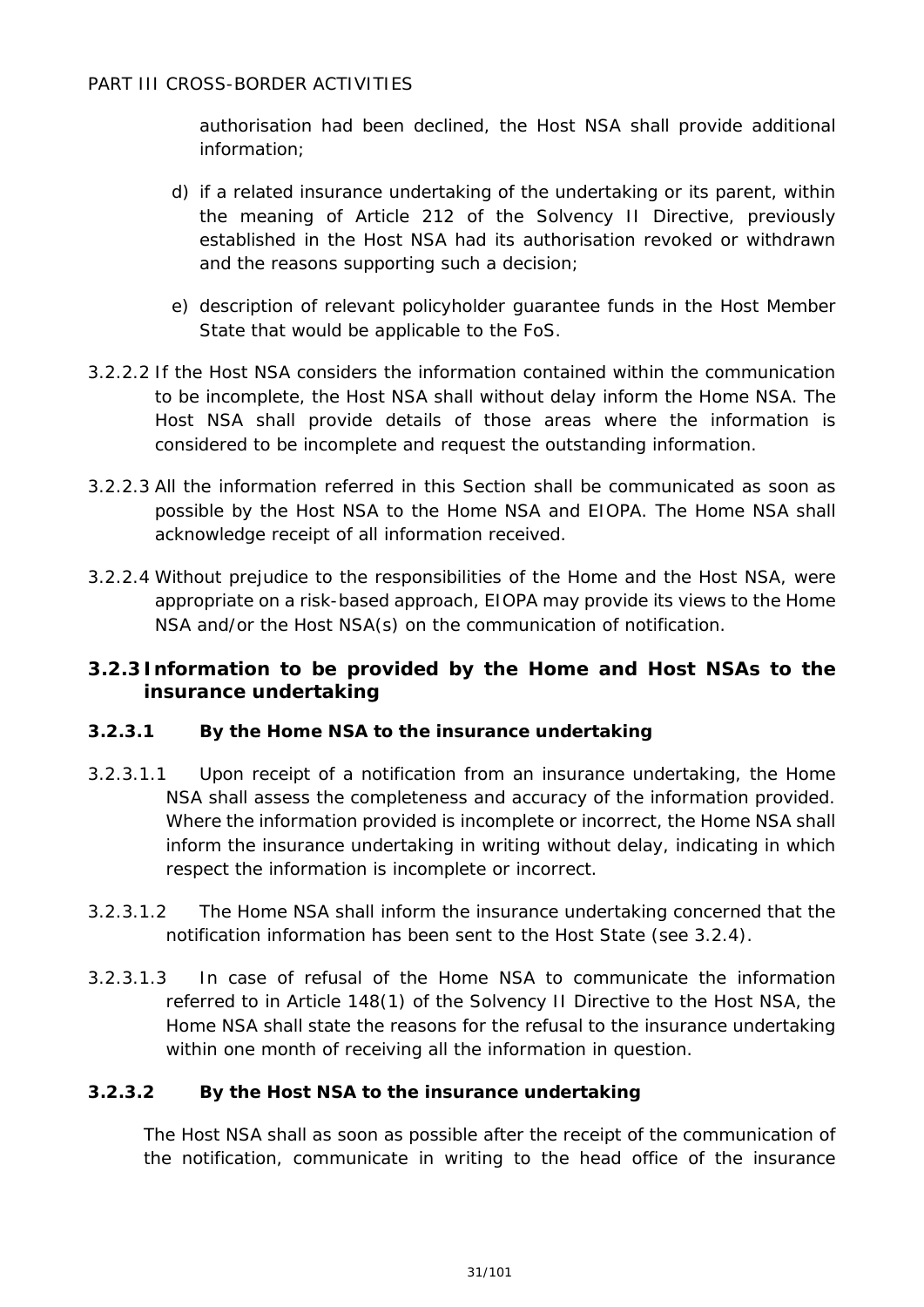undertaking any conditions, under which, in the interests of the general good, the activity must be pursued within the territory of the Host State or communicate that no conditions are imposed.

## <span id="page-31-0"></span>**3.2.4 Starting of activity by the insurance undertaking**

In accordance with Article 148(4) of the Solvency II Directive, the insurance undertaking may commence activity by way of FoS when it is informed by the Home NSA that the communication of notification provided for in Article 147 to the Host NSA has been made.

## <span id="page-31-1"></span>**3.2.5 Changes to information**

- 3.2.5.1 In the event of a change in any of the particulars communicated under Articles 147 of the Solvency II Directive, the insurance undertaking shall give written notice of the change to the Home NSA.
- 3.2.5.2 The Home NSA shall communicate the information to the Host NSA and EIOPA as soon as possible, but in any event, no later than one month after it has received the information from the insurance undertaking.

## <span id="page-31-2"></span>**3.2.6 Cessation of Activities**

- 3.2.6.1 The Home NSA shall notify the Host NSA and EIOPA, if the information is available, if business activities will no longer be provided by FoS in the Host Member State, as soon as possible and before the discontinuation of the insurance activities. This shall include stop of writing new business, termination of the existing policies and settlement of the outstanding claims.
- 3.2.6.2 As soon as possible and preferably within one month after the effective discontinuation of the insurance activities, the Home NSA shall notify the Host NSA and EIOPA. Such notification is to be performed to ensure consistency of the information available to the Host NSA and EIOPA and shall contain, where applicable, information on the management of the run-off portfolio.

## <span id="page-31-3"></span>**3.3 Other provisions common to branches and freedom to provide services**

#### <span id="page-31-4"></span>**3.3.1 Language, communication means, contact points and lists**

3.3.1.1 All information exchanged between Supervisory Authorities in respect of notifications and changes to cross-border activity, shall be written in a language which is acceptable by the Supervisory Authorities in accordance with paragraph 3.3.1.4 b) where the Supervisory Authorities have not agreed bilaterally on other language for the exchange. The Supervisory Authorities shall make every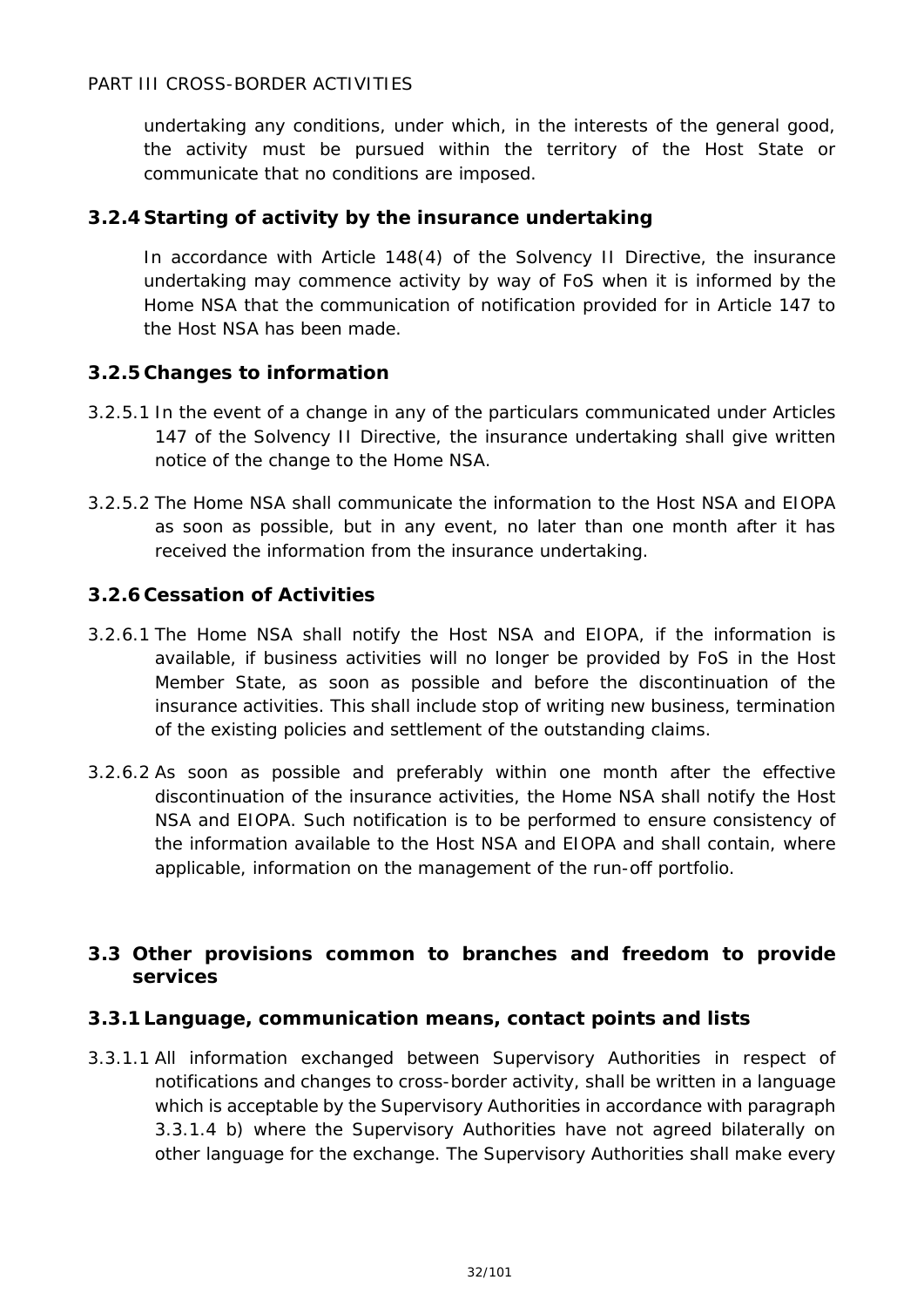effort to be as flexible as possible in respect of languages in which they accept notifications.

- 3.3.1.2 Each Supervisory Authority shall transmit the required information by electronic means (see contact points in paragraph 3.3.1.4 a)) where possible and in a format acceptable to the relevant Supervisory Authorities. The Supervisory Authorities shall agree on any applicable requirements (e.g. requirement on electronic signatures of authorised persons) and the security of data transmission.
- 3.3.1.3 Each Supervisory Authority shall establish a contact point or set up a general email account for all questions, requests and problems arising out from the notifications and changes to cross-border business activities. This contact point shall be used for all queries regarding cross-border business in order to avoid unintended delays.
- 3.3.1.4 Each Supervisory Authority shall keep the following information up to date on EIOPA's extranet and on the IT tool provided by EIOPA:
	- a) details of the contact point for all questions, requests and problems arising from the notification and changes to cross-border business activities, including name, email address and phone number. The contact point may be a general e-mail account, to which information shall be sent;
	- b) the language(s) in which the Supervisory Authority accepts documents in respect of the notification of cross-border activities.
- 3.3.1.5 The Host NSAs shall upload on their website a list of all insurance undertakings which have notified their intention to establish a branch or provide business on a FoS basis in its territory once the information is communicated by the Home NSA. The information shall be updated as necessary by the Home NSA.
- 3.3.1.6 The Supervisory Authorities shall maintain a data storage system that allows the extraction of information on an individual and aggregated basis. The data stored shall include at least the following:
	- a) As a Home NSA, the data provided under paragraphs 3.1.1.1 a) to c), d) (a.), e) and f) and 3.2.1.1 a) to f) to the Host NSAs and the data received from the Host NSAs pursuant to paragraphs 3.1.2.1 and 3.2.2.1;
	- b) As a Host NSA, the data received from the Home NSAs as per point a) and the data sent pursuant to paragraphs 3.1.2.1 and 3.2.2.1.

The Home and Host NSAs shall be able to analyse this data electronically (e.g. being able to extract a list of notifications per Member State, per insurance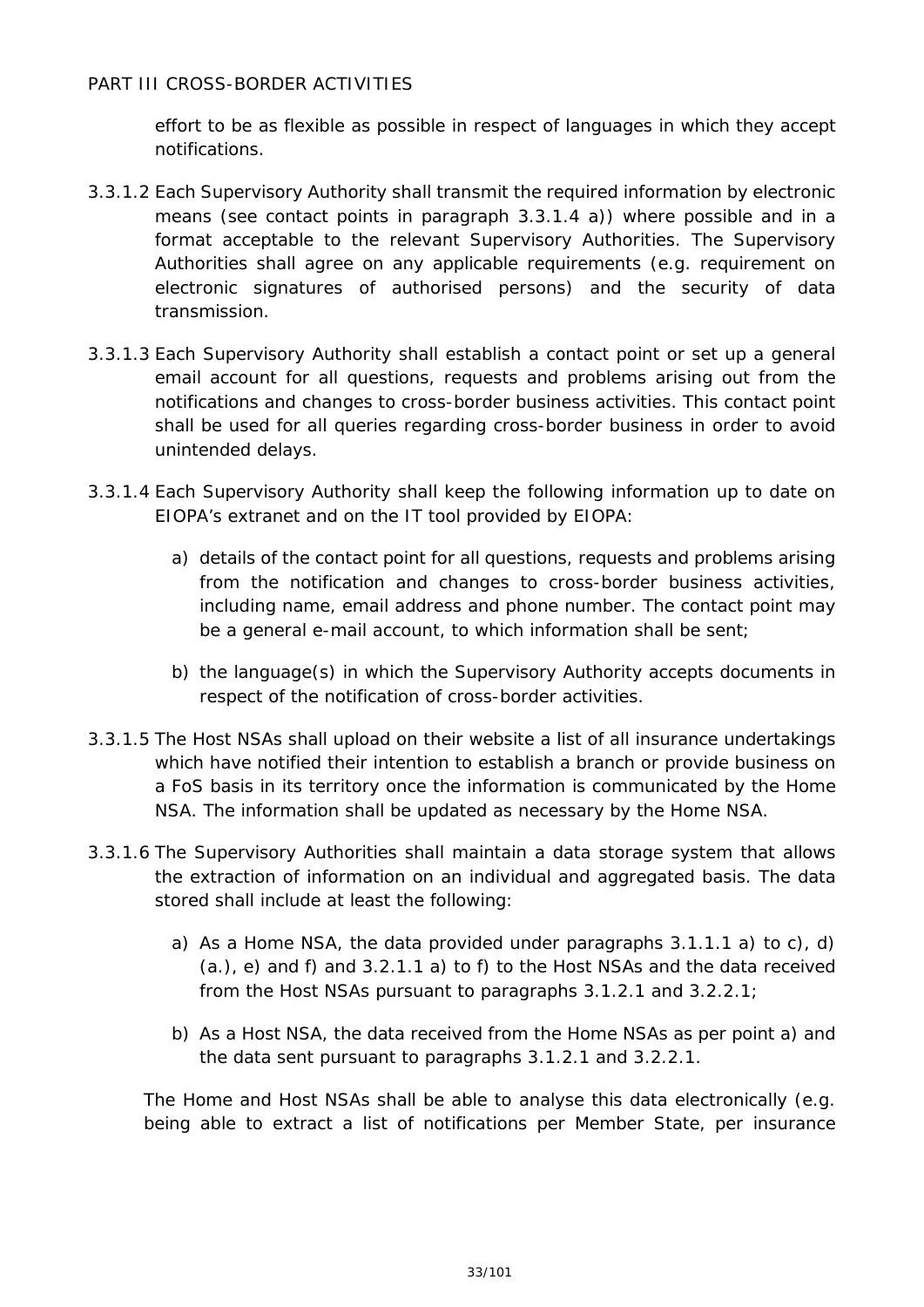undertaking and per period and on an individual and aggregated basis). The referred data storage system shall apply to the new branch and FoS notifications.

Without prejudice to the data storage systems of the NSAs, the IT tool provided by EIOPA funtions as the data storage system referred to in paragraph 3.3.1.6.

- 3.3.1.7 Each Supervisory Authority shall publish an up-to-date list of the general good conditions of the respective jurisdiction on its website or communicate that no conditions are imposed, in its own language(s) and/or in English.
- 3.3.1.8 The Supervisory Authorities shall provide EIOPA with the links to where the general good conditions are published on the relevant websites in their jurisdiction. EIOPA shall publish these links on the Public Area of the EIOPA website.

## <span id="page-33-0"></span>**3.3.2 Submission of policy conditions to the Host NSA (health insurance as an alternative to social security)**

Article 206 (1) of the Solvency II Directive

- 3.3.2.1 The Host NSA shall inform the relevant Supervisory Authorities of instances of contracts covering the risks under class 2 in Part A of Annex I of the Solvency II Directive, where these contracts may serve as a partial or complete alternative to health cover provided by the statutory social security system, and the general and specific conditions of such policies must be provided to the Host NSA before they are applied. This information shall be updated as soon as existing legislation is changed or new legislation is introduced. This information shall include a link to the relevant website of the Host NSA.
- 3.3.2.2 The Home NSAs, who receives the information mentioned above, shall transmit it to the insurance undertakings wishing to establish a branch or take up FoS in the Member State concerned. The Home NSA shall advise that such contracts may not be concluded before the general and special conditions of that insurance are communicated to the Host NSA in the language(s) specified by the Host Member State's national law.
- 3.3.2.3 The Supervisory Authorities shall provide EIOPA with the link to the websites where the insurance classes and/or insurance products are listed, for which policy conditions have to be presented to the Host NSA. The aforementioned information shall be updated as necessary. EIOPA shall publish the relevant links on the Public Area of the EIOPA website.

## <span id="page-33-1"></span>**3.3.3Representative for the handling of claims (motor vehicle liability)**

3.3.3.1 In the area of motor vehicle liability insurance, and preferably prior to the notification from the Home NSA to the Host NSA, Supervisory Authorities shall co-operate with the Home NSA in case the Home NSA performs a check of the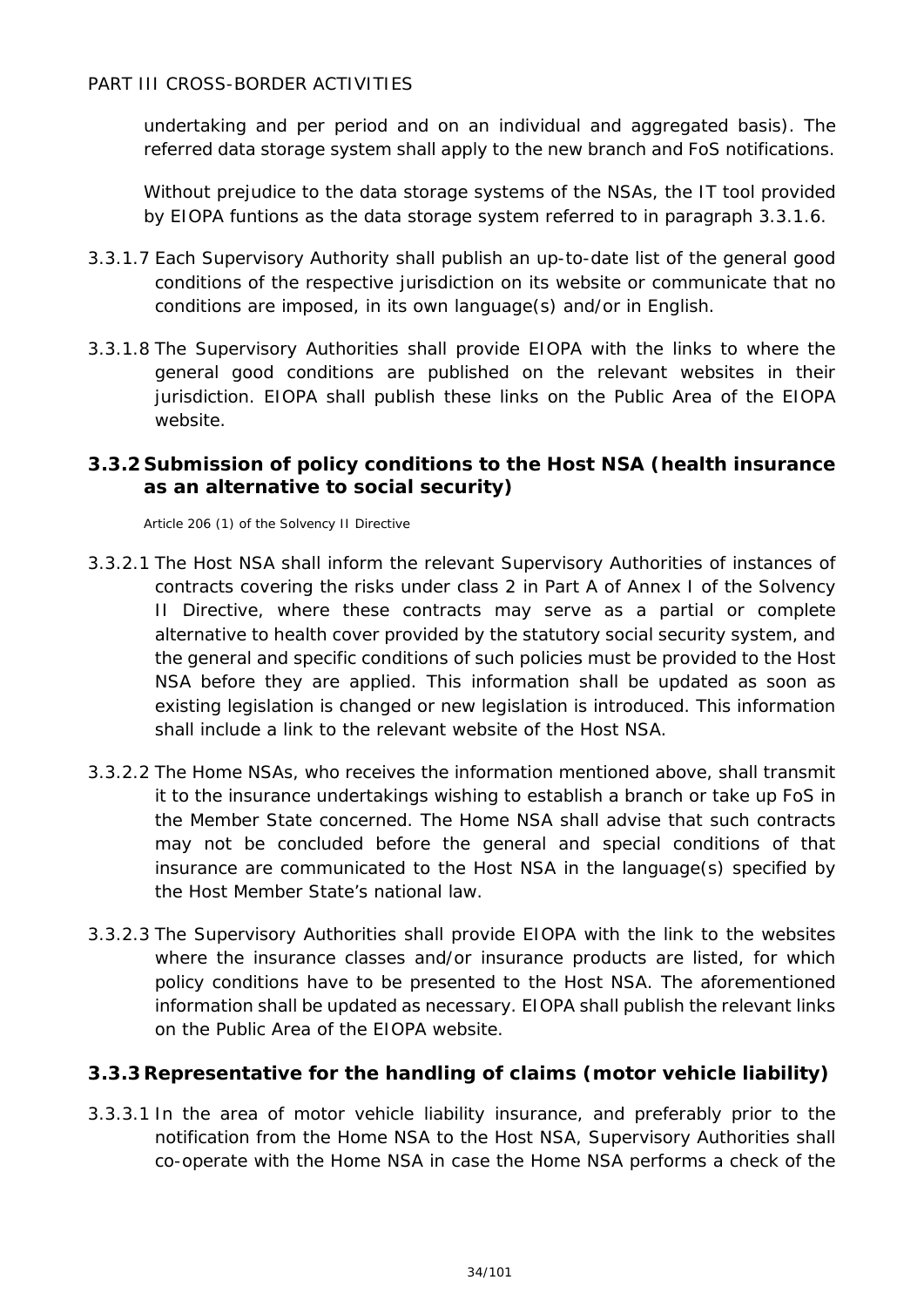reliability and the professional qualification of the representatives mentioned in Article 152 of the Solvency II Directive, including the claims representative appointed pursuant to Article 4 of Directive 2000/26/EC.

3.3.3.2 The requested Supervisory Authority shall, as far as possible, endeavour to promptly supply the information requested by the Home NSA or confirm that they have no such information.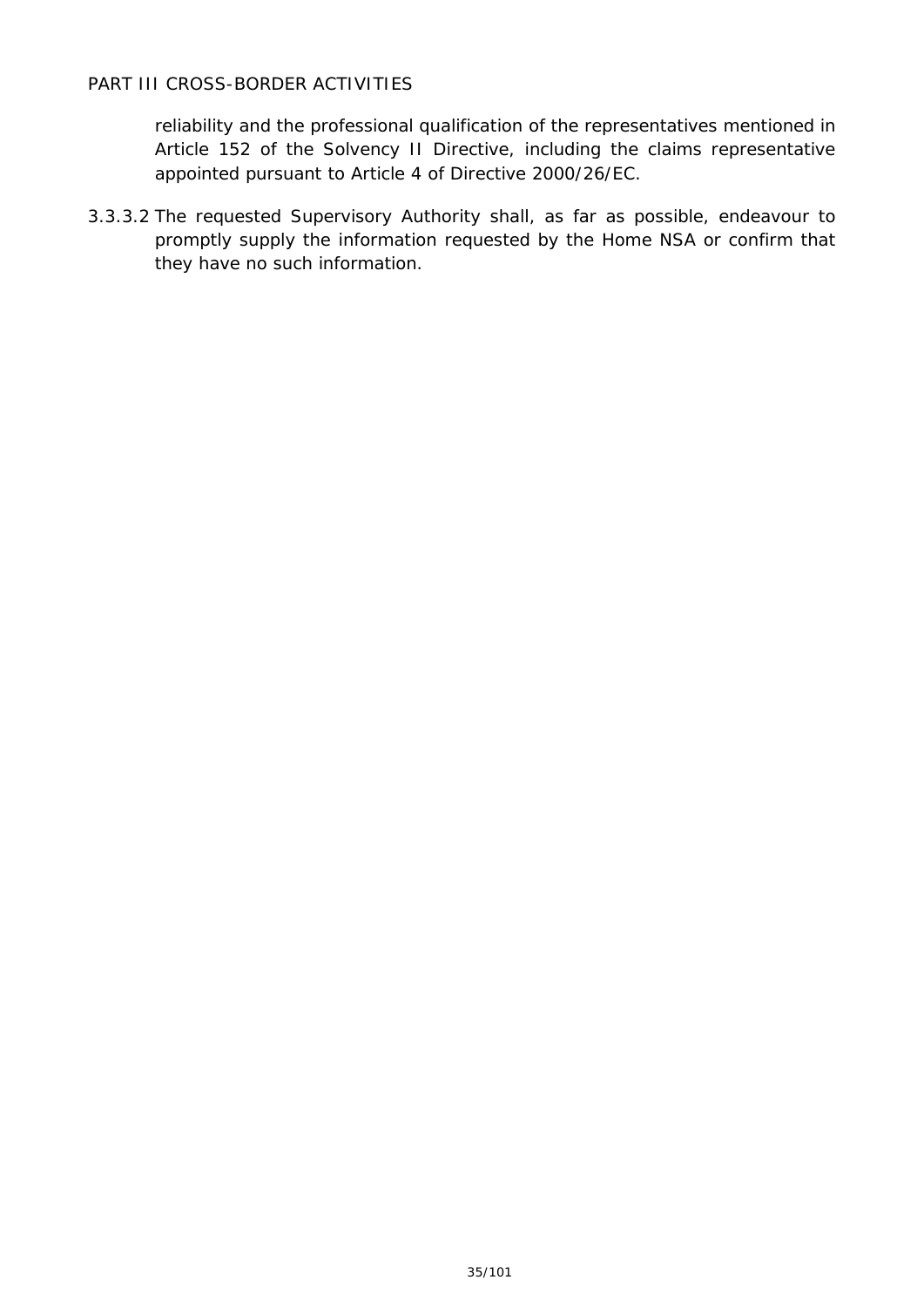## <span id="page-35-0"></span>**4 PART IV SUPERVISION ON A CONTINUOUS BASIS**

Articles 29, 30, 33, 152a, 152b, 155 and 158 of the Solvency II Directive

The on-going collaboration between Home and Host NSAs is crucial to ensure the proper functioning of the single market by maintaining a level playing field for undertakings and ensuring the same level of consumer protection for policyholders.

In order to ensure that the Home and the Host NSAs are equipped with the most updated supervisory information, Part IV of this Decision defines:

- a) areas of on-going cooperation between Home and Host NSAs;
- b) the process to perform the notifications in accordance with Article 152a of Solvency II Directive;
- c) the process to exchange information as laid down in Articles 30, 33, 155 and 158 of Solvency II Directive;
- d) the information to be exchanged by NSAs in case of supervisory measures taken on cross-border undertakings;
- e) conditions for participation in the meetings of a college of supervisors for Host NCAs and the conditions to set up a collaboration platform in accordance with Article 152b of Solvency II Directive
- f) the process to exchange information on portfolio transfer as laid down in Articles 39 and 164 of Solvency II Directive.

## <span id="page-35-1"></span>**4.1 Continuing cooperation between Home and Host NSAs (branches and FoS)**

- 4.1.1.1 The financial supervision of the activities of insurance and reinsurance undertakings, both off-site and on-site, shall be the sole responsibility of the Home NSA in accordance with Article 30 of the Solvency II Directive. It shall encompass the supervision of the business pursued either through branches or under FoS but without prejudice to the powers of the Host NSA as recognised by Article 155 of that Directive.
- 4.1.1.2 The Home NSA shall consider increasing its cooperation with the Host NSAs to understand, within its continuous supervisory review process whether the insurance and reinsurance undertaking has a clear understanding of the risks that it faces, or may face, in the Host territories; and which specific related risk management tools and internal controls are in place, having regard to the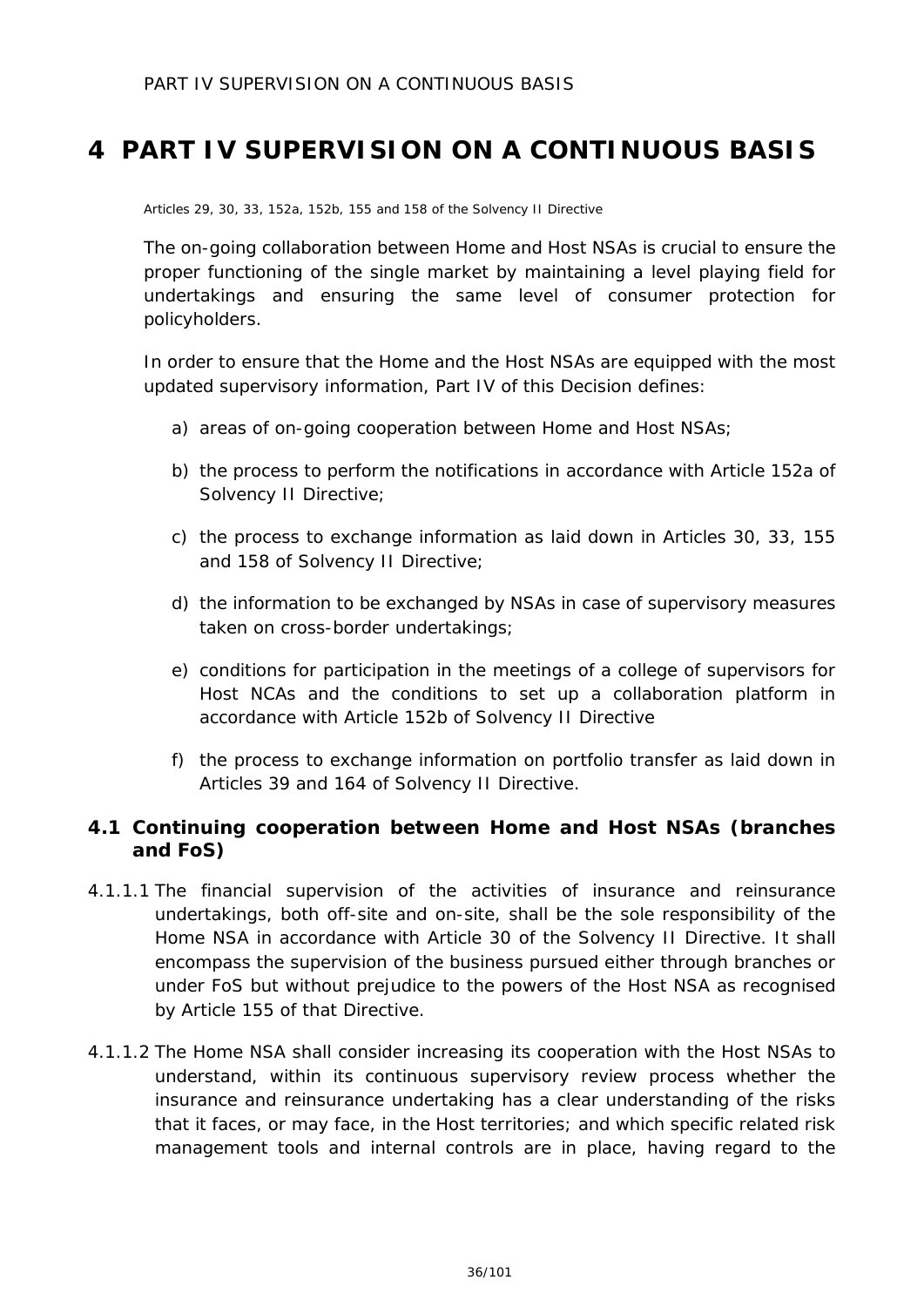proportionality principle and the risk-based approach to supervision. With the Host NSA's local knowledge in mind, as regards actual and potential risks, there shall be a particular focus in terms of cooperation on the following risk areas:

- a) system of governance including the ability of the head office management to understand the cross-border market specificities, related risk management tools and internal controls in place. In regards to the risk management system special attention shall be paid to underwriting, pricing and reserving;
- b) outsourcing contracts and distributions partners;
- c) claims handling;
- d) compliance;
- e) consumer protection.

## **4.2 Exchange of information**

## **4.2.1 Notifications from the Home NSA**

- 4.2.1.1 In accordance with Article 152a(2) of Solvency II Directive, the Home NSA shall notify EIOPA and the Host NSA(s) when an undertaking carrying out crossborder activity under FoE or FoS shows deteriorating financial conditions or other emerging risks which may have cross border effects.
- 4.2.1.2 In order to achieve supervisory convergence in the notification practices, a set of thresholds and criteria have been defined.
- 4.2.1.3 The notifications described in Section 4.2.1 shall be performed by the Supervisory Authorities by using the IT tool and the templates provided by EIOPA

#### *Materiality thresholds*

- 4.2.1.4 The Home NSA shall make the notifications, if at least one of the following conditions is met:
	- a) the undertaking carrying out cross-border activity under FoE or FoS has annual gross written premiums in the Host Member State(s) higher than EUR 250,000 according to the lastest information at the Home NSA disposal or
	- b) the undertaking carrying out cross-border activity under FoE or FoS has reported in its balance sheet technical provisions related to risks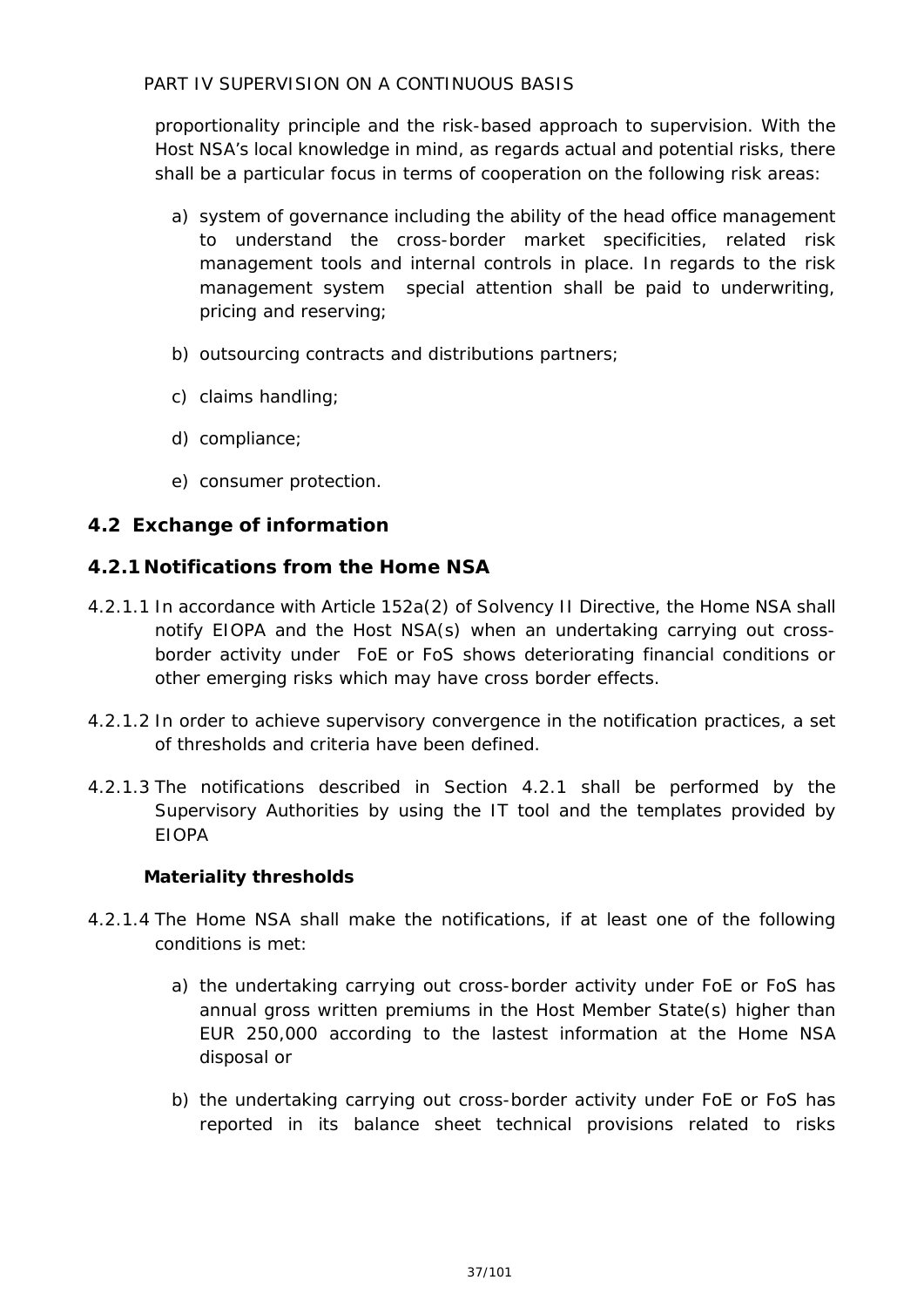underwritten in the Host Member State higher than EUR 1,000,000 according to the lastest information at the Home NSA disposal.

Without prejudice to the above, in case the undertaking carrying out cross-border activity is a captive (re)insurance undertaking, the Home NSA may not perform the notification if the following conditions are met:

- in relation to the insurance obligations of the captive (re)insurance undertaking, all insured and beneficiaries are legal entities of the group or natural persons eligible to be covered under the group insurance policies of which the captive (re)insurance undertaking is part, as long as the business covering natural persons eligible to be covered under the group insurance policies remains immaterial;
- in relation to the reinsurance obligations of the captive (re)insurance undertaking, all insured and beneficiaries of the insurance contracts underlying the reinsurance obligations are legal entities of the group of which the captive (re)insurance undertaking is part;
- the insurance obligations and the insurance contracts underlying the reinsurance obligations of the captive (re)insurance undertaking do not relate to any compulsory third party liability insurance.

The Home NSA shall consider the materiality thresholds described above as '*de minimis*' thresholds. The Home NSA may perform the notifications under Article 152a(2) of the Solvency II Directive applying lower thresholds, where appropriate.

#### *Thresholds and criteria in case of deterioration of financial conditions*

- 4.2.1.5 The Home NSA shall consider if an undertaking is showing deteriorating financial conditions by the application of the following cap and floor limits and supervisory findings described at paragraph 4.2.1.7.
	- a) The events included in the floor limits shall be considered by the Home NSA as a hard threshold. Therefore, when one of the following floor limits is reached, the Home NSA shall make a notification:
		- a. the Home NSA has observed a MCR/SCR breach<sup>19</sup>;

<span id="page-37-0"></span><sup>&</sup>lt;sup>19</sup> Please refer to the EIOPA Statement on supervisory practices and expectations in case of breach of the Solvency Capital Requirement for the approach to define the date of observation of non-compliance by an undertaking with the SCR.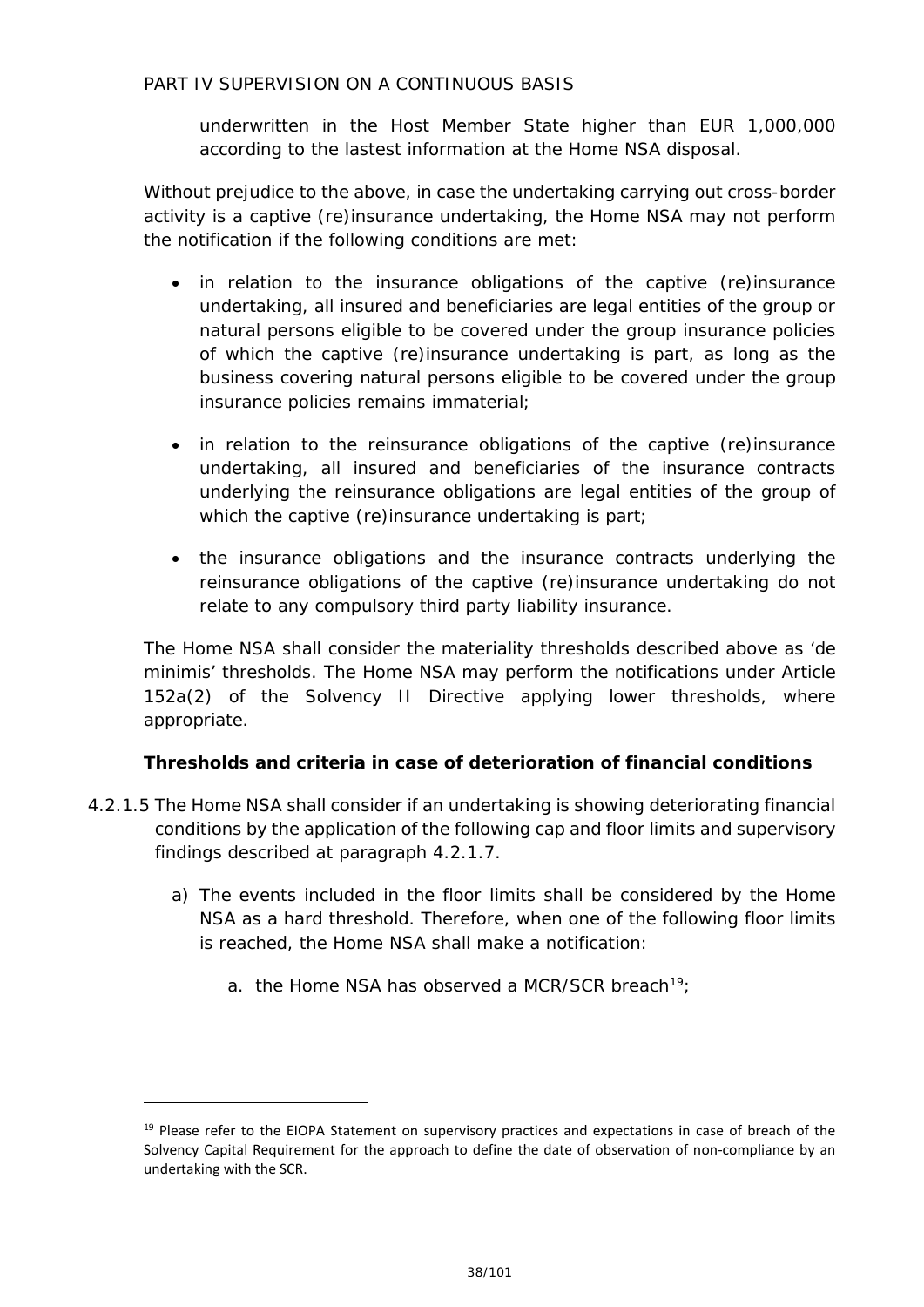- b. the Home NSA has observed a near breach of the SCR<sup>[20](#page-38-0)</sup>. In this case, the notification shall be performed if the undertaking does not increase the SCR coverage as requested by the Home NSA. If the undertaking increases the SCR coverage, the Home NSA shall evaluate on a case-by-case basis whether to perform the notification in the same way as defined for the cap limits;
- c. the Home NSA intends to take one of the following supervisory measures:
	- i. request a recovery plan or activate a recovery plan already submitted to the Home NSA, if applicable;
	- ii. request to materially increase the technical provisions. In this case, the notification shall be performed if the undertaking does not increase the technical provisions as requested by the Home NSA. If the undertaking increases the technical provisions, the Home NSA shall evaluate on a case-by-case basis whether to perform the notification in the same way as foreseen for the cap limits;
	- iii. request to temporarily suspend or limit the right of policyholders to surrender;
	- iv. restriction or prohibition of free disposal of assets.
- b) The events included in the cap limits shall be considered as soft threshold.. When one of the following cap limits is reached, the Home NSA shall evaluate, where appropriate, whether to make a notification:
	- a. the Home NSA has observed/been informed that the SCR/MCR ratio of the undertaking breaches the SCR/MCR ratio thresholds according to the Risk Appetite Framework of the undertaking;
	- b. the Home NSA has observed/been informed that the SCR/MCR ratio of the undertaking breaches the SCR/MCR ratio threshold considered by the NSA to assess situations of near non-compliance with SCR/MCR, when applicable;
	- c. the Home NSA has observed/been informed that the undertaking has materially breached one or more of other key operational

<span id="page-38-0"></span><sup>&</sup>lt;sup>20</sup> A near non-compliance of SCR refers to the situation where the solvency position of an insurer starts to deteriorate and where it is likely that it will continue to deteriorate and fall below the SCR if no remedial action is taken.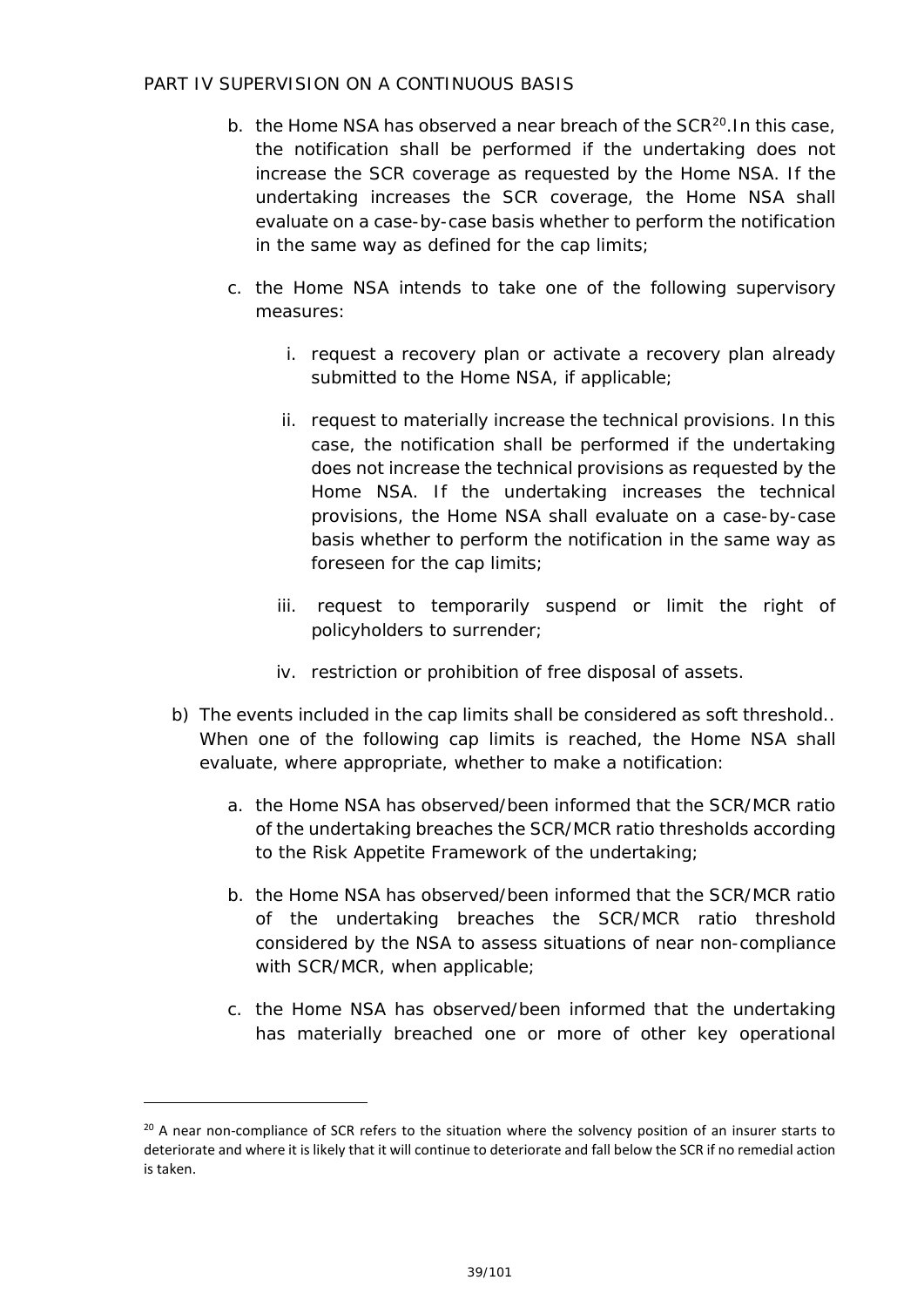triggers set by the undertaking itself (e.g. capital buffer, liquidity triggers, combined ratio, surrenders ratio etc.);

- d. the Home NSA has observed/been informed of a significant drop of the SCR ratio of the undertaking (e.g. -30pp or -1/5 compared to previous period) and/or a significant increase of the volatility of the SCR ratio (e.g. changes  $+/-$  20pp or  $+/-1/7$  compared to the previous period) taking into account the business model of the undertaking, and the historical volatility of the SCR ratio;
- e. the Home NSA has observed a significant rating downgrade of the undertaking (e.g. . -1 notch in the credit quality step) taking into account the previous position of the undertaking.

#### *Thresholds and criteria in case of other emerging risks with cross-border effects*

- 4.2.1.6 The Home NSA shall identify an undertaking posing emerging risks which may have a cross-border effects by the application of the following limits and supervisory findings described at paragraph 4.2.1.7.
	- a) The events listed below shall be considered as soft threshold. When one of the following limits is reached, the Home NSA shall evaluate, where appropriate, whether to make a notification.
		- a. the Home NSA has classified the undertaking as "intensive monitoring/high risk" as result of its own risk assessment framework in accordance with Section III of EIOPA Guidelines on supervisory review process (EIOPA- BoS-14/179);
		- b. the Home NSA has taken enforcement measures/actions against person(s) who effectively run the undertaking or hold other key functions $21$ , or against its shareholders and members with qualifying holdings;
		- c. the Home NSA has imposed any administrative sanctions or other measures against the undertaking in accordance with Solvency II Directive;

<span id="page-39-0"></span> $21$  For example in case the Home NSA has the intention to request the undertaking to replace a Board member, key function holder, or person who effectively run the undertaking because they are unfit or because convicted of financial crime.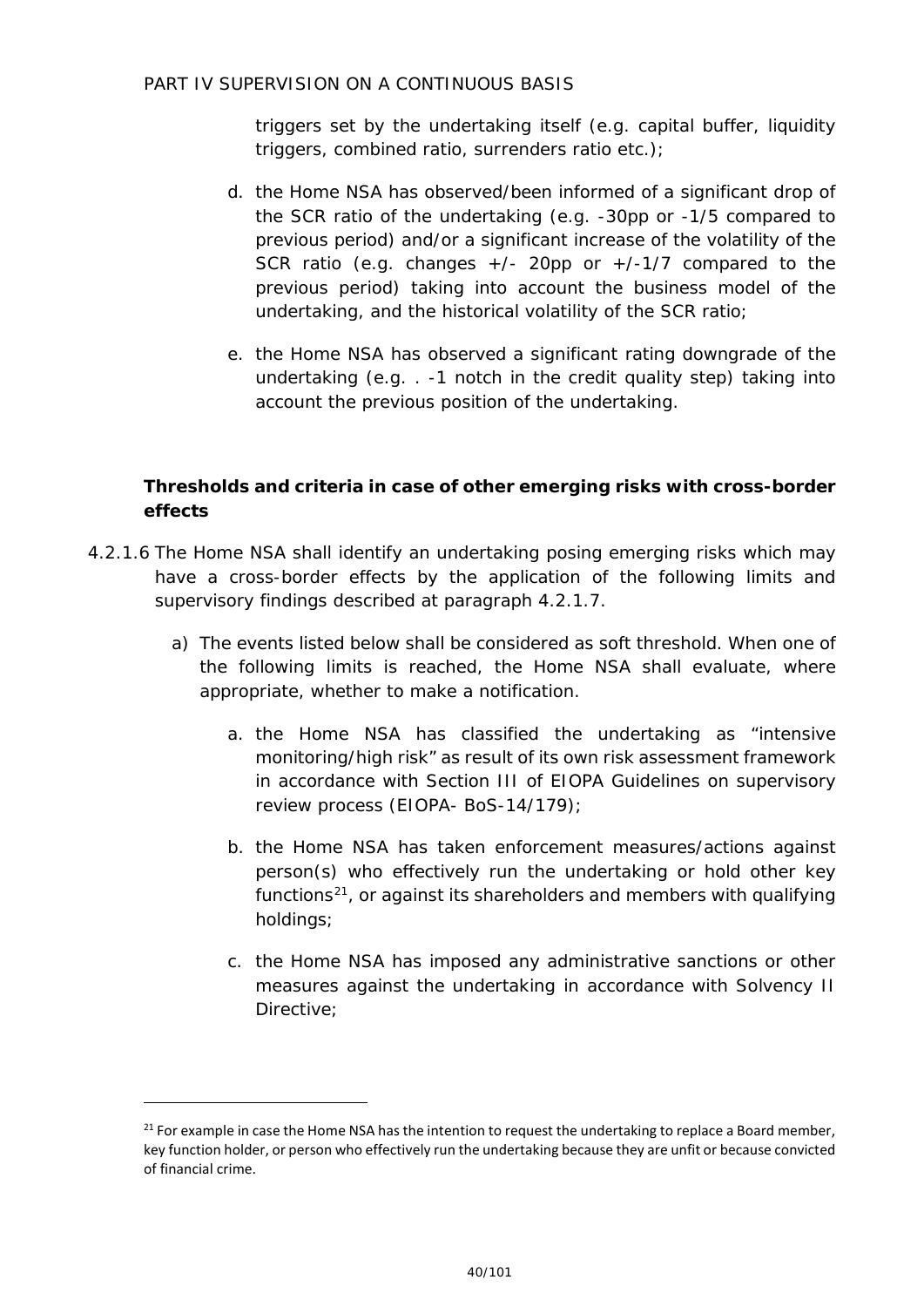- d. the Home NSA has imposed administrative sanctions or other measures in accordance with Chapter VII of Directive (EU) 2016/97 'on insurance distribution' towards the undertaking or its intermediaries;
- e. the Home NSA has imposed administrative sanctions or other measures in accordance with Chapter V of Regulation (EU) 1286/2014 'on key information documents for packaged retail and insurance-based investment products (PRIIPs)' towards the undertaking or its intermediaries;

#### *Qualitative events (Supervisory findings)*

- 4.2.1.7 When the Home NSA performs on-site inpections or off-site activities and it identifies one or more supervisory findings, the Home NSA may consider, where appropriate, to evaluate whether the undertaking is at risk of deterioration of financial conditions (as described in paragraph 4.2.1.5) or other emerging risks which may have a cross-border effect (as described in paragraph 4.2.1.6). The following non-exhaustive list of supervisory findings shall be considered:
	- a) findings with a material impacts on the undertakings technical provisions, own funds or SCR;
	- b) findings related to the external auditor's opinion (if any) on the undertaking Solvency II balance sheet (or Solvency II reporting) or information shared by the statutory auditors, in the context of the dialogue with NSAs<sup>[22](#page-40-0)</sup>, that is expected to impact the solvency position of the concerned undertaking;
	- c) findings on an unexpected increase/decrease in the undertaking key risk or performance indicators (for example, an unexpected increase of life contracts surrenders which have a material impact on the balance sheet of the undertaking).
	- d) findings, on the undertaking system of governance, with material impact on the continuous compliance of the undertaking with the applicable regulatory requirements;
	- e) findings of an unexpected loss of AMSB member or key staff who have not been replaced;

<span id="page-40-0"></span> $22$  Please refer to EIOPA's Guidelines on facilitating an effective dialogue between competent authorities supervising insurance undertakings and statutory auditor(s) and the audit firm(s) carrying out the statutory audit of those undertakings.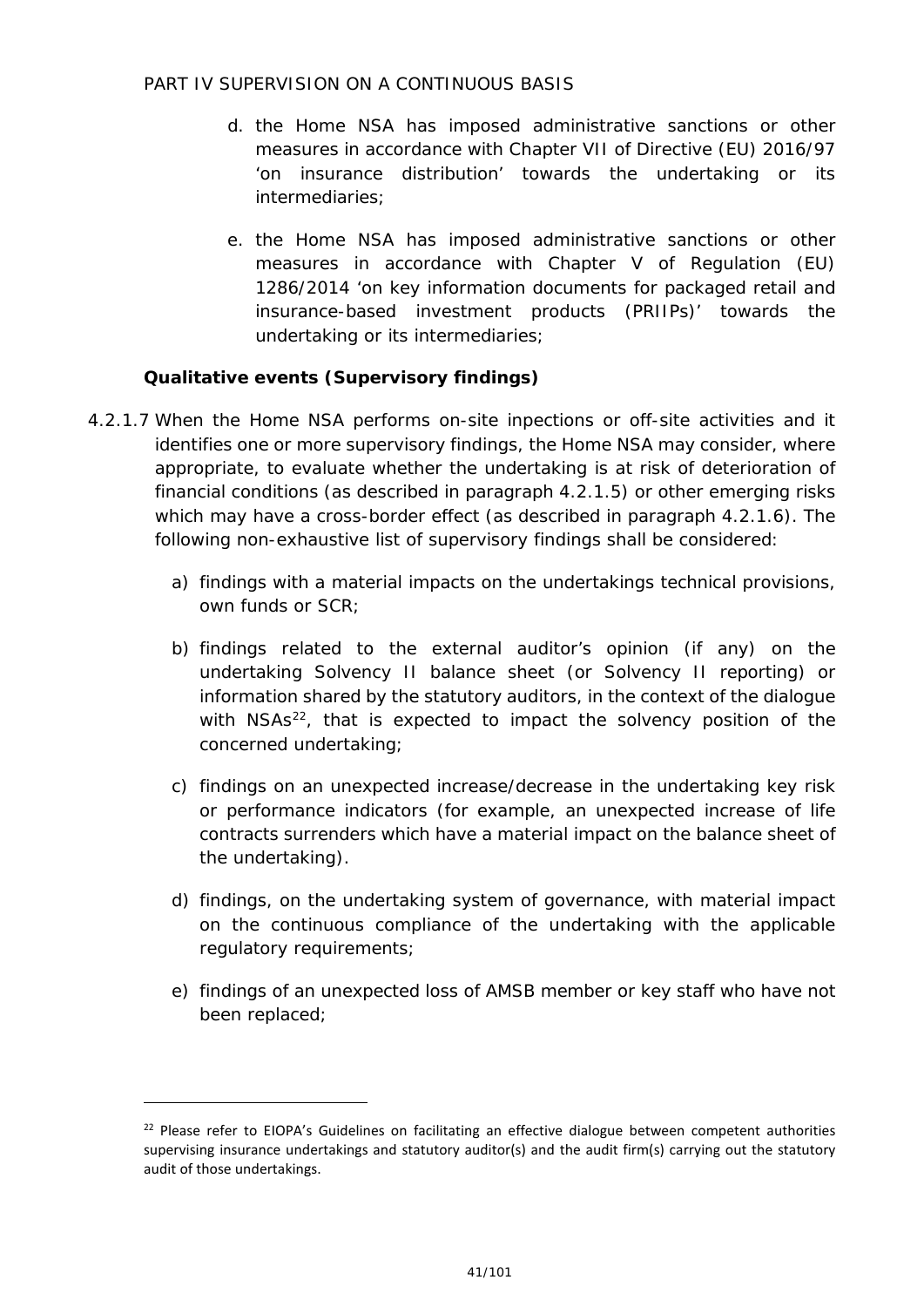- f) findings on the portfolio of the undertaking in the Host member state(s) (e.g. underserving, material flaws in the underwriting, claims and complaints processes, non-compliance with Prudent Person Principle;
- g) findings related to the data quality of the reporting materially impairing the reliability of the undertaking's financial and prudential reporting;
- h) findings in relation to the undertaking's compliance with the product oversight and governance requirements which concluded that the products manufactured by the undertaking are particularly complex or which carry significant risk for the consumer of the host Member State;
- i) the Home NSA has detected the occurrence of operational risk events on the undertaking (e.g. data breach, IT risk event, frauds, sanctions on noninsurance related regulations – e.g. privacy, AML/CTF).

#### *Content of the notifications*

- 4.2.1.8 The notifications performed by the Home NSA to EIOPA and the Host NSA(s) shall contain the following information:
	- a) the name and address of the head office of the undertaking;
	- b) a description of the event(s) which have occurred to the undertaking and a summary of the first Home NSA assessment, including where appropriate detailed documentation to understand the context;
	- c) the supervisory measures requested by the Home NSA from the undertaking and the timeline for such measures to be completed;
	- d) when available, an overview of the undertaking financial and solvency position, including where appropriate, a forward looking projection of the impacts of the supervisory measures requested by the Home NSA;
	- e) where appropriate, the Home NSA's reasoned request to the Host NSA(s) to set up collaboration platform and/or to EIOPA to consider setting up of collaboration platform;
	- f) the Home NSA's request of information to the Host NSA(s) needed to perform its supervisory activities on the undertaking;
	- g) other additional information as deemed necessary by the Home NSA.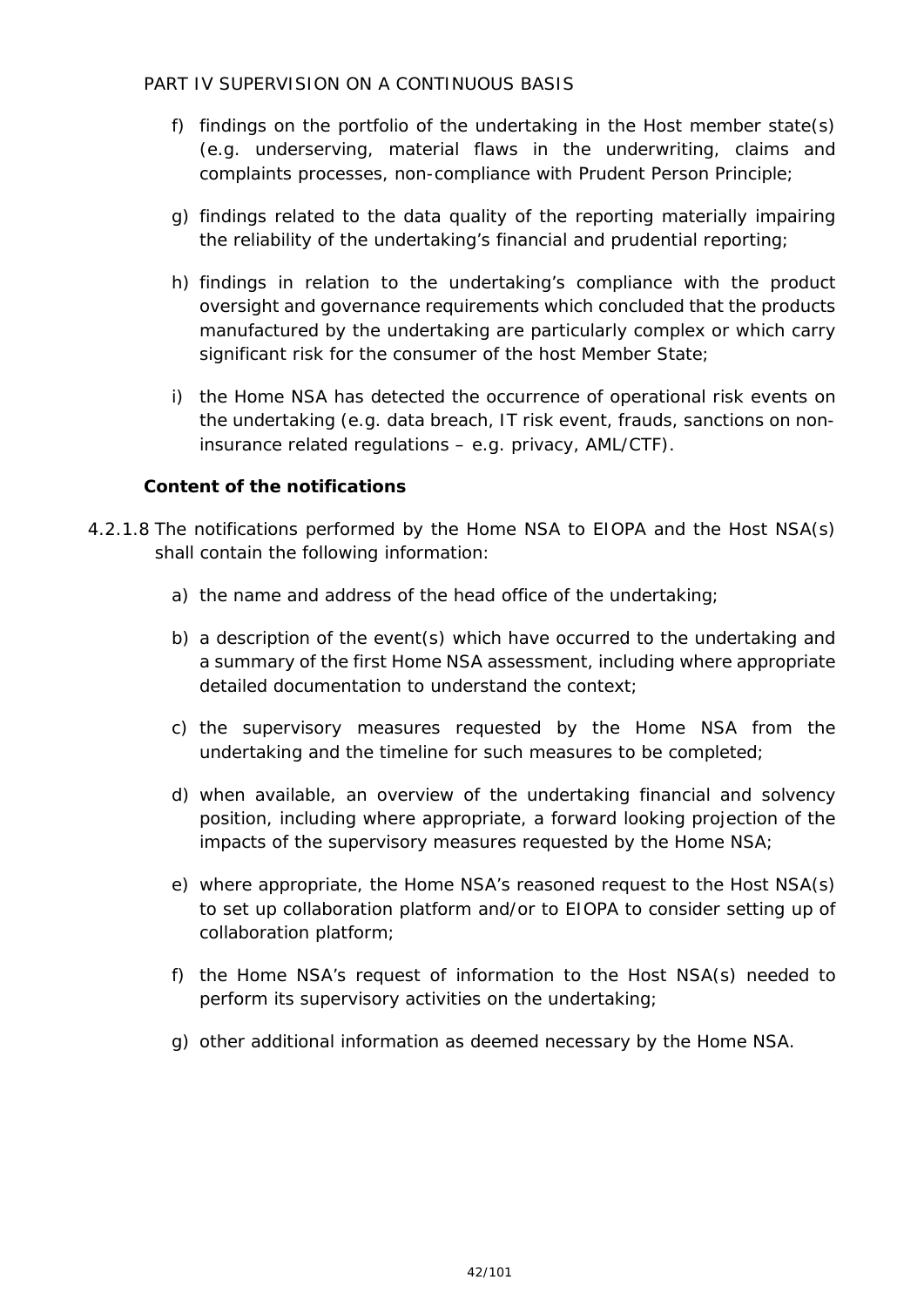#### *Process of the notifications*

- 4.2.1.9 The Home NSA shall notify the Host NSA and EIOPA when the floor limits are reached or the Home NSA deems it appropriate as soon as possible and preferably within one month.
- 4.2.1.10 Immediately upon receiving the notification from the Home NSA, the Host NSA(s) and EIOPA shall acknowledge their receipt.
- 4.2.1.11 Upon receipt of the notification, the Host NSA and EIOPA shall assess the content of the notification. Where appropriate, the Home NSA and EIOPA may request the Home NSA to provide further information. The Home NSA shall respond as soon as possible and preferably within one month. If the Home NSA requests information from the Host NSA(s), the same rule shall apply. .
- 4.2.1.12 The Home NSA, where appropriate and as the information becomes available, shall within one month, provide updates to the Host NSA(s) and EIOPA of the financial and solvency position of the undertaking and progress regarding the implementation of the required supervisory measures. The Home NSA shall also inform the Host NSA(s) and EIOPA when the undertaking resolved its difficulties.

## **4.2.2 Other exchange of information from the Home NSA**

- 4.2.2.1 In order to allow and facilitate the exercise of the relevant supervisory tasks the Home NSA shall provide the affected Host NSA(s) and EIOPA with the following information in a timely manner:
	- a) changes to the assessment of the suitability of shareholders and members with qualifying holdings, as well as to the assessment of the fitness and propriety of all persons who effectively run the undertaking or hold other key functions, which are connected to other member States, in line with Section 2.4;
	- b) details on undertakings showing deteriorating financial conditions or other emerging risks not reported due the application of the materiality thresholds described at paragraph 4.2.1. The Home NSA shall share with the Host NSA and EIOPA details on those undertakings and on the supervisory measures taken on them;
	- c) in case of cessation of the activities (branch or FoS), details as to how the cross-border policies covering risks or commitments situated in the territory of the Host Member State are managed (see 3.1.6, 3.1.7.4 and  $3.2.6$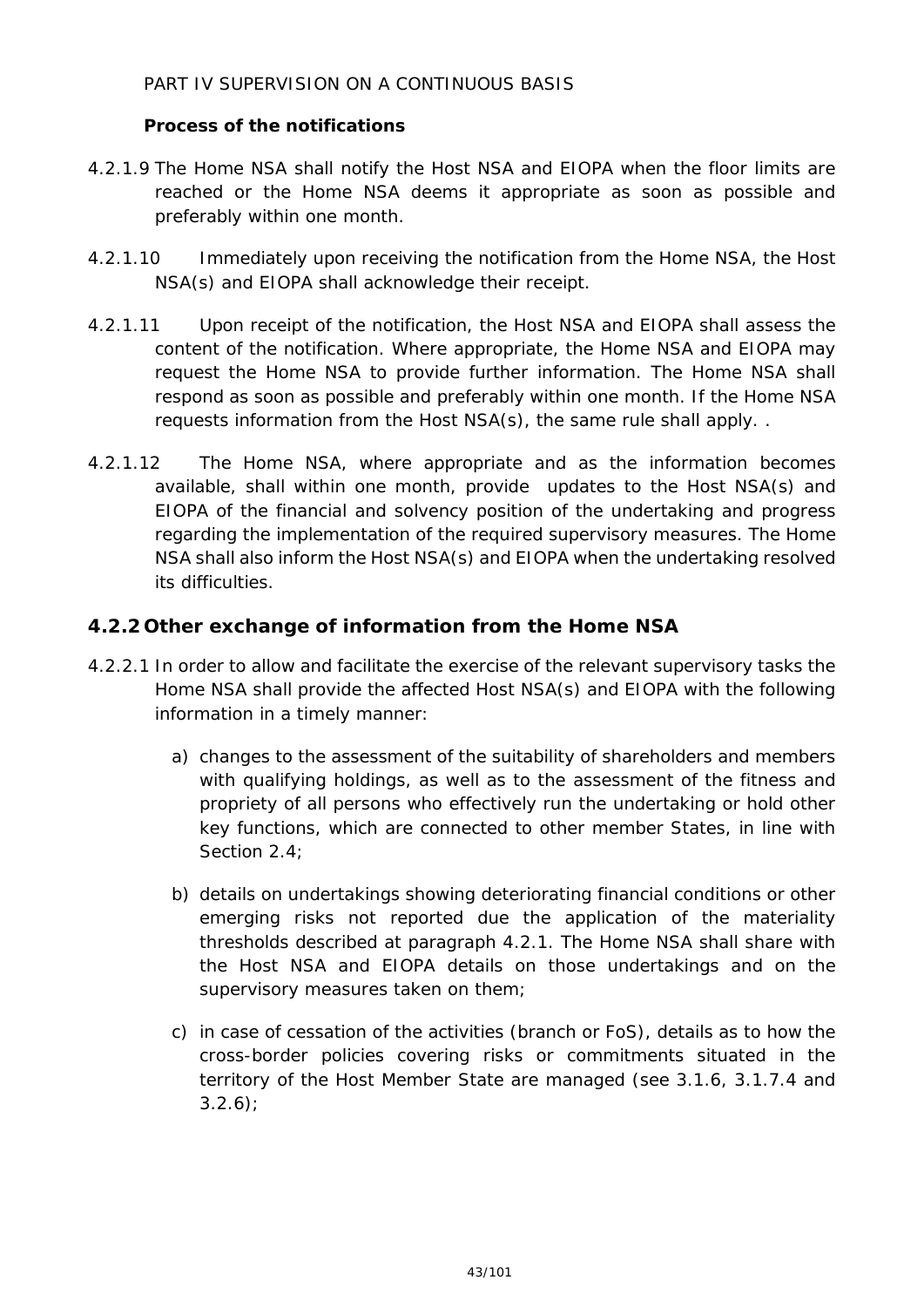- d) follow-up on investigation requests from the Host NSA following paragraph 4.2.4.7 and measures taken following 4.2.2.2 and  $4.2.4.13^{23}$  $4.2.4.13^{23}$  $4.2.4.13^{23}$ .
- 4.2.2.2 Where the Home NSA is informed in accordance with paragraph 4.2.3 about an insurance or reinsurance undertaking's failure to take actions to comply with the legal provisions applicable to it in the Host NSA, it shall, at the earliest opportunity, take all appropriate actions to ensure that the insurance undertaking remedies the irregular situation. The Home NSA shall inform the Host NSA about the actions taken by the Home NSA and the insurance undertaking. Any deviation from measures proposed by the Host NSA shall be properly explained to the Host NSA. Furthermore, the Home NSA shall provide information in cases where the Host NSA has already raised concerns.
- 4.2.2.3 Where in accordance with Article 33 of the Solvency II Directive, the Home NSA decides to carry out on-site inspections in a branch of an insurance or reinsurance undertaking situated in another Member State, it shall communicate it to the Host NSA in advance, preferably 4 weeks before the on-site inspection date, indicating the:
	- name and position of the persons responsible for the investigation;
	- dates planned for the action;

- reason(s) for the investigation; and
- programme for the proposed investigation.
- 4.2.2.4 On-site inspections of branches of an insurance or reinsurance undertaking shall enable the Supervisory Authorities to assess the situation of each establishment and the standard of its business activities. To this end, the Home NSA shall ask the insurance or reinsurance undertaking to place at its disposal, locally, any documents, books, registers, contracts, statements of claims, accounting documents, etc. which may be required, and personnel qualified to provide it with the information required.
- 4.2.2.5 Paragraph 4.2.2.3 shall not restrict the power of the Home NSA to extend its investigations beyond the initial programme. In such case, the Home NSA shall inform the Host NSA of such an extension.
- 4.2.2.6 The Host NSA may take part in the on-site inspection in accordance with Article 33 of the Solvency II Directive. If it chooses to do so, the Home NSA shall be informed without delay by the Host NSA which shall indicate the name and

<span id="page-43-0"></span> $23$  If the Home NSA is unable to reply within the time indicated in the request it shall inform the other Supervisory Authority of the time by which it will provide feedback. If the information is not available, it shall inform the other Supervisory Authority accordingly.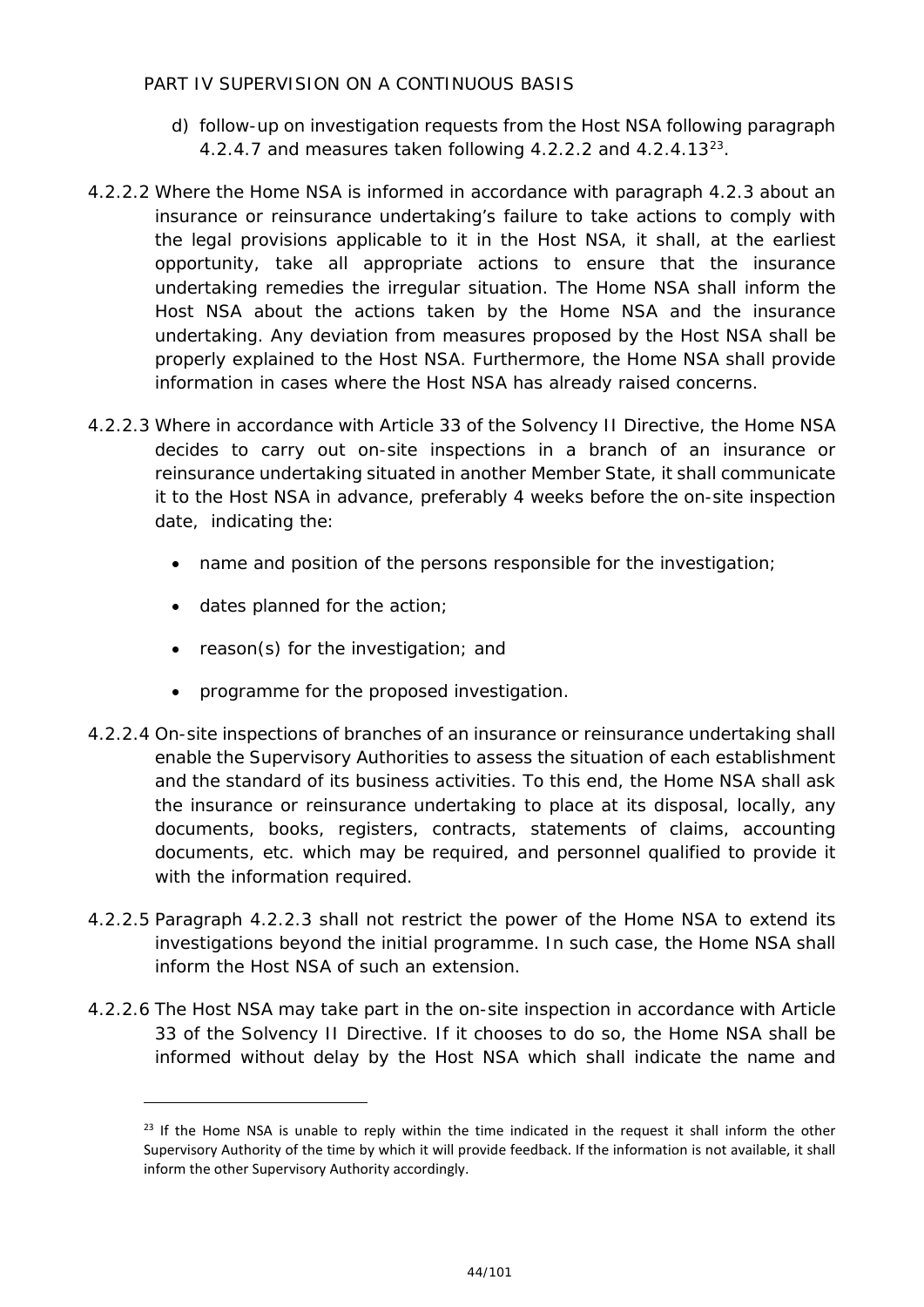position of the persons who participate in the inspection. In accordance with Article 21(1) of Regulation (EU) No 1094/2010, EIOPA may participate in onsite inspections where they are carried out jointly by two or more Supervisory Authorities.

- 4.2.2.7 After concluding the on-site inspection, the Home NSA shall communicate the observations from the investigation, and any consequences that may arise, to the Host NSA.
- 4.2.2.8 If, at the express request of the Home NSA the Host NSA carries out an on-site inspection alone, on behalf of the Home NSA, the Home NSA shall place at the disposal of the persons empowered to carry out that investigation any accounts, documents and information which they may need in the performance of their duties.

## **4.2.3 Notification from the Host NSA**

- 4.2.3.1 Pursuant to Article 152a(2) of Solvency II Directive, the Host NSA, where appropriate, may notify the Home NSA when it has serious and reasoned concerns with regard to consumer protection regarding an undertaking carrying out cross-border activity under FoE or FoS in its Member State. The Host NSA, where appropriate, may also notify EIOPA.
- 4.2.3.2 In order to achieve supervisory convergence in the notification practices referred to in paragraph 4.2.3.1, a set of thresholds and criteria have been defined.
- 4.2.3.3 The notifications described in Section 4.2.3 shall be performed by the Supervisory Authorities by using the IT tool and the templates provided by EIOPA.

## *Thresholds and criteria in case of serious and reasoned concerns with regard to consumer protection*

- 4.2.3.4 The Host NSA shall consider the following list of events to identify undertakings potentially posing serious concerns with regard to consumer protection.
	- a) the Host NSA has received or has been notified by the relevant statutory authority a considerable number of complaints given the relevant market share of the undertaking;
	- b) the Host NSA has imposed administrative sanctions or other measures in accordance with Chapter V of Regulation (EU) 1286/2014 'on key information documents for packaged retail and insurance-based investment products (PRIIPs)' towards the undertaking or its intermediaries;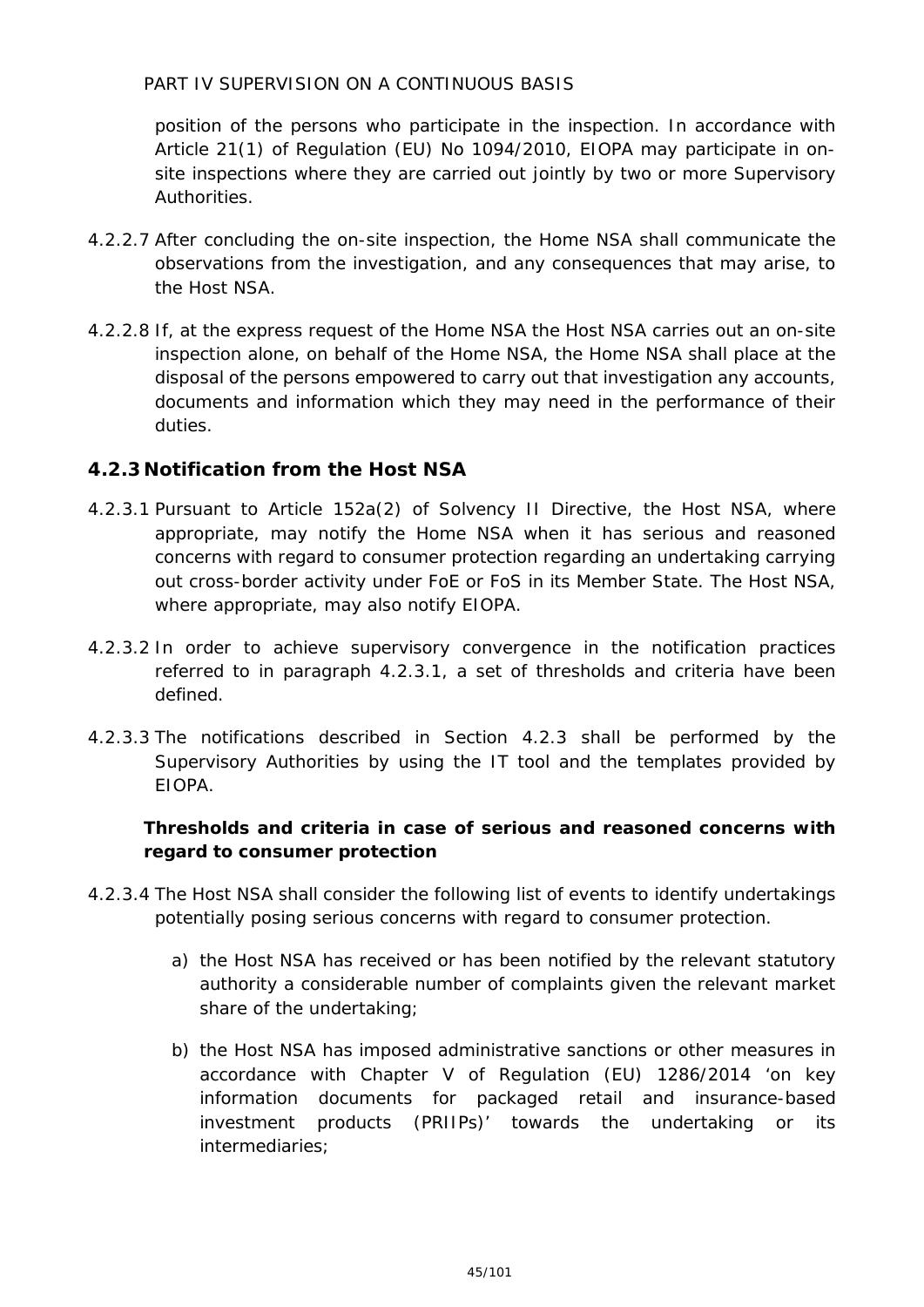- c) the Host NSA has detected a non-compliance of the undertaking with the legal provisions of the Host Member State with impacts on consumers;
- d) the Host NSA has other, specific concerns of material relevance to the Home NSA or to EIOPA on the undertaking or its intermediaries conduct of business (e.g. failure/crime of business partner/distributor, frauds in the product/LoB, delays in paying claims, whistleblowing, etc.).
- e) the Host NSA has detected a non-compliance of material relevance with rules relating to activities of insurance distribution in accordance with Commission Delegated Regulation (EU) 2017/2358 supplementing Directive (EU) 2016/97;
- f) the Host NSA has taken emergency measures to prevent irregularities committed by the undertaking on its territory. The measures may, in particular, include a prohibition on the undertaking from continuing to conclude new contracts in the territory of the Member State concerned, or any other measure provided for by national legislation.

#### *Content of the notifications*

- 4.2.3.5 The notifications performed by the Host NSA to EIOPA and the Home NSA(s) for the purpose of Section 4.2.3 shall contain the following information:
	- a) the name and address of the head office of the insurance undertaking;
	- b) where applicable, the name and address of the establishments (other than the head office of the insurance undertaking), or of the branch situated in the Host Member State;
	- c) a description of the event(s) occurred to the undertaking and a summary of the Host NSA assessment of the situation, including where appropriate any documentation that can clarify the issue;
	- d) the supervisory measures requested by the Host NSA from the undertaking including their timeline of application;
	- e) where appropriate, the Host NSA's reasoned request to the Home NSA to set up collaboration platform and/or to EIOPA to consider setting up of collaboration platform;
	- f) the Host NSA's request of information to the Home NSA needed to perform its supervisory activities on the undertaking;
	- g) other additional information as deemed necessary and proportionate by the Host NSA.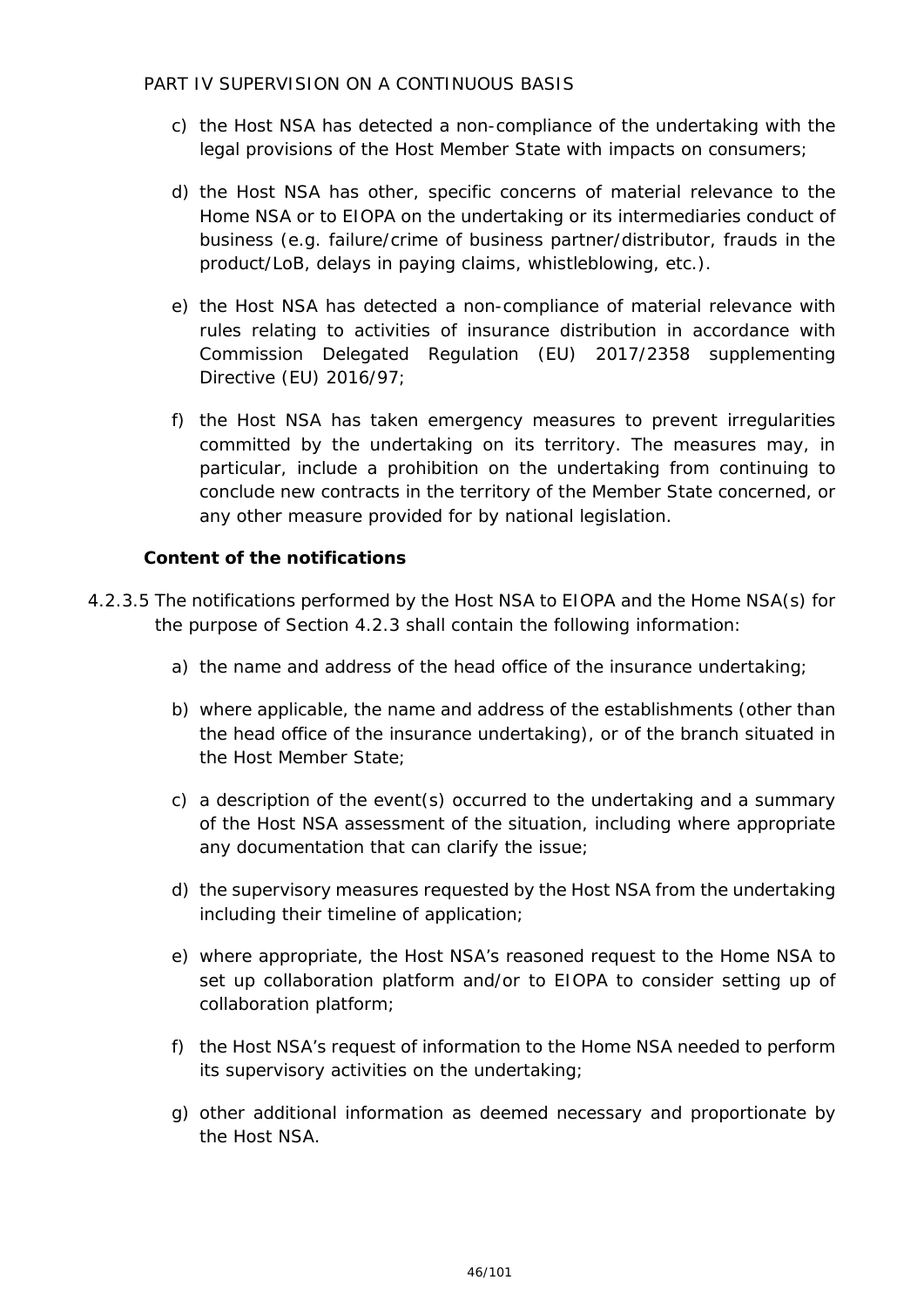#### *Process of the notifications*

- 4.2.3.6 The Host NSA may notify the Home NSA for the purpose of Section 4.2.3 as soon as possible and preferably within one month after the Host NSA identified an undertaking posing serious and reasoned concerns with regard to consumer protection. When appropriate, the Host NSA may include other Host NSAs in the notification.
- 4.2.3.7 Where the Host NSA decides to notify a cross-border issue related to consumer protection to Home NSA, EIOPA and the other Host NSAs (when applicable), the Home NSA, EIOPA and the other Host NSA (when applicable) shall acknowledge their receipt of the notification immediately.
- 4.2.3.8 Upon receipt of the notification, the Home NSA and EIOPA shall assess the content of the notification. When appropriate, the Home NSA and EIOPA may request the Host NSA to provide further information. The Host NSA shall respond as soon as possible and preferably within one month. If the Host NSA requests information from the Home NSA, the same rule shall apply..
- 4.2.3.9 The Host NSA, where appropriate and as the information becomes available, shall inform in a timely manner the Home NSA, the other Host NSA(s) and EIOPA of developments in relation to the matters raised. The Host NSA shall also inform the Home NSA when the undertaking resolved its difficulties.

## **4.2.4 Other exchange of information from the Host NSA**

- 4.2.4.1 The Host NSA shall inform in accordance with Article 30(3) of the Solvency II Directive the Home NSA if it has reasons to consider that the activities of an insurance or reinsurance undertaking might affect its financial soundness. The following are examples of information that shall be communicated by the Host NSA to the Home NSA at the earliest opportunity:
	- a) situations that can influence the Home NSA's assessment of the suitability of shareholders and members with qualifying holdings as well as, of the fitness and propriety of all persons who effectively run the undertaking or hold other key functions, in line with Section 2.4;
	- b) vulnerabilities discovered during the monitoring of compliance with the legal provisions of the Host Member State (4.2.4.2 and 4.2.4.4) through the notification described in Section 4.2.3 in case they raise concerns to consumer protection;
	- c) vulnerabilities discovered following conduct of business supervision through the notification described in Section 4.2.3 in case they raise concerns to consumer protection;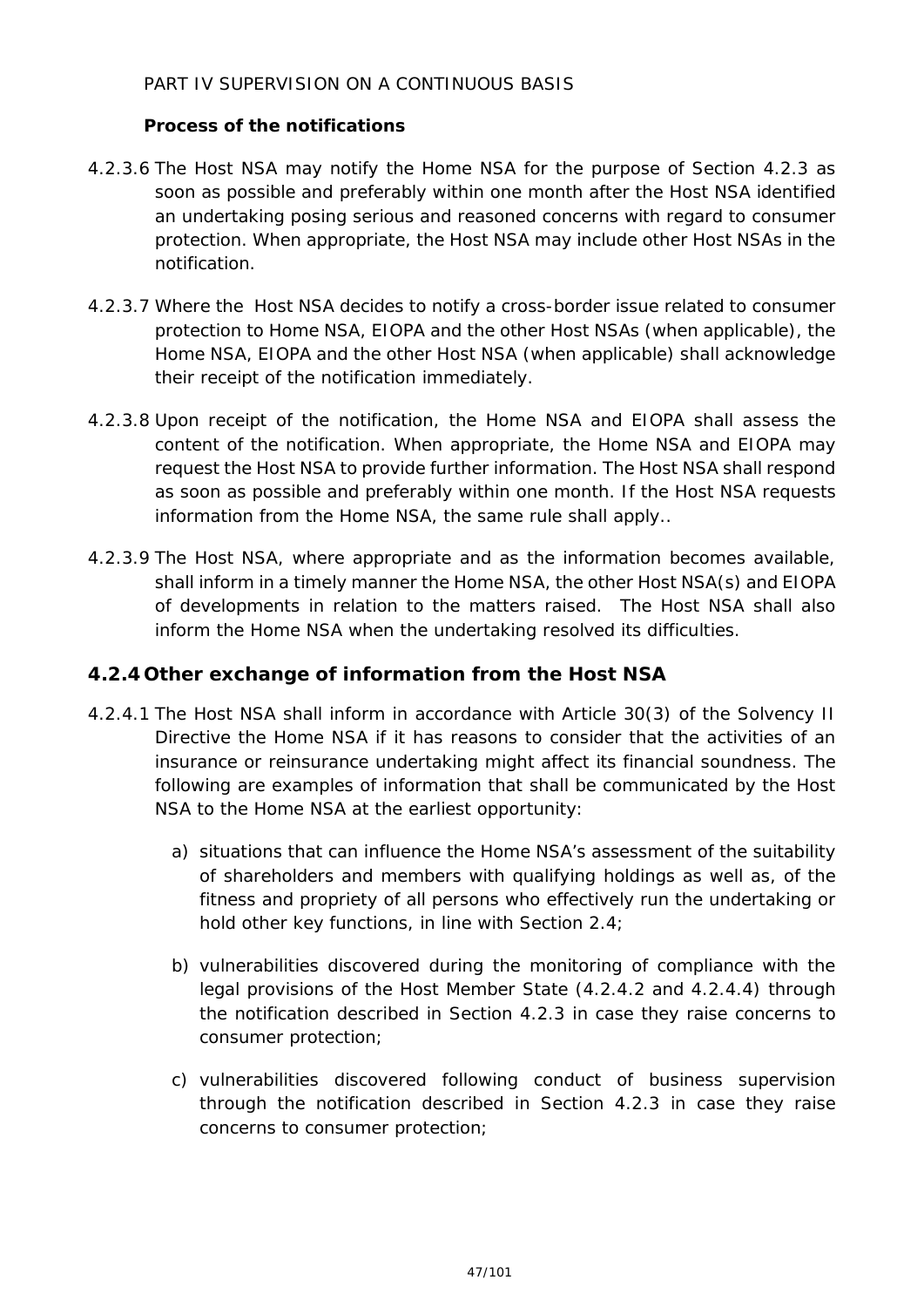- d) potential irregularities including cases where the undertaking is pursuing an activity that has not been notified or has violated the legal provisions in force in the host Member State (4.2.4.11);
- e) undertakings' lack of action and proposed supervisory measures (4.2.4.12) through the notification described in Section 4.2.3 in case they raise concerns to consumer protection;
- f) measures taken by the Host NSA (4.2.4.14) through the notification described in Section 4.2.3 in case they generate concerns to consumer protection;
- g) other adverse developments such as significant increase of policyholders' complaints together with the complaints' topic(s), change of standards of the conduct of business, unsatisfactory commercial practices and any other issue that can significantly influence the Home NSA' s assessment of the undertaking.
- 4.2.4.2 In order to investigate compliance with the legal provisions of the Host Member State also applicable to cross-border activities, any insurance or reinsurance undertaking operating through a branch or FoS, shall be requested to communicate to the Host NSA any documents the provision of which would have been compulsory if requested from an undertaking with its head office in that Host Member State.
- 4.2.4.3 Refusal to communicate such documents shall be treated as an irregularity within the meaning of Article 155 of the Solvency II Directive.
- 4.2.4.4 Where in order to investigate compliance with the legal provisions applicable in the Host Member State it is considered necessary to carry out an on-site inspection at the branch or an on-site inspection of an outsourced services provider (e.g. a managing general agent) where business is being carried out on an FoS basis, the Host NSA may carry out such an investigation on its own initiative.
- 4.2.4.5 In case of an investigation referred to in paragraph 4.2.4.4, the Host NSA shall inform the Home NSA of its decision as soon as possible, preferably 4 weeks before the on-site inspection date, communicating the
	- name and position of the persons responsible for the investigation;
	- dates planned for the action;
	- reason for the inspection; and
	- proposed programme.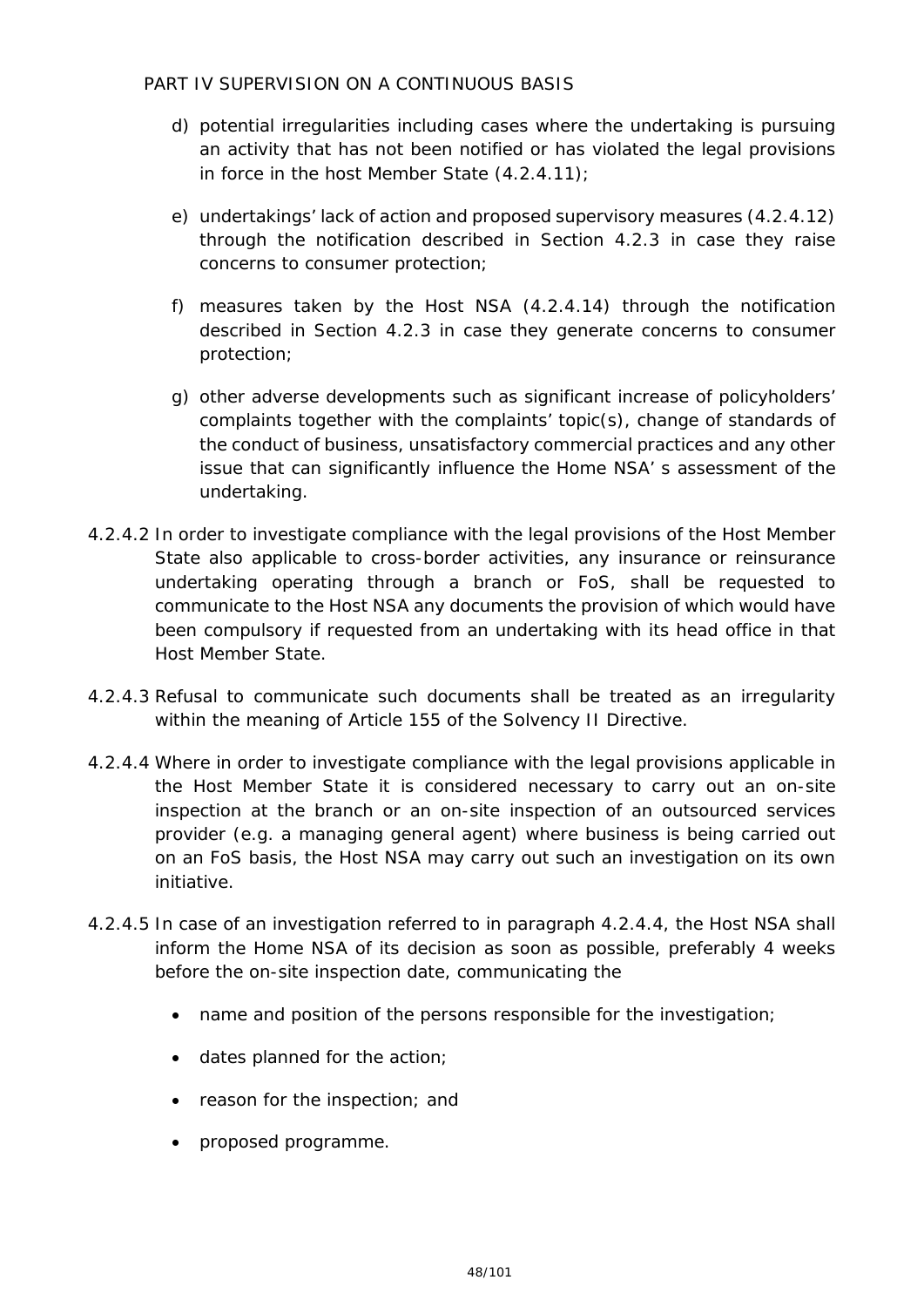- 4.2.4.6 The Home NSA may participate in the on-site inspection. If it chooses to do so, the Host NSA shall be informed without delay by the other Supervisory Authority which shall indicate the name and position of the persons who will participate in the inspection. EIOPA may participate in on-site inspections where they are carried out jointly by two or more Supervisory Authorities.
- 4.2.4.7 When, for the purposes of monitoring compliance with the legal provisions applying to a branch or to operations conducted within its territory by way of FoS, an on-site inspection at the head office of the insurance or reinsurance undertaking is considered necessary, the Host NSA shall inform the Home NSA. The Home NSA may carry out the investigation and the Host NSA can participate.
- 4.2.4.8 Where the Home NSA would experience difficulties exercising its right to carry out an on-site inspection at the branch in the Host Member State or where the Host NSA would experience difficulties exercising its right to participate in the on-site inspection of such a branch, the Supervisory Authorities may refer the matter to EIOPA for mediation.
- 4.2.4.9 The Supervisory Authority carrying out the inspection shall inform the other Supervisory Authority about the observations from the investigation.
- 4.2.4.10 Where the Host NSA ascertains that an insurance or reinsurance undertaking with a branch or pursuing business under FoS is not complying with the legal provisions applicable in the Host State, it shall require the insurance or reinsurance to remedy such irregularity.
- 4.2.4.11 The Host NSA shall communicate in writing to the head office of the insurance or reinsurance undertaking, stating the type of infringement(s) observed and the measures to be taken. A copy of this communication shall also be sent to the Home NSA. Where the operations are engaged in by a branch, a copy of this communication shall also be sent to the authorised agent of the Branch.
- 4.2.4.12 If the insurance or reinsurance undertaking concerned fails to take the necessary action, the Host NSA shall inform the Home NSA and submit to the latter all relevant information, including an assessment of the situation and the supervisory measures proposed. The Home NSA shall acknowledge receipt of this information.
- 4.2.4.13 Where despite the measures taken by the Home NSA or because those measures prove to be inadequate or are lacking in the Home Member State, and the insurance or reinsurance undertaking persists in violating the legal provisions in force in the Host NSA, the Host NSA may: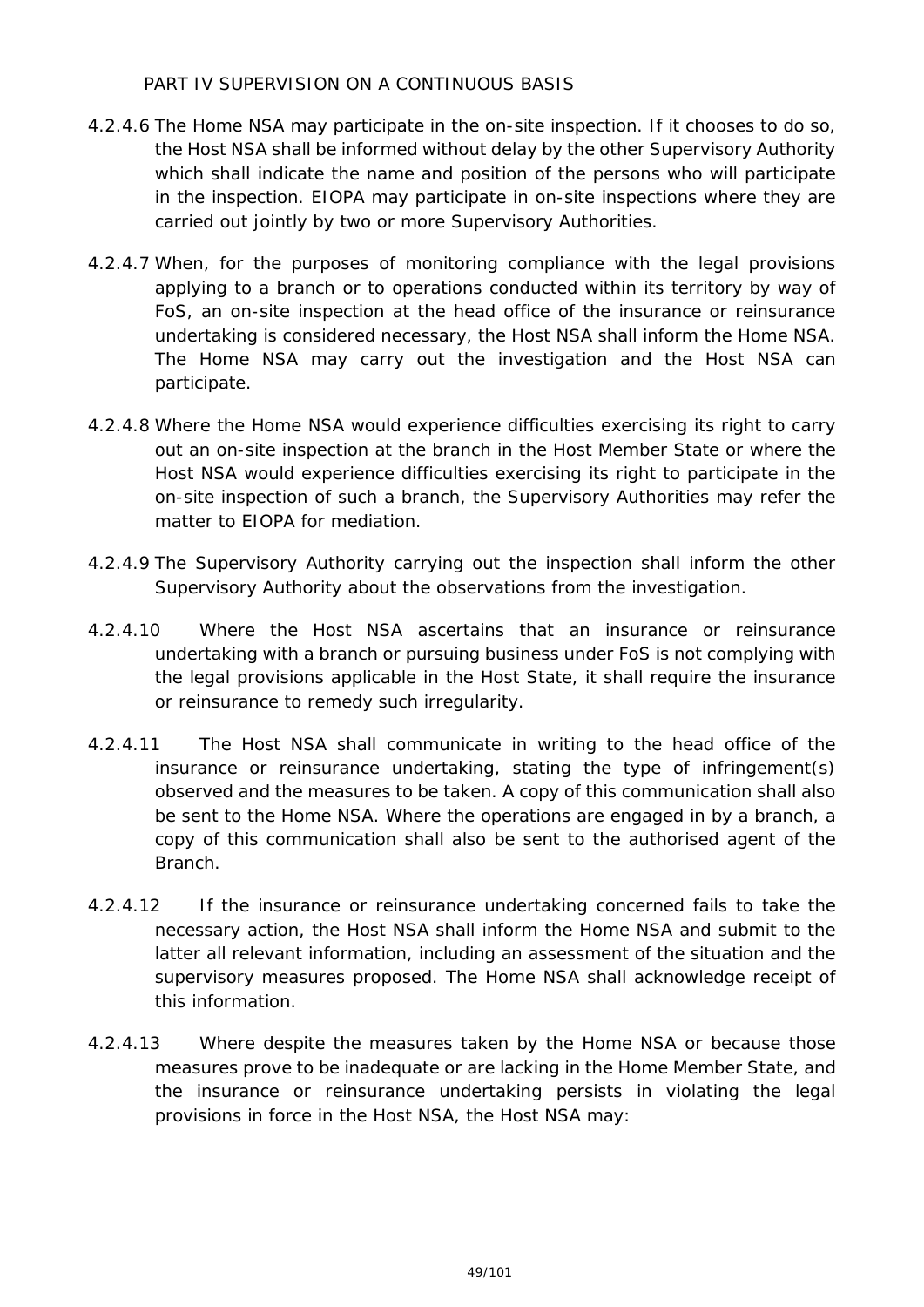- a) take appropriate measures, after informing the Home NSA, to prevent or penalise further irregularities, including, in so far as is strictly necessary, preventing the insurance or reinsurance undertaking from continuing to conclude new (re)insurance contracts with the territory of the Host Member State;
- b) refer the matter to EIOPA for binding mediation.
- 4.2.4.14 Notwithstanding the procedure defined above, in emergency situations, the Host NSA may take appropriate emergency measures to prevent irregularities committed on its territory. In this case, it shall without delay inform the Home NSA. These measures shall be notified in writing simultaneously to the head office of the undertaking and, where appropriate, to the branch concerned. The measures may, in particular, include a prohibition on the undertaking from continuing to conclude new contracts in the territory of the Member State concerned, or any other measure provided for by national legislation. The rationale for the invocation of the measures must be explained in the notification. The notification may be drafted in the language of the Host State.

## **4.3 College of Supervisors and collaboration platforms**

## **4.3.1Where a college of supervisors is established**

- 4.3.1.1 Upon its own initiative or following a reasoned request from the Supervisory Authority responsible for the supervision of a branch, where the branch meets at least one of the conditions in points (a) or (b) of Article 354(1) of Commission Delegated Regulation (EU) 2015/35[24](#page-49-0) ("Delegated Regulation"), the group supervisor shall invite that supervisory authority to participate in any relevant activity of the college of supervisors.
- 4.3.1.2 The group supervisor shall consider, where relevant, inviting Host NSAs where the undertaking pursues business under FoS to specific sessions where activity carried out by way of FoS are being discussed.
- 4.3.1.3 Requests to participate in the meetings of a college of supervisors may come from the group supervisor, a member or participant of the college or by the Host NSA where the undertaking pursues business under FoS. These requests shall be assessed by the group supervisor.

<span id="page-49-0"></span><sup>24</sup> COMMISSION DELEGATED REGULATION (EU) 2015/35 of 10 October 2014 supplementing Directive2009/138/EC of the European Parliament and of the Council on the taking-up and pursuit of the business of Insurance and Reinsurance (Solvency II) (OJ L 12, 17.01.2015. p.1)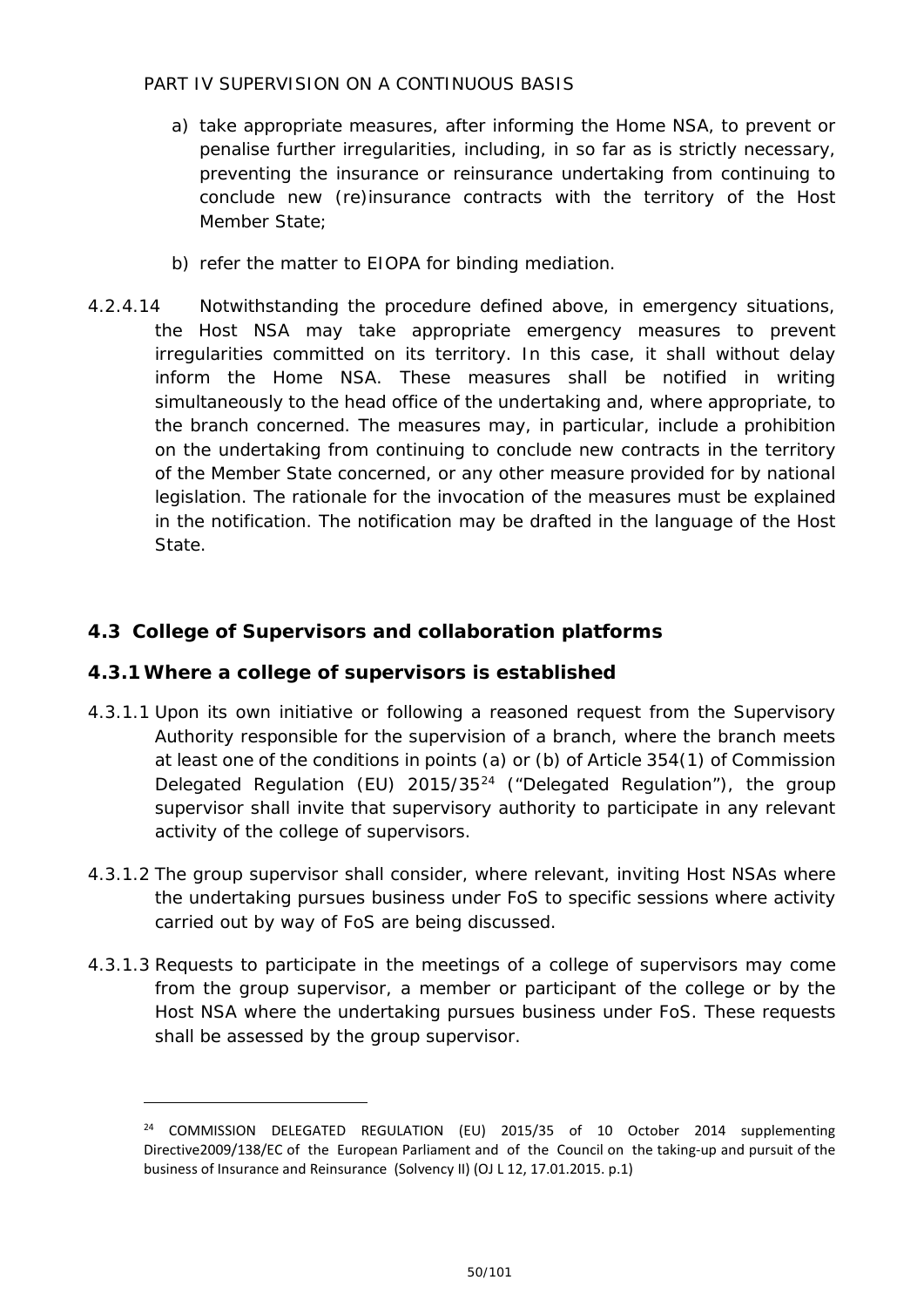## **4.3.2 Collaboration platforms**

- 4.3.2.1 In the absence of a college of supervisors the Home and Host NSAs shall consider agreeing on setting up collaboration platform in accordance with Article 152b(2) of Solvency II Directive in order to enhance efficiency of monitoring the activity carried out in the Host Member State through a branch or by way of FoS. Home NSA shall inform EIOPA on setting up of collaboration platform and update EIOPA on the important developments in order to have an overview of ongoing collaboration platforms and to be able to coordinate the work therein in timely manner in case of need.
- 4.3.2.2 EIOPA may, in the case of justified concerns about negative effects on policy holders, on its own initiative or at the request of one or more of the relevant supervisory authorities, set up and coordinate a collaboration platform to strengthen the exchange of information and to enhance collaboration between the relevant supervisory authorities where an insurance or reinsurance undertaking carries out, or intends to carry out, activities through a branch or by way of FoS and where:
	- a) Such activities are of relevance with respect to the host Member State's market. The significance of the cross-border insurance activity should be assessed on a case-by-case basis:
		- a. in terms of the annual gross written premium subscribed in the host Member State compared to the total annual gross written premiums of the undertaking,
		- b. in terms of the impact on the policyholder protection in the host Member State and
		- c. in terms of the impact of the branch or activity of the respective undertaking on the market of the host Member State.
	- b) A notification by the Home NSA of deteriorating financial conditions or other emerging risks which may have a cross-border effect has been made to EIOPA under Article 152a(2) of Solvency II Directive in accordance with Section 4.2.1; or
	- c) The matter has been referred to EIOPA under Article 152a(2) of Solvency II Directive in case where the Host NSA(s) notifies the relevant Home NSA of serious and reasoned concerns with regard to consumer protection in accordance with Section 4.2.3 and where no bilateral solution can be found.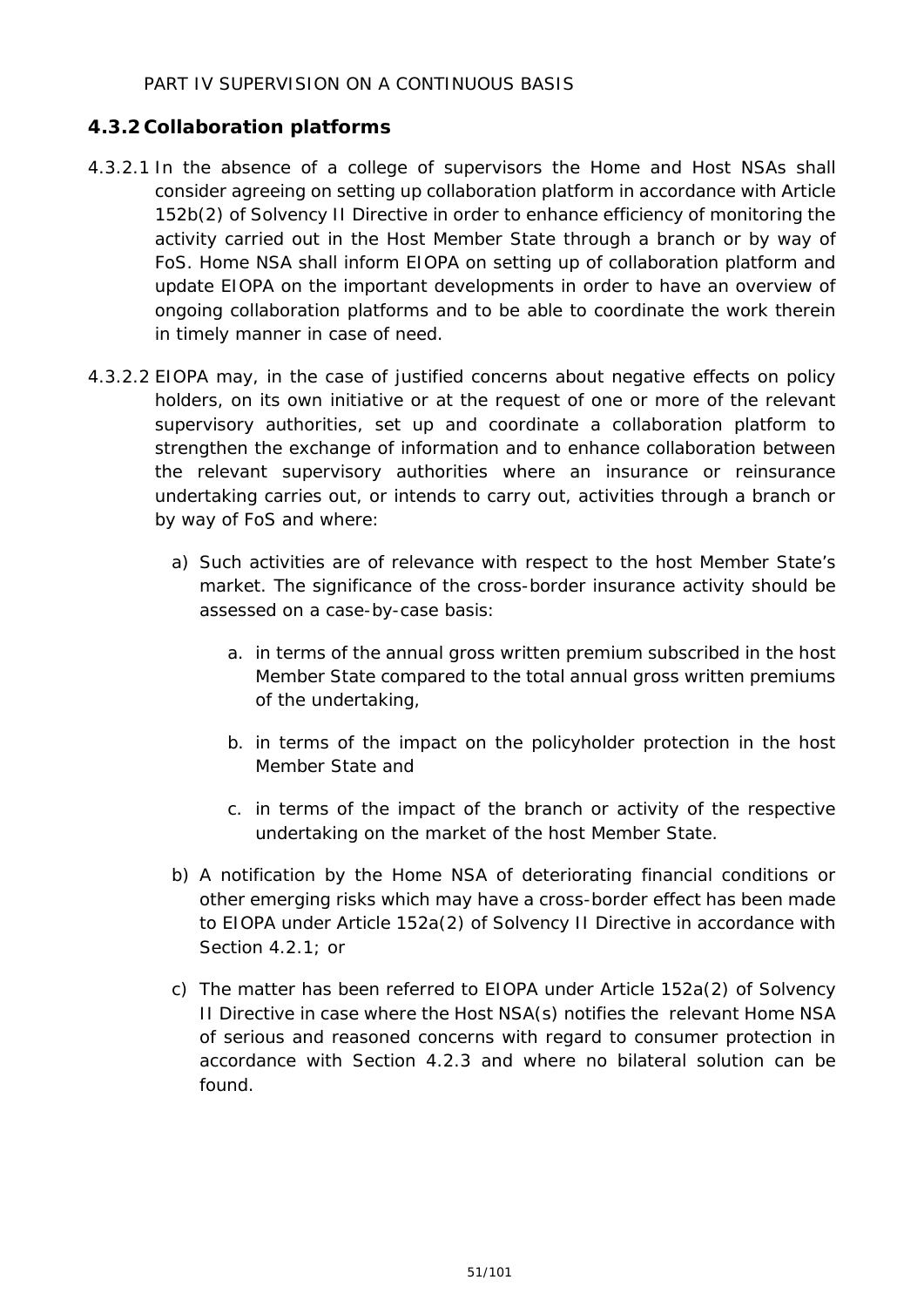- 4.3.2.3 In cases specified in the previous paragraph, the allocation of tasks and responsibilities between the Home NSA and Host NSA shall not prevent respectively:
	- a) the Host NSA from utilising the knowledge of the Home NSA about the prudential status of the undertaking in order to achieve effective supervision and adequate protection of policyholders;
	- b) the Home NSA from utilising the knowledge of the Host NSA about the local market and risks in order to achieve effective supervision and adequate protection of policyholders.

Cooperation and coordination in a collaboration platform shall include at least the following:

- a) regular meetings and teleconferences with the involvement of the Home NSA all relevant Host NSAs and EIOPA when appropriate;
- b) regular exchange of information as follows, covering both prudential and conduct of business aspects:
	- a. the Home NSA to provide to the Host NSA and EIOPA when appropriate the conclusions drawn by the Supervisory Review Process (SRP) carried out at the level of the undertaking, including information about the financial strength and performance of the undertaking;
	- b. the Home NSA to provide to the Host NSA and EIOPA when appropriate information about the performance of the branch;
	- c. the Host NSAs to provide information on the local markets, their developments and competitive situation as well as on the performance of the industry;
	- d. exchange of any other information necessary for the identification and monitoring of risks originating from the cross-border business model;
- c) meetings of the Home NSA the Host NSA and EIOPA when appropriatewith representatives of the undertaking, when necessary;
- d) sharing and delegation of tasks between Home and Host NSAs;
- e) taking any coordinated supervisory actions in a timely manner, where appropriate;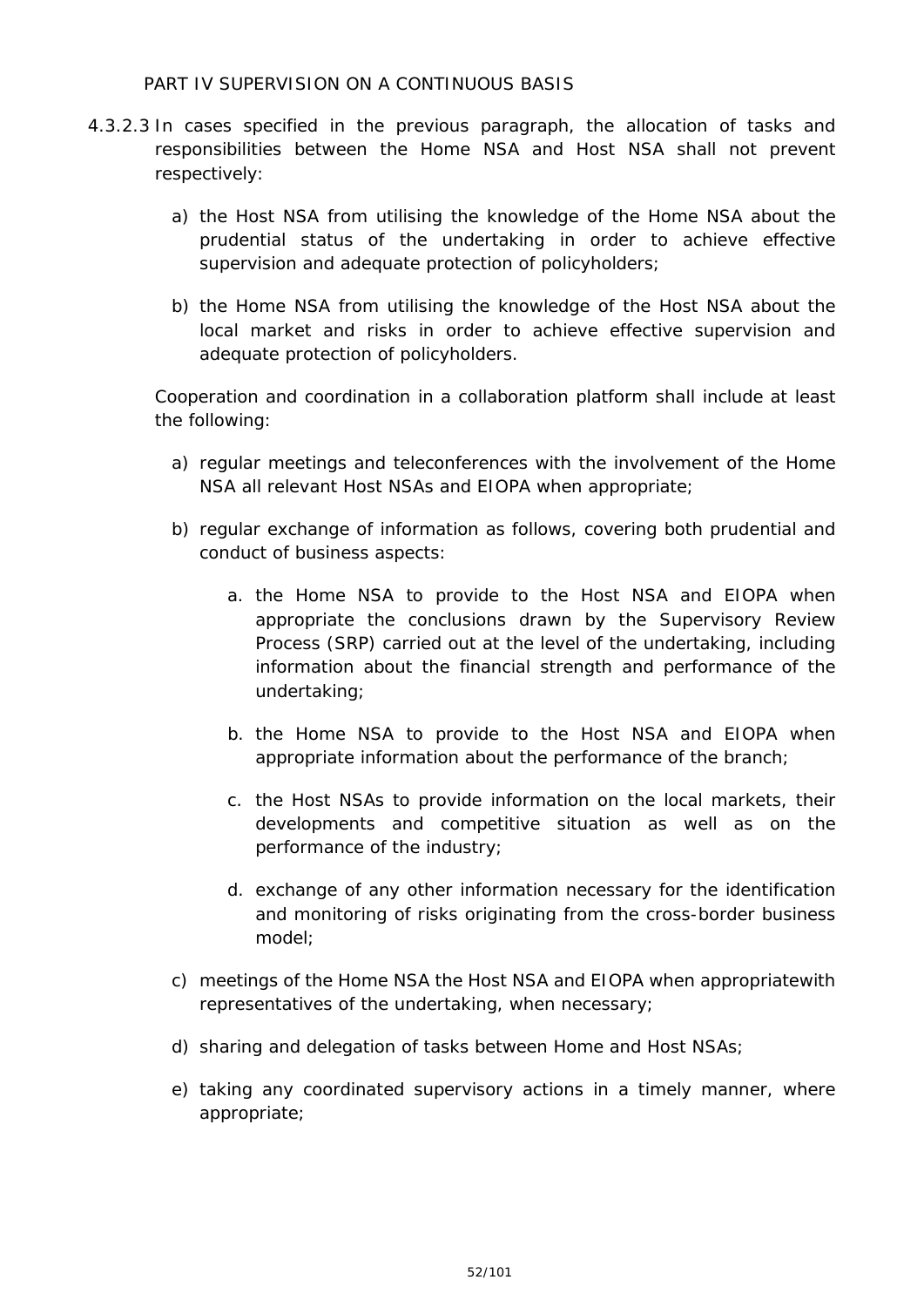- f) performing joint on-site inspections covering both prudential and conduct of business aspects, where appropriate.
- 4.3.2.4 At the request of EIOPA, the relevant supervisory authorities shall provide all necessary information in a timely manner to allow for the proper functioning of the collaboration platform.
- 4.3.2.5 EIOPA shall coordinate effective and efficient supervisory activities of the collaboration platforms set up by EIOPA and as such, shall be able to initiate and participate in the activities of the collaboration platforms, including on-site inspections, carried out jointly by two or more Supervisory Authorities. However, supervision and enforcement decisions are and remain within the competence of the Home NSA.

## **4.4 Portfolio transfer**

-

## **4.4.1 Transfer of portfolio of contracts of insurance undertakings**

Article 39 of the Solvency II Directive

- 4.4.1.1 Before an insurance undertaking is authorised under the conditions laid down by its national law to transfer all or part of its portfolio of contracts concluded under the FoE or FoS to an accepting insurance undertaking established within the EEA, the Home NSA of the transferring insurance undertaking shall
	- a) consult the Host NSA of the branch whose portfolio is to be transferred; and
	- b) obtain the agreement of the Supervisory Authority(ies) of the Member State(s) where the contracts were concluded, including the agreement of the Host NSA of the Member State of the branch, in case of risks or commitments in that Member State.
- 4.4.1.2 These opinions and consents shall be given as soon as possible and in any event no later than three months after the date of receipt of the request. The Host NSA shall acknowledge receipt if so requested $25$ . Once this period has expired, if no response was received, the opinion shall be considered positive or consent shall be deemed to have been given.
- 4.4.1.3 When the head office of the accepting insurance undertaking and that of the transferring insurance undertaking are not in the same Member State the Home NSA of the transferring insurance undertaking, shall also obtain a certificate of solvency from the Home NSA of the accepting insurance undertaking, stating

<span id="page-52-0"></span><sup>&</sup>lt;sup>25</sup> Evidence of receipt may assume the form of communications between Supervisory Authorities which take place during the usual course of the portfolio transfer process.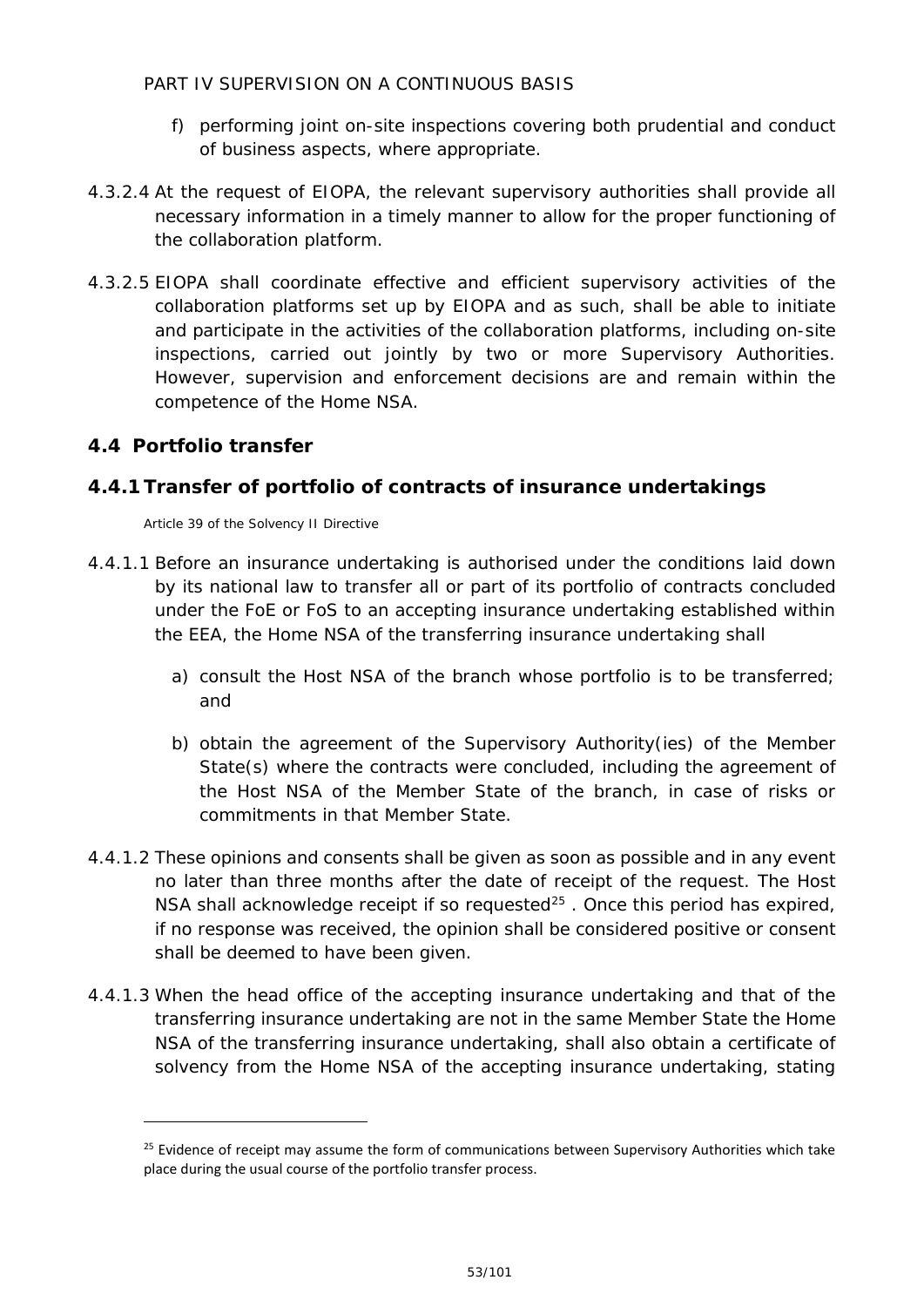that the accepting insurance undertaking covers the SCR as calculated in accordance with Article 100 of the Solvency II Directive, taking account of the transfer. This certificate shall be issued as soon as possible and in any event no later than three months after receipt of the request.

- 4.4.1.4 In order to facilitate these measures as a whole, the Home NSA of the transferring insurance undertaking shall provide the following minimum information:
	- a) to the Home NSA of the accepting insurance undertaking:
		- a. the draft transfer agreement or the transfer agreement and, if they do not appear in it, the names and addresses of the transferring insurance undertaking and the accepting insurance undertaking, the insurance classes and the details of the nature of the risks or commitments to be transferred;
		- b. the volume of gross and net technical provisions, established on the basis of the contracts to be transferred;
		- c. the volume of gross and net written premiums;
		- d. the volume of the gross and net burden of claims in non-life insurance;
		- e. details of assets transferred;
		- f. details of guarantees provided by the transferring insurance undertaking or a third party (for example a reinsurance undertaking) to safeguard against deterioration of the reserves corresponding to the transferred business; and
		- g. name(s) of the country or countries of the risks or commitments.
	- b) to the Host NSA of the branch whose portfolio is to be transferred:
		- a. the draft transfer agreement or the transfer agreement and, if they do not appear in it, the names and addresses of the transferring insurance undertaking and the accepting insurance undertaking, and the scope of the operation (total or partial transfer of the branch's portfolio);
		- b. arrangements for the settlement of claims in the event of the closure of the branch following the transfer.
	- c) to the Supervisory Authority of the Member State of the risks or commitments: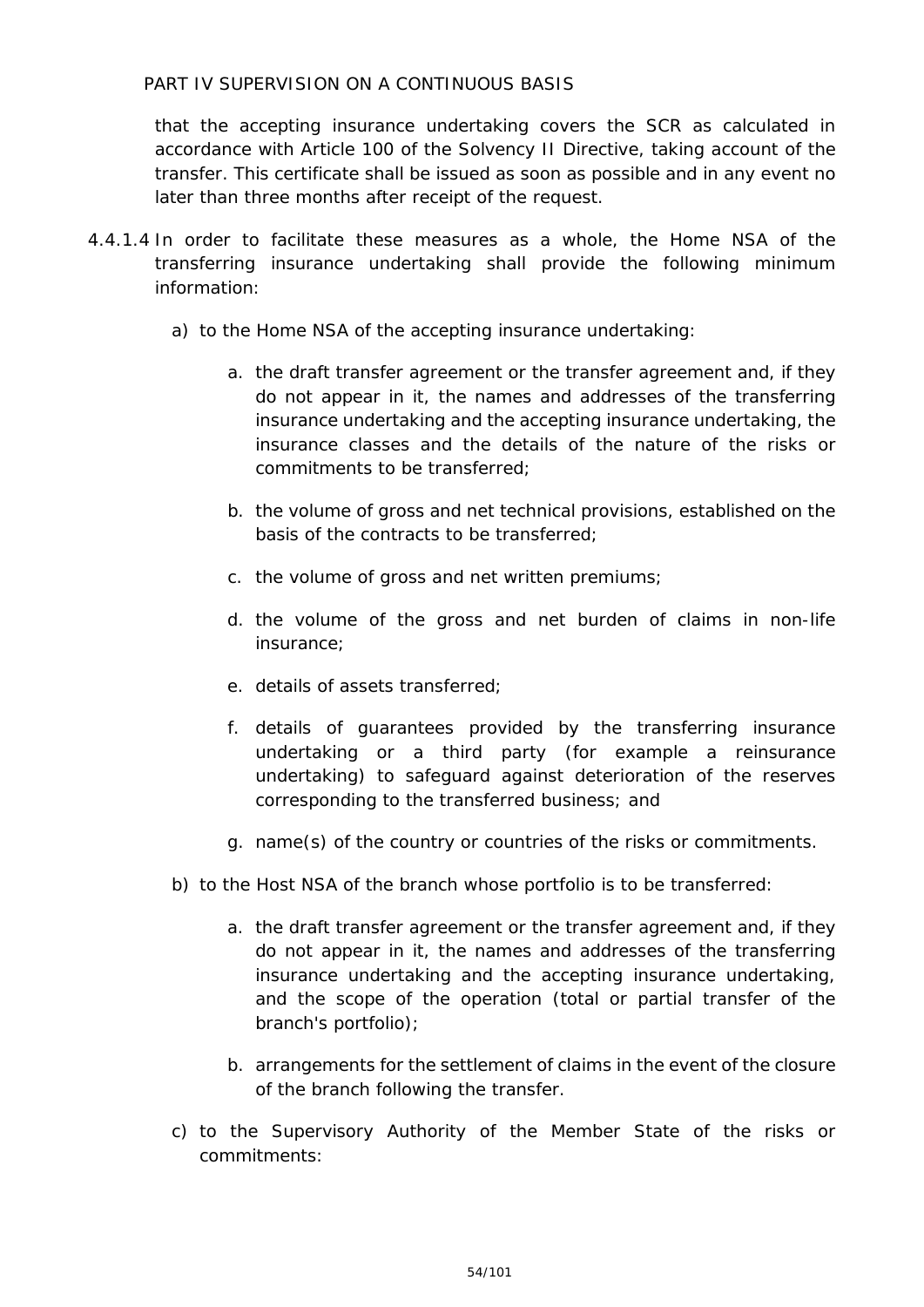- a. the draft transfer agreement or the transfer agreement and, if they do not appear in it, the names and addresses of the transferring insurance undertaking and the accepting insurance undertaking.
- 4.4.1.5 If the Home NSA of the accepting insurance undertaking has serious concerns about how that insurance undertaking will perform in the future, it shall inform the Home NSA of the transferring insurance undertaking of those concerns as soon as they arise, but in any event no later than within a period of three months after it has been consulted.
- 4.4.1.6 Where the accepting insurance undertaking:
	- a) has not previously taken up the business of direct insurance and therefore requires authorisation from the Home NSA or requires an extension of its authorisation; and/or
	- b) will cover the risks or commitments through a branch which has yet to be established, or will require an extension of the business which it is entitled to carry on in the State of the Branch; and/or
	- c) will cover the risks or commitments through the provision of services where it has not previously done so;

the relevant Supervisory Authorities shall cooperate to ensure that, as far as possible, their respective functions can be carried out concurrently, to enable the transfer to take place within a reasonable period. As part of this cooperation, the Home NSA of the accepting insurance undertaking shall ensure that the undertaking performs, as deemed necessary, the notifications to establish a branch or to start FoS. The Home NSA of the accepting insurance undertaking shall ensure that the latter notification is performed regardless of the accepting undertaking's intention to write new business in the Host member state(s).

- 4.4.1.7 The Home NSA of the transferring insurance undertaking shall communicate its decision to the Supervisory Authority of the country or countries where the contracts were concluded and the other authorities which were consulted.
- 4.4.1.8 The Supervisory Authorities of the Member States of risks or commitments shall assist the Home NSA of the transferring insurance undertaking or of the accepting insurance undertaking, or the transferring insurance undertaking or the accepting insurance undertaking themselves, at the time of publication of the transfer, in accordance with the law applicable in the Member States of risks or commitments. The Supervisory Authorities shall inform each other about the method of publication of the transfer of portfolio provided by their national law.
- 4.4.1.9 In case of a merger of insurance or reinsurance undertakings, the Supervisory Authorities shall consult each other in accordance with the procedure laid down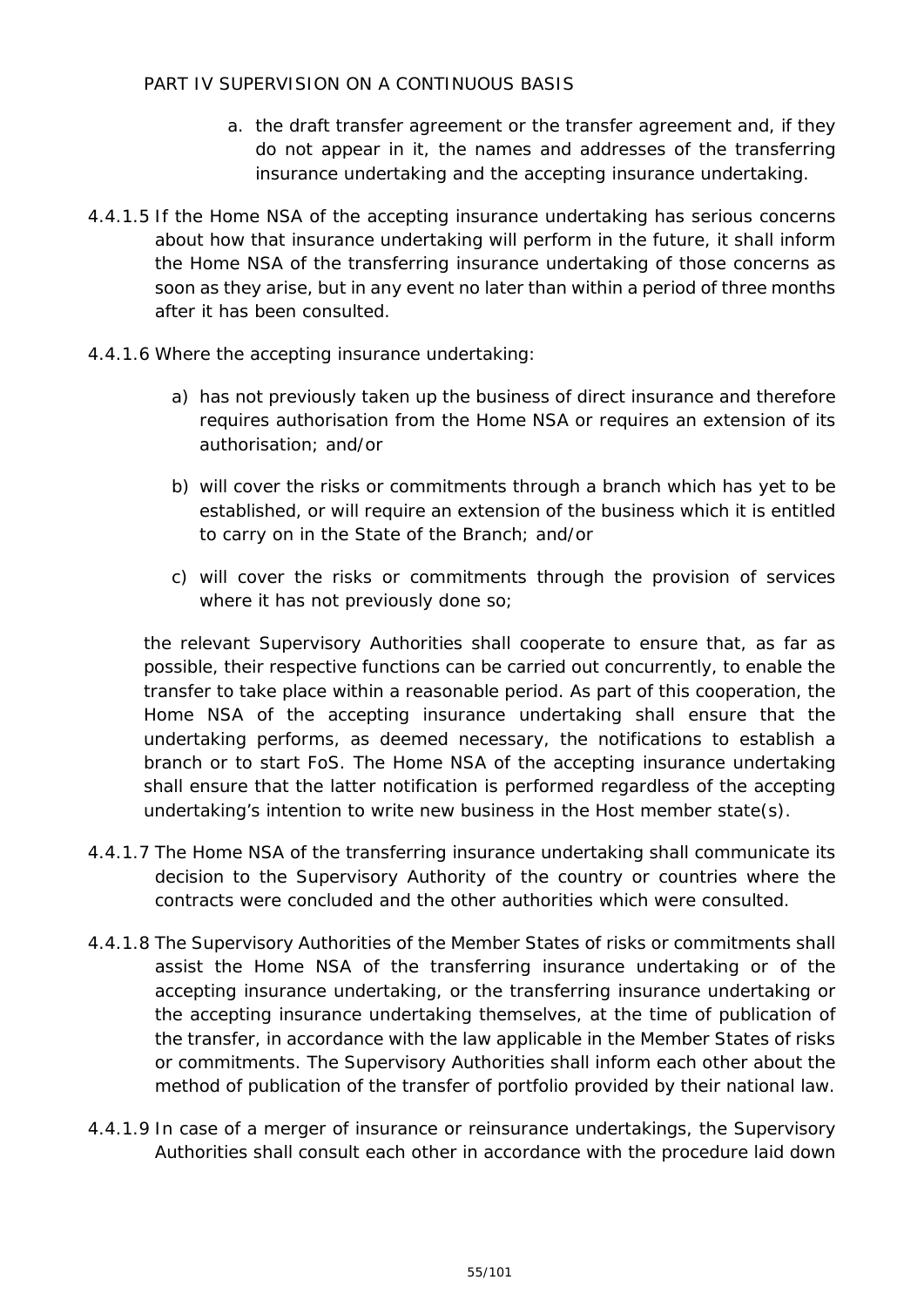for portfolio transfers, and inform each other about the legal consequences of the merger, in particular the validity of existing notifications of cross-border business.

- 4.4.1.10 The authorisation of a transfer under this Section shall not affect the right of Member States to give policyholders the option of cancelling contracts within a fixed period. The Supervisory Authorities shall inform each other of the circumstances and the period within which contracts may be cancelled according to the provisions of their national law.
- 4.4.1.11 Paragraphs 4.4.1.1 to 4.4.1.10 shall apply to the reinsurance business of insurance undertakings.
- 4.4.1.12 The exchange of information between the Supervisory Authorities described in Section 4.4.1 shall be performed by the Home and the Host NSAs by using the IT tool and the templates provided by EIOPA. EIOPA shall be included, for information, in this communication exchange.

## **4.4.2 Transfer of portfolio of contracts of reinsurance undertakings**

Articles 39 of the Solvency II Directive

- 4.4.2.1 Before a portfolio transfer is authorised, when the head office of the transferring reinsurance undertaking and that of the accepting undertaking are not in the same Member State, the Home NSA of the transferring reinsurance undertaking shall obtain a certificate of solvency from the Home NSA of the accepting undertaking, stating that the accepting insurance or reinsurance undertaking covers the SCR, taking the transfer into account, as calculated in accordance with Article 100 of the Solvency II Directive. The certificate of solvency shall, wherever possible, be provided within three months from the date of receipt of the request.
- 4.4.2.2 The Supervisory Authorities concerned by the transfer of the portfolio of contracts shall cooperate to ensure that, as far as possible, their respective functions can be carried out concurrently to enable the transfer to take place in a reasonable period.
- 4.4.2.3 In order to facilitate these measures as a whole, the Home NSA of the transferring reinsurance undertaking shall, wherever possible, provide the following minimum information to the Home NSA of the accepting undertaking within three months from the date of receipt of the request:
	- a) the draft transfer agreement or the final transfer agreement and, if they do not appear in it, the names and addresses of the transferring reinsurance undertaking and the accepting undertaking, and the type of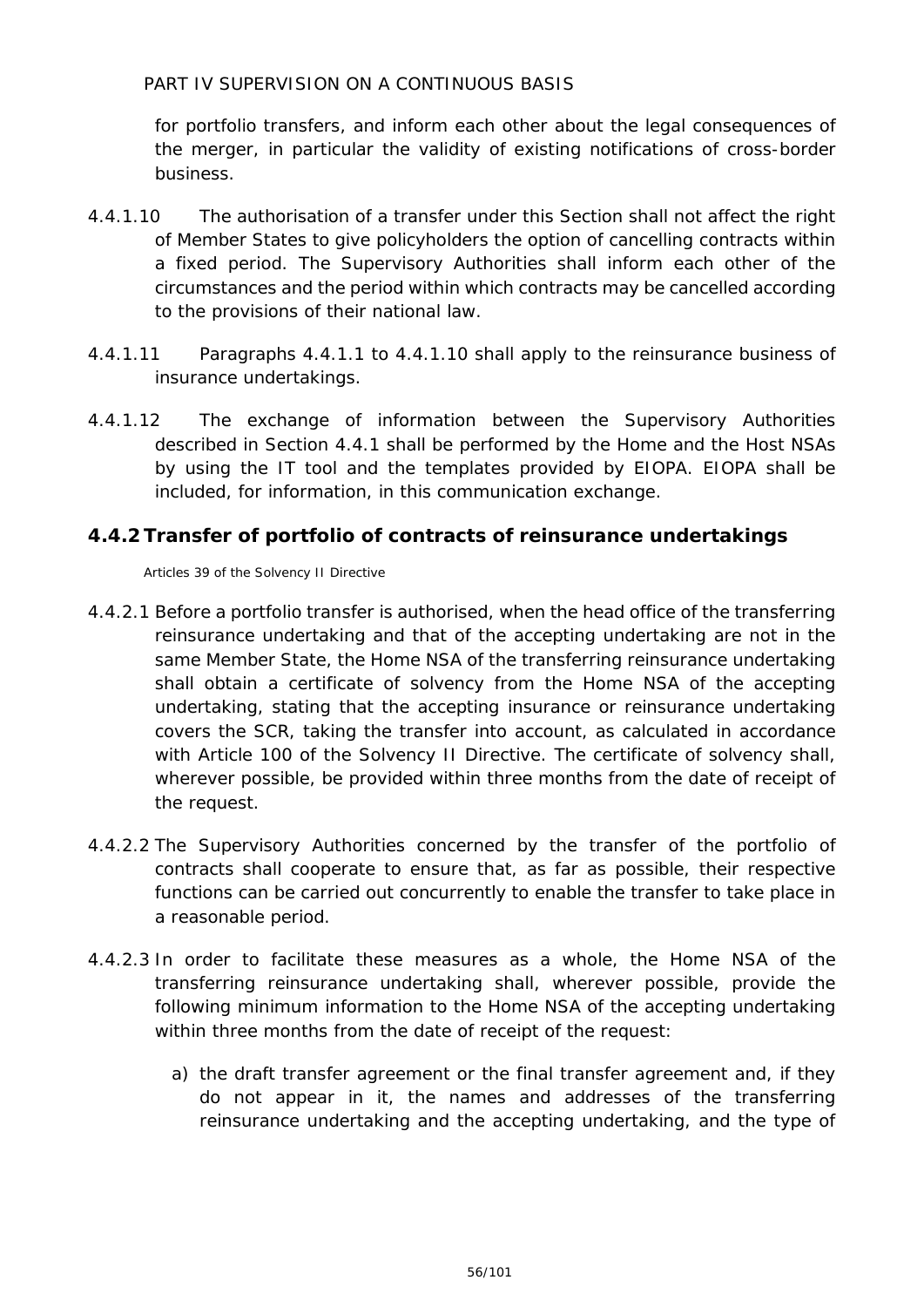reinsurance activity provided for under Article 15 (5) of the Solvency II Directive;

- b) the volume of gross and net technical provisions, established on the basis of the contracts to be transferred;
- c) the volume of gross and net written premiums;
- d) the volume of the gross and net burden of claims in non-life reinsurance;
- e) details of assets transferred;
- f) details of guarantees provided by the transferring reinsurance undertaking or a third party to safeguard against deterioration of the reserves corresponding to the transferred business, if relevant.
- 4.4.2.4 If the Home NSA of the accepting undertaking has serious concerns about how that accepting undertaking will perform in the future, it shall inform the Home NSA of the transferring reinsurance undertaking of those concerns as soon as they arise, but in any event no later than within a period of three months after it has been consulted.
- 4.4.2.5 Where the accepting undertaking:
	- a) has not previously taken up the business of reinsurance and therefore requires authorisation from the Home NSA or requires an extension of its authorisation; and/or
	- b) will cover the risks or commitments through a branch which has yet to be established, or will require an extension of the business which it is entitled to carry on in the Member State of the branch;

the relevant Supervisory Authorities shall co-operate to ensure that, as far as possible, their respective functions can be carried out concurrently, to enable the transfer to take place within a reasonable period.

- 4.4.2.6 In the case of a merger of reinsurance undertakings, the Supervisory Authorities shall consult each other in accordance with the procedure laid down for portfolio transfers.
- 4.4.2.7 The exchange of information between the Supervisory Authorities described in Section 4.4.2 shall be performed by the Home and the Host NSAs by using the IT tool and the templates provided by EIOPA. EIOPA shall be included, for information, in this communication exchange.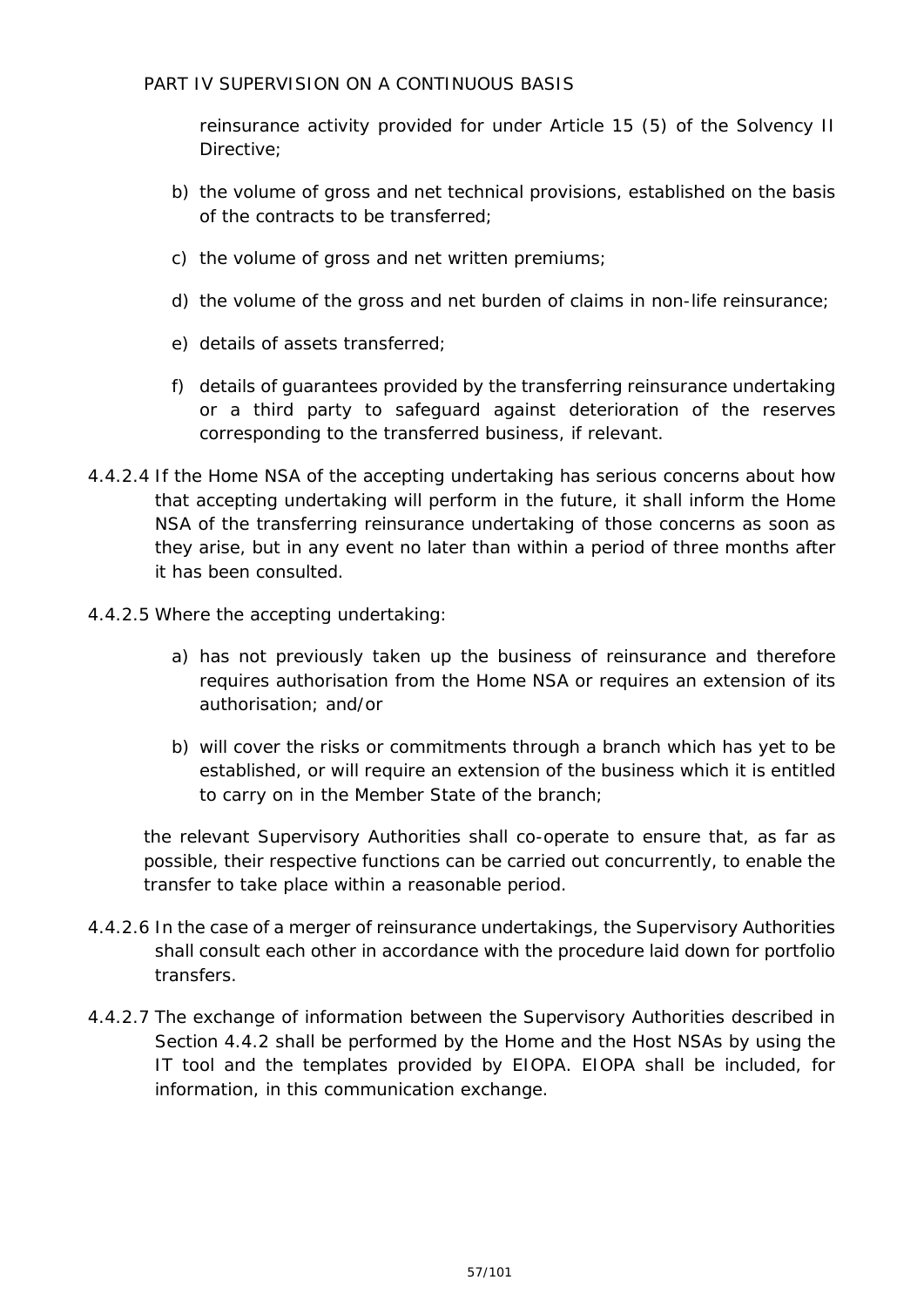## **4.4.3 Transfer of portfolio of contracts of insurance branches of Third Countries**

Article 164 of the Solvency II Directive

- 4.4.3.1 Under the conditions provided for by national law, a Supervisory Authority shall authorise the transfer of the portfolio of contracts from a branch of a third Country established in its territory ('Transferor') to an accepting Office established in a Member State of the EEA ('Accepting Office'), subject to the following conditions:
	- a) the Supervisory Authorities of the Home State of the Accepting Office attest that the Accepting Office possesses the necessary solvency;
	- b) if the Accepting Office is a branch of a third country established in the Transferor's Member State, the Supervisory Authority responsible for supervising its overall solvency, shall certify that the Accepting Office possesses the necessary solvency, taking account of the transfer;
	- c) if the Accepting Office is a branch of a third country established in a Member State other than that of the Transferor and where this is authorised in the country of establishment of the Transferor, the Supervisory Authorities of the country of establishment of the Accepting Office or those in charge of supervising its solvency, must certify that the Accepting Office possesses the necessary solvency, taking account of the transfer;
	- d) the Supervisory Authorities of the Member State of establishment of the Accepting Office must certify that the law of that Member State permits such a transfer, and that the Member State has agreed to the transfer;
	- e) that the Supervisory Authorities of the Member State of the risks and those of the Member State of the commitment, shall give their agreement within a period of three months from the request for an opinion from the Competent Authority of the Home State of the transferring Undertaking. If the Supervisory Authorities have not responded at the expiry of the threemonth period, agreement will be assumed.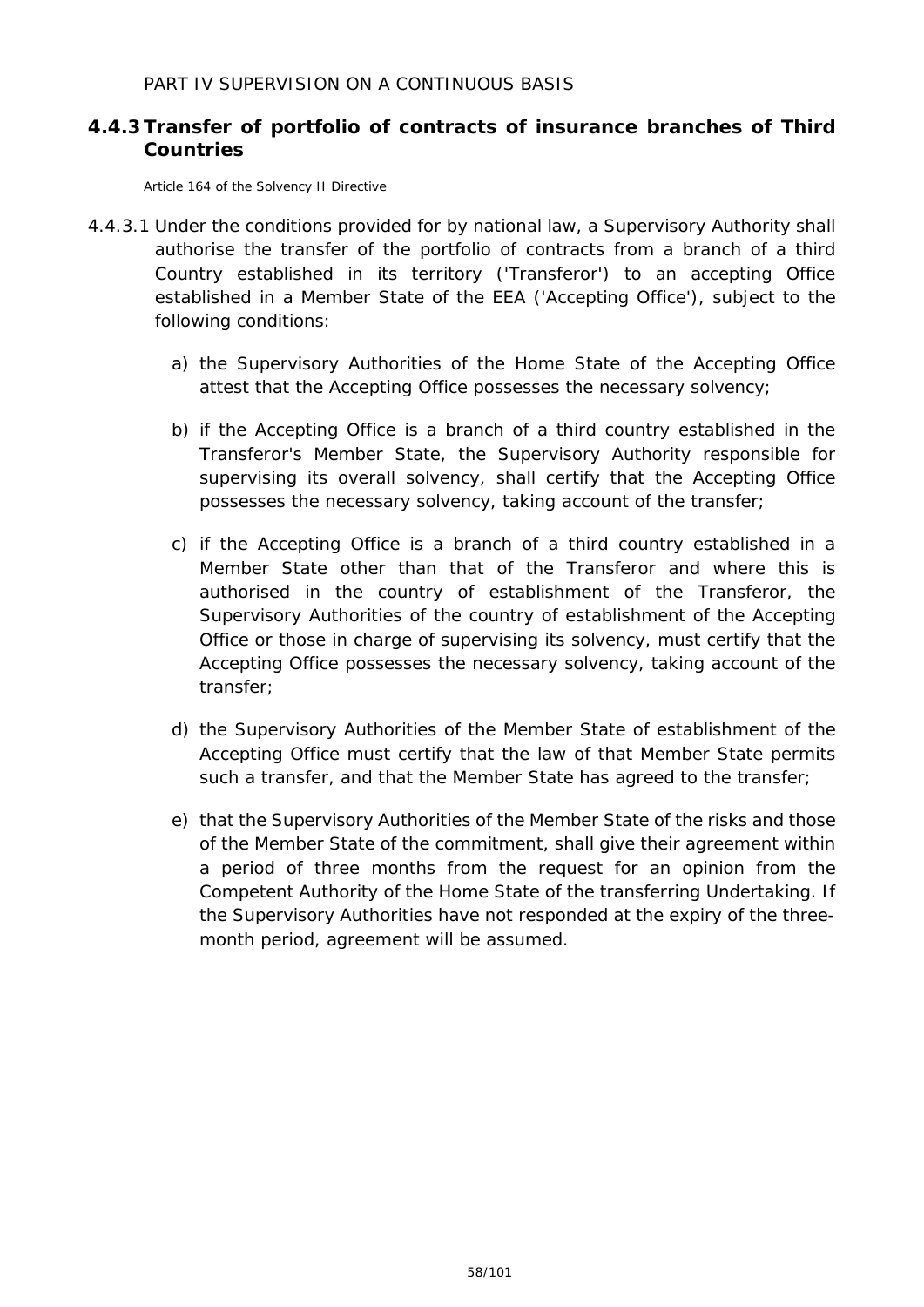## **4.5 Supervisory measures**

#### **4.5.1Restriction or prohibition of free disposal of assets**

Article 137, 138, 139, 140 of the Solvency II Directive

- 4.5.1.1 The Home NSA shall determine whether to initiate any measure(s) to restrict or prohibit the free disposal of the assets of an insurance or reinsurance undertaking. The Home NSA shall inform the Host NSA and EIOPA of its intention to initiate any such measure(s). The notification and the measure may happen simultaneously where immediate action is required.
- 4.5.1.2 The Home NSA shall, in writing, inform the Supervisory Authorities of the relevant Member States where the assets are located, whose disposal must be restricted or prohibited.
- 4.5.1.3 Insofar as it lies within their possibilities, The Supervisory Authorities of the Member States concerned shall check the existence or the location of the assets previously identified by the Home NSA, on the basis of information provided by the latter, and on its request.
- 4.5.1.4 The Supervisory Authority to which the request has been made shall restrict or prohibit the disposal of the assets and inform the Home NSA of the measures taken. It shall endeavour to provide any assistance required by the Home NSA.
- 4.5.1.5 The Home NSA may perform the notification described at Section 4.5.1 through the IT tool provided by EIOPA and where applicable as part of the process of notification described in Section 4.2.1

## **4.5.2Recovery plan**

Article 138, 141, 142 of the Solvency II Directive

- 4.5.2.1 When an undertaking submits a recovery plan to the Home NSA, the Home NSA shall assume responsibility for approving and ensuring the implementation of the recovery plan.
- 4.5.2.2 The Home NSA shall inform the Host NSA and EIOPA that the undertaking is required to submit a recovery plan. It shall inform the Host NSA about the measures referred in Article 138(3) of the Solvency II Directive to achieve, within six months from the observation of non-compliance with the SCR, the reestablishment of the level of eligible own funds covering the SCR or the reduction of its risk profile to ensure compliance with the SCR, together with any information which it considers appropriate in the circumstances, on the request of the Host NSA.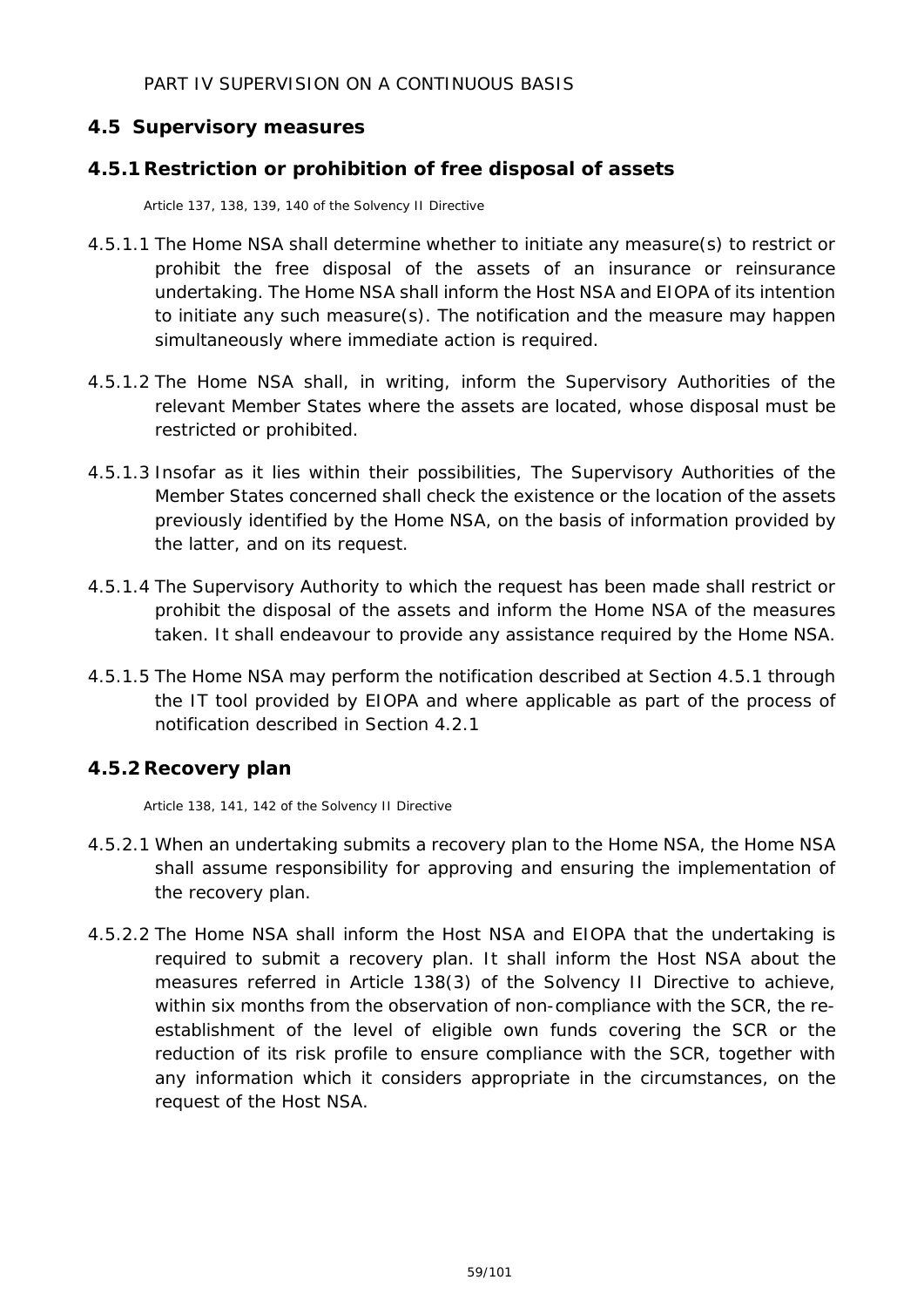- 4.5.2.3 If Supervisory Authorities from more than one Member State consider that an exceptional adverse situation, as referred to in the second sub-paragraph of Article 138 (4), of the Solvency II Directive, exists in their markets, that affects or may affect undertakings in their markets, those Supervisory Authorities shall share information and shall cooperate, where appropriate, to submit<sup>[26](#page-59-0)</sup>, a joint request to EIOPA to declare such an exceptional situation to exist in their respective markets.
- 4.5.2.4 The Home NSA may perform the notification described at Section 4.5.2 through the IT tool provided by EIOPA and where applicable as part of the process of notification described in Section 4.2.1

## **4.5.3 Short-term finance scheme**

Article 139, 141, 142 of the Solvency II Directive

- 4.5.3.1 When an insurance or reinsurance undertaking is required to provide the Home NSA with the short-term realistic financial scheme, the Home NSA shall assume responsibility for approving and ensuring the implementation of the plan.
- 4.5.3.2 The Home NSA shall inform the Host NSA and EIOPA that the insurance or reinsurance undertaking submitted a short-term finance scheme. It shall inform the Host NSA about the measures to restore, within three months of that observation, the eligible basic own funds, at least to the level of the MCR or to reduce its risk profile to ensure compliance with the MCR, together with any information which it considers appropriate in the circumstances, on the request of the Host NSA.
- 4.5.3.3 The Home NSA may perform the notification described at Section 4.5.3 through the IT tool provided by EIOPA and where applicable as part of the process of notification described in Section 4.2.1

#### **4.5.4Withdrawal or lapse of authorisation**

Article 144 of the Solvency II Directive

- 4.5.4.1 The Home NSA shall assume sole responsibility for terminating the activity of an undertaking. This shall be without prejudice to the competences of Host NSA.
- 4.5.4.2 Except under special circumstances and before withdrawing authorisation in respect of one, several or all the classes for which the undertaking is authorised,

<span id="page-59-0"></span><sup>&</sup>lt;sup>26</sup> In the meaning of paragraph 24 of Processes for declaring exceptional adverse situation for the purposes of Article 138 of Solvency II (Extension of the Recovery Period) (EIOPA-BoS-16/158-rev1 8 August 2016).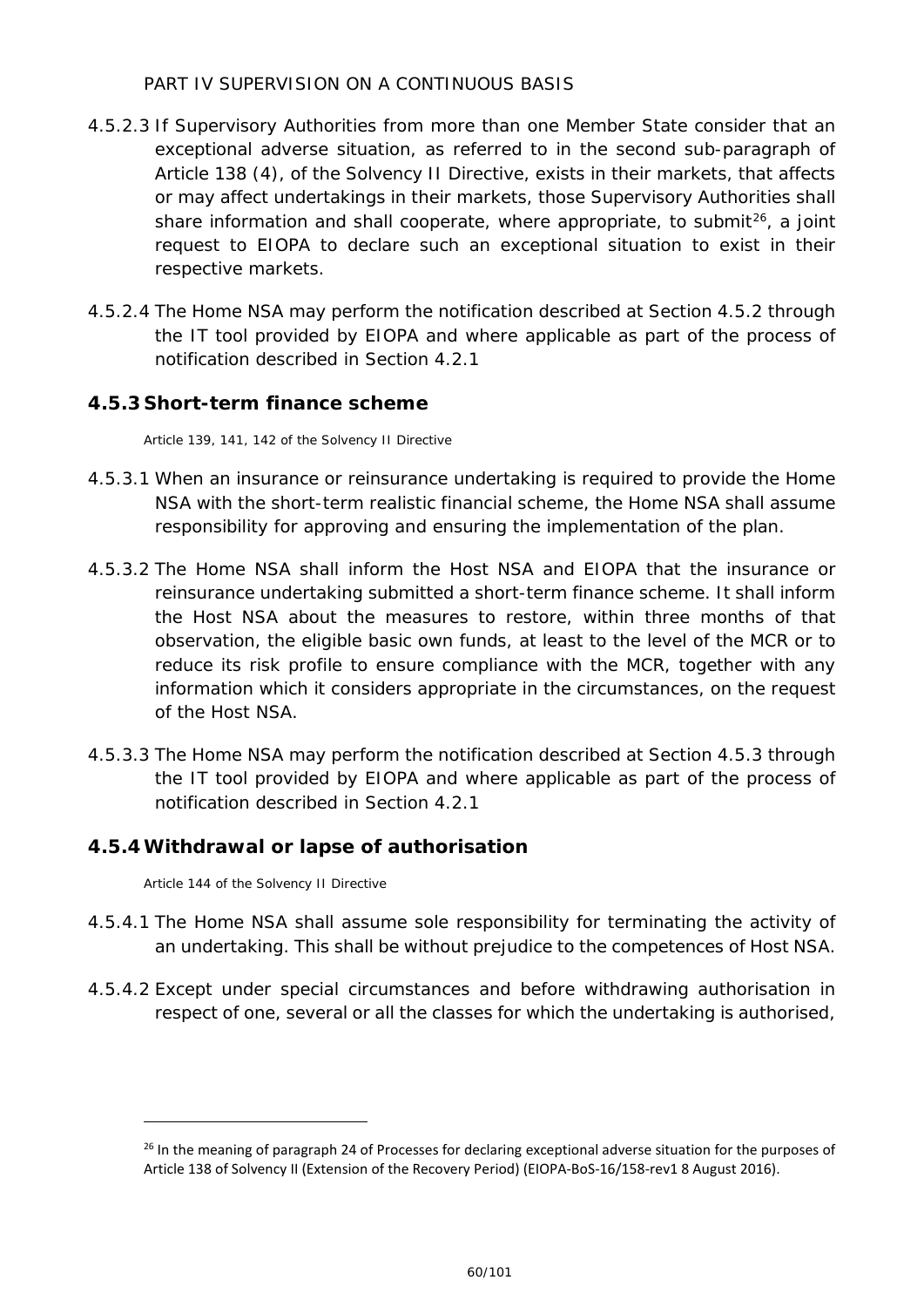the Home NSA shall inform the Supervisory Authorities of all affected Host States of its intention.

- 4.5.4.3 The Home NSA shall communicate the decision on withdrawal or the lapse of authorisation to the Supervisory Authorities of all other Member States in respect of which the undertaking has exercised rights under FoE or FoS and EIOPA, and update its website accordingly.
- 4.5.4.4 The Supervisory Authorities shall, throughout the process relating to the withdrawal or lapse of authorisation, collaborate in good faith and in mutual recognition of the competence of each Supervisory Authority.
- 4.5.4.5 The Supervisory Authorities shall act collectively and collaboratively, to ensure a coordinated response to the consequences of the withdrawal or the lapse of authorisation.
- 4.5.4.6 The Home NSA may perform the notification described at Section 4.5.4 through the IT tool provided by EIOPA and where possible as part of the process of notification described in Section 4.2.1

## **4.5.5Application of reorganisation measures and winding-up proceedings of an insurance undertaking**

Articles 269, 270, 273, 296 of the Solvency II Directive

- 4.5.5.1 A decision adopted according to the Home Member State's legislation concerning reorganisation measures or the opening of winding-up proceedings of an insurance or reinsurance undertaking, including its branches in other Member States, shall be recognised without any further formalities within the territory of all other Member States and shall be effective there as soon as the decision is effective in the Member State in which the proceedings are opened.
- 4.5.5.2 The Supervisory Authority of the Home State shall assume sole responsibility for reorganising or terminating the activity of an (re)insurance undertaking.
- 4.5.5.3 The Home NSA shall communicate, as a matter of urgency, where possible before the adoption of such a measure and failing that immediately thereafter, the decision on the winding-up or adoption of reorganisation measures to all other Supervisory Authorities and EIOPA. The information shall include the possible practical effect of such measures.
- 4.5.5.4 When an insurance or reinsurance undertaking, whose head office is situated outside EEA, has branches established in more than one Member State, each branch shall be treated independently with regard to the application of Title IV of the Solvency II Directive (Reorganisation and winding-up of insurance undertakings).
- 4.5.5.5 The Supervisory Authorities of the relevant Member States shall endeavour to coordinate their actions.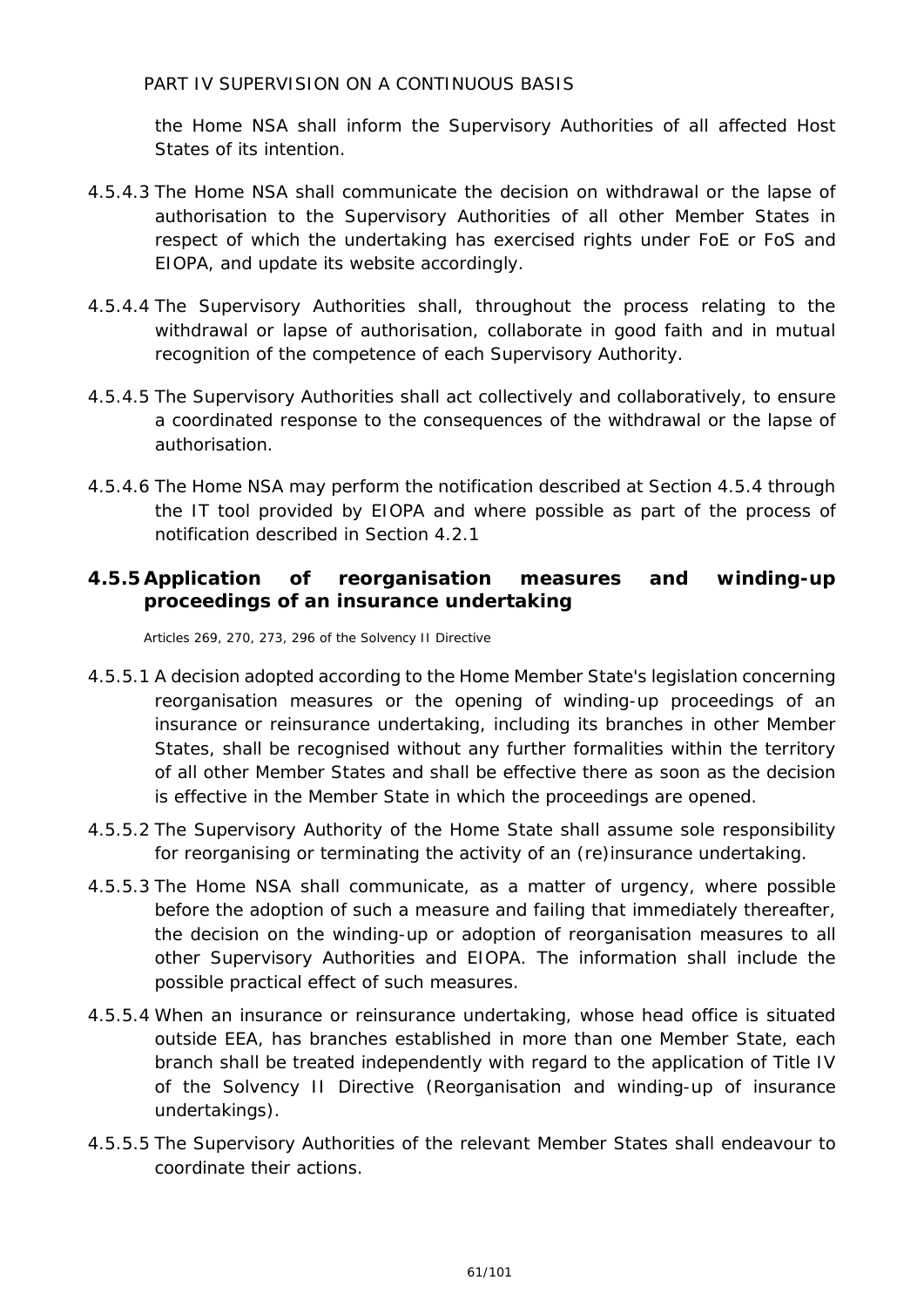## **5 PART V REGULAR EXCHANGE OF QUANTITATIVE DATA**

## **5. Exchange of quantitative information between the Home NSA and Host NSA**

Article 159 of the Solvency II Directive

j.

5.1 The following information, extracted from the Solvency II quantitative reporting templates ("QRTs"), shall be derived from EIOPA Central Repository and made available by undertaking to each concerned Host NSA through EIOPA HUB[27](#page-61-0) following the deadlines established for this tool:

- a) premiums written by line of business ("LoB"), split by:
	- a. business underwritten in the Host country through a branch established in the Host country;
	- b. business underwritten through FoS by the branch established in the Host Country;
	- c. business underwritten in the Host country through FoS by the undertaking or any EEA branch.
- b) claims incurred and commissions by LoB, split by a) i. and ii.
- c) frequency of claims for motor vehicle liability (except carrier's liability), split by a) i. and ii;
- d) average cost of claims for motor vehicle liability (except carrier's liability), split by a) i. and ii.
- e) This information shall be extracted from the appropriate QRTs reported by undertakings.

In addition to the above, to keep Host NSAs informed of which notifications are active and which are inactive, EIOPA shall include in the report developed in accordance with the first sub-paragraph, a table for each individual country all entries from the register on "FoS", "Branch" and "FoS by Branches", where the country is the host country. In addition to the pure extraction from the EIOPA register EIOPA to add a flag on "active/inactive" based on SII reporting data.

<span id="page-61-0"></span><sup>&</sup>lt;sup>27</sup> EIOPA HUB is a technical file transfer system established to collect submissions from competent authorities.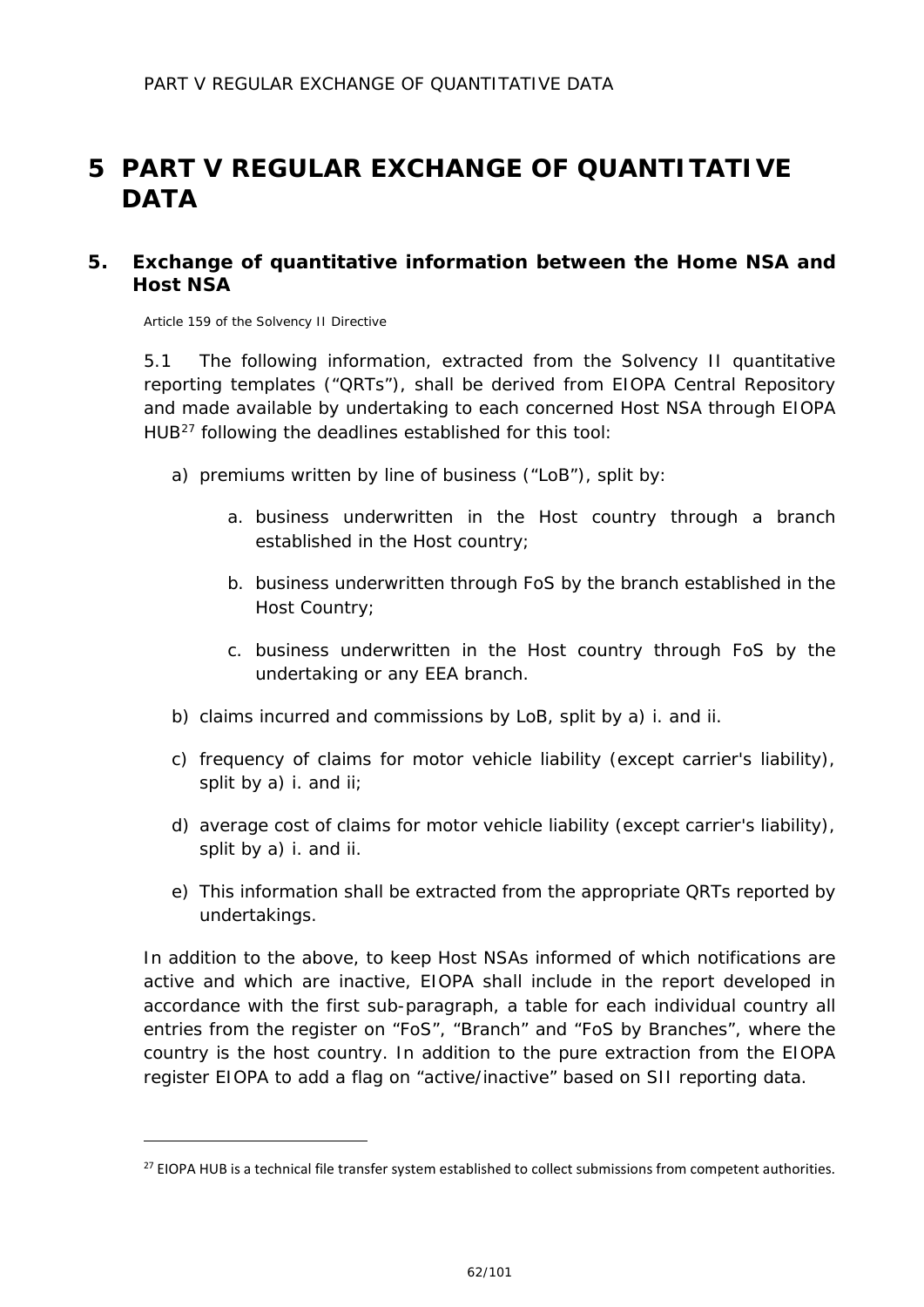#### PART V REGULAR EXCHANGE OF QUANTITATIVE DATA

Furthermore, EIOPA shall make available to the NSA through EIOPA HUB following the deadlines established for this tool a table with aggregated data on gross written premiums grouped at the level of LoB per each Member State.

5.2 Host NSAs may ask the Home NSA whether the information for the Host NSA is included in other cross-border QRTs templates reported by the undertaking to the Home NSA, and ask to be made available through EIOPA HUB specific information from those templates together with the information identified in paragraph 5.1.

5.3 In order to improve the quality of the information exchanged in accordance with paragraph 5.1 and on a 'need to know' basis, EIOPA may add to the standard report described in 5.1 additional information or more granular data where appropriate.

5.4 The above paragraphs do not prevent Supervisory Authorities from exchanging more granular data on a more regular basis or upon request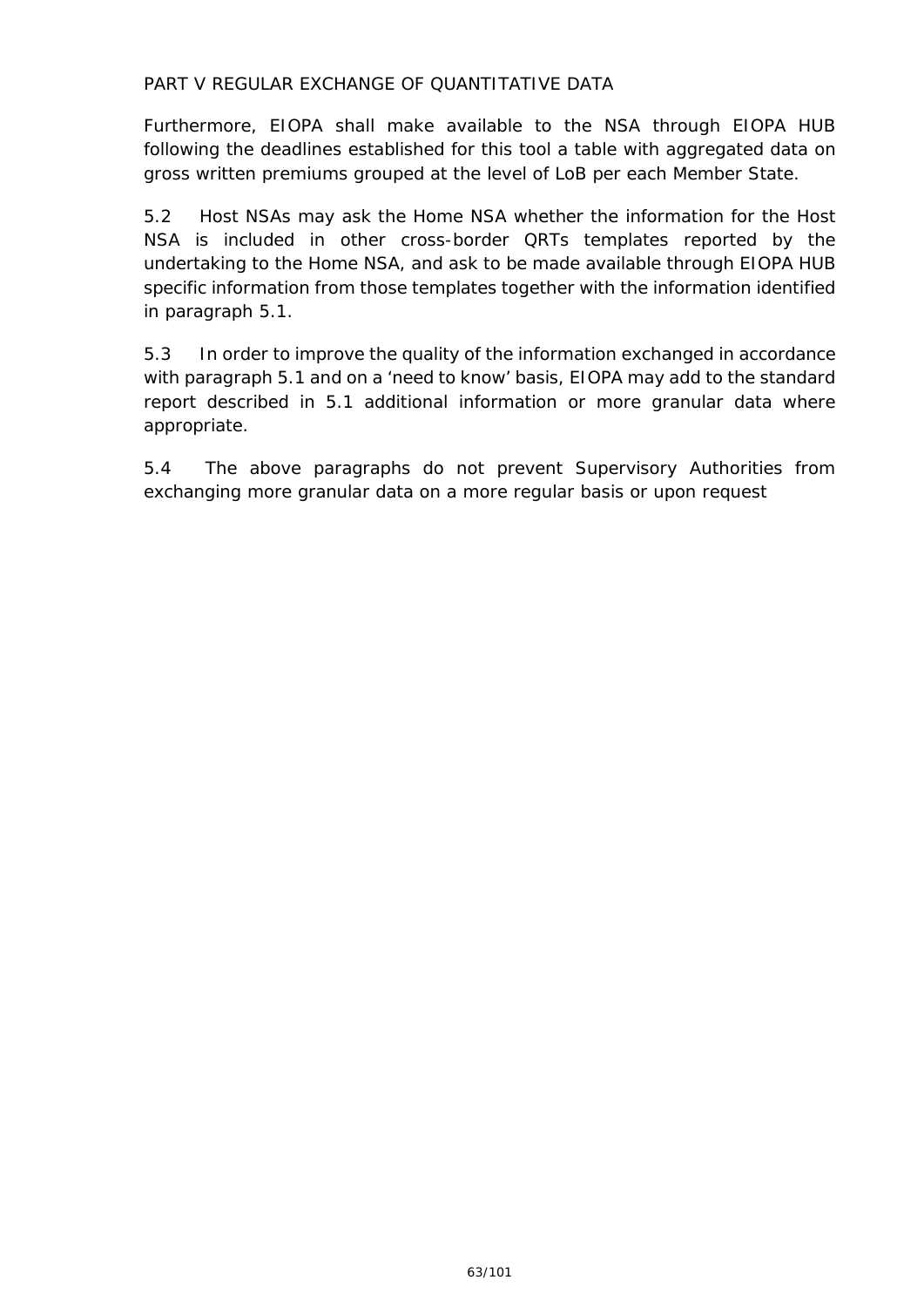## **6 PART VI HANDLING OF POLICYHOLDER COMPLAINTS**

#### **6.1 Complaints handling systems in Member States**

Articles 183 and 185 (3) (l) of the Solvency II Directive

- 6.1.1 In the context of the development of the single market in insurance, it is important that all complaints received by Supervisory Authorities from policyholders<sup>[28](#page-63-0)</sup> are dealt with by the relevant complaints handling body, irrespective of whether the complaint involves policyholders and insurers in different Member States.
- 6.1.2 The insurance undertaking shall inform the policy holder of the arrangements for handling complaints of policy holders concerning contracts including, where appropriate, the existence of a complaints body, without prejudice to the right of the policy holder to take legal proceedings.
- 6.1.3 The manner in which complaints handling received by Supervisory Authorities<sup>[29](#page-63-1)</sup> is organised within a jurisdiction is a matter for each jurisdiction and therefore not subject to this Decision. There are a wide variety of complaints handling systems in Member States. In some Member States, complaints are dealt with by Supervisory Authorities, whilst others have developed Ombudsman services or other systems, or have a combination of both. The ways in which these systems operate vary considerably across the Member States.
- 6.1.4 Where complaints have a cross-border component, it is important for individual policyholders and for consumer confidence generally, that the differences in complaints handling systems do not prevent or deter complaints from being directed to the relevant bodies and subsequently dealt with.
- 6.1.5 The procedures outlined in this Decision are intended to facilitate the process of identifying the relevant complaints handling body and ensure that complaints filed with a Supervisory Authority are addressed and arrive at the body that is competent to deal with the complaint.

<span id="page-63-0"></span><sup>&</sup>lt;sup>28</sup> The term 'policyholder' shall be understood in a broad sense, including all persons that file an insurancerelated complaint.

<span id="page-63-1"></span><sup>&</sup>lt;sup>29</sup> This Decision focuses on complaints received by Supervisory Authorities, and does not concern consumer complaints received by the undertakings or intermediaries, which are covered by the relevant EIOPA guidelines.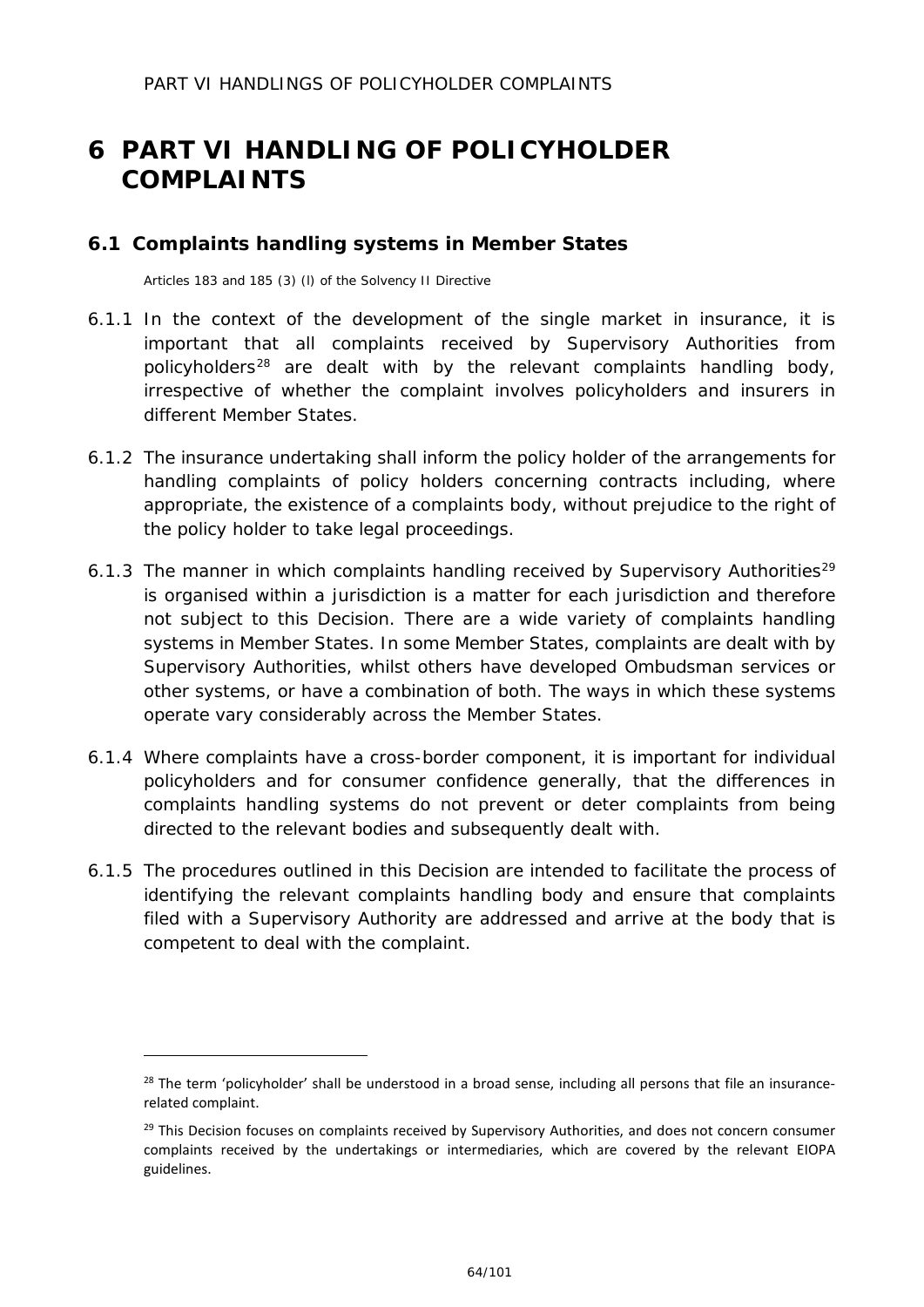#### PART VI HANDLINGS OF POLICYHOLDER COMPLAINTS

6.1.6 It is recognised that the Commission has set up a network (FIN-NET) $30$  to facilitate the out-of-court resolution of consumer complaints where the service provider is established in a Member State other than the Member State where the consumer is domiciled. Nothing in this Decision is intended to interfere with this agreement or the process developed under FIN-NET.

## **6.2 Complaints handling procedures**

- 6.2.1 A complaint shall be assessed by the Supervisory Authority which initially receives it, to establish which body is competent to deal with the complaint. Where possible, the Supervisory Authority shall keep the complainant informed about further handling of the complaint.
- 6.2.2 In cases where the Supervisory Authority that receives the complaint is competent to deal with the complaint, it shall inform the complainant, as soon as possible, of applicable national procedures.
- 6.2.3 In cases where the Supervisory Authority that receives the complaint is not competent to deal with the complaint, but another body in the same jurisdiction is, the Supervisory Authority shall, as soon as possible:
	- if legally possible, pass the complaint directly to the body competent to deal with the complaint and inform the complainant of the referral;
	- if legally not possible, provide the complainant with any relevant information about the body competent to deal with the complaint, to facilitate the referral of the complaint by the complainant.
- 6.2.4 In cases where the Supervisory Authority that receives the complaint is not competent to deal with the complaint, but a Supervisory Authority or a competent body in another jurisdiction is, the Supervisory Authority that receives the complaint shall, as soon as possible:
	- if legally possible, pass the complaint directly to the Supervisory Authority or competent body in the other jurisdiction and inform the complainant of the referral;
	- if legally not possible, provide the complainant with any relevant information about the Supervisory Authority or competent body in the other jurisdiction, in order to facilitate the referral of the complaint by the complainant;

j.

<span id="page-64-0"></span><sup>30</sup> http://ec.europa.eu/fin-net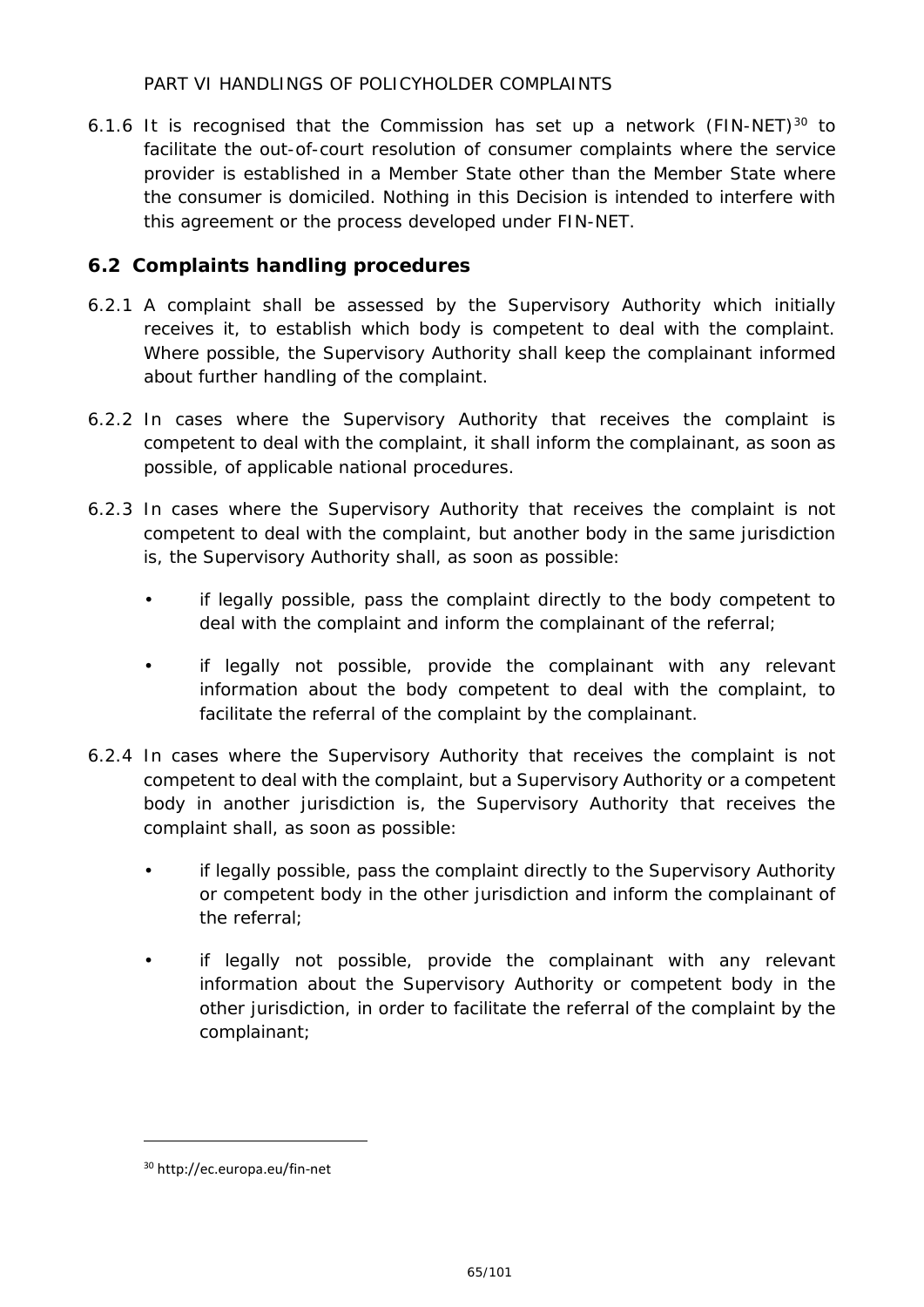#### PART VI HANDLINGS OF POLICYHOLDER COMPLAINTS

- in case that the complaint was passed to a competent body other than the Supervisory Authority, inform, if legally possible, the Supervisory Authority of the other jurisdiction of the complaint.
- 6.2.5 If a complaint contains issues relevant to the supervision of an undertaking, which operates under the freedom of establishment or FoS, the Supervisory Authority that deals with the complaint shall, as soon as possible, and if legally possible, provide the Supervisory Authority of the Home State with relevant information on the complaint.
- 6.2.6 In the cases referred to in paragraphs 6.2.3 to 6.2.4, the Supervisory Authority that initially receives the complaint shall explain to the complainant why it considers itself not to be competent to deal with the complaint, and why it considers the other Supervisory Authority or body to be competent.

## **6.3 Dispute over responsibilities**

- 6.3.1 A complaint shall not be passed to another Supervisory Authority or competent body, if the Supervisory Authority or competent body has already declined responsibility for dealing with the complaint.
- 6.3.2 Where differences of opinion exist as to who assumes responsibility for the complaint, every best endeavour shall be made to resolve the issue in good faith within four weeks from the date on which the complaint was initially received from the complainant.
- 6.3.3 If the question of responsibility cannot be settled, the Supervisory Authority which initially received the complaint from the complainant may refer the matter to EIOPA for the purpose of settling the disagreement through non-binding mediation.

## **6.4 Information to the public**

- 6.4.1 The Supervisory Authorities shall provide the following information<sup>[31](#page-65-0)</sup> about their national complaints handling system, including updates, as necessary:
	- a) Authorities/bodies competent to deal with policyholder complaints (indicating, in particular, whether it is an ombudsman or a supervisory service);

<span id="page-65-0"></span> $31$  This paragraph does not impose a requirement on the Supervisory Authority to provide the information in a particular format.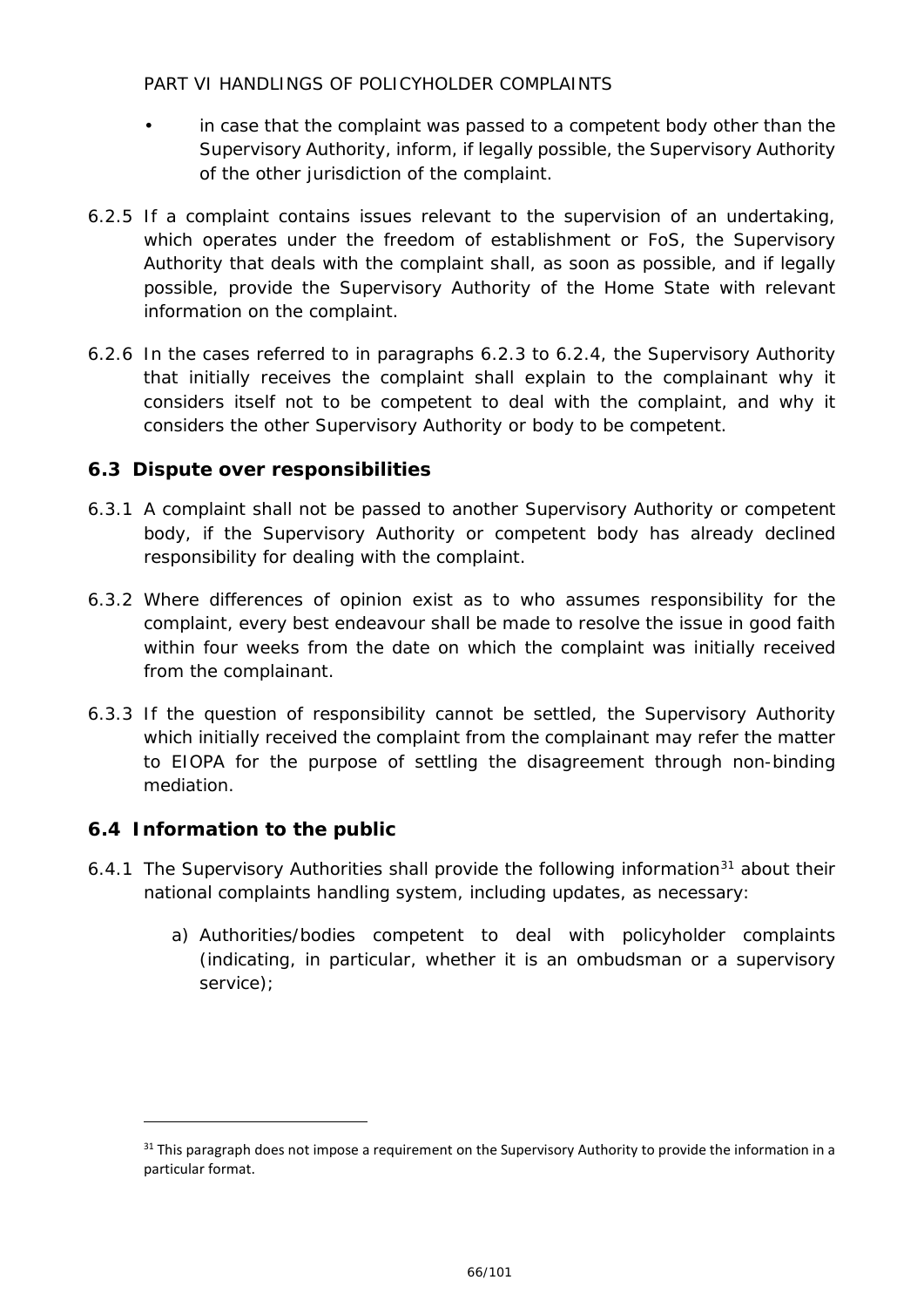#### PART VI HANDLINGS OF POLICYHOLDER COMPLAINTS

- b) Contact information for the Supervisory Authority/body competent to deal with policyholder complaints (name, postal address, phone number, fax number, any e-mail address, any website address);
- c) Organisation for the Supervisory Authority/body competent to deal with policyholder complaints (e.g. whether it is a statutory/voluntary system, any charges payable by the complainant);
- d) Coverage for the Supervisory Authority/body competent to deal with policyholder complaints (e.g. insurers/intermediaries covered, insurance products covered);
- e) Competence for the Supervisory Authority/body competent to deal with policyholder complaints (e.g. out of court settlement/system that does not issue decisions; information on whether the decision is binding or not);
- f) Preconditions of the Supervisory Authority/body competent to deal with policyholder complaints (e.g. necessity to address the undertaking in the first place);
- g) Restrictions of the Supervisory Authority/body competent to deal with policyholder complaints (e.g. any limit on the amount awarded, time limits in bringing the complaint to the Supervisory Authority, restrictions on the type of complainant - professional/non-professional, consumer associations/other third parties);
- 6.4.2 The Supervisory Authorities shall make the aforementioned information available through their public website.<sup>[32](#page-66-0)</sup> The Public Area of EIOPA's websiteshall provide links to the relevant national websites.

<span id="page-66-0"></span> $32$  A Supervisory Authority may make the information in paragraph 6.4.1 available by way of a link on their website to the relevant information.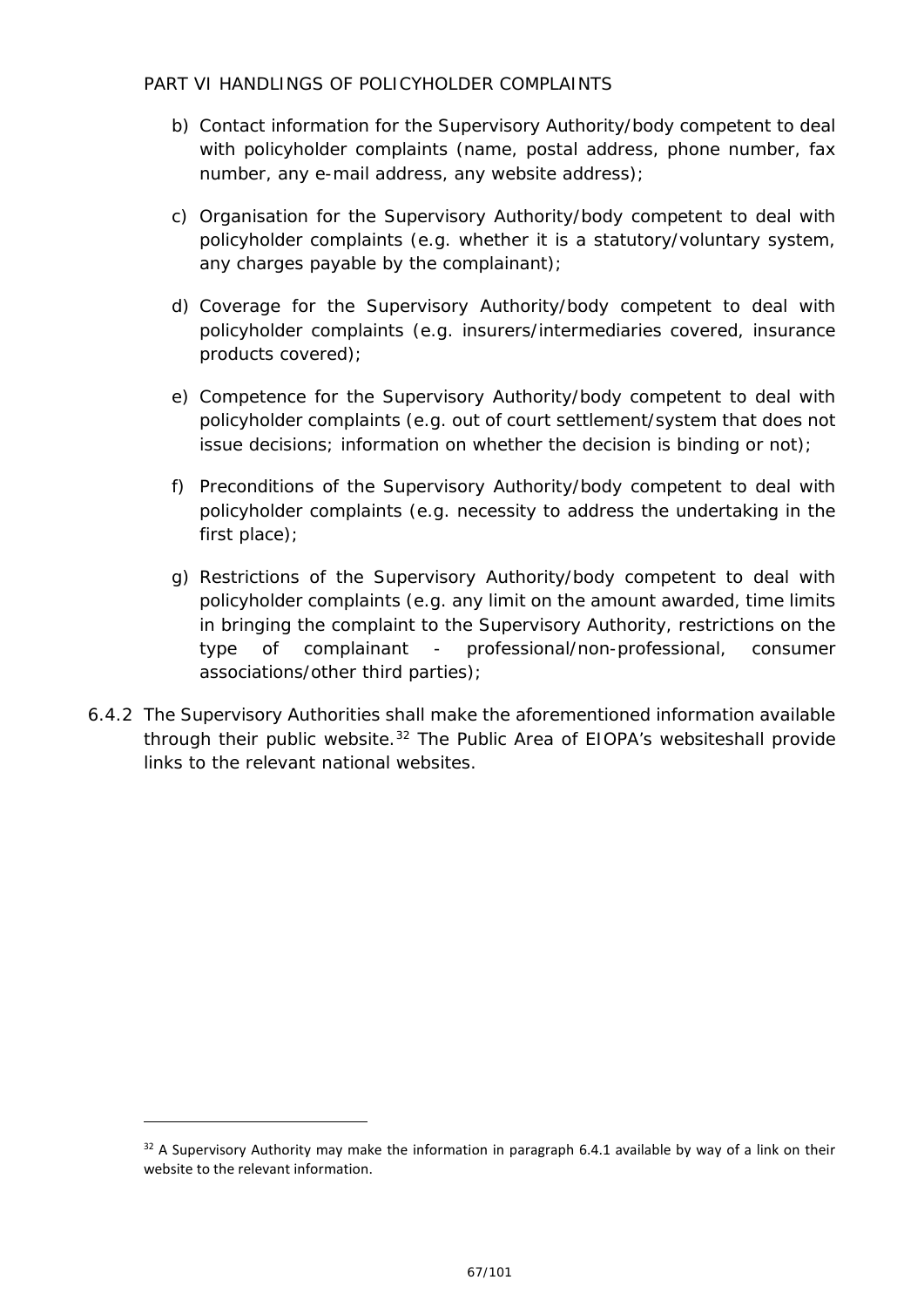PART VII OTHER ISSUES

# **7 PART VII OTHER ISSUES**

## **7.1 Assistance (class 18)**

Article 197 of the Solvency II Directive

- 7.1.1 When an undertaking is authorised in class 18 in Part A of Annex I of the Solvency II Directive the Host NSA shall collaborate with the Home NSA, to verify the resources available to the undertaking to successfully carry out assistance operations, in so far as national legislation provides for supervision of these resources.
- 7.1.2 In order to carry out this supervision, the Supervisory Authorities of the Home State and the Host State shall exchange, on request, any information relating to assistance resources available to the undertaking, and communicate to each other the necessary documents and information for the exercise of the supervision.

Done at Frankfurt am Main on 10.06.2021.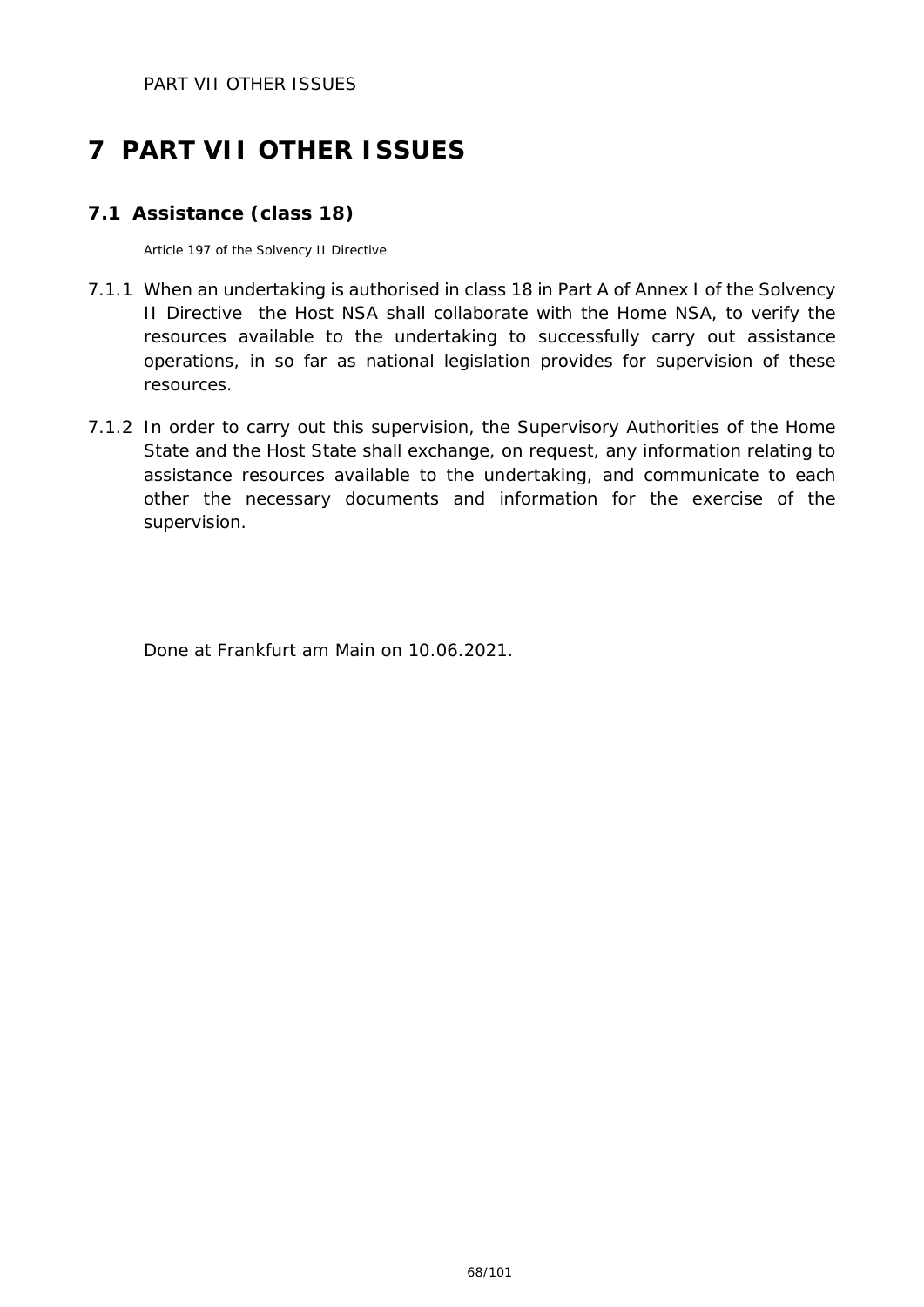## **ANNEXES**

## **ANNEX 1: Certificate of Solvency**

#### **CERTIFICATE OF SOLVENCY**

## **ISSUED BY THE SUPERVISORY AUTHORITY OF THE HOME STATE**

relating to ............................................................................................ (registered name of the Undertaking, legal form $33$ , head office)

issued by .............................................................................................. (Supervisory Authority)

#### **PART I**

The issuing Supervisory Authority certifies that the above mentioned undertaking is entitled to carry on the following classes or groups of classes:

#### **A. Life assurance**

Classes (according to Article 15(2) and as set out in Annex II to the Solvency II Directive):

............................................................................................................ (N°) (Name) since (\*) ............................ authorisation limited to (\*\*) .........................

#### **B. Non-life insurance**

j.

1. Classes (according to Article 15(2) and (3) and as set out in point A of Annex I to the Solvency II Directive):

............................................................................................................ (No) (Name) since  $(*)$  ................. authorisation limited to  $(**)$  ........... (subdivision) .........

-------------------------------------

(\*) Indicate the date of authorisation or the date on which the undertaking began carrying on the class if this preceded compulsory authorisation. When dates are five years and more previously, mention only this fact.

(\*\*) Indicate, where appropriate, the part of the risk to which authorisation is limited, as provided for in the second paragraph of Article 15(3) of the Solvency II Directive.

<span id="page-68-0"></span><sup>33</sup> As per Annex III to the Solvency II Directive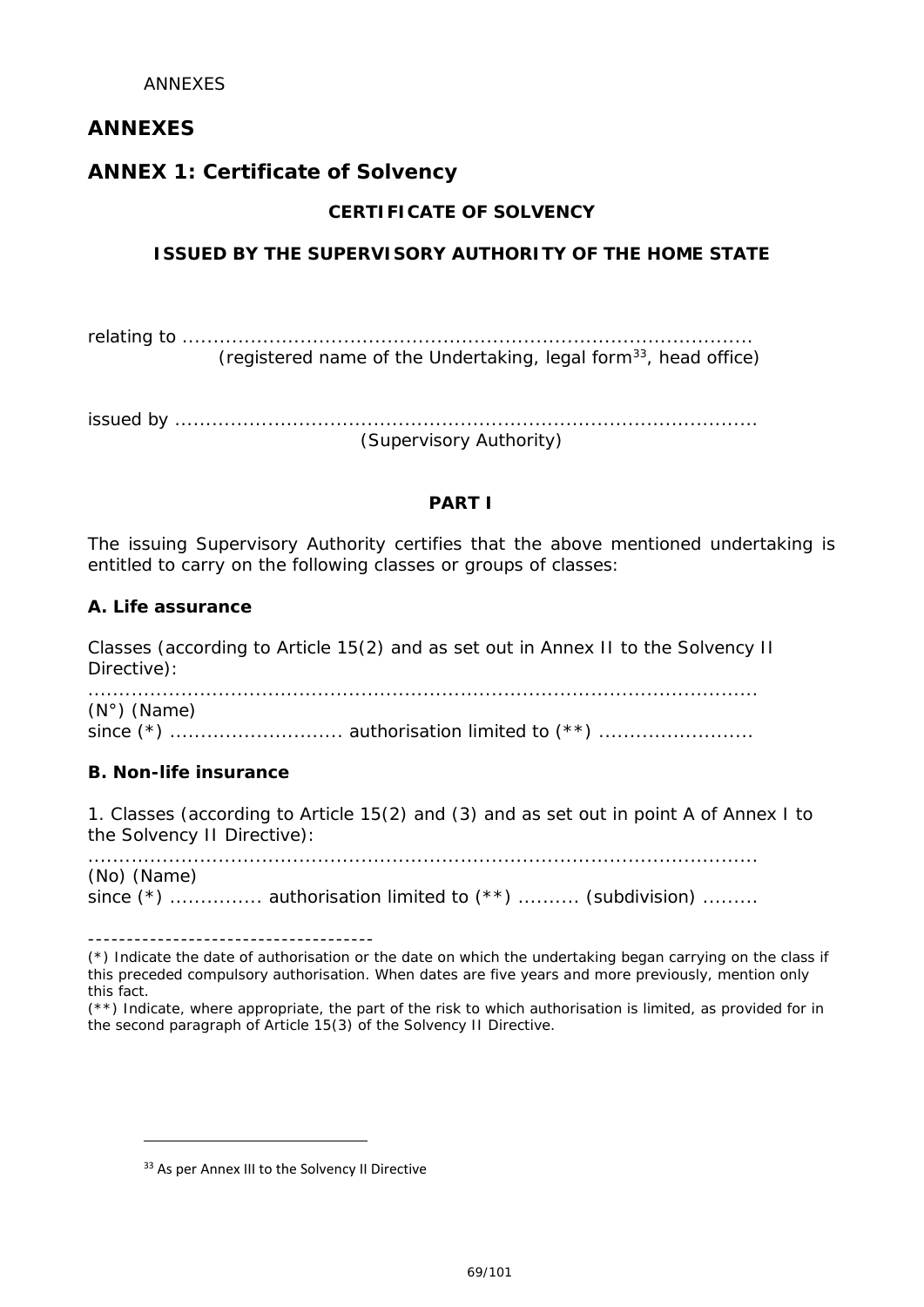2. Groups of classes (according to Article 15(2) and (3) and as set out in point B of Annex I to the Solvency II Directive):

............................................................................................................ (letter) (Name) since (\*) ........................ authorisation limited to (\*\*) .............................

#### **C. Reinsurance**

Type of authorisation granted in accordance with Article 15(5) of the Solvency II Directive:

............................................................................................................ (Name) since (\*) ............................ authorisation limited to (\*\*) .........................

#### **PART II**

The issuing Supervisory Authority certifies that the above mentioned undertaking covers the Solvency Capital Requirement and Minimum Capital Requirement calculated in accordance with Articles 100 and 129 of the Solvency II Directive.

The undertaking possesses the necessary Solvency Capital Requirement and Minimum Capital Requirement, taking into account the portfolio transfer. (\*\*\*)

\_\_\_\_\_\_\_\_\_\_\_\_\_\_\_\_\_\_\_\_\_\_\_\_\_\_\_\_ The above attestations and information are valid at the date of issuance of this certificate of solvency.

> ....................................... (date, signature, position)

-------------------------------------

(\*\*) Indicate, where appropriate, the part of the risk to which authorisation is limited, as provided for in the second paragraph of Article 15(3) of the Solvency II Directive.

(\*\*\*) Delete as appropriate

<sup>(\*)</sup> Indicate the date of authorisation or the date on which the Undertaking began carrying on the class if this preceded compulsory authorisation. When dates are five years and more previously, mention only this fact.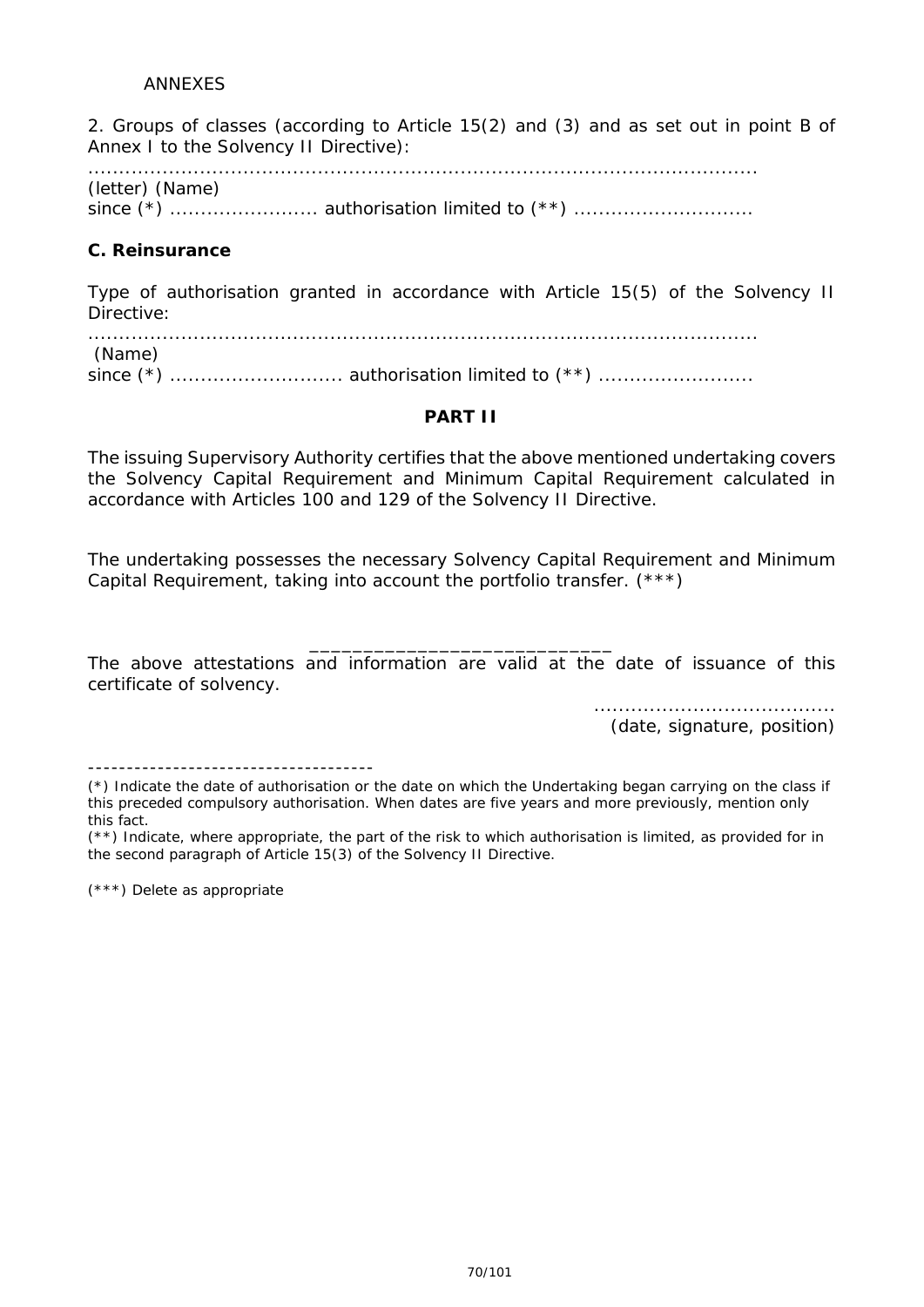## **ANNEX 2: Table summarising the information flows between the Supervisory Authorities foreseen by this Decision**

|               | Ref. | § nr.   | <b>Information flow</b>                                                                                                                                                                            | <b>Sender</b>   | <b>Receiver</b>                                 | <b>Solvency In</b><br><b>II</b> article scope | for IT<br>tool | Template if in scope Timing to  | send                                                        | <b>Timing</b><br>to reply |
|---------------|------|---------|----------------------------------------------------------------------------------------------------------------------------------------------------------------------------------------------------|-----------------|-------------------------------------------------|-----------------------------------------------|----------------|---------------------------------|-------------------------------------------------------------|---------------------------|
| Authorisation | A.1  | 2.2     | Exchange of authorisation information with<br>other insurance supervisory authorities                                                                                                              | Home NSA        | Host NSA(s)                                     | 26(1)                                         | <b>No</b>      | ha                              | Prior to<br>granting an<br>authorisation                    | 2 Weeks                   |
| Authorisation | A.2  | 2.3     | Exchange of authorisation information with<br>other financial supervisory authorities                                                                                                              | Home NSA        | Other<br>inancial<br>Supervisory<br>Authorities | 26(2)                                         | <b>No</b>      | ha                              | Prior to<br>granting an<br>authorisation                    | na                        |
| Authorisation | A.3  | 2.4     | Exchange of info on all persons who<br>effectively run the undertaking, key function,<br>shareholders, member with qualified holdings                                                              | Home NSA        | Host NSA(s)                                     | 26(3)                                         | <b>No</b>      | ha                              | Prior to<br>granting an<br>authorisation                    | 2 Weeks                   |
| Authorisation | A.4  | 2.5     | Exchange of info on authorisation sought in<br>other Member States from the Home<br><b>Supervisory Authority with</b><br><b>Insurance Supervisory Authorities of other</b><br><b>Member States</b> | Home NSA        | lost NSA(s)                                     | na                                            | <b>No</b>      | <b>h</b> a                      | Prior to<br>granting an<br>authorisation                    | 2 Weeks                   |
| Authorisation | A.5  | 2.6.4.1 | Notification on cross border activity                                                                                                                                                              | Home NSA        | Host NSA(s)<br><b>EIOPA</b>                     | 152a(1)                                       | <b>Yes</b>     | Intention to authorise          | Prior to<br>granting an<br>authorisation                    | A.6 &<br>A.7              |
| Authorisation | A.6  | 2.6.5.1 | Answer to the notification of the intention to<br>authorise a cross border undertaking                                                                                                             | <b>Host NSA</b> | Home NSA<br><b>EIOPA</b>                        | na                                            | <b>Yes</b>     | Answer from Host<br><b>NSA</b>  | 1 Month after<br>A.5                                        |                           |
| Authorisation | A.7  | 2.6.5.3 | EIOPA's feedback on the notification of the<br>intention to authorise a cross border<br>undertaking                                                                                                | <b>EIOPA</b>    | Home NSA<br>Host NSA(s)                         | na                                            | <b>Yes</b>     | <b>EIOPA's view</b>             | 1 Month after<br>A.5                                        |                           |
| Authorisation | A.8  |         | 2.6.5.5 End of authorisation process                                                                                                                                                               | Home NSA        | Host NSA(s)<br><b>EIOPA</b>                     | na                                            | <b>Yes</b>     | End of authorisation<br>process | 1 Month after<br>the end of the<br>authorisation<br>process |                           |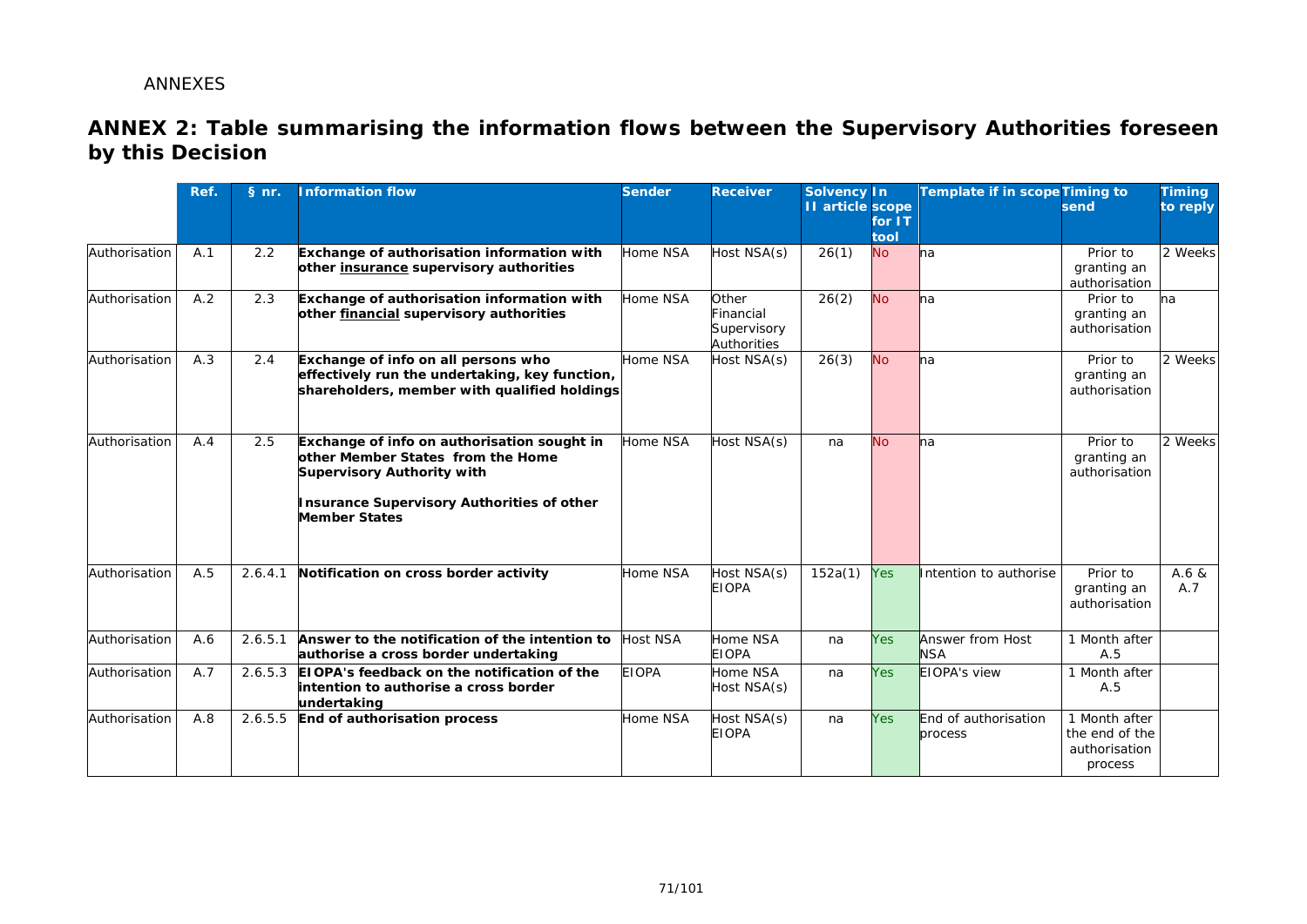|                                 | Ref.        | § nr.                                | <b>Information flow</b>                                                                                                                                                                                                     | <b>Sender</b>            | <b>Receiver</b>             | <b>Solvency In</b><br><b>11</b> article scope | for $1T$<br>tool | Template if in scope Timing to                                      | send                                      | <b>Timing</b><br>to reply |
|---------------------------------|-------------|--------------------------------------|-----------------------------------------------------------------------------------------------------------------------------------------------------------------------------------------------------------------------------|--------------------------|-----------------------------|-----------------------------------------------|------------------|---------------------------------------------------------------------|-------------------------------------------|---------------------------|
| On-going<br>(event<br>specific) | A.9         | 2.7                                  | Exchange of info on Acquisitions and increase Home NSA<br>of shareholdings in undertakings                                                                                                                                  |                          | Host NSA(s)                 | 60                                            | <b>No</b>        |                                                                     | na                                        | 2 Weeks                   |
| Insurance<br><b>Branch</b>      | IB.1        | <b>NA</b>                            | Notification of the intention to establish a<br>branch in another Member State by an<br>insurance undertaking                                                                                                               | Insurance<br>Undertaking | Home NSA                    | 145(1)                                        | <b>No</b>        |                                                                     | na                                        | See<br>\$3.1.4            |
| Insurance<br><b>Branch</b>      | IB.2        | 3.1.1.1<br>3.1.1.2<br>and<br>3.1.1.3 | Communication of notification to establish a<br>branch                                                                                                                                                                      | Home NSA                 | Host NSA(s)<br><b>EIOPA</b> | 146(1)                                        | <b>Yes</b>       | Communication of<br>notification Insurance receiving IB.1<br>Branch | 3 Months after                            | IB.3 and<br><b>IB.5</b>   |
| Insurance<br><b>Branch</b>      | IB.3        | 3.1.1.4                              | Ad hoc request on undertaking which intends Host NSA<br>to establish a branch                                                                                                                                               |                          | Home NSA<br><b>EIOPA</b>    | na                                            | <b>Yes</b>       | <b>Answer from Host</b><br>NSA (ad hoc requests) receiving IB.2     | Month after                               | na                        |
| Insurance<br><b>Branch</b>      | IB.4        | 3.1.1.6                              | Informal exchange on undertaking operating<br>in FoE (before the Home NSA sends the<br>complete notification)                                                                                                               | Home NSA                 | Host NSA                    | na                                            | <b>Yes</b>       | Informal exchange                                                   | Before IB.2                               | <b>Before</b><br>IB.2     |
| Insurance<br><b>Branch</b>      | IB.5        | 3.1.2.1                              | Information to be provided as "answer" to<br>Communication of notification to establish a<br>branch / changes to branch                                                                                                     | Host NSA                 | Home NSA<br><b>EIOPA</b>    | 146(3)                                        | <b>Yes</b>       | Answer from Host<br>NSA general answer                              | 2 Months after na<br>receiving IB.2       |                           |
| Insurance<br><b>Branch</b>      | IB.6        |                                      | 3.1.2.4 EIOPA's view on the communication of<br>notification                                                                                                                                                                | <b>EIOPA</b>             | Home NSA<br>Host NSA(s)     |                                               | <b>Yes</b>       | <b>EIOPA's view</b>                                                 | 2 Months after na<br>receiving IB.2       |                           |
| Insurance<br><b>Branch</b>      | IB.7        | 3.1.3                                | Information of Communication of notification<br>to establish a branch to the Host NSA                                                                                                                                       | Home NSA                 | Insurance<br>Undertaking    | na                                            | <b>No</b>        | ha                                                                  | 3 Months after na<br>receiving IB.1       |                           |
| Insurance<br><b>Branch</b>      | IB.8        | 3.1.5.1                              | Information of change(s) to the insurance<br>branch                                                                                                                                                                         | nsurance<br>Undertaking  | Home NSA                    | 145(4)                                        | <b>No</b>        | ha                                                                  | month beforena<br>making the<br>change(s) |                           |
| Insurance<br><b>Branch</b>      | <b>IB.9</b> | 3.1.5.2                              | Information of change(s) to the insurance<br>branch                                                                                                                                                                         | Home NSA                 | Host NSA(s)<br><b>EIOPA</b> | 145(4)                                        | <b>Yes</b>       | Changes to branch                                                   | 1 Month after<br>receiving IB.7           | na                        |
| Insurance<br><b>Branch</b>      | IB.10       | 3.1.6.1                              | Notification in case of discontinuation of<br>branch activities (to be applied whenever a<br>branch no longer accepts new business and<br>the undertaking no longer admin its portfolio<br>of contracts through the branch) | Home NSA                 | Host NSA(s)<br><b>EIOPA</b> | na                                            | <b>Yes</b>       | <b>Branch</b><br>discontinuation                                    | Before the<br>discontinuation             | na                        |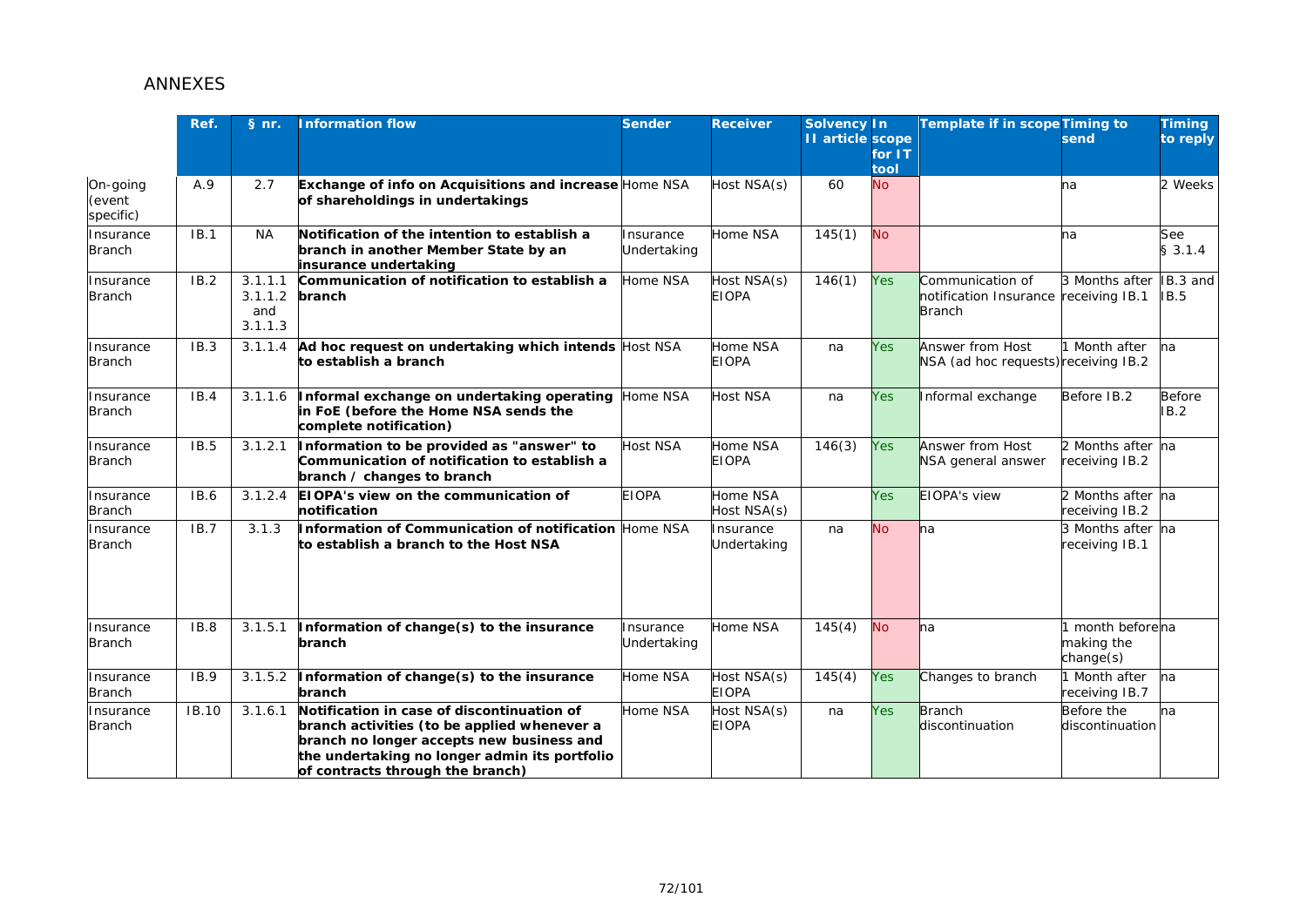|                              | Ref.         | § nr.                                | <b>Information flow</b>                                                                                                                                                                                                                    | <b>Sender</b>               | <b>Receiver</b>             | <b>Solvency In</b><br><b>II</b> article scope | for $IT$<br>tool | Template if in scope Timing to                                        | send                              | <b>Timing</b><br>to reply |
|------------------------------|--------------|--------------------------------------|--------------------------------------------------------------------------------------------------------------------------------------------------------------------------------------------------------------------------------------------|-----------------------------|-----------------------------|-----------------------------------------------|------------------|-----------------------------------------------------------------------|-----------------------------------|---------------------------|
| Insurance<br><b>Branch</b>   | <b>IB.11</b> | 3.1.6.4                              | Notification to confirm the closure of the<br>branch                                                                                                                                                                                       | Home NSA                    | Host NSA(s)<br><b>EIOPA</b> | na                                            | <b>Yes</b>       | <b>Branch closure</b>                                                 | Month after<br>the closure        | <b>IB.12</b>              |
| Insurance<br><b>Branch</b>   | IB.12        | na                                   | Information to be provided as "answer" to<br>confirmation of the closure of the branch                                                                                                                                                     | Host NSA(s)<br>EIOPA        | Home NSA                    | na                                            | <b>Yes</b>       | Confirmation of<br>closure/discontinuatio                             | After IB.11                       | na                        |
| Reinsurance<br><b>Branch</b> | <b>RB.1</b>  | na                                   | Notification of the intention to establish a<br>branch in another Member State by an<br>reinsurance undertaking                                                                                                                            | Reinsurance<br>undertaking  | Home NSA                    | na                                            | <b>No</b>        | na                                                                    | na                                | See<br>\$3.1.7            |
| Reinsurance<br><b>Branch</b> | RB.2         | 3.1.7.2                              | Communication of notification to establish a<br>reinsurance branch                                                                                                                                                                         | Home NSA                    | Host NSA(s)<br><b>EIOPA</b> | na                                            | <b>Yes</b>       | Communication of<br>notification<br>reinsurance Branch                | Month after<br><b>RB.1</b>        |                           |
| Reinsurance<br><b>Branch</b> | RB.3         | <b>NA</b>                            | <b>(Optional) reply following the Communication</b> Host NSA<br>of notification to establish a reinsurance<br>branch                                                                                                                       | EIOPA                       | Home NSA<br><b>EIOPA</b>    | na                                            | <b>Yes</b>       | Answer from Host<br>NSA general answer<br>(RE)<br><b>EIOPA's view</b> |                                   |                           |
| Reinsurance<br><b>Branch</b> | RB.4         | 3.1.7.3                              | Information of change(s) to the reinsurance<br>branch                                                                                                                                                                                      | Home NSA                    | Host NSA(s)<br><b>EIOPA</b> | na                                            | <b>Yes</b>       | Changes to branch<br>(RE)                                             | Month after<br>receiving RB.4     | ha                        |
| Reinsurance<br><b>Branch</b> | <b>RB.5</b>  | 3.1.7.4                              | Notification in case of discontinuation of<br>reinsurance branch activities (to be applied<br>whenever a branch no longer accepts new<br>business and the undertaking no longer<br>admin its portfolio of contracts through the<br>branch) | Home NSA                    | Host NSA(s)<br><b>EIOPA</b> | na                                            | <b>Yes</b>       | <b>Branch</b><br>discontinuation (RE)                                 | Before the<br>discontinuation     | na                        |
| Reinsurance<br><b>Branch</b> | RB.6         | 3.1.7.5                              | Notification to confirm the closure of the<br>reinsurance branch                                                                                                                                                                           | Home NSA                    | Host NSA(s)<br><b>EIOPA</b> | na                                            | <b>Yes</b>       | Branch closure (RE)                                                   | Month after<br>the closure        | <b>RB.7</b>               |
| Reinsurance<br><b>Branch</b> | RB.7         | na                                   | nformation to be provided as "answer" to<br>confirmation of the closure of the branch                                                                                                                                                      | lost NSA(s)<br><b>EIOPA</b> | Home NSA                    | na                                            | <b>Yes</b>       | Confirmation of<br>closure/discontinuatio                             | After RB.6                        | na                        |
| Freedom of<br>Services       | F.1          | 3.2.1.1                              | Notification of the insurance undertaking<br>indicating the nature of the risks or<br>commitments it proposes to cover in another<br><b>MS in FoS</b>                                                                                      | Insurance<br>Jndertaking    | Home NSA                    | 147                                           | <b>No</b>        | ha                                                                    | na                                | See<br>\$3.2              |
| Freedom of<br>Services       | F.2          | 3.2.1.1<br>3.2.1.2<br>and<br>3.2.1.3 | Communication of notification to start FoS                                                                                                                                                                                                 | <b>Home NSA</b>             | Host NSA(s)<br><b>EIOPA</b> | 148                                           | <b>Yes</b>       | Start FoS                                                             | ASAP max 1<br>Month after F.1 F.4 | $F.3$ and                 |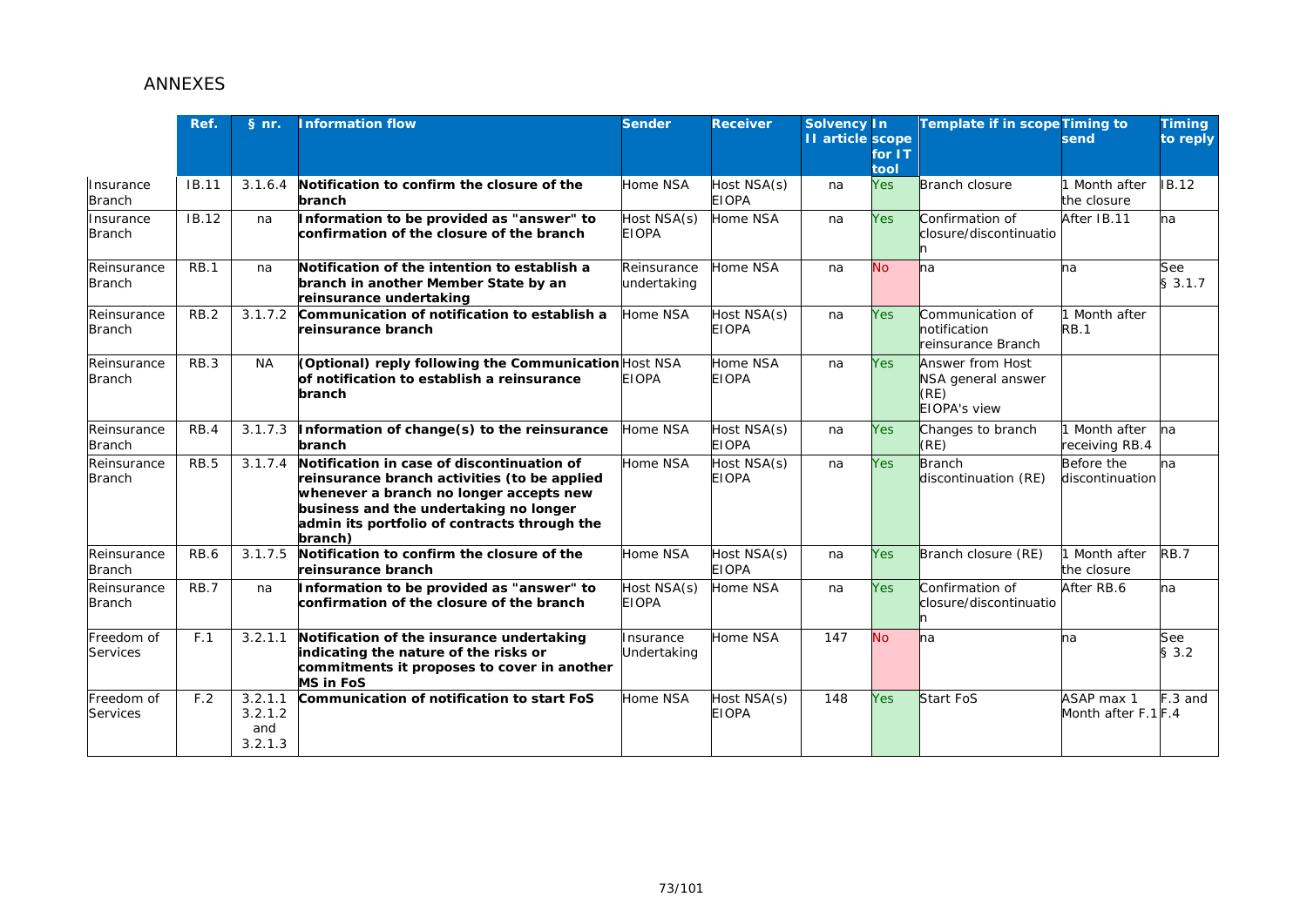|                        | Ref.              | § nr.                     | nformation flow                                                                                                                                                                                                                                                                | <b>Sender</b>                                           | <b>Receiver</b>             | <b>Solvency In</b><br><b>II</b> article scope | for IT<br>tool | <b>Template if in scope Timing to</b>     | send                                  | <b>Timing</b><br>to reply |
|------------------------|-------------------|---------------------------|--------------------------------------------------------------------------------------------------------------------------------------------------------------------------------------------------------------------------------------------------------------------------------|---------------------------------------------------------|-----------------------------|-----------------------------------------------|----------------|-------------------------------------------|---------------------------------------|---------------------------|
| Freedom of<br>Services | F.3               | 3.2.1.4                   | Ad hoc request on undertaking starting FoS<br>following communication of notification to<br>start FoS                                                                                                                                                                          | Host NSA                                                | Home NSA<br><b>EIOPA</b>    | na                                            | <b>Yes</b>     | Answer from Host<br>NSA (ad hoc requests) | ASAP after F.2 na                     |                           |
| Freedom of<br>Services | F.4               | 3.2.1.6<br>and<br>3.2.1.7 | Informal exchange on undertaking operating<br>in FoS (before the Home NSA sends the<br>complete notification)                                                                                                                                                                  | Home NSA                                                | Host NSA(s)                 | na                                            | <b>No</b>      | na                                        | Before F.2                            | na                        |
| Freedom of<br>Services | F.5               | 3.2.2.1                   | nformation to be provided as "answer" to<br>Communication of notification to start FoS                                                                                                                                                                                         | <b>Host NSA</b>                                         | Home NSA<br><b>EIOPA</b>    | na                                            | <b>Yes</b>     | Answer from Host<br>NSA general answer    | ASAP after F.2 na                     |                           |
| Freedom of<br>Services | F.6               | 3.2.2.4                   | EIOPA's view on the communication of<br>notification                                                                                                                                                                                                                           | <b>EIOPA</b>                                            | Home NSA<br>Host NSA(s)     | na                                            | <b>Yes</b>     | EIOPA's view                              | ASAP after F.2 na                     |                           |
| Freedom of<br>Services | F.7               |                           | 3.2.3.1.2 Information that the communication of<br>notification to start FoS has been sent to the<br><b>Host NSA</b>                                                                                                                                                           | Home NSA                                                | Insurance<br>Undertaking    | na                                            | <b>No</b>      | na                                        | Immediately<br>after F.2              | na                        |
| Freedom of<br>Services | F.8               | 3.2.3.2                   | Information on any conditions, under which,<br>in the interests of the general good, the<br>activity must be pursued within the territory<br>of the Host State OR communication that no<br>conditions are imposed from Host<br><b>Supervisory Authority to</b>                 | Host NSA                                                | Insurance<br>Undertaking    | na                                            | <b>No</b>      | na                                        | ASAP after F.2 na                     |                           |
| Freedom of<br>Services | F.9               | 3.2.5.1                   | nformation of change(s) to the FoS                                                                                                                                                                                                                                             | nsurance<br><b>Undertaking</b>                          | Home NSA                    | 149                                           | <b>No</b>      | na                                        |                                       |                           |
| Freedom of<br>Services | F.10              | 3.2.5.2                   | nformation of change(s) to the FoS                                                                                                                                                                                                                                             | Home NSA                                                | Host NSA(s)<br><b>EIOPA</b> | 149                                           | Yes            | Changes to FoS                            |                                       |                           |
| Freedom of<br>Services | F.11              | 3.2.6.1                   | Notification if business activities will no<br>longer be provided by FoS in the Host<br>Member State. This shall include stop of<br>writing new business, termination of the<br>existing policies and settlement of the<br>outstanding claims (if information is<br>available) | Home NSA                                                | Host NSA(s)<br><b>EIOPA</b> | na                                            | <b>Yes</b>     | FoS discontinuation<br>(start)            | Before the<br>discontinuation         | na                        |
| Freedom of<br>Services | F.12              | 3.2.6.2                   | Notification to confirm the discontinuation of<br>FoS business                                                                                                                                                                                                                 | Home NSA                                                | Host NSA(s)<br><b>EIOPA</b> | na                                            | <b>Yes</b>     | FoS discontinuation<br>(end)              | Month after<br>the<br>discontinuation | F.13                      |
| Freedom of<br>Services | $\overline{F.13}$ | na                        | nformation to be provided as "answer" to<br>confirmation of the discontinuation of FoS<br>business                                                                                                                                                                             | $\overline{\text{Host} \text{ NSA(s)}}$<br><b>EIOPA</b> | Home NSA                    | na                                            | <b>Yes</b>     | Confirmation of<br>closure/discontinuatio | After F.12                            | na                        |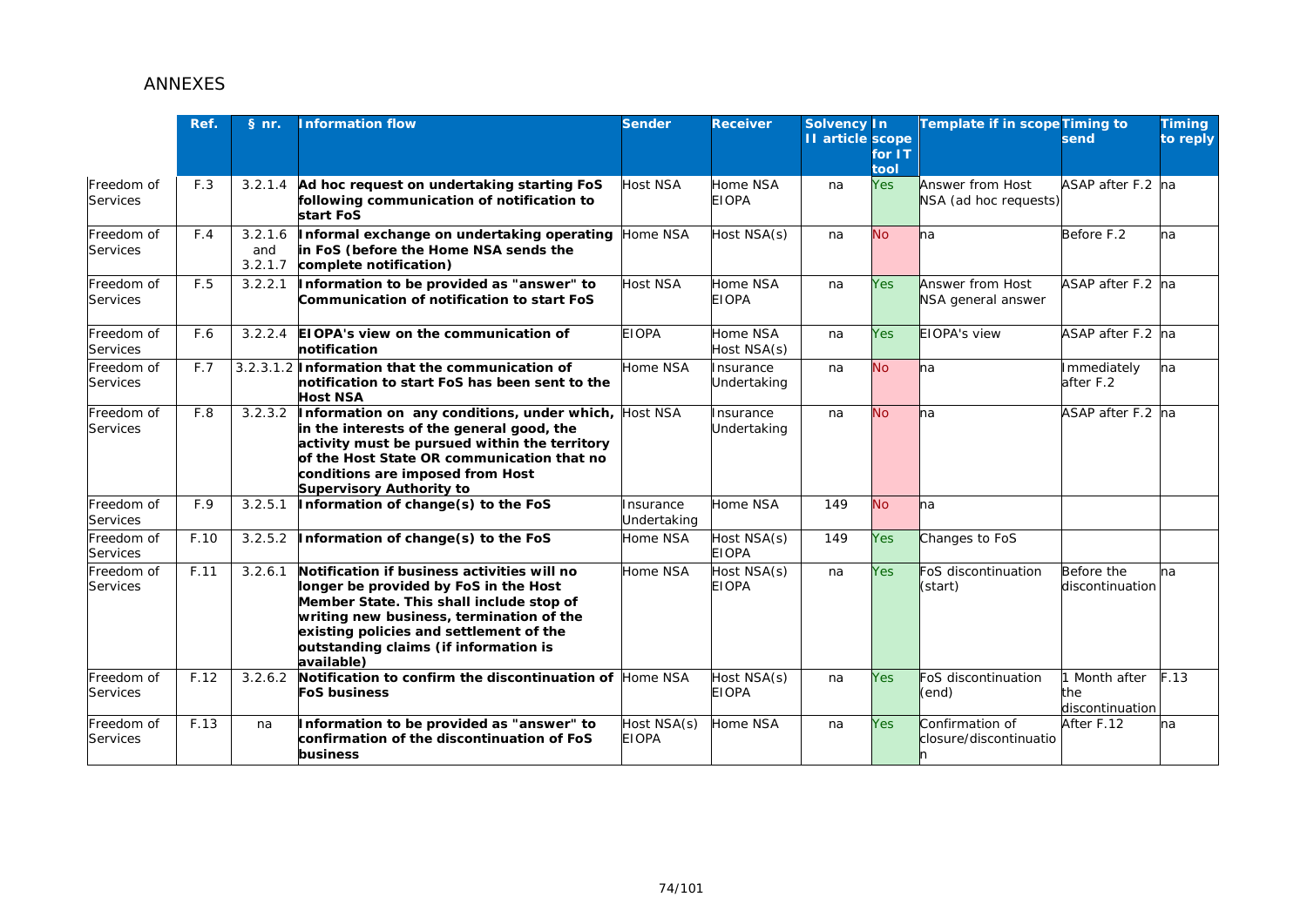|                                                   | Ref.  | § nr.    | <b>Information flow</b>                                                                                                                                                                                                                               | <b>Sender</b>   | <b>Receiver</b>                                              | Solvency In<br><b>II</b> article scope | for $IT$<br>tool | Template if in scope Timing to                                                                           | send                                                                                       | <b>Timing</b><br>to reply |
|---------------------------------------------------|-------|----------|-------------------------------------------------------------------------------------------------------------------------------------------------------------------------------------------------------------------------------------------------------|-----------------|--------------------------------------------------------------|----------------------------------------|------------------|----------------------------------------------------------------------------------------------------------|--------------------------------------------------------------------------------------------|---------------------------|
| Health as<br>alternative to<br>Social<br>Security | H.1   | 3.3.2.1  | Information of contracts covering the risks<br>under Class 2 (Sickness), where these<br>contracts may serve as a partial or complete<br>alternative to health cover provided by the<br>statutory social security system                               | <b>Host NSA</b> | Home NSA                                                     | 206(1)                                 | <b>No</b>        | ha                                                                                                       | As soon as<br>existing<br>legislation is<br>changed or<br>new legislation<br>is introduced | na                        |
| Health as<br>alternative to<br>Social<br>Security | H.2   | 3.3.2.2  | Information of contracts covering the risks<br>under Class 2 (Sickness), where these<br>contracts may serve as a partial or complete<br>alternative to health cover provided by the<br>statutory social security system                               | Home NSA        | Insurance<br>Undertaking                                     | 206(1)                                 | <b>No</b>        | na                                                                                                       | After H.1                                                                                  | ha                        |
| Health as<br>alternative to<br>Social<br>Security | H.3   | 3.3.2.3  | Link to the websites where the insurance<br>classes and/or insurance products are listed,<br>for which policy conditions have to be<br>presented to the Host NSA                                                                                      | Home NSA        | <b>EIOPA</b>                                                 | 206(1)                                 | <b>No</b>        | <b>l</b> na                                                                                              | Together with<br>H.1                                                                       | Ina                       |
| Notification<br>from Home<br>NSA (UD)             | UD.1  | 4.2.1.9  | Notification when an undertaking carrying<br>but cross-border business in the form of FoE<br>and/or FoS shows deteriorating financial<br>conditions / other emerging risks which may<br>have cross-border effects                                     | Home NSA        | Host NSA(s)<br><b>EIOPA</b>                                  | 152a(2)                                | <b>Yes</b>       | Deteriorating financial Within 1 monthNT.3 or<br>conditions or other<br>emerging risks                   | after detection NT.4<br>deteriorating<br>financial<br>conditions                           |                           |
| Notification<br>from Home<br>NSA (UD)             | UD.2  |          | 4.2.1.11 EIOPA Answer to Home NSA notification<br>when undertaking carrying out cross-border<br>business in the form of FoE and/or FoS shows<br>deteriorating financial conditions or other<br>emerging risks which may have cross-border<br>effects  | <b>EIOPA</b>    | Home NSA<br>optional<br>Host NSA(s)                          | 152a(2)                                | Yes              | Reply to Deteriorating Optional<br>financial conditions or<br>other emerging risks                       |                                                                                            | NT.3 or<br>NT.4           |
| Notification<br>from Home<br>NSA (UD)             | UD.3  | 4.2.1.11 | <b>Host NSA Answer to Home NSA notification</b><br>when undertaking carrying out cross-border<br>business in the form of FoE and/or FoS shows<br>deteriorating financial conditions or other<br>emerging risks which may have cross-border<br>effects | <b>Host NSA</b> | Home NSA<br>optional<br>Other Host<br>NSA(s)<br><b>EIOPA</b> | 152a(2)                                | <b>Yes</b>       | Reply to Deteriorating Within 1 monthna<br>financial conditions or after NT.1 or<br>other emerging risks | NT.2                                                                                       |                           |
| Notification<br>from Home<br>NSA (UD)             | UD.4  |          | 4.2.1.12 Relevant updates on the notified undertaking Home NSA                                                                                                                                                                                        |                 | Host NSA(s)<br><b>EIOPA</b>                                  | na                                     | <b>Yes</b>       | Relevant updates                                                                                         | Optional                                                                                   | na                        |
| Information<br>from the<br>Home NSA               | IHM.1 |          | 4.2.2.1 a Changes to the assessment of the suitability<br>of shareholders and members                                                                                                                                                                 | Home NSA        | Host NSA(s)<br>optional<br><b>EIOPA</b>                      | 26                                     | <b>No</b>        | na                                                                                                       | In a timely<br>manner                                                                      | na                        |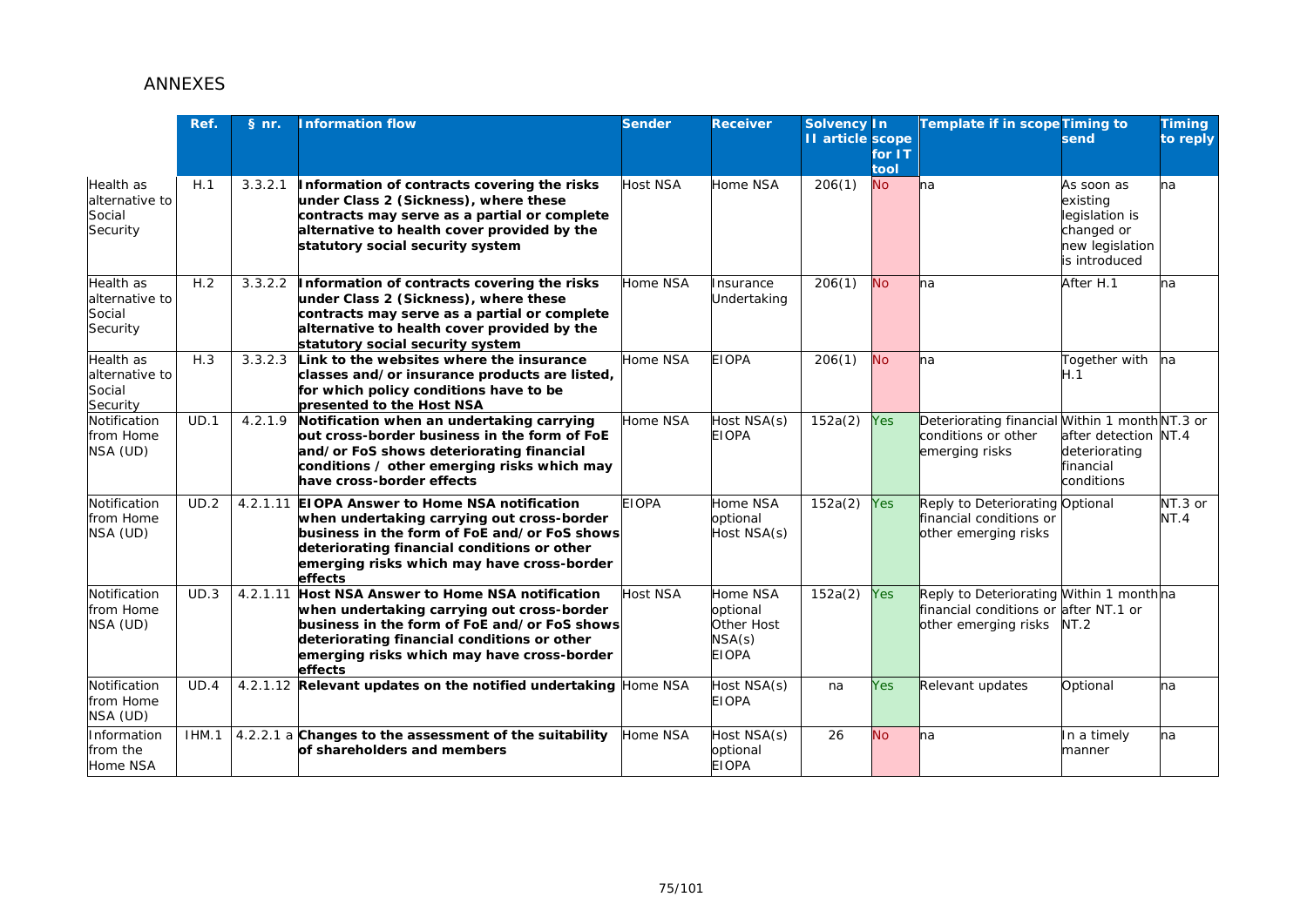|                                        | Ref.  | § nr.   | nformation flow                                                                                                                                                                                              | <b>Sender</b>   | <b>Receiver</b>                                              | <b>Solvency In</b><br><b>II</b> article scope | for $1T$<br>tool | Template if in scope Timing to                         | send                                                                                | <b>Timing</b><br>to reply |
|----------------------------------------|-------|---------|--------------------------------------------------------------------------------------------------------------------------------------------------------------------------------------------------------------|-----------------|--------------------------------------------------------------|-----------------------------------------------|------------------|--------------------------------------------------------|-------------------------------------------------------------------------------------|---------------------------|
| Information<br>from the<br>Home NSA    | IHM.2 |         | 4.2.2.1 b Details on undertakings showing<br>deteriorating financial conditions or other<br>emerging risks not reported due the<br>application of the materiality thresholds<br>described at paragraph 4.2.1 | Home NSA        | Host NSA(s)<br>optional<br><b>EIOPA</b>                      | 152a(2)                                       | <b>No</b>        | <b>l</b> na                                            | In a timely<br>manner                                                               | na                        |
| Information<br>from the<br>Home NSA    | IHM.3 | 4.2.2.3 | Home NSA decides to carry out on-site<br>inspections in a branch situated in another<br>member state                                                                                                         | Home NSA        | Host NSA(s)<br>optional<br><b>EIOPA</b>                      | 33                                            | <b>No</b>        | ha                                                     | 4 weeks before IHM.4<br>the on-site<br>inspection date                              |                           |
| Information<br>from the<br>Home NSA    | IHM.4 |         | 4.2.2.5 Changes of scope of on-site inspection in a<br>branch situated in another member state                                                                                                               | Home NSA        | Host NSA(s)<br>optional<br><b>EIOPA</b>                      | na                                            | <b>No</b>        | na                                                     | na                                                                                  | IHM.4                     |
| Information<br>from the<br>Home NSA    | IHM.5 |         | 4.2.2.6 Reply following the Communication of<br>intention to carry out a on-site inspection in a<br>branch                                                                                                   | <b>Host NSA</b> | Host NSA(s)<br>optional<br><b>EIOPA</b>                      | 33                                            | <b>No</b>        | na                                                     | After IHM.2<br>without delay                                                        | na                        |
| Information<br>from the<br>Home NSA    | IHM.6 |         | 4.2.2.7 Observations from the investigation, and any<br>consequences that may arise                                                                                                                          | Home NSA        | Host NSA(s)<br>optional<br><b>EIOPA</b>                      | na                                            | <b>No</b>        | na                                                     | After the on-<br>site inspection                                                    | ha                        |
| Notification<br>from Host<br>NSA (CCP) | CCP.1 |         | 4.2.3.6 Notification when an undertaking carrying<br>out cross-border business poses serious and<br>reasoned concerns with regard to consumer<br>protection                                                  | Host NSA        | Home NSA<br><b>EIOPA</b><br>optional:<br>Host NSA(s)         | 152a(2)                                       | Yes              | Host NSA's concerns<br>consumer protection             | Within 1 monthCCP.2<br>after detection and<br>of concerns<br>consumer<br>protection | CCP.3                     |
| Notification<br>from Host<br>NSA (CCP) | CCP.2 |         | 4.2.3.8 EIOPA Answer to Host NSA notification when<br>undertaking carrying out cross-border<br>business poses serious and reasoned<br>concerns with regard to consumer protection                            | <b>EIOPA</b>    | Home NSA<br>optional<br>Host NSA(s)                          | 152a(2)                                       | Yes              | EIOPA's reply to<br>Concerns consumer<br>protection    | Optional                                                                            | na                        |
| Notification<br>from Host<br>NSA (CCP) | CCP.3 |         | 4.2.3.8 Host NSA Answer to Host NSA notification<br>when undertaking carrying out cross-border<br>business poses serious and reasoned<br>concerns with regard to consumer protection                         | Host NSA        | Home NSA<br>optional<br>Other Host<br>NSA(s)<br><b>EIOPA</b> | 152a(2)                                       | <b>Yes</b>       | Home NSA's reply to<br>Concerns consumer<br>protection | Within 1 monthna<br>after CPP.1                                                     |                           |
| Notification<br>from Host<br>NSA (CCP) | CCP.4 |         | 4.2.3.9 Relevant updates on the notified undertaking Home NSA                                                                                                                                                |                 | Host NSA(s)<br><b>EIOPA</b>                                  | na                                            | <b>Yes</b>       | Relevant updates                                       | Optional                                                                            | na                        |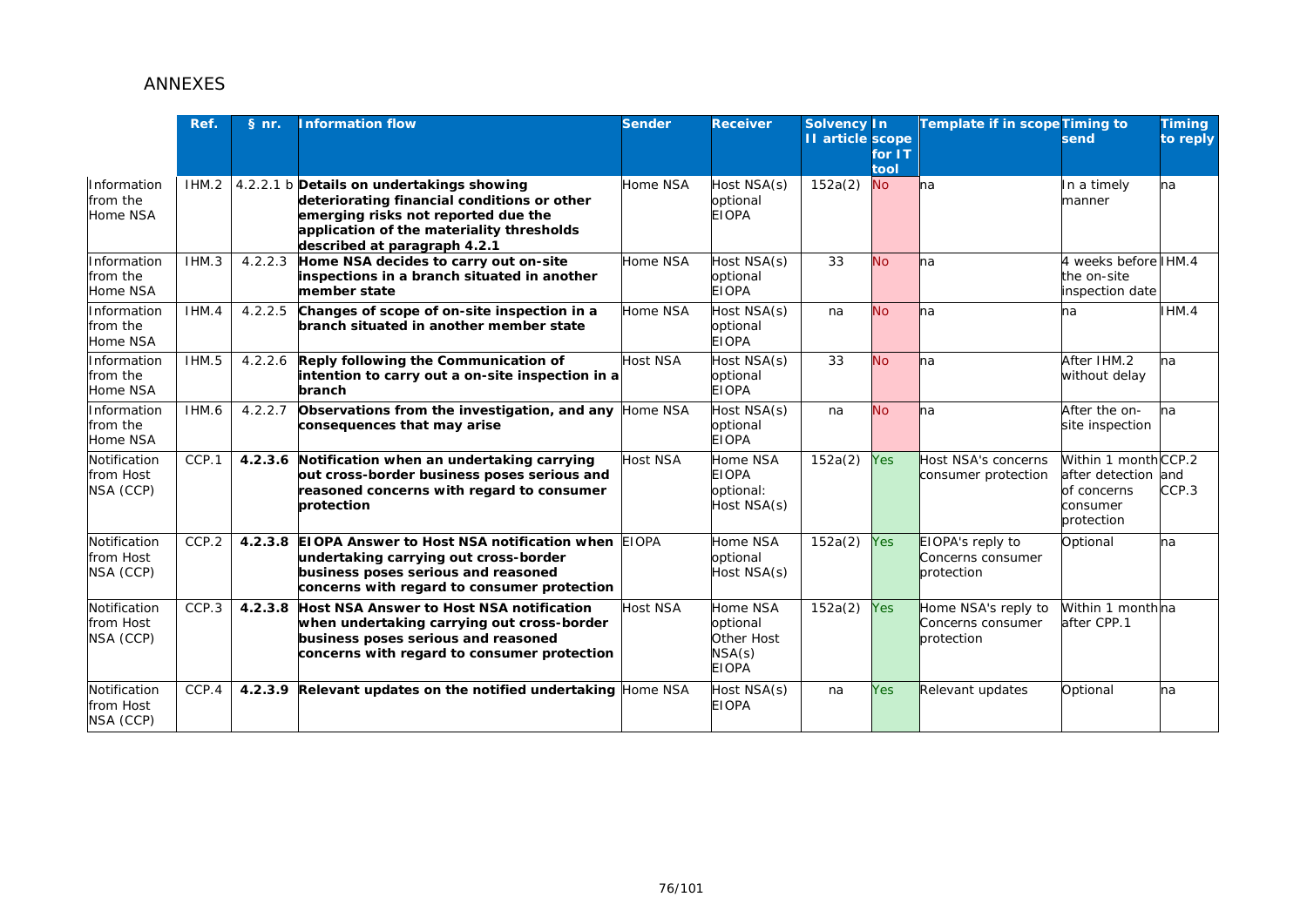|                                            | Ref.  | § nr.   | nformation flow                                                                                                                       | <b>Sender</b>           | <b>Receiver</b>                                                         | Solvency In<br><b>II</b> article scope | for $IT$<br>tool | Template if in scope Timing to | send                                                     | <b>Timing</b><br>to reply |
|--------------------------------------------|-------|---------|---------------------------------------------------------------------------------------------------------------------------------------|-------------------------|-------------------------------------------------------------------------|----------------------------------------|------------------|--------------------------------|----------------------------------------------------------|---------------------------|
| Information<br>from the Host<br><b>NSA</b> | IHS.1 | 4.2.4.1 | Situations that can influence the Home NSA's<br>assessment of the suitability of shareholders<br>and members with qualifying holdings | <b>Host NSA</b>         | Home NSA<br>optional<br><b>EIOPA</b><br>Host NSA(s)                     | 26                                     | <b>No</b>        | <b>l</b> na                    | At the earliest<br>opportunity                           | <b>n</b> a                |
| Information<br>from the Host<br><b>NSA</b> | IHS.2 | 4.2.4.1 | Other adverse development that can<br>significantly influence the Home NSA's<br>assessment of the undertaking                         | <b>Host NSA</b>         | Home NSA<br>optional<br><b>EIOPA</b><br>Host NSA(s)                     | 30                                     | <b>No</b>        | <b>h</b> a                     | At the earliest na<br>opportunity                        |                           |
| Information<br>from the Host<br><b>NSA</b> | IHS.3 | 4.2.4.2 | Documents to show compliance to the<br>provision of the host member state                                                             | nsurance<br>Jndertaking | Host NSA                                                                | na                                     | <b>No</b>        | <b>h</b> a                     | Upon request                                             | Ina                       |
| Information<br>from the Host<br><b>NSA</b> | IHS.4 | 4.2.4.5 | Information of the decision to carry out<br>inspections at the Branch or of an outsourced<br>service provider from Host NSA           | <b>Host NSA</b>         | Home NSA                                                                | na                                     | <b>No</b>        | <b>l</b> na                    | 4 weeks before IHS.5 &<br>the on-site<br>inspection date | IHS.7                     |
| Information<br>from the Host<br><b>NSA</b> | IHS.5 | 4.2.4.6 | Reply following the Communication of<br>intention to carry out a on-site inspection in a<br>branch                                    | Home NSA                | Host NSA                                                                | na                                     | no               | ha                             | Without delay                                            | na                        |
| Information<br>from the Host<br><b>NSA</b> | IHS.6 | 4.2.4.7 | Request for on-site inspection at the head<br>office of the insurance or reinsurance<br>undertaking                                   | <b>Host NSA</b>         | Home NSA                                                                | na                                     | <b>No</b>        |                                |                                                          |                           |
| Information<br>from the Host<br><b>NSA</b> | IHS.7 | 4.2.4.9 | Observations from the investigation, and any<br>consequences that may arise                                                           | <b>Host NSA</b>         | Home NSA<br>optional<br><b>EIOPA</b><br>Host NSA(s)                     | na                                     | <b>No</b>        | na                             | After the on-<br>site inspection                         | ha                        |
| Information<br>from the Host<br><b>NSA</b> | IHS.8 |         | 4.2.4.11 Communication of the infringement(s)<br>observed and the measures to be taken                                                | <b>Host NSA</b>         | Insurance<br>Undertaking<br>Authorised<br>agent<br>(branch)<br>Home NSA | na                                     | <b>No</b>        | na                             | na                                                       | na                        |
| Information<br>from the Host<br><b>NSA</b> | IHS.9 |         | 4.2.4.12 Failure to take action from the undertaking                                                                                  | <b>Host NSA</b>         | Home NSA<br>optional<br><b>EIOPA</b><br>Host NSA(s)                     | na                                     | <b>No</b>        | <b>l</b> na                    | After IHS.6                                              | na                        |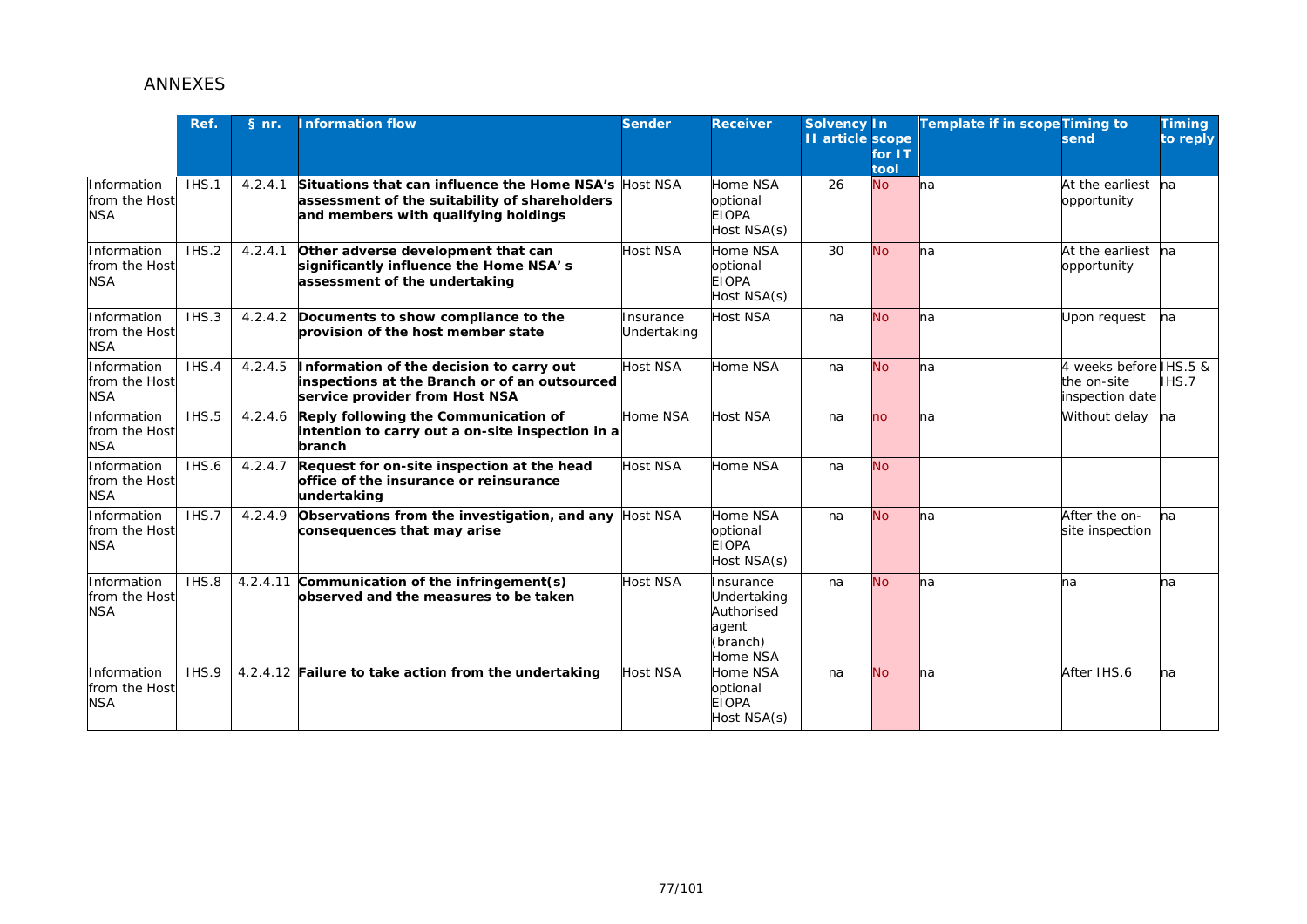|                                            | Ref.          | § nr.              | <b>Information flow</b>                                                                                                                                                                                   | <b>Sender</b>                                                      | <b>Receiver</b>                                                    | <b>Solvency In</b><br>II article scope | for $IT$<br>tool | Template if in scope Timing to                                            | send                                                 | <b>Timing</b><br>to reply |
|--------------------------------------------|---------------|--------------------|-----------------------------------------------------------------------------------------------------------------------------------------------------------------------------------------------------------|--------------------------------------------------------------------|--------------------------------------------------------------------|----------------------------------------|------------------|---------------------------------------------------------------------------|------------------------------------------------------|---------------------------|
| Information<br>from the Host<br><b>NSA</b> |               |                    | IHS.10   4.2.4.13 Measures taken by the Host NSA to prevent or Host NSA<br>penalise further irregularities                                                                                                |                                                                    | Home NSA<br>optional<br><b>EIOPA</b><br>Host NSA(s)                | na                                     | <b>No</b>        | <b>l</b> na                                                               | After IHS.6 andna<br>IHS.7                           |                           |
| Information<br>from the Host<br><b>NSA</b> | <b>IHS.11</b> |                    | 4.2.4.14 Actions in emergency situation                                                                                                                                                                   | <b>Host NSA</b>                                                    | Home NSA<br>optional<br><b>EIOPA</b><br>Host NSA(s)                | na                                     | <b>No</b>        | <b>l</b> na                                                               | Without delay                                        | na                        |
| Platform of<br>collaboration               | CP.1          | 4.3.2.1            | Home NSA shall inform EIOPA on setting up<br>of collaboration platform                                                                                                                                    | Home NSA                                                           | <b>EIOPA</b>                                                       | 152b                                   | Yes              | Set up of platform of<br>collaboration                                    | In a timely<br>manner                                | na                        |
| Platform of<br>collaboration               | CP.2          | 4.3.2.1            | Home NSA shall update EIOPA on the<br>important developments in order to have an<br>overview of ongoing collaboration platforms<br>and to be able to provide support in timely<br>manner in case of need. | Home NSA                                                           | <b>EIOPA</b>                                                       | 152b                                   | Yes              | Update on platform of<br>collaboration                                    | In a timely<br>manner                                | na                        |
| Portfolio<br>Transfer                      | PT.1          | na                 | Jndertaking request to transfer a portfolio of $\bigcup$ ndertaking<br>cross-border contracts                                                                                                             |                                                                    | Home NSA of<br>the<br>transferring<br>(re)insurance<br>undertaking | na                                     | <b>No</b>        | <b>l</b> na                                                               | na                                                   | na                        |
| Portfolio<br>Transfer                      | PT.2          | 4.4.1.1<br>4.4.1.4 | Information provided to the Host NSA of the<br>Branch whose porfolio is to be transferred<br>(consultation)                                                                                               | Home NSA of<br>he<br>transferring<br>(re)insurance<br>undertaking  | <b>Host NSA</b><br>(only if FoE)                                   | 39                                     | Yes              | Portfolio transfer Info Before the<br>to Host NSA Branch                  | authoristation<br>to portfolio<br>transfer           | PT.4                      |
| Portfolio<br>Transfer                      | PT.3          | 4.4.1.1<br>4.4.1.4 | Information provided to the Host NSA of the<br>risks or commitments                                                                                                                                       | Home NSA of<br>the<br>transferring<br>(re)insurance<br>undertaking | <b>Host NSA</b><br><b>EIOPA</b>                                    | 39                                     | Yes              | Portfolio transfer Info Before the<br>to Host NSA risks or<br>commitments | authoristation<br>to portfolio<br>transfer           | PT.4                      |
| Portfolio<br>Transfer                      | PT.4          | 4.4.1.2            | Opinion on the portfolio transfer by Host<br><b>NSAs</b>                                                                                                                                                  | Host NSAs                                                          | Home NSAs<br><b>EIOPA</b>                                          | 39                                     | Yes              | Portfolio Transfer<br>opinion reply                                       | No later than 3 PT.7<br>months after<br>PT.2 or PT.3 |                           |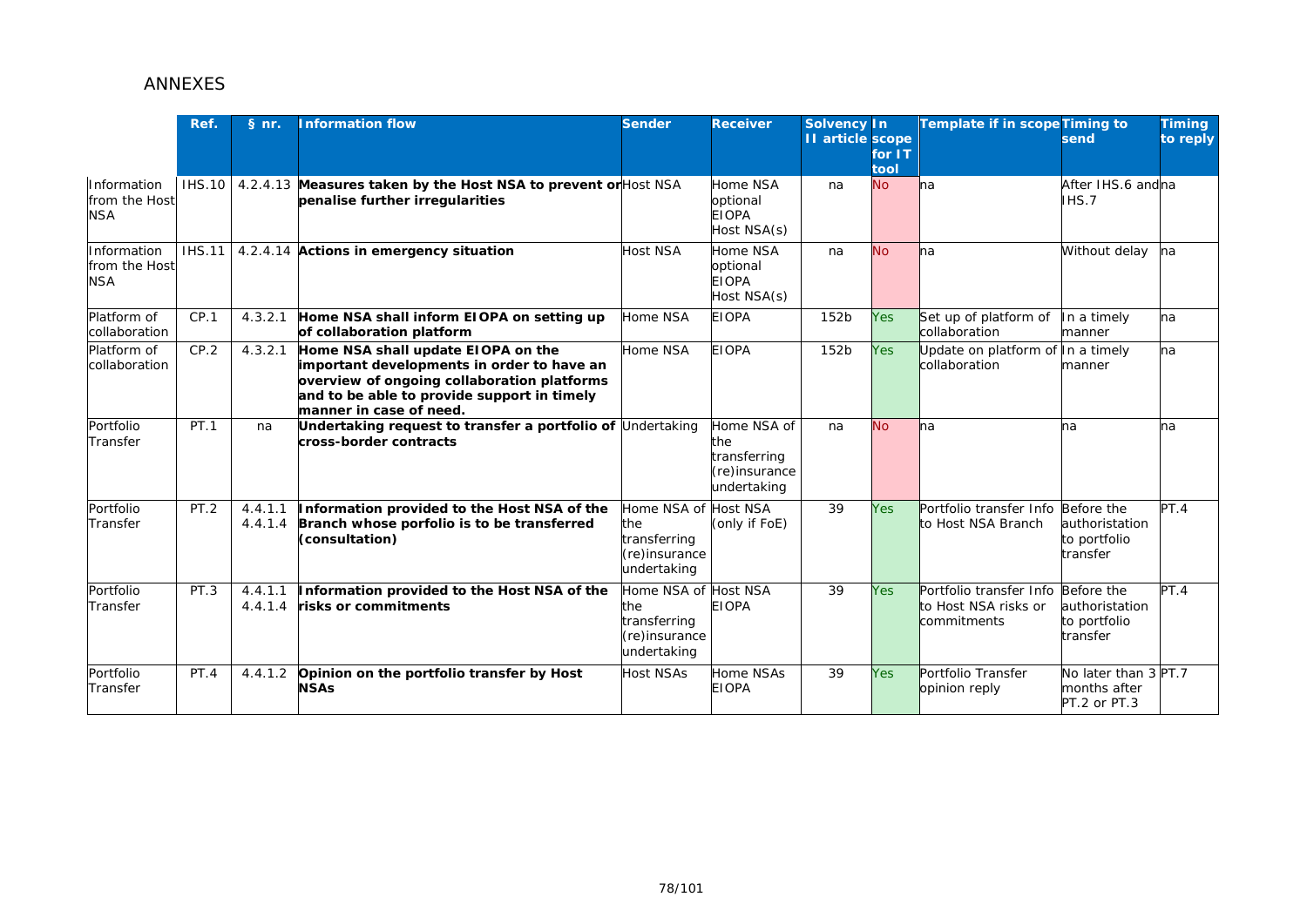|                           | Ref.        | § nr.              | nformation flow                                                                                                                                                                            | <b>Sender</b>                                                                                                                   | <b>Receiver</b>                                                                                                                                                          | Solvency In<br><b>II</b> article scope | for IT<br>tool | <b>Template if in scope Timing to</b>                                               | send                                                                                       | <b>Timing</b><br>to reply |
|---------------------------|-------------|--------------------|--------------------------------------------------------------------------------------------------------------------------------------------------------------------------------------------|---------------------------------------------------------------------------------------------------------------------------------|--------------------------------------------------------------------------------------------------------------------------------------------------------------------------|----------------------------------------|----------------|-------------------------------------------------------------------------------------|--------------------------------------------------------------------------------------------|---------------------------|
| Portfolio<br>Transfer     | <b>PT.5</b> | 4.4.1.4            | Information provided to the Home NSA of the Home NSA of<br>accepting insurance undertaking                                                                                                 | the.<br>transferring<br>(re)insurance undertaking<br>undertaking                                                                | Home NSA of<br>the accepting<br>(re)insurance<br><b>EIOPA</b>                                                                                                            | 39                                     | <b>Yes</b>     | Portfolio transfer Info<br>to Home NSA<br>accepting<br>(re)insurance<br>undertaking | No later than 3 PT.6<br>months after<br>Undertaking<br>request to<br>transfer<br>portfolio |                           |
| Portfolio<br>Transfer     | PT.6        | 4.4.1.5<br>4.4.1.3 | Opinion on the portfolio transfer by Home<br>NSA of the accepting insurance undertaking                                                                                                    | the accepting the<br>(re)insurance transferring<br>undertaking                                                                  | Home NSA of Home NSA of<br>(re)insurance<br>undertaking<br><b>EIOPA</b>                                                                                                  | 39                                     | <b>Yes</b>     | Portfolio Transfer<br>opinion reply                                                 | No later than 3 PT.7<br>months after<br>PT.5                                               |                           |
| Portfolio<br>Transfer     | <b>PT.7</b> | 4.4.1.7            | Communication of the decision on portfolio<br>transfer                                                                                                                                     | Home NSA of<br>the<br>transferring<br>(re)insurance undertaking<br>undertaking                                                  | Home NSA of<br>the accepting<br>(re)insurance<br><b>Host NSA</b><br><b>EIOPA</b>                                                                                         | 39                                     | <b>Yes</b>     | Communication of the After PT.4 and PT.8<br>decision on portfolio<br>transfer       | PT.6                                                                                       |                           |
| Portfolio<br>Transfer     | PT.8        | 4.4.1.8            | Communication on the the method of<br>publication of portfolio transfer                                                                                                                    | the accepting the<br>(re)insurance transferring<br>undertaking<br>Home NSA of<br>the<br>transferring<br>undertaking<br>Host NSA | Home NSA of Home NSA of<br>(re)insurance<br>undertaking<br><b>Host NSA</b><br><b>EIOPA</b><br>(re)insurance Home NSA of<br>the accepting<br>(re)insurance<br>undertaking |                                        | <b>Yes</b>     | Communication of the After PT.7<br>method of publication<br>of portfolio transfer   |                                                                                            |                           |
| Merger of<br>undertakings | PT.9        | 4.4.1.9            | Consultation in case of merger of<br>(re)insurance undertakings the NSAs shall<br>consult each other in accordance with the<br>procedure laid down for portfolio transfers<br>PT.1 to PT.8 | Home NSA<br><b>Host NSA</b>                                                                                                     | Host NSA<br>Home NSA                                                                                                                                                     | na                                     | <b>Yes</b>     | <b>h</b> a                                                                          | na                                                                                         | na                        |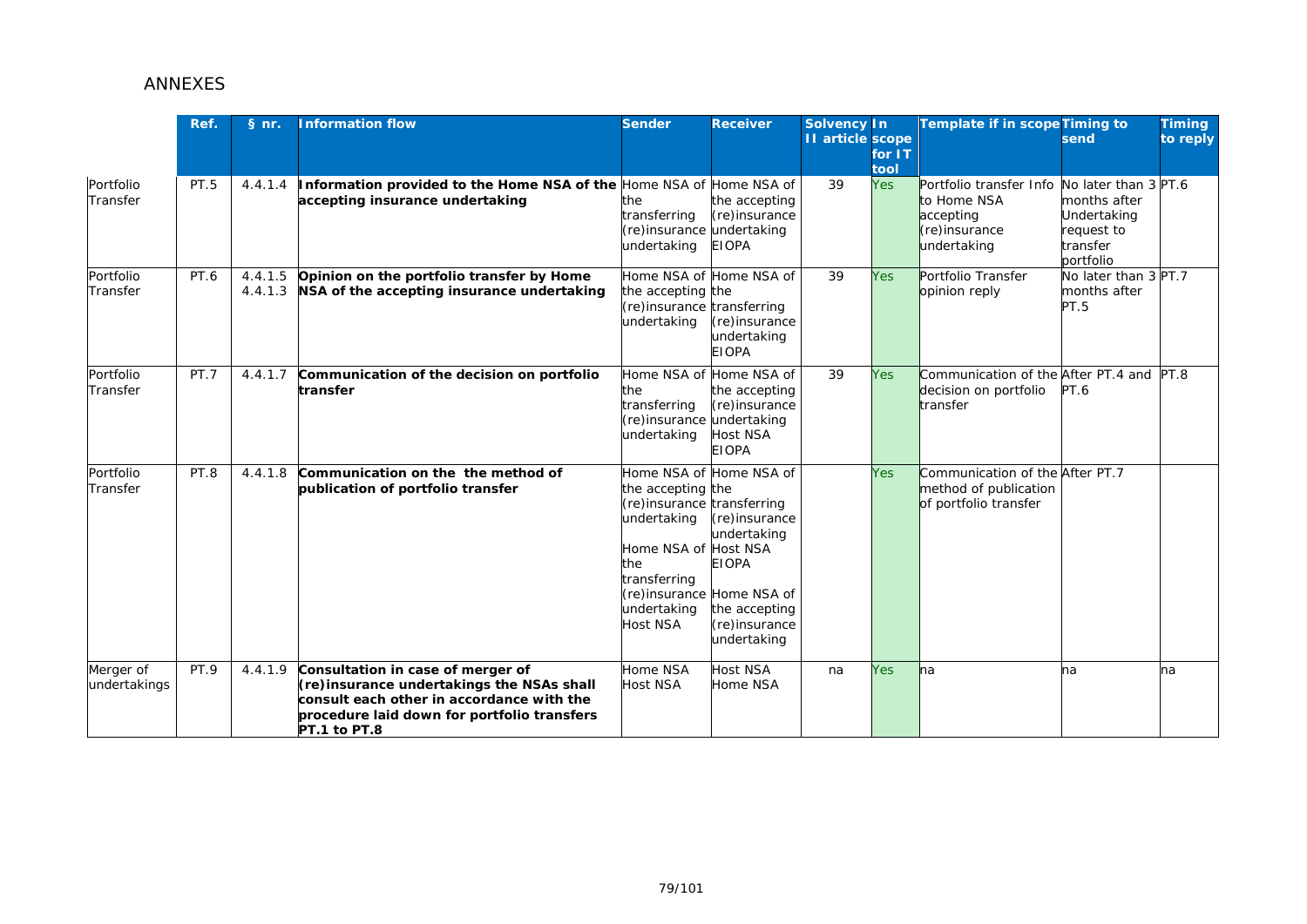|                                                         | Ref.        | § nr. | <b>Information flow</b>                                                 | <b>Sender</b>               | <b>Receiver</b>             | <b>Solvency In</b><br><b>11</b> article scope | for $IT$<br>tool | Template if in scope Timing to                                                               | send                                  | <b>Timing</b><br>to reply |
|---------------------------------------------------------|-------------|-------|-------------------------------------------------------------------------|-----------------------------|-----------------------------|-----------------------------------------------|------------------|----------------------------------------------------------------------------------------------|---------------------------------------|---------------------------|
| Portfolio<br><b>Transfer third</b><br>country<br>branch | PTTC.1      | 4.4.3 | Requests to the NSA of the accepting office                             | Home NSA<br><b>Host NSA</b> | <b>Host NSA</b><br>Home NSA | na                                            | Yes              | Requests to the NSA<br>of the accepting office                                               | na                                    | PTTC.3                    |
| Portfolio<br><b>Transfer third</b><br>country<br>branch | PTTC.2      | 4.4.3 | Requests to the NSA of the Member State of<br>he risks or commitments:  | Home NSA<br>Host NSA        | Host NSA<br>Home NSA        | 164                                           | Yes              | Requests to the NSA<br>of the Member State<br>of the risks or<br>commitments                 | na                                    | PTTC.4                    |
| Portfolio<br><b>Transfer third</b><br>country<br>branch | PTTC.3      | 4.4.3 | Reply of the NSA of the accepting office                                | Home NSA<br>Host NSA        | <b>Host NSA</b><br>Home NSA | 164                                           | Yes              | Reply of the NSA of<br>the accepting office                                                  | As soon as<br>available               |                           |
| Portfolio<br><b>Transfer third</b><br>country<br>branch | PTTC.4      | 4.4.3 | Reply of the NSA of the Member State of the<br>risks or commitments     | Home NSA<br>Host NSA        | <b>Host NSA</b><br>Home NSA | 164                                           | Yes              | Reply of the NSA of<br>the Member State of<br>the risks or<br>commitments                    | 3 months after<br>receiving<br>PTTC.2 |                           |
| Portfolio<br>Transfer third<br>country<br>branch        | PTTC.5      | na    | Communication of the decision on portfolio<br>ransfer:                  | Home NSA<br>Host NSA        | <b>Host NSA</b><br>Home NSA | 164                                           | Yes              | Communication of the After the<br>decision on portfolio<br>transfer                          | decision                              |                           |
| Portfolio<br><b>Transfer third</b><br>country<br>branch | PTTC.6      | na    | Communication on the the method of<br>publication of portfolio transfer | Home NSA<br>Host NSA        | <b>Host NSA</b><br>Home NSA | 164                                           | Yes              | Communication of the After the<br>method of publication publication<br>of portfolio transfer |                                       |                           |
| Supervisory<br>measures                                 | <b>SM.1</b> | 4.4.1 | Restriction or prohibition of free disposal of<br>assets                | Home NSA                    | Host NSA(s)<br><b>EIOPA</b> | 137<br>138<br>139<br>140                      | Yes              | Addendum Prohibition Together with<br>free disposal of assets UD.1 or UD.4                   |                                       | ha                        |
| Supervisory<br>measures                                 | <b>SM.2</b> | 4.4.2 | <b>Recovery Plan</b>                                                    | Home NSA                    | Host NSA(s)<br><b>EIOPA</b> | 138<br>141<br>142                             | Yes              | Addendum Recovery<br>Plan                                                                    | Together with<br>UD.1 or UD.4         | na                        |
| Supervisory<br>measures                                 | SM.3        | 4.4.3 | Short-term financial scheme                                             | Home NSA                    | Host NSA(s)<br><b>EIOPA</b> | 139<br>141<br>142                             | Yes              | Addendum Short term Together with<br>financial scheme                                        | UD.1 or UD.4                          | Ina                       |
| Supervisory<br>measures                                 | <b>SM.4</b> | 4.4.4 | Withdrawal or lapse of authorisation                                    | Home NSA                    | Host NSA(s)<br><b>EIOPA</b> | 144                                           | Yes              | Addendum Withdraw<br>of authorisation                                                        | Together with<br>UD.1 or UD.4         | na                        |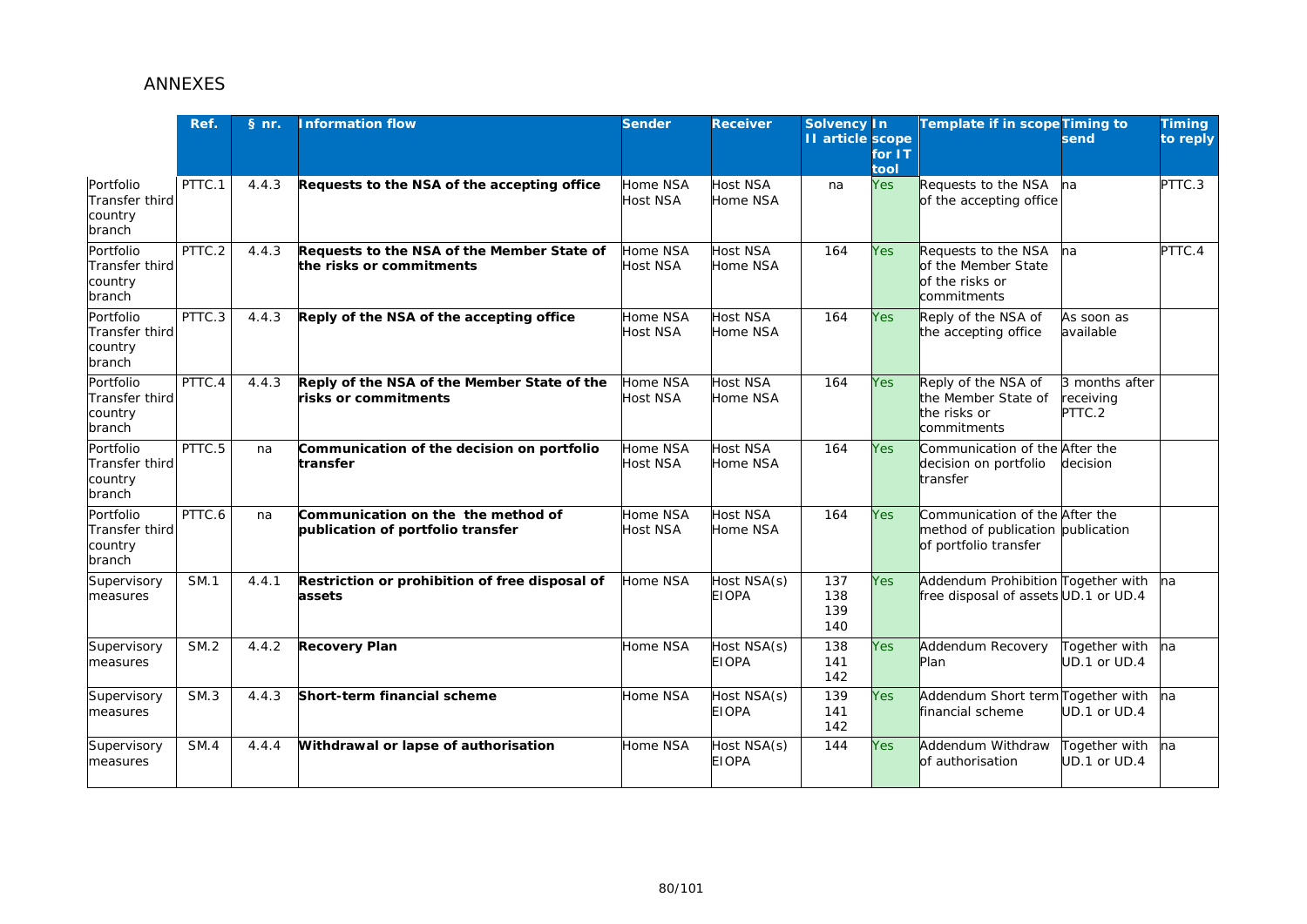|                         | Ref. | $Snr$ . | <b>Information flow</b>                | <b>Sender</b> | <b>Receiver</b> | Solvency In<br>II article scope | for IT      | <b>Template if in scope Timing to</b> | send                                 | <b>Timing</b><br>to reply |
|-------------------------|------|---------|----------------------------------------|---------------|-----------------|---------------------------------|-------------|---------------------------------------|--------------------------------------|---------------------------|
| Supervisory<br>measures | SM.5 | 4.4.5   | Application of reorganisation measures | Home NSA      | aii nsa         | 269<br>270<br>273<br>296        | tool<br>Yes | Addendum<br>Reorganisation<br>measure | Together with na<br>$UD.1$ or $UD.4$ |                           |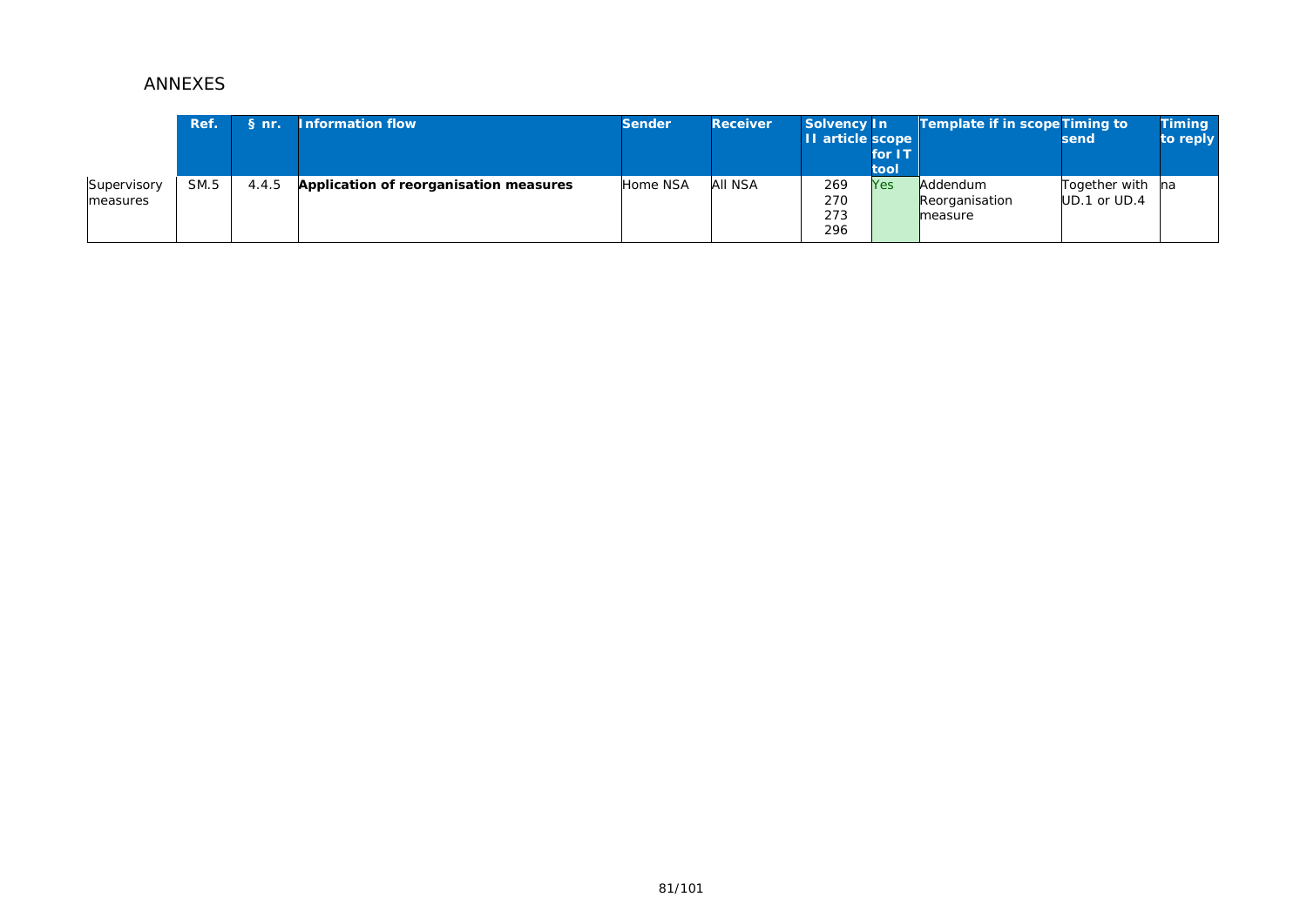## **ANNEX 3: Information included in the templates used for notifications**

The paragraphs below contain the list of information to be included in the template used for notifications in the IT tool. Those templates will be translated into *forms* for the exchange of information in the IT tool.

| Intention to authorise (A.5) |  |
|------------------------------|--|
|------------------------------|--|

| #              | Information to be included in the template                                                                                                                                                                                                                                                                                                                                                         | § nr.         |
|----------------|----------------------------------------------------------------------------------------------------------------------------------------------------------------------------------------------------------------------------------------------------------------------------------------------------------------------------------------------------------------------------------------------------|---------------|
| 1              | The name and address of the undertaking                                                                                                                                                                                                                                                                                                                                                            | 2.6.3.1 A     |
| $\overline{2}$ | The LEI of the undertaking (or if not available, the identification code used by the<br>Supervisory Authority)                                                                                                                                                                                                                                                                                     | 2.6.3.1 B     |
| 3              | Where applicable, the name and addressinformation of the establishments (other than<br>the head office of the insurance undertaking) and/or the branches, or other<br>establishments situated in the host Member States, other than the Home Member<br>State, from which it plans to provide services                                                                                              | 2.6.3.1C      |
| 4              | The classes of insurance according to the Annexes I and II to the Solvency II Directive<br>and/or the type of reinsurance activity, according to Article 15(5) of the Solvency II<br>Directive which the undertaking is applying for authorisation with indication for which<br>those there is the intention to start cross-border business                                                        | 2.6.3.1 D     |
| 5              | A summary of the undertaking scheme of operations indicating: (a) the nature of the<br>risks or commitments which the insurance undertaking proposes to cover in the Host<br>Member State(s)                                                                                                                                                                                                       | 2.6.3.1 E.a   |
| 6              | A summary of the undertaking scheme of operations indicating: (b) if available, the:<br>projected gross written premiums, estimates of management expenses, general<br>expenses and commissions; guiding principles of the reinsurance retrocession of the<br>business, projected loss ratio of the portfolio and other projected technical indicators if<br>available, for each Host Member State | 2.6.3.1 E.b   |
| $\overline{7}$ | A summary of the undertaking scheme of operations indicating: (c) if available, any<br>information regarding expected local third or related parties involved in the<br>underwriting activities in the Host Member State including but not limited to the<br>foreseen distribution partners in the host Member State                                                                               | 2.6.3.1 E.c   |
| 8              | Where the undertaking has clearly indicated its intention to operate exclusively, or<br>almost exclusively, in the Host Member State(s): (a) a. identification, through for<br>example the person(s) ID card, passport or nomination document(s), of the persons<br>who effectively run the undertaking or are responsible for the key functions;                                                  | 2.6.3.1 F.a   |
| 9              | Where the undertaking has clearly indicated its intention to operate exclusively, or<br>almost exclusively, in the Host Member State(s): (b) a summary of the undertaking's<br>system of governance, including the risk management system in place;                                                                                                                                                | 2.6.3.1 F.b   |
|                | 10 Where the undertaking has clearly indicated its intention to operate exclusively, or<br>almost exclusively, in the Host Member State(s): (c) any available information resulting<br>from the discussions with the undertaking of its business strategy and how the activities<br>in the Host Member State fits into that strategy.                                                              | $2.6.3.1$ F.c |
| 11             | Field to attach documentation                                                                                                                                                                                                                                                                                                                                                                      | <b>NA</b>     |
|                | 12 Free text field                                                                                                                                                                                                                                                                                                                                                                                 | <b>NA</b>     |
|                | 13 Possibility to combine this notification template with IB.2, RB.2 and/or F.2                                                                                                                                                                                                                                                                                                                    | 2.6.3.2       |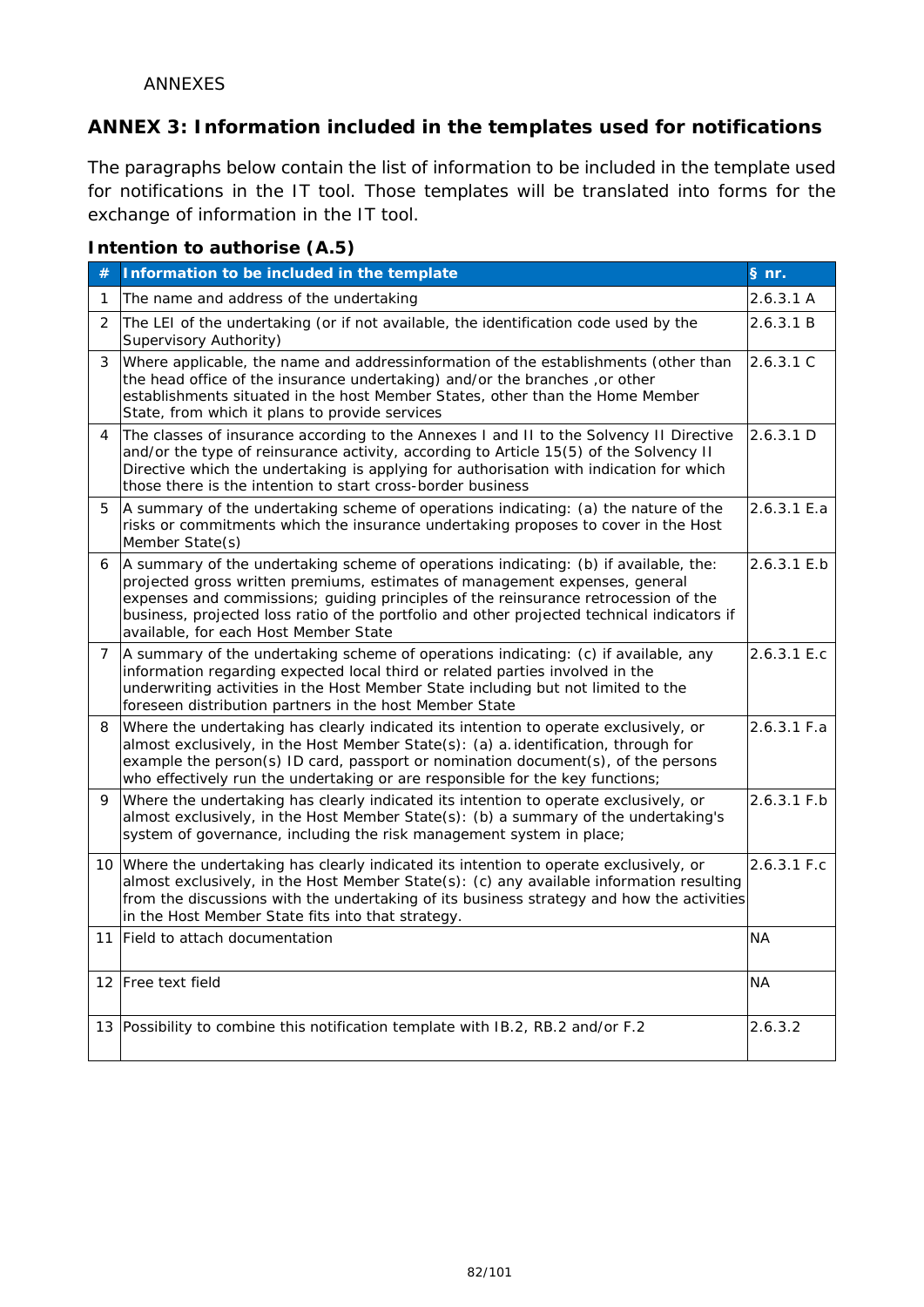## **Answer from Host NSA (A.6)**

| # | Information to be included in the template                                                                                                                                                                                                                                                                                                  | § nr.     |
|---|---------------------------------------------------------------------------------------------------------------------------------------------------------------------------------------------------------------------------------------------------------------------------------------------------------------------------------------------|-----------|
|   | The name and address of the undertaking                                                                                                                                                                                                                                                                                                     | <b>NA</b> |
| 2 | The LEI of the undertaking (or if not available, the identification code used by the<br>Supervisory Authority)                                                                                                                                                                                                                              | <b>NA</b> |
| 3 | Where applicable, the name and addressinformation of the establishments (other than<br>the head office of the insurance undertaking) and/or the branches, or other<br>establishments situated in the host Member States, other than the Home Member<br>State, from which it plans to provide services                                       | <b>NA</b> |
| 4 | The classes of insurance according to the Annexes I and II to the Solvency II Directive<br>and/or the type of reinsurance activity, according to Article 15(5) of the Solvency II<br>Directive which the undertaking is applying for authorisation with indication for which<br>those there is the intention to start cross-border business | <b>NA</b> |
| 5 | In cases where an insurance undertaking applying for an authorisation has clearly<br>indicated its intention to operate exclusively or almost exclusively in one or more input<br>to facilitate the understanding of the situation and the circumstances of the undertaking<br>by the Home NSA                                              | 2.6.4.2   |
|   | 6 Field to attach documentation                                                                                                                                                                                                                                                                                                             | <b>NA</b> |
| 7 | <b>IFree text field</b>                                                                                                                                                                                                                                                                                                                     | <b>NA</b> |

# **EIOPA's view (A.7, IB.6, F.6, RB.3)**

| # | Information to be included in the template                                                                                                                                                                                                                                                                                                                           | § nr.                         |
|---|----------------------------------------------------------------------------------------------------------------------------------------------------------------------------------------------------------------------------------------------------------------------------------------------------------------------------------------------------------------------|-------------------------------|
|   | The name and address of the undertaking;                                                                                                                                                                                                                                                                                                                             | <b>NA</b>                     |
| 2 | The LEI of the undertaking (or if not available, the identification code used by the<br>Supervisory Authority)                                                                                                                                                                                                                                                       | <b>NA</b>                     |
| 3 | Where applicable, the name and addressinformation of the establishments (other than<br>the head office of the insurance undertaking) and/or the branches, or other<br>establishments situated in the host Member States, other than the Home Member<br>State, from which it plans to provide services                                                                | <b>NA</b>                     |
| 4 | The classes of insurance according to the Annexes I and II to the Solvency II Directive<br>and/or the type of reinsurance activity, according to Article 15(5) of the Solvency II<br>Directive which the undertaking is applying for authorisation (is authorised) with<br>indication for which those there is the intention to start (pursue) cross-border business | <b>NA</b>                     |
| 5 | Feedback on the contents of notification (taking into account the risk profile of the<br>undertaking and/or the type of cross-border business the undertaking aims to<br>underwrite)                                                                                                                                                                                 | 2.6.4.3<br>3.1.2.5<br>3.2.2.4 |
| 6 | Field to attach documentation                                                                                                                                                                                                                                                                                                                                        | <b>NA</b>                     |
|   | IFree text field                                                                                                                                                                                                                                                                                                                                                     | <b>NA</b>                     |

# **End of authorisation process (A.8)**

| # | Information to be included in the template                                                                                                                                                                                                                                                                                                      | $§$ nr.   |
|---|-------------------------------------------------------------------------------------------------------------------------------------------------------------------------------------------------------------------------------------------------------------------------------------------------------------------------------------------------|-----------|
|   | The name and address of the undertaking;                                                                                                                                                                                                                                                                                                        | <b>NA</b> |
|   | 2 The LEI of the undertaking (or if not available, the identification code used by the<br>Supervisory Authority)                                                                                                                                                                                                                                | <b>NA</b> |
|   | 3   Where applicable, the name and addressinformation of the establishments (other than<br>the head office of the insurance undertaking) and/or the branches, or other<br>establishments situated in the host Member States, other than the Home Member<br>State, from which it plans to provide services                                       | <b>NA</b> |
|   | 4   The classes of insurance according to the Annexes I and II to the Solvency II Directive<br>and/or the type of reinsurance activity, according to Article 15(5) of the Solvency II<br>Directive which the undertaking is applying for authorisation with indication for which<br>those there is the intention to start cross-border business | <b>NA</b> |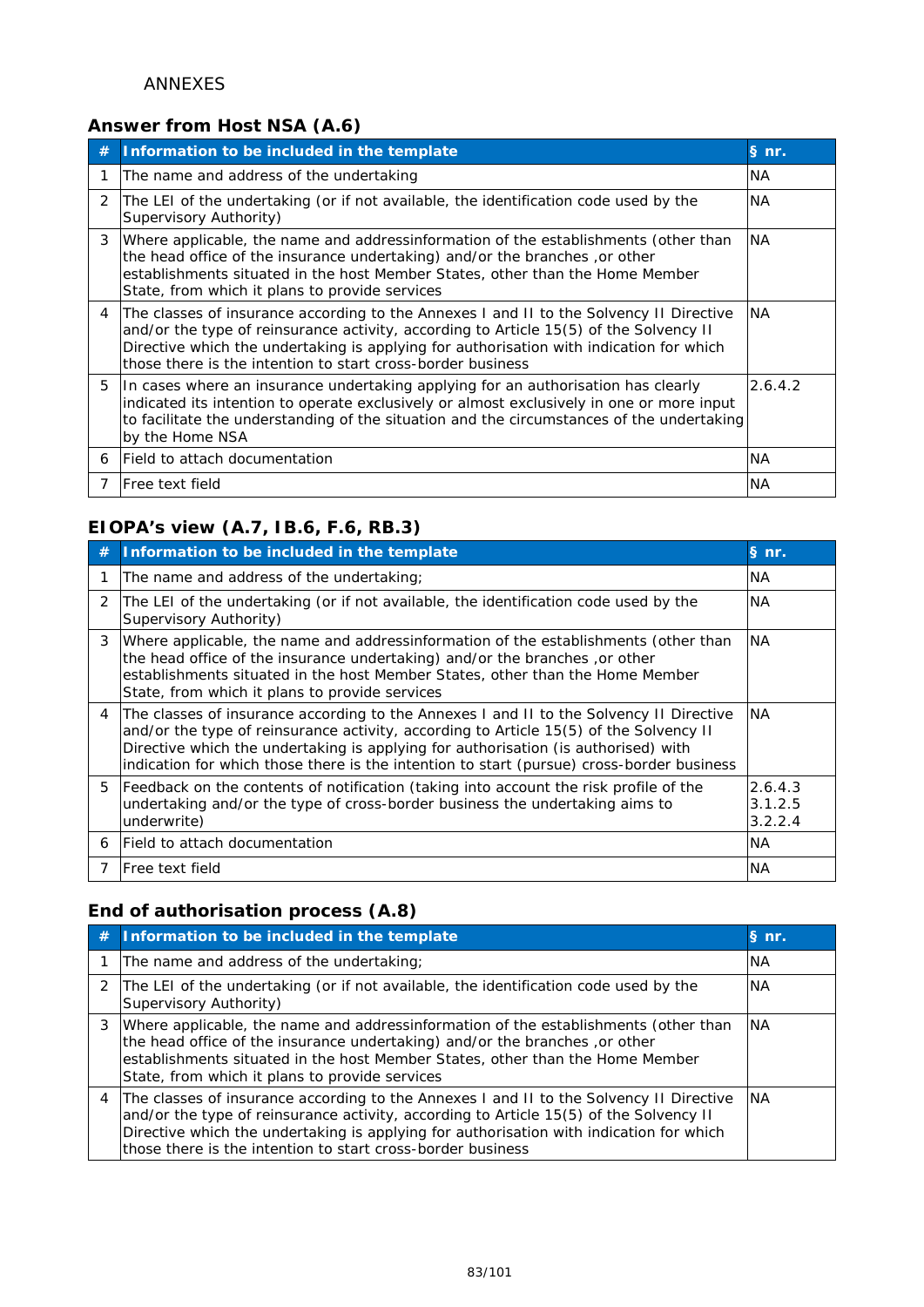|    | $#$ Information to be included in the template                                       | § nr.      |
|----|--------------------------------------------------------------------------------------|------------|
| 5. | Results of the decision making process to grant the authorisation to the undertaking | 12.6.5.5   |
|    | Field to attach documentation                                                        | <b>INA</b> |
|    | <b>Free text field</b>                                                               | <b>INA</b> |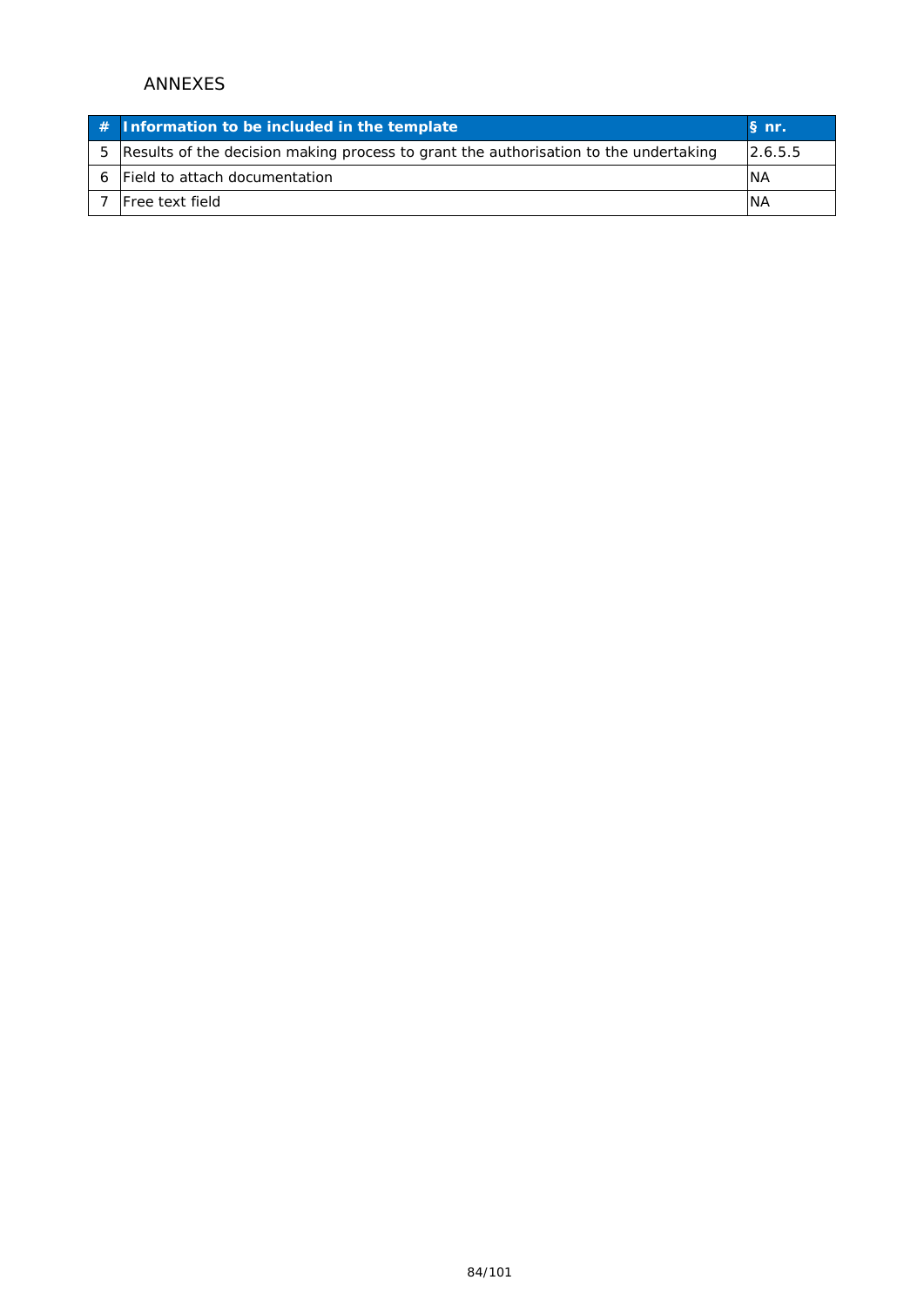## **Communication of notification insurance Branch (IB.2)**

| #              | Information to be included in the template                                                                                                                                                                                                                                                                                                                                                                                                                                                           | § nr.       |
|----------------|------------------------------------------------------------------------------------------------------------------------------------------------------------------------------------------------------------------------------------------------------------------------------------------------------------------------------------------------------------------------------------------------------------------------------------------------------------------------------------------------------|-------------|
| 1              | The name and address of the head office of the insurance undertaking                                                                                                                                                                                                                                                                                                                                                                                                                                 | 3.1.1.1 A   |
| $\overline{c}$ | The LEI of the undertaking (or if not available, the identification code used in the local<br>market allocated by the Supervisory Authority)                                                                                                                                                                                                                                                                                                                                                         | 3.1.1.2 A   |
| 3              | The address of the branch in the host member state, from which documents, including<br>all communications to the authorised agent, may be obtained or delivered to                                                                                                                                                                                                                                                                                                                                   | 3.1.1.1 B   |
| 4              | The classes of insurance according to the annexes I and II to the Solvency II Directive,<br>for which the undertaking is authorised and into which the planned business falls                                                                                                                                                                                                                                                                                                                        | 3.1.1.1 C   |
| 5              | The scheme of operations setting out, at least, (a) the nature of the risks or<br>commitments which the undertaking is proposing to cover through the branch                                                                                                                                                                                                                                                                                                                                         | 3.1.1.1 D.a |
| 6              | The scheme of operations setting out, at least, (b) if available, the guiding principles as<br>to reinsurance and to retrocession with respect to the branch operations                                                                                                                                                                                                                                                                                                                              | 3.1.1.1 D.b |
| $\overline{7}$ | The scheme of operations setting out, at least, (c) if available, cost estimates for<br>setting up the administrative services and organisation for securing business of the<br>branch; the financial resources set aside for this purpose and, if the risks to be covered<br>fall within class n°18 in part a of annex I to the solvency II directive, the company<br>taking over assistance services or the resources available to the insurance undertaking<br>to provide the promised assistance | 3.1.1.1 D.c |
| 8              | The scheme of operations setting out, at least, (d) the organisational structure of the<br>branch                                                                                                                                                                                                                                                                                                                                                                                                    | 3.1.1.1 D.d |
| 9              | The scheme of operations setting out, at least, (e) if available, for the first three<br>financial years of the branch: .<br>estimates of management expenses, other than installation costs. in particular,<br>general expenses and commissions;<br>estimates of premiums or contributions and claims;                                                                                                                                                                                              | 3.1.1.1 D.e |
| 10             | The name of a person, and if available the e-mail address, who possesses sufficient<br>powers to bind, in relation to third parties, the insurance undertaking or, in the case of<br>Lloyd's, the underwriters concerned and to represent it or them in relations with the<br>authorities and courts of the host member state (the authorised agent) and description<br>of their powers;                                                                                                             | 3.1.1.1 E   |
| 10             | If the insurance undertaking is to cover risks in class 10 in part a of annex i to the<br>solvency ii directive, not including carrier's liability, a declaration that the undertaking<br>has become a member of the national bureau and the national quarantee fund of the<br>Host Member State;                                                                                                                                                                                                    | 3.1.1.1 F   |
| 11             | If the insurance undertaking is to cover risks in class 10 in part a of annex i to the<br>solvency ii directive, not including carrier's liability, the name and address of the claims<br>representative as referred to in article 18(1)(h)                                                                                                                                                                                                                                                          | <b>NA</b>   |
| 12             | In cases where the insurance undertaking intends to cover risks relating to legal<br>expenses insurance, the option chosen from those described in article 200 of the<br>solvency ii directive;                                                                                                                                                                                                                                                                                                      | 3.1.1.1 G   |
| 13             | A certificate attesting that the insurance undertaking covers the SCR and MCR as<br>calculated in accordance with articles 100 to 129 of the solvency ii directive in the form<br>provided for in annex 1 hereto.                                                                                                                                                                                                                                                                                    | 3.1.1.1 H   |
| 14             | If available, identification of the person(s) who effectively run the branch or are<br>responsible for key functions for the branch (persons responsible for the activities of the<br>branch within the Home Member State), through for example the person(s) ID card,<br>passport or nomination document(s) and if so required by the host Member State<br>legislation, her address of residence in the host Member State                                                                           | 3.1.1.2 B   |
| 15             | If the undertaking belongs to a cross-border group, the name of the group supervisor<br>and the structure of the group as included in the coordination arrangement's annex,<br>together with the last reported group solvency position;                                                                                                                                                                                                                                                              | 3.1.1.2 C   |
| 16             | Any available information regarding the planned distribution channel(s), relevant<br>outsourcing contracts and partners that will be used in the Host Member State                                                                                                                                                                                                                                                                                                                                   | 3.1.1.2 D   |
| 17             | If available the results of the assessment performed by the Home Authority of the<br>undertaking's compliance with the pProduct oOversight and gGovernance requirements                                                                                                                                                                                                                                                                                                                              | 3.1.1.2 E   |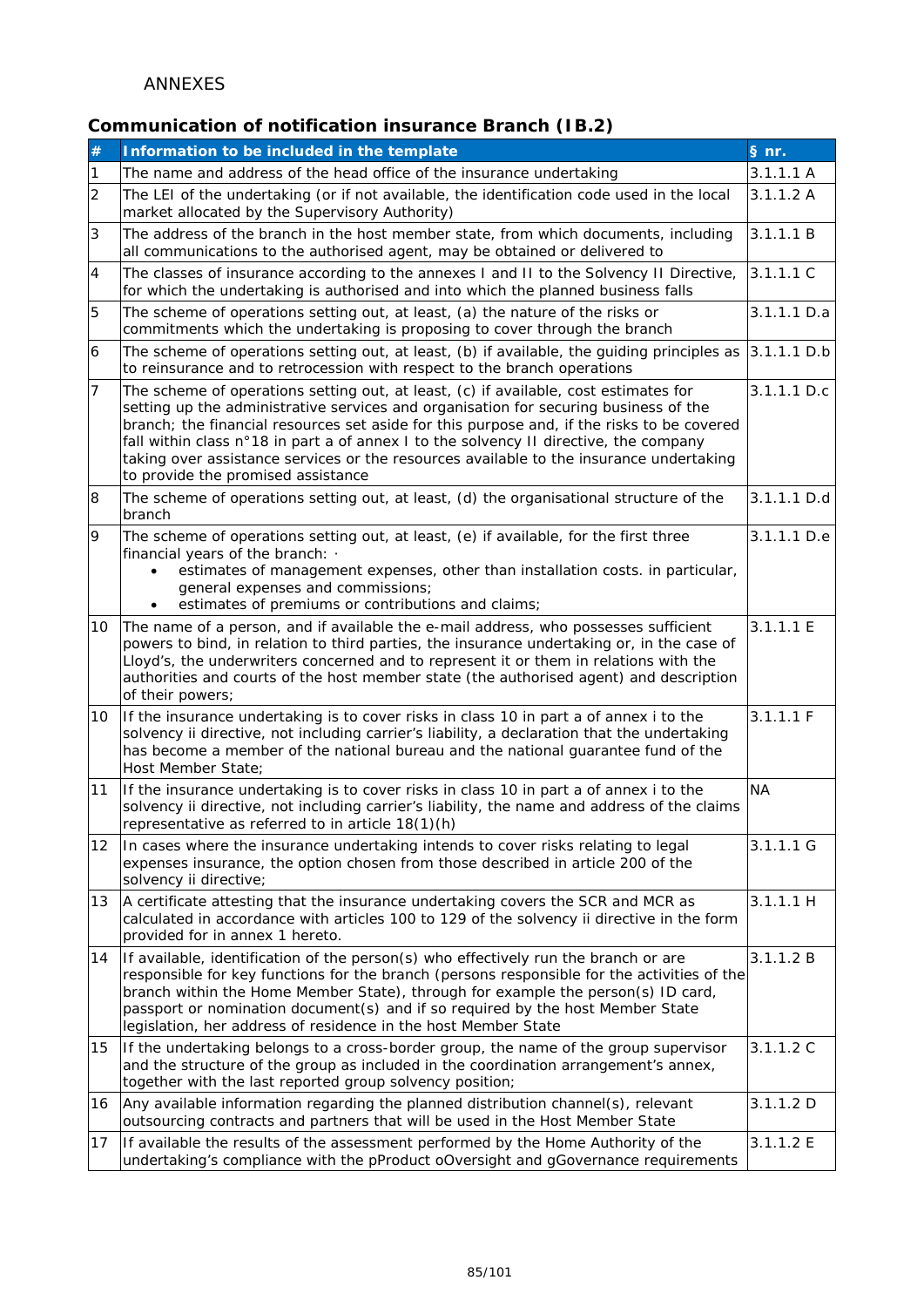| #            | Information to be included in the template                                                                                                                                                                                                                                                                                                                              | S <sub>n</sub> |
|--------------|-------------------------------------------------------------------------------------------------------------------------------------------------------------------------------------------------------------------------------------------------------------------------------------------------------------------------------------------------------------------------|----------------|
|              | set by the Commission Delegated Regulation (EU) 2017/2358 supplementing Directive<br>(EU) 2016/97 of the European Parliament and of the Council (e.g. examples of the<br>information which might be notified are the following: material findingds regarding<br>design of the product, monitoring of distributors, target market identification and<br>product testing) |                |
| 18           | A description of the relevant policyholder guarantee funds in the Home Member State,<br>where applicable.                                                                                                                                                                                                                                                               | 3.1.1.2 F      |
| 19           | A summary of the undertaking's system of governance, including the risk management<br>system in place, which provides for the proper management of the business of the<br>branch.                                                                                                                                                                                       | 3.1.1.3 A      |
| 21           | Any available information resulting from the discussions with the undertaking of its<br>business strategy and how the branch fits into that strategy.                                                                                                                                                                                                                   | 3.1.1.3 B      |
| $ 22\rangle$ | Field to attach documentation                                                                                                                                                                                                                                                                                                                                           | <b>NA</b>      |
| <u> 23</u>   | Free text field                                                                                                                                                                                                                                                                                                                                                         | <b>NA</b>      |

## **Ad hoc request from Host NSA to communication of notification insurance branch (IB.3)**

| #              | Information to be included in the template                                                                                                                                             | § nr.              |
|----------------|----------------------------------------------------------------------------------------------------------------------------------------------------------------------------------------|--------------------|
|                | The name and address of the insurance undertaking;                                                                                                                                     | <b>NA</b>          |
| $\overline{2}$ | The LEI of the undertaking (or if not available, the identification code used in the local<br>market allocated by the Supervisory Authority)                                           | <b>NA</b>          |
| 3              | The address of the branch in the host member state, from which documents, including<br>all communications to the authorised agent, may be obtained or delivered to                     | <b>NA</b>          |
| 4              | The classes of insurance according to the annexes I and II to the solvency ii directive,<br>for which the undertaking is authorised and into which the planned business falls          | <b>NA</b>          |
| 5              | Requests of ad hoc information from Host NSA. This field includes the areas of the<br>Home NSA notification where the information is considered to be incomplete by Host<br><b>NSA</b> | 3.1.1.4<br>3.1.2.2 |
| 6              | lField to attach documentation                                                                                                                                                         | <b>NA</b>          |
|                | lFree text field                                                                                                                                                                       | <b>NA</b>          |

## **Informal exchanges before the Home NSA sends the complete notification (IB.4)**

| # | Information to be included in the template                                                                                                                                    | $\mathsf{\ S}$ nr. |
|---|-------------------------------------------------------------------------------------------------------------------------------------------------------------------------------|--------------------|
|   | The name and address of the insurance undertaking;                                                                                                                            | <b>NA</b>          |
| 2 | The LEI of the undertaking (or if not available, the identification code used in the local<br>market allocated by the Supervisory Authority)                                  | <b>NA</b>          |
| 3 | The address of the branch in the host member state, from which documents, including<br>all communications to the authorised agent, may be obtained or delivered to            | <b>NA</b>          |
| 4 | The classes of insurance according to the annexes I and II to the solvency ii directive,<br>for which the undertaking is authorised and into which the planned business falls | <b>NA</b>          |
| 5 | Field to attach documentation                                                                                                                                                 | <b>NA</b>          |
|   | Free text field                                                                                                                                                               | ΝA                 |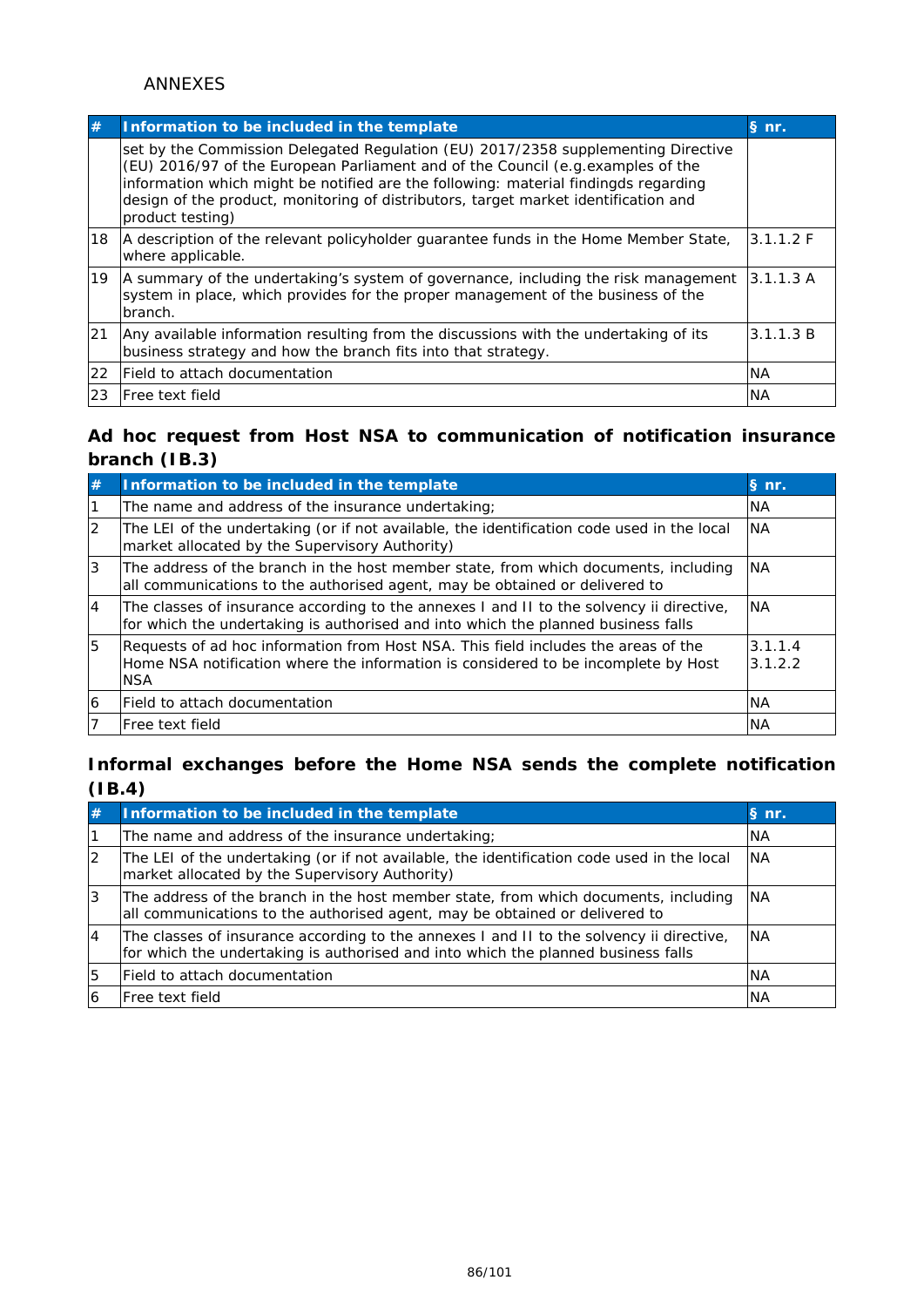## **Answer from Host NSA general answer to communication of notification insurance branch (IB.5)**

| #              | Information to be included in the template                                                                                                                                                                                                                                             | § nr.     |
|----------------|----------------------------------------------------------------------------------------------------------------------------------------------------------------------------------------------------------------------------------------------------------------------------------------|-----------|
| 1              | The name and address of the insurance undertaking;                                                                                                                                                                                                                                     | <b>NA</b> |
| $\overline{2}$ | The LEI of the undertaking (or if not available, the identification code used in the local<br>market allocated by the Supervisory Authority)                                                                                                                                           | <b>NA</b> |
| 3              | The address of the branch in the host member state, from which documents, including<br>all communications to the authorised agent, may be obtained or delivered to                                                                                                                     | <b>NA</b> |
| $\overline{4}$ | The classes of insurance according to the annexes I and II to the solvency ii directive,<br>for which the undertaking is authorised and into which the cross-border business falls                                                                                                     | <b>NA</b> |
| 5              | Any conditions under which, in the interest of the general good, the activity must be<br>pursued within the territory of the Host Member State or confirm that no conditions<br>have been imposed in accordance with Article 146(3) of the Solvency II Directive.                      | 3.1.2.1 A |
|                | This information shall include the link to the website where the general good conditions<br>are published                                                                                                                                                                              |           |
| 6              | Irregularities known to the Host NSA about the planned outsourcing activities,<br>distribution partners, claims representatives, key persons as well as any relevant<br>information following the analysis of the notification received from the Home NSA;                             | 3.1.2.1 B |
| $\overline{7}$ | If the insurance undertaking or its parent undertaking tried to establish an insurance<br>undertaking in the Host Member State. Where an application for authorisation had been<br>declined, the Host NSA shall provide additional information                                         | 3.1.2.1C  |
| 8              | If a related insurance undertaking, within the meaning of Article 212 of the Solvency II<br>Directive, of the undertaking or its parent undertaking previously established in the<br>Host NSA had its authorisation revoked or withdrawn and the reasons supporting such a<br>decision | 3.1.2.1 D |
| 9              | Description of relevant policyholder guarantee funds in the Host Member State that<br>would be applicable to the branch                                                                                                                                                                | 3.1.2.1 E |
| 10             | Field to attach documentation                                                                                                                                                                                                                                                          | <b>NA</b> |
| 11             | Free text field                                                                                                                                                                                                                                                                        | <b>NA</b> |

## **Changes to insurance branch (IB.9)**

| #              | Information to be included in the template                                                                                                                                                                                                                                                                                                                                                          | § nr.     |
|----------------|-----------------------------------------------------------------------------------------------------------------------------------------------------------------------------------------------------------------------------------------------------------------------------------------------------------------------------------------------------------------------------------------------------|-----------|
|                | Changes to the name and address of the insurance undertaking;                                                                                                                                                                                                                                                                                                                                       | NA        |
| $\overline{2}$ | Changes to the LEI of the undertaking (or if not available, the identification code used<br>in the local market allocated by the Supervisory Authority)                                                                                                                                                                                                                                             | <b>NA</b> |
| 3              | The classes of insurance according to the annexes I and II to the solvency ii directive,<br>for which the undertaking is authorised and into which the cross-border business falls                                                                                                                                                                                                                  | <b>NA</b> |
| $\overline{4}$ | Changes to the address of the branch in the host member state, from which<br>documents, including all communications to the authorised agent, may be obtained or<br>delivered to                                                                                                                                                                                                                    | 3.1.5.1   |
| 5              | Changes to the scheme of operations of the undertaking including the nature of the<br>risks or commitments which the undertaking is proposing to cover through the branch                                                                                                                                                                                                                           | 3.1.5.1   |
| 6              | Changes to the scheme of operations of the undertaking including the guiding principles 3.1.5.1<br>as to reinsurance and to retrocession with respect to the branch operations                                                                                                                                                                                                                      |           |
| 17             | Changes to the scheme of operations of the undertaking including the organisational<br>structure of the branch                                                                                                                                                                                                                                                                                      | 3.1.5.1   |
| 8              | Changes to the name of a person, and if available the e-mail address, who possesses<br>sufficient powers to bind, in relation to third parties, the insurance undertaking or, in<br>the case of Lloyd's, the underwriters concerned and to represent it or them in relations<br>with the authorities and courts of the host member state (the authorised agent) and<br>description of their powers; | 3.1.5.1   |
| 10             | A certificate attesting that the insurance undertaking covers the SCR and MCR as<br>calculated in accordance with articles 100 to 129 of the solvency ii directive in the form<br>provided for in annex 1 hereto.                                                                                                                                                                                   | 3.1.5.2   |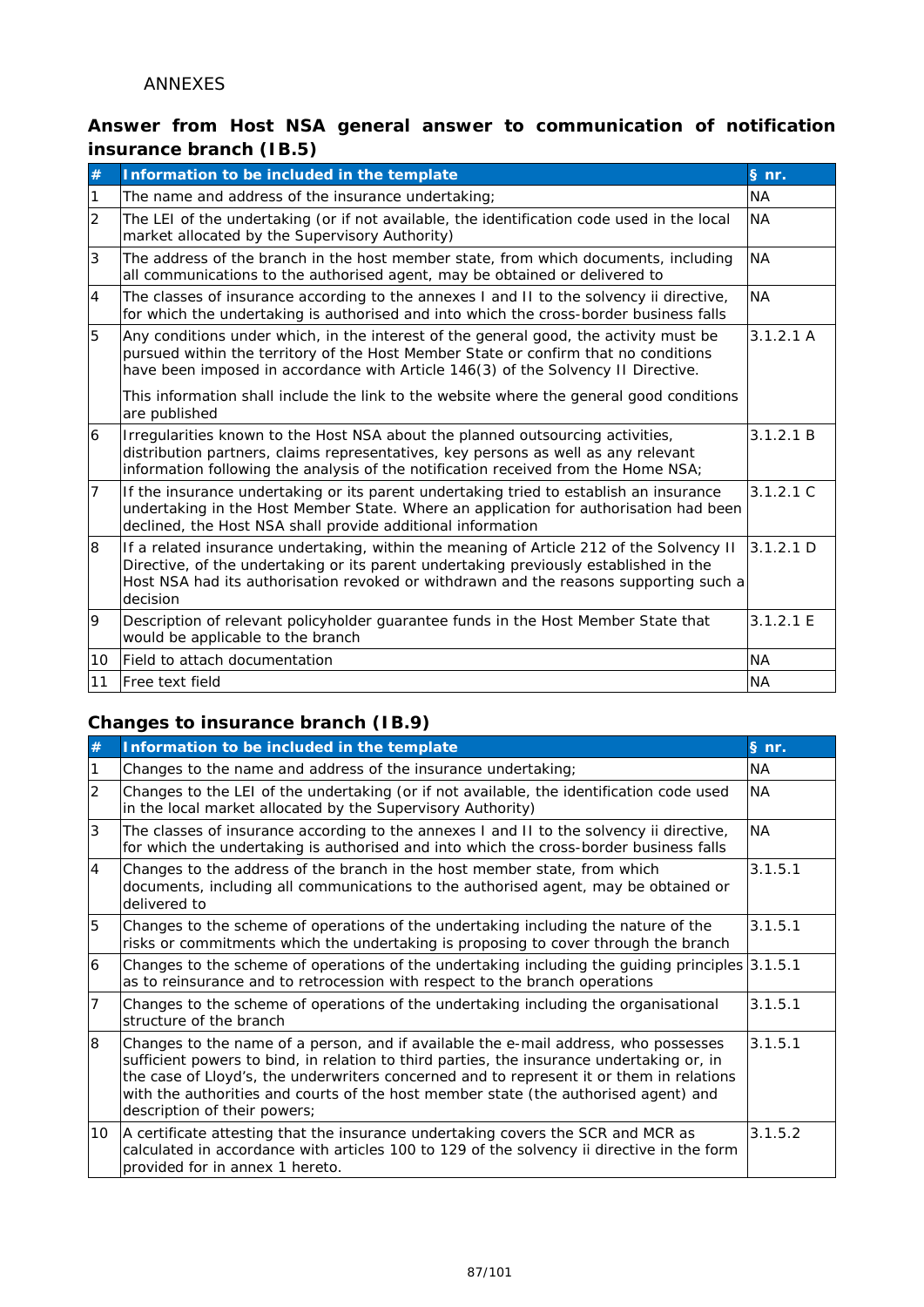| Information to be included in the template |            |
|--------------------------------------------|------------|
| <b>IField to attach documentation</b>      | <b>NA</b>  |
| <b>Free text field</b>                     | <b>INA</b> |

## **Insurance branch discontinuation (IB.10)**

| #              | Information to be included in the template                                                                                                                                         | § nr.              |
|----------------|------------------------------------------------------------------------------------------------------------------------------------------------------------------------------------|--------------------|
|                | The name and address of the insurance undertaking;                                                                                                                                 | <b>NA</b>          |
| $\overline{2}$ | The LEI of the undertaking (or if not available, the identification code used in the local<br>market allocated by the Supervisory Authority)                                       | <b>NA</b>          |
| 3              | The address of the branch in the host member state, from which documents, including<br>all communications to the authorised agent, may be obtained or delivered to                 | <b>NA</b>          |
| $\overline{4}$ | The classes of insurance according to the annexes I and II to the solvency ii directive,<br>for which the undertaking is authorised and into which the cross-border business falls | <b>INA</b>         |
| 5              | Field to describe how the policy underwritten by the Branch will be managed (including<br>the management of the run-off, if applicable)                                            | 3.1.6.1<br>3.1.6.2 |
| 6              | lField to attach documentation                                                                                                                                                     | <b>NA</b>          |
|                | <b>IFree text field</b>                                                                                                                                                            | <b>NA</b>          |

## **Insurance branch closure (IB.11)**

| #              | Information to be included in the template                                                                                                                                         | § nr.      |
|----------------|------------------------------------------------------------------------------------------------------------------------------------------------------------------------------------|------------|
|                | The name and address of the insurance undertaking;                                                                                                                                 | <b>NA</b>  |
| $\overline{2}$ | The LEI of the undertaking (or if not available, the identification code used in the local<br>market allocated by the Supervisory Authority)                                       | <b>NA</b>  |
| Ι3             | The address of the branch in the host member state, from which documents, including<br>all communications to the authorised agent, may be obtained or delivered to                 | <b>NA</b>  |
| 14             | The classes of insurance according to the annexes I and II to the solvency ii directive,<br>for which the undertaking is authorised and into which the cross-border business falls | <b>INA</b> |
| 5              | Confirmation of the closure of the insurance branch                                                                                                                                | 3.1.6.4    |
| 16             | Field to describe how the policy underwritten by the Branch will be managed (including<br>the management of the run-off, if applicable)                                            | 3.1.6.4    |
|                | lField to attach documentation                                                                                                                                                     | <b>NA</b>  |
|                | lFree text field                                                                                                                                                                   | <b>NA</b>  |

# **Confirmation of closure/discontinuation (IB.12, RB.7, F.13)**

| #        | Information to be included in the template                                                                                                                                         | § nr.     |
|----------|------------------------------------------------------------------------------------------------------------------------------------------------------------------------------------|-----------|
|          | The name and address of the insurance undertaking;                                                                                                                                 | <b>NA</b> |
| 2        | The LEI of the undertaking (or if not available, the identification code used in the local<br>market allocated by the Supervisory Authority)                                       | <b>NA</b> |
| 3        | The address of the branch in the host member state, from which documents, including<br>all communications to the authorised agent, may be obtained or delivered to                 | <b>NA</b> |
| <b>4</b> | The classes of insurance according to the annexes I and II to the solvency ii directive,<br>for which the undertaking is authorised and into which the cross-border business falls | <b>NA</b> |
| 5        | Confirmation of the receipt of the closure/discontinuation                                                                                                                         | <b>NA</b> |
| 6        | Field to describe how the policy underwritten by the Branch will be managed (including<br>the management of the run-off, if applicable)                                            | <b>NA</b> |
|          | lField to attach documentation                                                                                                                                                     | <b>NA</b> |
| l8       | lFree text field                                                                                                                                                                   | <b>NA</b> |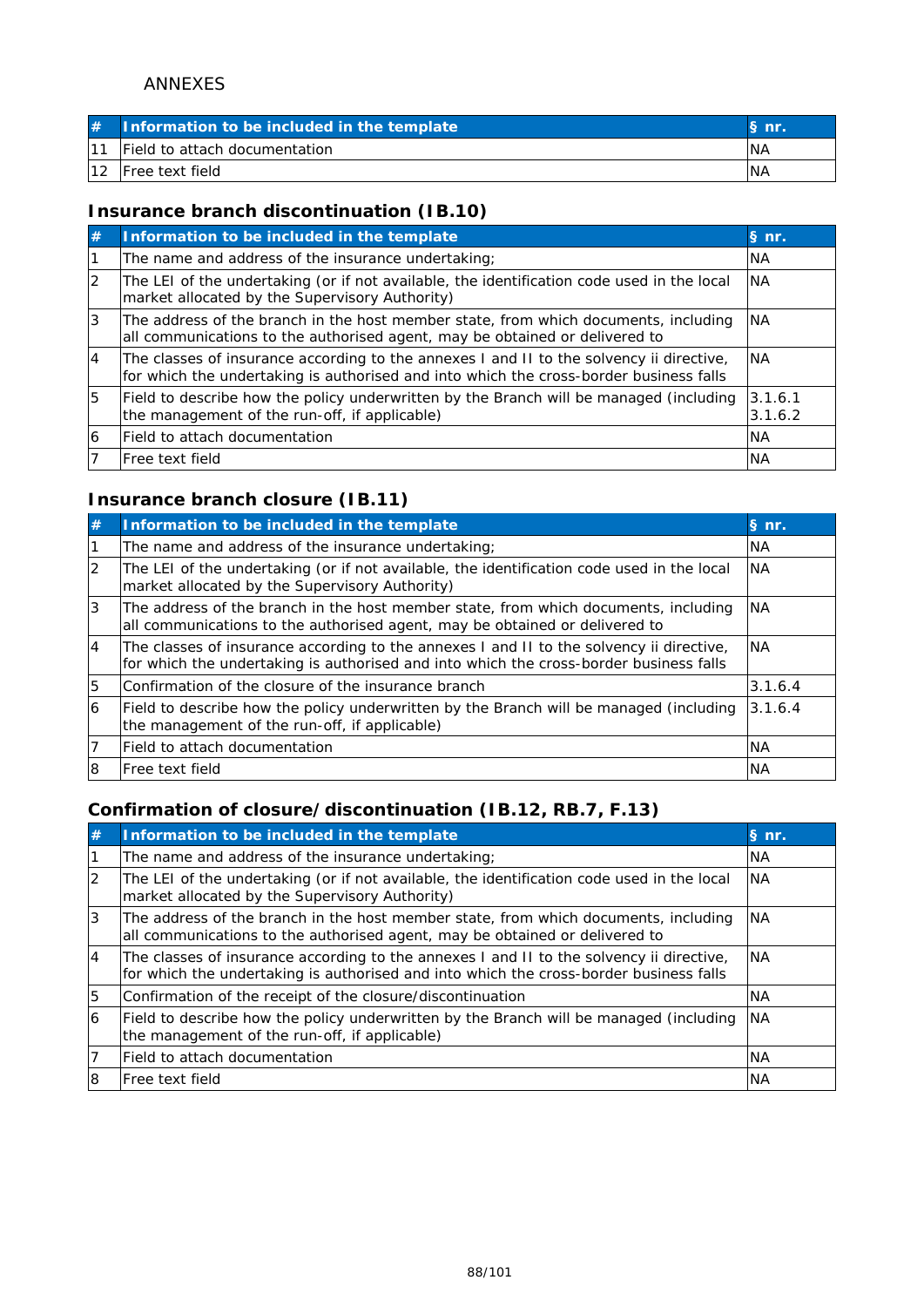## **Communication of notification reinsurance branch (RB.2)**

| #              | Information to be included in the template                                                                                                                                                                           | § nr.     |
|----------------|----------------------------------------------------------------------------------------------------------------------------------------------------------------------------------------------------------------------|-----------|
|                | The name and address of the head office of the undertaking                                                                                                                                                           | 3.1.7.1 A |
| $\overline{2}$ | LEI of the undertaking (or if not available, the identification code used in the local<br>market allocated by the Supervisory Authority)                                                                             | <b>NA</b> |
| 3              | The address of the of the branch, which shall also be that of the authorised agent                                                                                                                                   | 3.1.7.1 B |
| 4              | The name and powers of the authorised agent                                                                                                                                                                          | 3.1.7.1 C |
| 5              | The type of reinsurance activity, according to Article 15(5) of the Solvency II Directive,<br>for which the undertaking is authorised into which the planned business falls;                                         | 3.1.7.1 D |
| $\overline{6}$ | A certificate attesting that the reinsurance undertaking covers the SCR and MCR as<br>calculated in accordance with Articles 100 to 129 of the Solvency II Directive, in the<br>form provided for in Annex 1 hereto. | 3.1.7.1 E |
|                | Field to attach documentation                                                                                                                                                                                        | <b>NA</b> |
| l8             | Free text field                                                                                                                                                                                                      | <b>NA</b> |

## **Answer from Host NSA to communication of notification reinsurance branch (RB.3)**

| #  | Information to be included in the template                                                                                                                                      | S nr.     |
|----|---------------------------------------------------------------------------------------------------------------------------------------------------------------------------------|-----------|
|    | The name and address of the undertaking;                                                                                                                                        | <b>NA</b> |
|    | LEI of the undertaking (or if not available, the identification code used in the local<br>market allocated by the Supervisory Authority)                                        | <b>NA</b> |
|    | The address of the of the branch, which shall also be that of the authorised agent                                                                                              | <b>NA</b> |
| 4  | The name and powers of the authorised agent                                                                                                                                     | <b>NA</b> |
| 5  | The type of reinsurance activity, according to Article 15(5) of the Solvency II Directive, NA<br>for which the undertaking is authorised into which the planned business falls; |           |
| 16 | Field to attach documentation                                                                                                                                                   | <b>NA</b> |
|    | lFree text field                                                                                                                                                                | ΝA        |

## **Changes to reinsurance branch (RB.5)**

| #        | Information to be included in the template                                                                                                                                                                                   | $\mathsf{\overline{S}}$ nr. |
|----------|------------------------------------------------------------------------------------------------------------------------------------------------------------------------------------------------------------------------------|-----------------------------|
|          | Changes to the name and address of the head office of the undertaking                                                                                                                                                        | 3.1.7.1 A                   |
| 2        | Changes to the LEI of the undertaking (or if not available, the identification code used in NA<br>the local market allocated by the Supervisory Authority)                                                                   |                             |
| 3        | Changes to the address of the of the branch, which shall also be that of the authorised 3.1.7.1 B<br>agent                                                                                                                   |                             |
| <b>4</b> | Changes to the name and powers of the authorised agent                                                                                                                                                                       | 3.1.7.1 C                   |
| 5        | The type of reinsurance activity, according to Article 15(5) of the Solvency II Directive, 3.1.7.1 D<br>for which the undertaking is authorised into which the cross-border business falls                                   |                             |
| 6        | Certificate attesting that the reinsurance undertaking covers the SCR and MCR as 3.1.7.1 E<br>calculated in accordance with Articles 100 to 129 of the Solvency II Directive, in the form<br>provided for in Annex 1 hereto. |                             |
| 17       | lField to attach documentation                                                                                                                                                                                               | <b>NA</b>                   |
| 18       | lFree text field                                                                                                                                                                                                             | <b>NA</b>                   |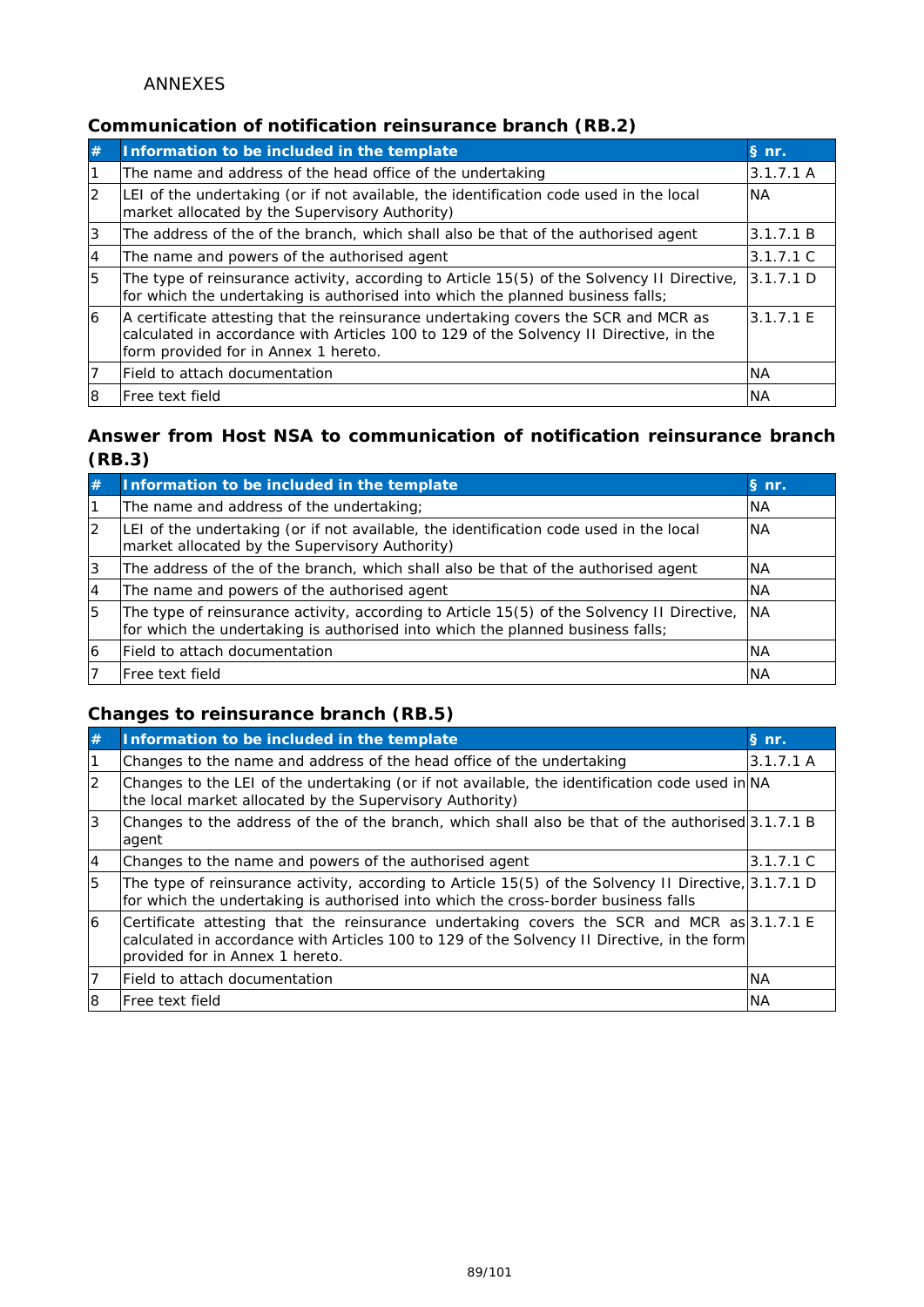## **Reinsurance branch discontinuation (RB.6)**

| #  | Information to be included in the template                                                                                                                                       | S nr.      |
|----|----------------------------------------------------------------------------------------------------------------------------------------------------------------------------------|------------|
|    | The name and address of the undertaking;                                                                                                                                         | <b>INA</b> |
| 12 | LEI of the undertaking (or if not available, the identification code used in the local<br>market allocated by the Supervisory Authority)                                         | <b>NA</b>  |
| Ι3 | The address of the of the branch, which shall also be that of the authorised agent                                                                                               | <b>NA</b>  |
| 14 | The type of reinsurance activity, according to Article 15(5) of the Solvency II Directive,<br>for which the undertaking is authorised into which the cross-border business falls | <b>NA</b>  |
| 5  | Information on the planned closure                                                                                                                                               | <b>INA</b> |
| 5  | Field to attach documentation                                                                                                                                                    | <b>INA</b> |
|    | lFree text field                                                                                                                                                                 | <b>NA</b>  |

### **Reinsurance branch closure (RB.7)**

| #            | Information to be included in the template                                                                                                                                       | § nr.     |
|--------------|----------------------------------------------------------------------------------------------------------------------------------------------------------------------------------|-----------|
|              | The name and address of the undertaking;                                                                                                                                         | <b>NA</b> |
| <sup>2</sup> | LEI of the undertaking (or if not available, the identification code used in the local<br>market allocated by the Supervisory Authority)                                         | <b>NA</b> |
| 3            | The address of the of the branch, which shall also be that of the authorised agent                                                                                               | <b>NA</b> |
| 4            | The type of reinsurance activity, according to Article 15(5) of the Solvency II Directive,<br>for which the undertaking is authorised into which the cross-border business falls | <b>NA</b> |
| 5            | Confirmation of the closure of the reinsurance branch                                                                                                                            | 3.1.7.5   |
| 16           | Field to describe how the policy underwritten by the Branch will be managed (including<br>the management of the run-off, if applicable)                                          | INA.      |
|              | lField to attach documentation                                                                                                                                                   | <b>NA</b> |
| l8           | lFree text field                                                                                                                                                                 | <b>NA</b> |

## **Communication of notification to start FoS (F.2)**

| #              | Information to be included in the template                                                                                                                                                                                                                                                                                                                                                                                                                                                                                            | § nr.     |
|----------------|---------------------------------------------------------------------------------------------------------------------------------------------------------------------------------------------------------------------------------------------------------------------------------------------------------------------------------------------------------------------------------------------------------------------------------------------------------------------------------------------------------------------------------------|-----------|
|                | The name and address of the head office of the undertaking                                                                                                                                                                                                                                                                                                                                                                                                                                                                            | 3.2.1.1 A |
| $\overline{2}$ | LEI of the undertaking (or if not available, the identification code used in the local<br>market allocated by the Supervisory Authority)                                                                                                                                                                                                                                                                                                                                                                                              | 3.2.1.2 A |
| 3              | If the undertaking belongs to a cross-border group, the name of the group supervisor<br>and the structure of the group as included in the coordination arrangement's annex,<br>together with the last reported group solvency position                                                                                                                                                                                                                                                                                                | 3.2.1.2 B |
| $\overline{4}$ | Any available information regarding expected local third or related parties involved in<br>the underwriting activities, including but not limited to the foreseen distribution<br>partners in the Host Member State                                                                                                                                                                                                                                                                                                                   | 3.2.1.2 C |
| 5              | Identification, through for example the person's ID card, passport or nomination<br>document(s) and an e-mail address, of the person who is responsible within the<br>insurance undertaking for handling of complaints in relation to the FoS activities                                                                                                                                                                                                                                                                              | 3.2.1.2 D |
| 6              | If available the results of the assessment performed by the Home Authority of the<br>undertaking's compliance with the Product Oversight and Governance requirements set<br>by the Commission Delegated Regulation (EU) 2017/2358 supplementing Directive (EU)<br>2016/97 of the European Parliament and of the Council (examples of the information<br>which might be notified are the following: material findings regarding design of the<br>product, monitoring of distributors, target market identification and product testing | 3.2.1.2 E |
| $\overline{7}$ | Description of the relevant policyholder guarantee funds in the Home Member State,<br>where applicable                                                                                                                                                                                                                                                                                                                                                                                                                                | 3.2.1.2 F |
| 8              | Where applicable, the name and address of the establishments (other than the head<br>office of the insurance undertaking), situated in the Member States, other than the<br>Home Member State, from which it plans to provide services;                                                                                                                                                                                                                                                                                               | 3.2.1.1 B |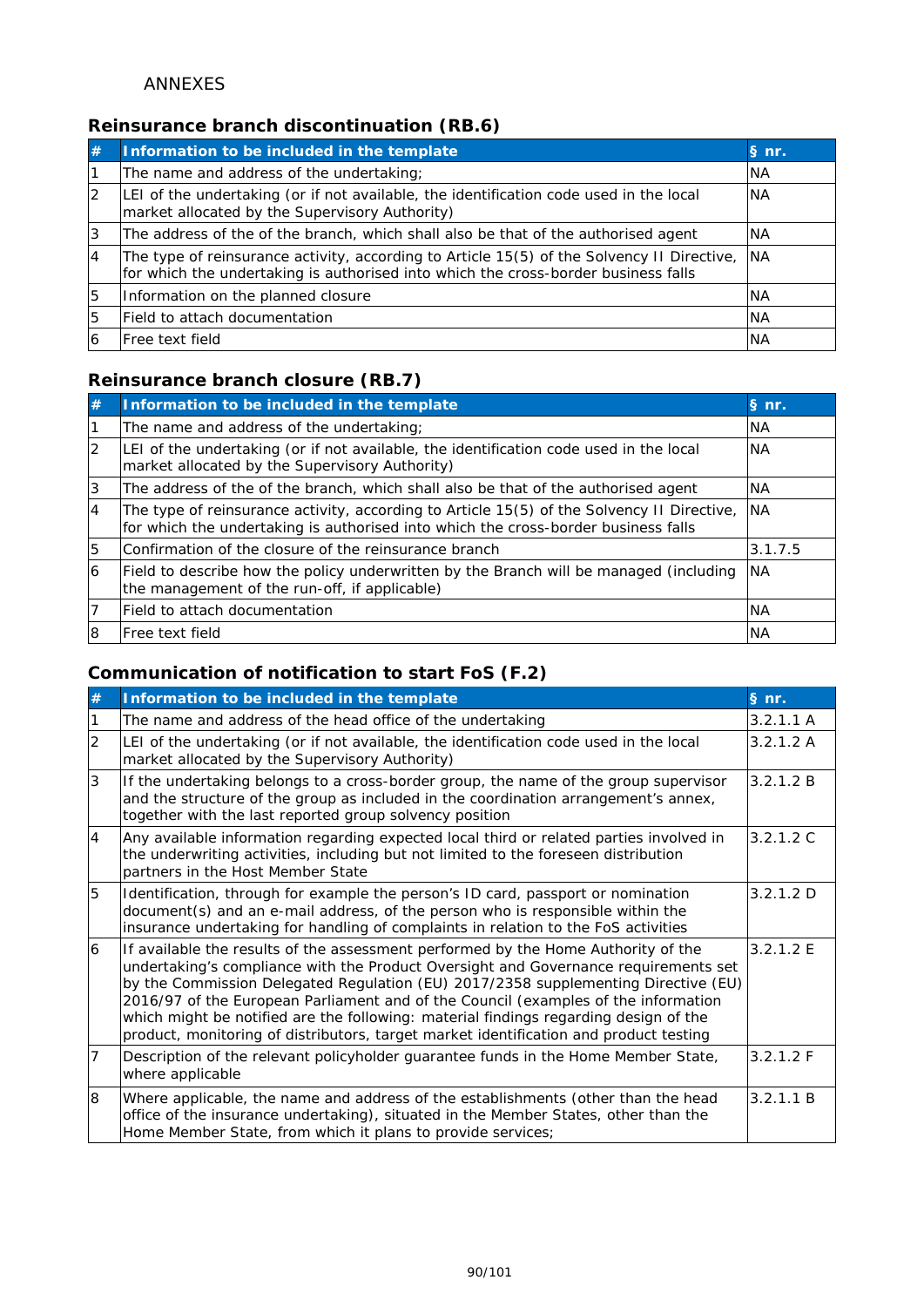| $\#$              | Information to be included in the template                                                                                                                                                                                                                                                                | § nr.        |
|-------------------|-----------------------------------------------------------------------------------------------------------------------------------------------------------------------------------------------------------------------------------------------------------------------------------------------------------|--------------|
| 9                 | The classes of insurance according to the annexes I and II to the Solvency II Directive,<br>which the insurance undertaking has been authorised to offer                                                                                                                                                  | 3.2.1.1 C    |
| 10                | The nature of the risks or commitments which the insurance undertaking proposes to<br>cover in the Host Member State                                                                                                                                                                                      | 3.2.1.1 D    |
| 11                | If the insurance undertaking intends to cover risks in class 10 in Part A of Annex I to<br>the Solvency II Directive not including carrier's liability: (i) the name and address of the<br>claims representative as referred to in Article 18(1)(h)                                                       | 3.2.1.1 E.i  |
| $12 \overline{ }$ | If the insurance undertaking intends to cover risks in class 10 in Part A of Annex I to<br>the Solvency II Directive not including carrier's liability: (ii) a declaration that it has<br>become a member of the national bureau and national guarantee fund of the Host<br>Member State                  | 3.2.1.1 E.ii |
| 13                | If the insurance undertaking intends to cover risks relating to legal expenses insurance, 3.2.1.1 F<br>the option chosen from those described in Article 200 of the Solvency II Directive                                                                                                                 |              |
| 14                | A certificate attesting that the insurance undertaking covers the SCR and MCR<br>calculated in accordance with Articles 100 and 129 of the Solvency II Directive, in the<br>form provided in Annex I hereto                                                                                               | $3.2.1.1$ G  |
| 15                | Where the undertaking intends to operate exclusively, or almost exclusively in other<br>Member States, identification, through for example the persons(s) ID card, passport or<br>nomination document(s), of the persons who effectively run the undertaking or are<br>responsible for the key functions; | 3.2.1.3A     |
| 16                | Where the undertaking intends to operate exclusively, or almost exclusively in other<br>Member States, a summary of the undertaking's system of governance, including the<br>risk management system in place                                                                                              | 3.2.1.3 B    |
| 17                | Where the undertaking intends to operate exclusively, or almost exclusively in other<br>Member States, any available information resulting from the discussions with the<br>undertaking of its business strategy and how the FoS fits into that strategy                                                  | 3.2.1.3C     |
| 18                | Field to attach documentation                                                                                                                                                                                                                                                                             | <b>NA</b>    |
| 19                | Free text field                                                                                                                                                                                                                                                                                           | <b>NA</b>    |

# **Ad hoc request from Host NSA to communication of notification to start FoS (F.3)**

| #              | Information to be included in the template                                                                                                                                                                                             | § nr.              |
|----------------|----------------------------------------------------------------------------------------------------------------------------------------------------------------------------------------------------------------------------------------|--------------------|
|                | The name and address of the undertaking;                                                                                                                                                                                               | <b>NA</b>          |
| $\overline{2}$ | LEI of the undertaking (or if not available, the identification code used in the local<br>market allocated by the Supervisory Authority)                                                                                               | <b>INA</b>         |
| 3              | Where applicable, the name and address of the establishments (other than the head<br>office of the insurance undertaking), situated in the Member States, other than the<br>Home Member State, from which it plans to provide services | <b>INA</b>         |
| $\overline{4}$ | The classes of insurance according to the annexes I and II to the solvency ii directive,<br>which the insurance undertaking has been authorised to offer                                                                               | <b>NA</b>          |
| 5              | Requests of ad hoc information from Host NSA. This field includes the areas of the<br>Home NSA notification where the information is considered to be incomplete by Host<br><b>NSA</b>                                                 | 3.2.1.4<br>3.2.2.2 |
| 6              | Field to attach documentation                                                                                                                                                                                                          | <b>NA</b>          |
|                | lFree text field                                                                                                                                                                                                                       | <b>NA</b>          |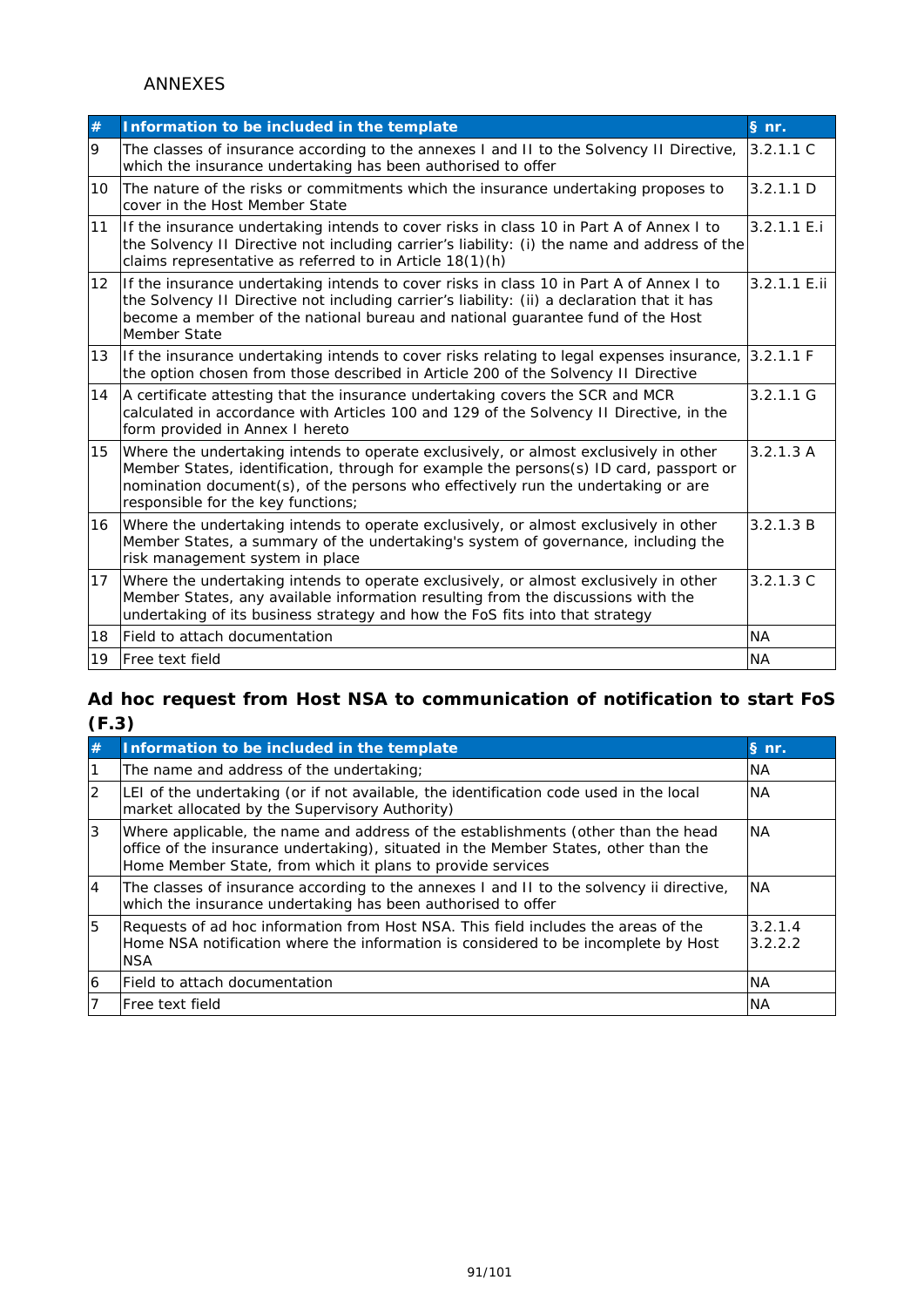## **Answer from Host NSA general answer to communication of notification to start FoS (F.5)**

| #              | Information to be included in the template                                                                                                                                                                                                                                                                   | § nr.     |
|----------------|--------------------------------------------------------------------------------------------------------------------------------------------------------------------------------------------------------------------------------------------------------------------------------------------------------------|-----------|
| $\mathbf{1}$   | The name and address of the undertaking;                                                                                                                                                                                                                                                                     | <b>NA</b> |
| $\overline{2}$ | LEI of the undertaking (or if not available, the identification code used in the local<br>market allocated by the Supervisory Authority)                                                                                                                                                                     | <b>NA</b> |
| 3              | Where applicable, the name and address of the establishments (other than the head<br>office of the insurance undertaking), situated in the Member States, other than the<br>Home Member State, from which it plans to provide services                                                                       | <b>NA</b> |
| $\overline{4}$ | The classes of insurance according to the annexes I and II to the solvency ii directive,<br>which the insurance undertaking has been authorised to offer                                                                                                                                                     | <b>NA</b> |
| 5              | Any conditions under which, in the interest of the general good, the activity must be<br>pursued within the territory of the Host Member State or confirm that no conditions<br>have been imposed. This information shall include the link to the website where the<br>general good conditions are published | 3.2.2.1 A |
| 6              | Irregularities known to the Host NSA about the planned outsourcing activities,<br>distribution partners, claims representatives, key persons as well as any relevant<br>information following the analysis of the notification received from the Home NSA;                                                   | 3.2.2.1 B |
| $\overline{7}$ | If the insurance undertaking or its parent undertaking tried to establish an insurance<br>undertaking in the Host Member State. Where an application for authorisation had been<br>declined, the Host NSA shall provide additional information                                                               | 3.2.2.1 C |
| 8              | If a related insurance undertaking, within the meaning of Article 212 of the Solvency II<br>Directive, of the undertaking or its parent undertaking previously established in the<br>Host NSA had its authorisation revoked or withdrawn and the reasons supporting such a<br>decision                       | 3.2.2.1 D |
| 19             | Description of relevant policyholder guarantee funds in the Host Member State that<br>would be applicable to the branch                                                                                                                                                                                      | 3.2.2.1 E |
| 10             | Field to attach documentation                                                                                                                                                                                                                                                                                | <b>NA</b> |
| l11            | Free text field                                                                                                                                                                                                                                                                                              | <b>NA</b> |

# **Changes to freedom of services (F.10)**

| <b>#</b> | Information to be included in the template                                                                                                                                                                                      | § nr.     |
|----------|---------------------------------------------------------------------------------------------------------------------------------------------------------------------------------------------------------------------------------|-----------|
|          | Changes to the name and address of the undertaking;                                                                                                                                                                             | <b>NA</b> |
| 12       | Changes to LEI of the undertaking (or if not available, the identification code used in<br>the local market allocated by the Supervisory Authority)                                                                             | <b>NA</b> |
|          | Changes to the name and address of the establishments (other than the head office of<br>the insurance undertaking), situated in the Member States, other than the Home<br>Member State, from which it plans to provide services | <b>NA</b> |
| <b>4</b> | The classes of insurance according to the annexes I and II to the solvency ii directive,<br>which the insurance undertaking has been authorised to offer                                                                        | <b>NA</b> |
| 15       | Changes to the nature of the risks or commitments which the insurance undertaking<br>proposes to cover in the Host Member State                                                                                                 | 3.2.5.1   |
| 16       | lField to attach documentation                                                                                                                                                                                                  | <b>NA</b> |
|          | lFree text field                                                                                                                                                                                                                | <b>NA</b> |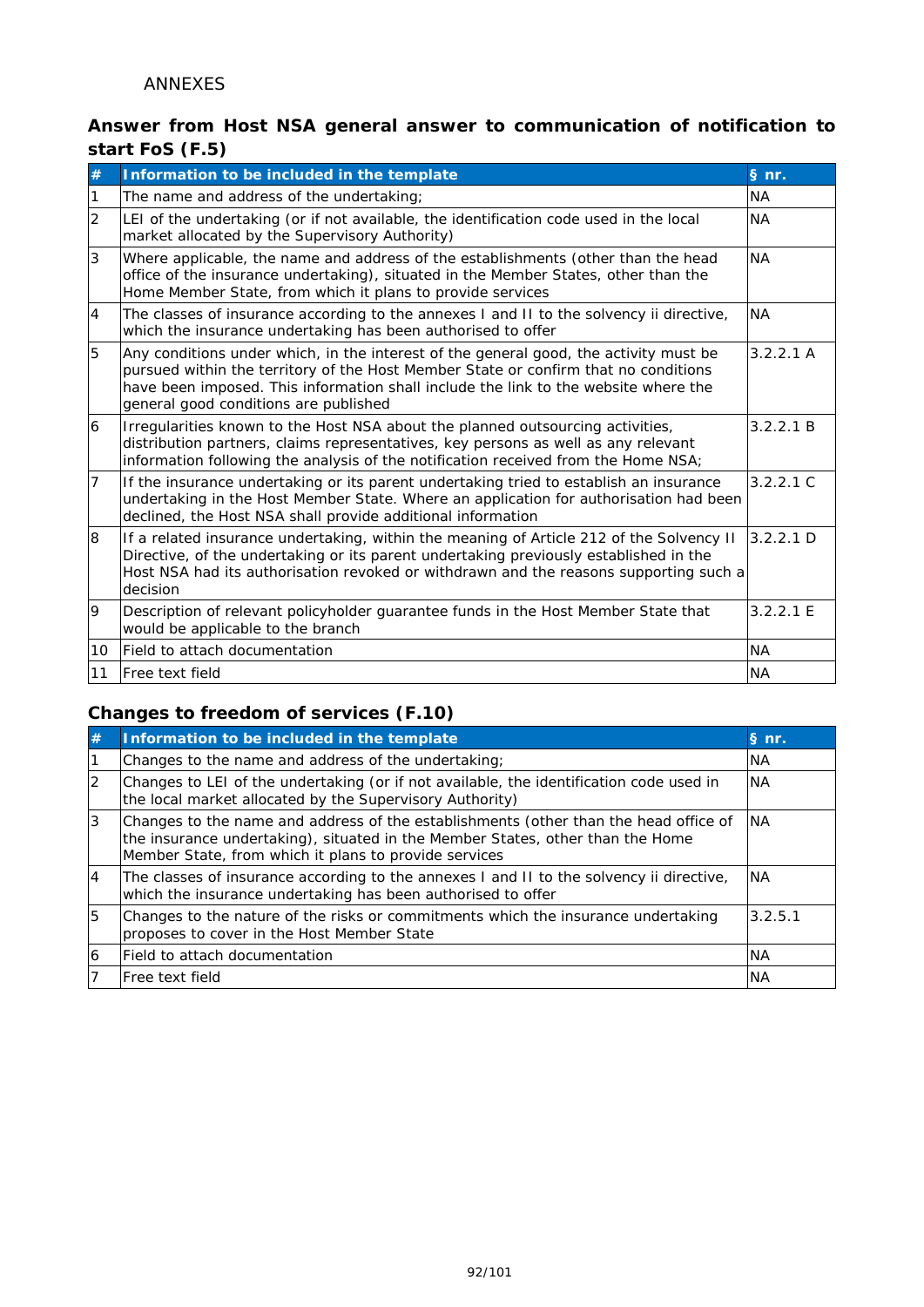# **Freedom of services discontinuation start (F.11)**

| #         | Information to be included in the template                                                                                                                                                                           | § nr.     |
|-----------|----------------------------------------------------------------------------------------------------------------------------------------------------------------------------------------------------------------------|-----------|
|           | The name and address of the undertaking;                                                                                                                                                                             | <b>NA</b> |
| <u> 2</u> | LEI of the undertaking (or if not available, the identification code used in the local<br>market allocated by the Supervisory Authority)                                                                             | <b>NA</b> |
| 3         | The name and address of the establishments (other than the head office of the<br>insurance undertaking), situated in the Member States, other than the Home Member<br>State, from which it plans to provide services | <b>NA</b> |
| 14        | The classes of insurance according to the Annexes I and II to the Solvency II Directive<br>into which the planned business falls                                                                                     | INA.      |
| 5         | Information on the planned discontinuation                                                                                                                                                                           | <b>NA</b> |
| 16        | lField to attach documentation                                                                                                                                                                                       | <b>NA</b> |
|           | lFree text field                                                                                                                                                                                                     | <b>NA</b> |

# **Freedom of services discontinuation end (F.12)**

| #              | Information to be included in the template                                                                                                                                                                                             | § nr.     |
|----------------|----------------------------------------------------------------------------------------------------------------------------------------------------------------------------------------------------------------------------------------|-----------|
|                | The name and address of the undertaking;                                                                                                                                                                                               | <b>NA</b> |
| 12             | LEI of the undertaking (or if not available, the identification code used in the local<br>market allocated by the Supervisory Authority)                                                                                               | <b>NA</b> |
| 3              | Where applicable, the name and address of the establishments (other than the head<br>office of the insurance undertaking), situated in the Member States, other than the<br>Home Member State, from which it plans to provide services | <b>NA</b> |
| $\overline{4}$ | The classes of insurance according to the annexes I and II to the solvency ii directive,<br>which the insurance undertaking has been authorised to offer                                                                               | <b>NA</b> |
| 5              | Confirmation of the effective discontinuation of the insurance activities                                                                                                                                                              | 3.2.6.2   |
| 16             | Field to describe how the policy underwritten by the undertaking in FoS will be<br>managed (including the management of the run-off, if applicable)                                                                                    | 3.2.6.2   |
|                | lField to attach documentation                                                                                                                                                                                                         | <b>NA</b> |
| 8              | lFree text field                                                                                                                                                                                                                       | <b>NA</b> |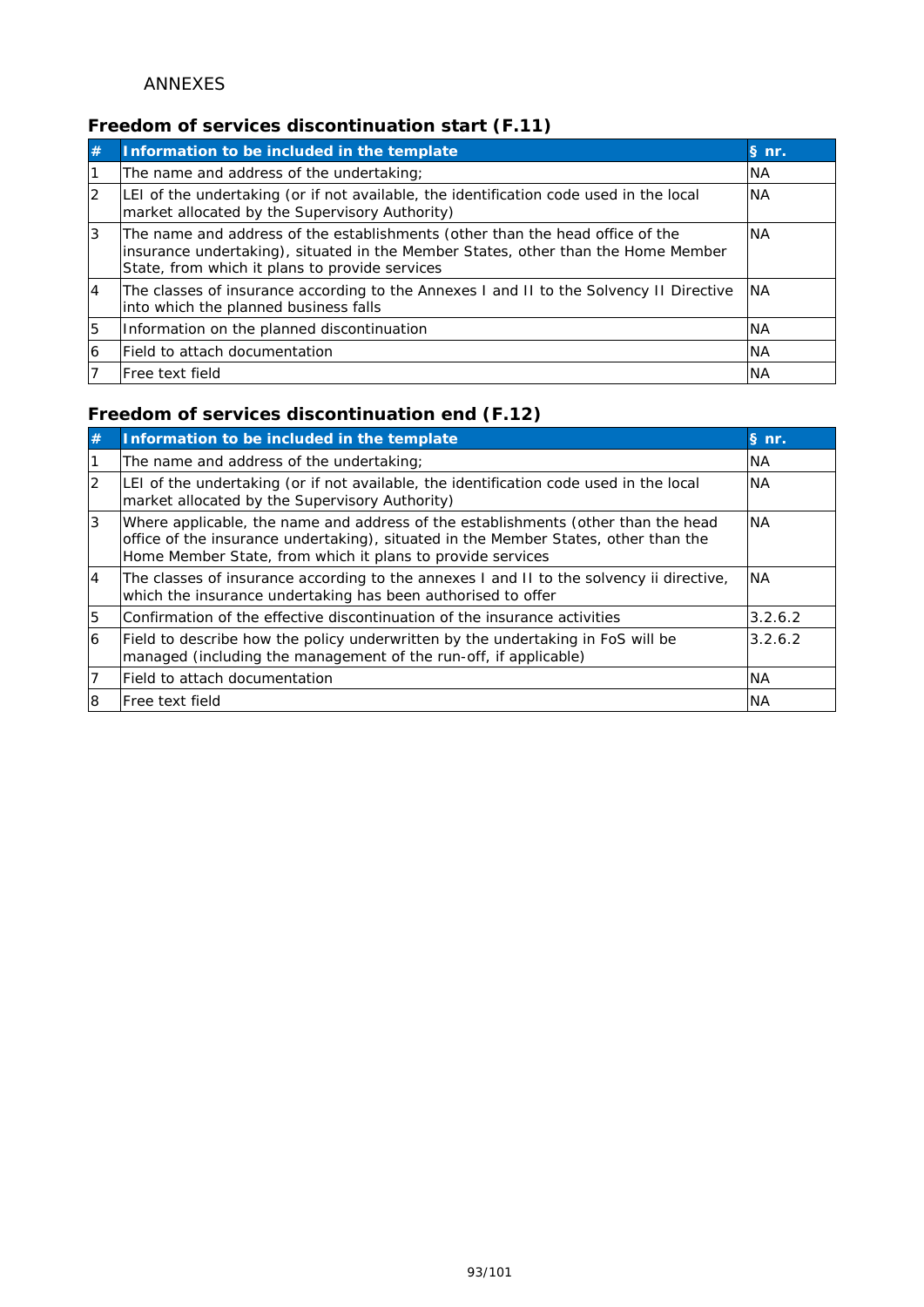-

### **Deteriorating of financial conditions or other emerging risks (UD.1)**

| #              | Information to be included in the template                                                                                                                                                                                                                                                | § nr.       |
|----------------|-------------------------------------------------------------------------------------------------------------------------------------------------------------------------------------------------------------------------------------------------------------------------------------------|-------------|
| 1              | The name and address of the undertaking;                                                                                                                                                                                                                                                  | 4.2.1.8A    |
| $\overline{2}$ | LEI of the undertaking (or if not available, the identification code used in the local<br>market allocated by the Supervisory Authority)                                                                                                                                                  | <b>NA</b>   |
| 3              | The name and address of the establishments (other than the head office of the<br>insurance undertaking) and/or the branches, situated in the Member States, other than<br>the Home Member State, from which it provides services                                                          | <b>NA</b>   |
| 4              | The classes of insurance according to the annexes I and II to the solvency II directive<br>and/or the type of reinsurance activity, according to Article 15(5) of the Solvency II<br>Directive, for which the undertaking is authorised and into which the cross-border<br>business falls | <b>NA</b>   |
| 5              | A description of the event(s) which have occurred to the insurance undertaking and a<br>summary of the first Home NSA assessment, including where appropriate detailed<br>documentation to understand the context                                                                         | 4.2.1.8 B   |
| 6              | The supervisory measures <sup>34</sup> requested by the Home NSA to the undertaking and the<br>timeline for such measures to be completed in accordance to Section 4.5;                                                                                                                   | 4.2.1.8 C   |
| 7              | When available, an overview of the undertaking financial and solvency position,<br>including where appropriate, a forward looking projection off the impacts of the<br>supervisory measures requested by the Home NSA;                                                                    | 4.2.1.8 D   |
| 8              | Where appropriate, the Home NSA reasoned request to the Host NSA(s) to set up<br>collaboration platform and/or to EIOPA to consider setting up of collaboration platform<br>on the undertaking;                                                                                           | 4.2.1.8 E   |
| 9              | The Home NSA request of information to the Host NSA(s) needed to perform its<br>supervisory activities on the undertaking;                                                                                                                                                                | 4.2.1.8 F   |
| 10             | Other additional information and specifications as deemed necessary by the Home NSA                                                                                                                                                                                                       | $4.2.1.8$ G |
| 11             | Field to attach documentation                                                                                                                                                                                                                                                             | <b>NA</b>   |
| $ 12\rangle$   | <b>Free text field</b>                                                                                                                                                                                                                                                                    | <b>NA</b>   |

### **Reply to deteriorating financial conditions or other emerging risks (UD.2, UD.3)**

| #  | Information to be included in the template                                                                                                                                                                                                                                                | § nr.     |
|----|-------------------------------------------------------------------------------------------------------------------------------------------------------------------------------------------------------------------------------------------------------------------------------------------|-----------|
|    | The name and address of the undertaking;                                                                                                                                                                                                                                                  | <b>NA</b> |
| 2  | Where applicable, the LEI of the undertaking intending to pursue business under FoS<br>(or if not available, the identification code used in the local market allocated by the<br>Supervisory Authority);                                                                                 | <b>NA</b> |
| 3  | The name and address of the establishments (other than the head office of the<br>insurance undertaking) and/or the branches, situated in the Member States, other than<br>the Home Member State, from which it provides services                                                          | <b>NA</b> |
| 14 | The classes of insurance according to the annexes I and II to the solvency II directive<br>and/or the type of reinsurance activity, according to Article 15(5) of the Solvency II<br>Directive, for which the undertaking is authorised and into which the cross-border<br>business falls | <b>NA</b> |
| 6  | The request to the Home NSA to provide further information on the (notified)<br>undertaking and or/the supervisory measures taken by the Home NSA                                                                                                                                         | 4.2.1.11  |
|    | Field to attach documentation                                                                                                                                                                                                                                                             | <b>NA</b> |
| 8  | Free text field                                                                                                                                                                                                                                                                           | <b>NA</b> |

<span id="page-93-0"></span><sup>&</sup>lt;sup>34</sup> The supervisory measures include the administrative sanctions or other measures imposed by the NSA against the undertaking highilighting those which can suspend the activity without suspending the pass-porting rights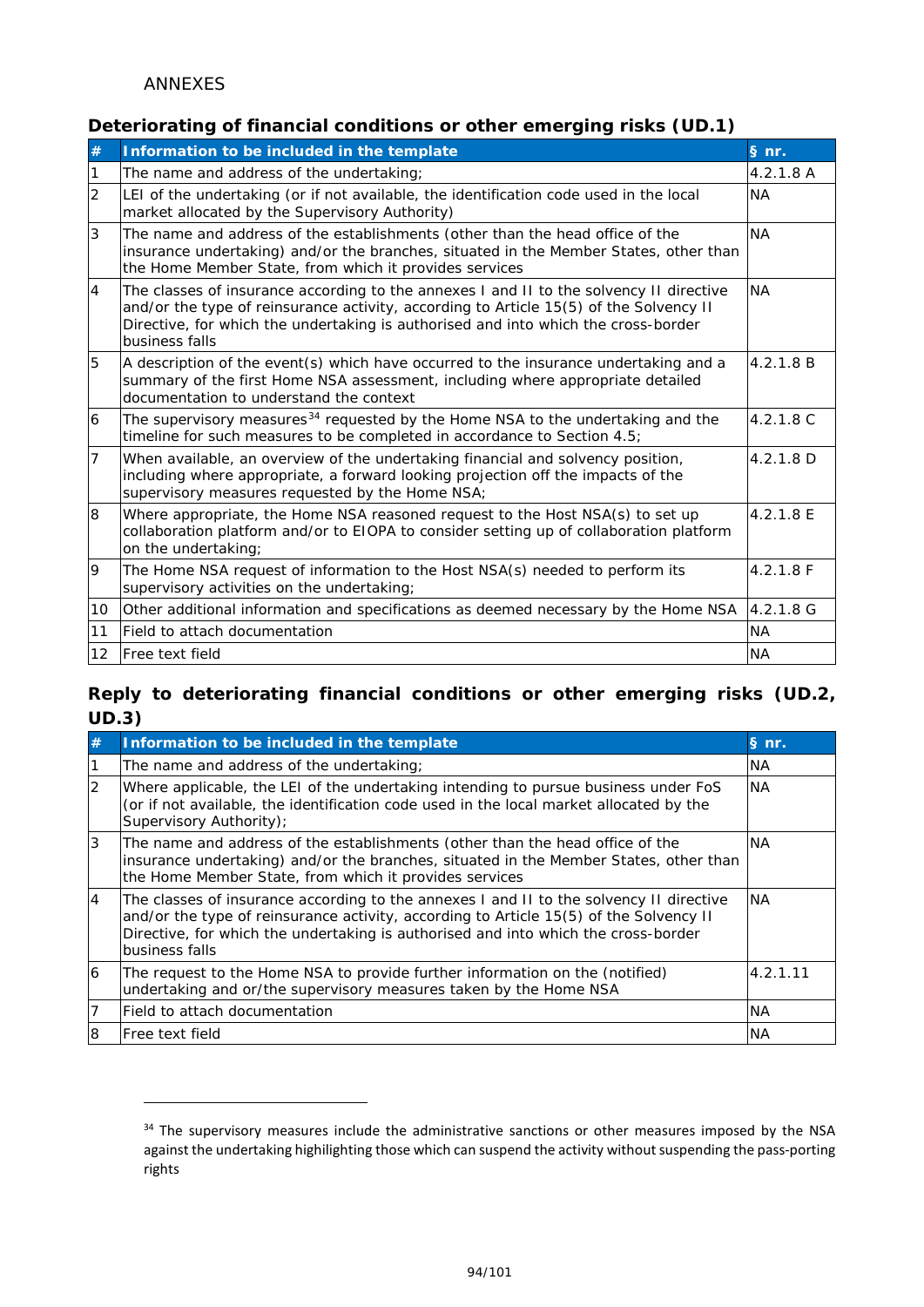# **Relevant updates on notifications of deteriorating financial conditions or other emerging risks (UD.4)**

| #              | Information to be included in the template                                                                                                                                                                                                                                                 | § nr.     |
|----------------|--------------------------------------------------------------------------------------------------------------------------------------------------------------------------------------------------------------------------------------------------------------------------------------------|-----------|
| $\vert$ 1      | The name and address of the undertaking;                                                                                                                                                                                                                                                   | 4.2.1.8A  |
| $\overline{2}$ | LEI of the undertaking (or if not available, the identification code used in the local<br>market allocated by the Supervisory Authority)                                                                                                                                                   | <b>NA</b> |
| 3              | The name and address of the establishments (other than the head office of the<br>insurance undertaking) and/or the branches, situated in the Member States, other than<br>the Home Member State, from which it provides services                                                           | <b>NA</b> |
| $\overline{4}$ | The classes of insurance according to the annexes I and II to the solvency II directive<br>and/or the type of reinsurance activity, according to Article 15(5) of the Solvency II<br>Directive,, for which the undertaking is authorised and into which the cross-border<br>business falls | <b>NA</b> |
| 5              | <b>Update on</b> the event(s) which have occurred to the insurance undertaking and a<br>summary of the first Home NSA assessment, including where appropriate detailed<br>documentation to understand the context                                                                          | <b>NA</b> |
| 6              | <b>Update on</b> the supervisory measures requested by the Home NSA to the undertaking<br>and the timeline for such measures to be completed in accordance to Section 4.5;                                                                                                                 | <b>NA</b> |
| $\overline{7}$ | When available, update on the overview of the undertaking financial and solvency<br>position, including where appropriate, a forward looking projection off the impacts of<br>the supervisory measures requested by the Home NSA;                                                          | <b>NA</b> |
| 8              | Where appropriate, the Home NSA reasoned request to the Host NSA(s) to set up<br>collaboration platform and/or to EIOPA to consider setting up of collaboration platform<br>on the undertaking;                                                                                            | <b>NA</b> |
| 9              | The Home NSA request of information to the Host NSA(s) needed to perform its<br>supervisory activities on the undertaking;                                                                                                                                                                 | <b>NA</b> |
| 10             | Other additional information and specifications as deemed necessary by the Home NSA                                                                                                                                                                                                        | <b>NA</b> |
| 11             | The undertaking has resolved its difficulties                                                                                                                                                                                                                                              | 4.2.1.12  |
| 12             | Field to attach documentation                                                                                                                                                                                                                                                              | <b>NA</b> |
| 13             | <b>Free text field</b>                                                                                                                                                                                                                                                                     | <b>NA</b> |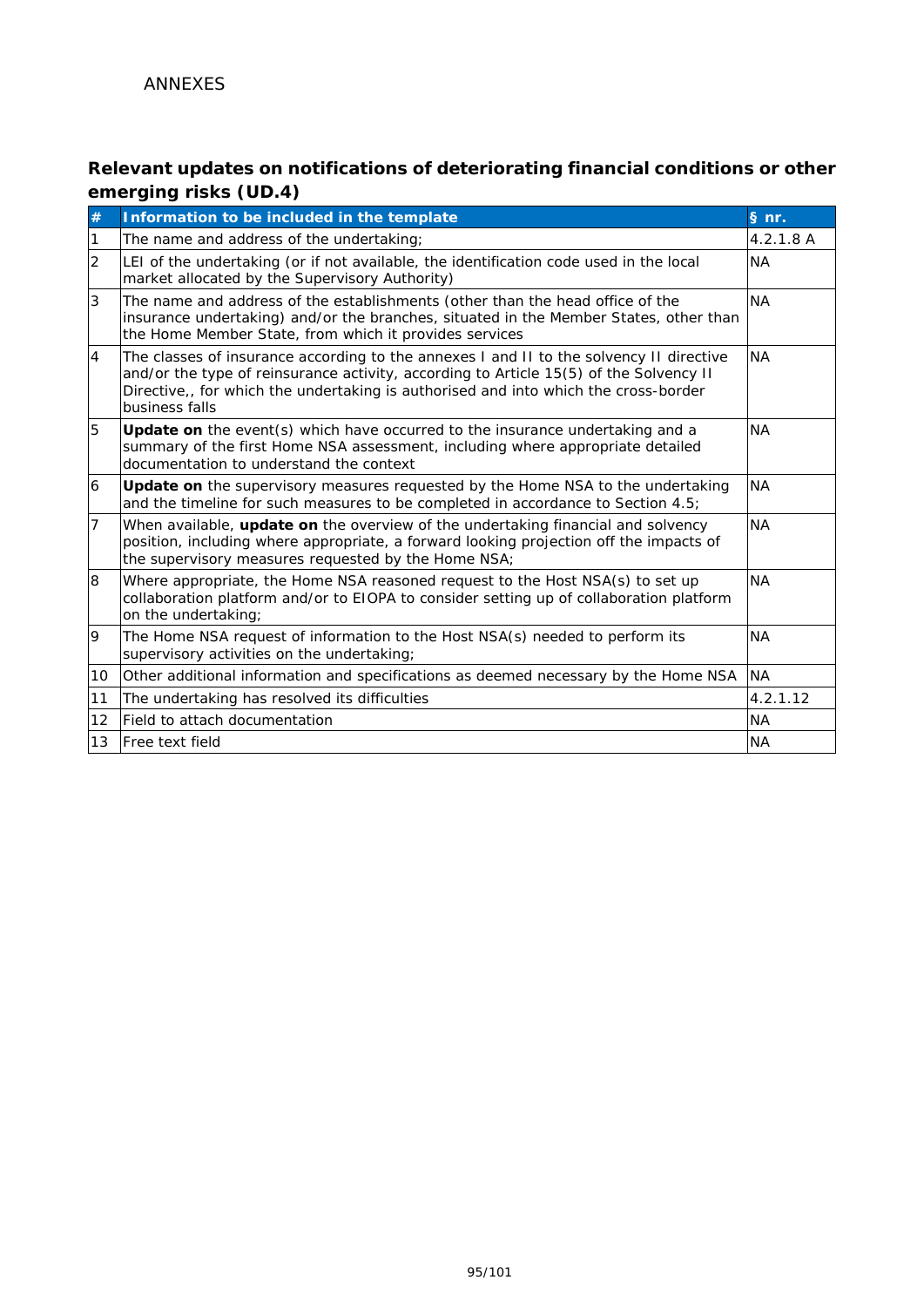## **Host NSA's Concerns consumer protection (CCP.1)**

| #              | Information to be included in the template                                                                                                                                                                                                                                                | § nr.     |
|----------------|-------------------------------------------------------------------------------------------------------------------------------------------------------------------------------------------------------------------------------------------------------------------------------------------|-----------|
| 1              | The name and address of the undertaking;                                                                                                                                                                                                                                                  | 4.2.3.5 A |
| $\overline{2}$ | LEI of the undertaking (or if not available, the identification code used in the local<br>market allocated by the Supervisory Authority)                                                                                                                                                  | <b>NA</b> |
| 3              | The name and address of the establishments (other than the head office of the<br>insurance undertaking) and/or the branches, situated in the Member States, other than<br>the Home Member State, from which it provides services                                                          | 4.2.3.5 B |
| $\overline{4}$ | The classes of insurance according to the annexes I and II to the solvency II directive<br>and/or the type of reinsurance activity, according to Article 15(5) of the Solvency II<br>Directive, for which the undertaking is authorised and into which the cross-border<br>business falls | <b>NA</b> |
| 5              | A description of the event(s) occurred to the insurance undertaking and a summary of<br>the Host NSA assessment of the situation, including where appropriate any<br>documentation that can clarify the issue                                                                             | 4.2.3.5C  |
| 6              | The supervisory measures requested by the Host NSA to the undertaking and their<br>timeline of application;                                                                                                                                                                               | 4.2.3.5 D |
| $\overline{7}$ | Where appropriate, the Host NSA reasoned request to the Home NSA to set up<br>collaboration platform and/or to EIOPA to consider setting up of collaboration platform<br>on the undertaking                                                                                               | 4.2.3.5 E |
| 8              | The Host NSA request of information to the Home NSA needed to perform its<br>supervisory activities on the undertaking;                                                                                                                                                                   | 4.2.3.5 F |
| 9              | Other additional information and specifications as deemed necessary and proportionate $ 4.2.3.5 \text{ G} $<br>by the Host NSA                                                                                                                                                            |           |
| 10             | lField to attach documentation                                                                                                                                                                                                                                                            |           |
| 11             | Free text field                                                                                                                                                                                                                                                                           | <b>NA</b> |

## **Reply to concerns on consumer protection (CCP.2, CCP.3)**

| #         | Information to be included in the template                                                                                                                                                                                                                                                | § nr.     |
|-----------|-------------------------------------------------------------------------------------------------------------------------------------------------------------------------------------------------------------------------------------------------------------------------------------------|-----------|
|           | The name and address of the undertaking;                                                                                                                                                                                                                                                  | <b>NA</b> |
| <u> 2</u> | LEI of the undertaking (or if not available, the identification code used in the local<br>market allocated by the Supervisory Authority)                                                                                                                                                  | <b>NA</b> |
| 3         | The name and address of the establishments (other than the head office of the<br>insurance undertaking) and/or the branches, situated in the Member States, other than<br>the Home Member State, from which it provides services                                                          | INA.      |
| <b>4</b>  | The classes of insurance according to the annexes I and II to the solvency II directive<br>and/or the type of reinsurance activity, according to Article 15(5) of the Solvency II<br>Directive, for which the undertaking is authorised and into which the cross-border<br>business falls | <b>NA</b> |
| 6         | The request to the Host NSA to provide further information on the (notified)<br>undertaking and or/the supervisory measures taken by the Home NSA                                                                                                                                         | 4.2.3.8   |
|           | lField to attach documentation                                                                                                                                                                                                                                                            | <b>NA</b> |
| 8         | lFree text field                                                                                                                                                                                                                                                                          | <b>NA</b> |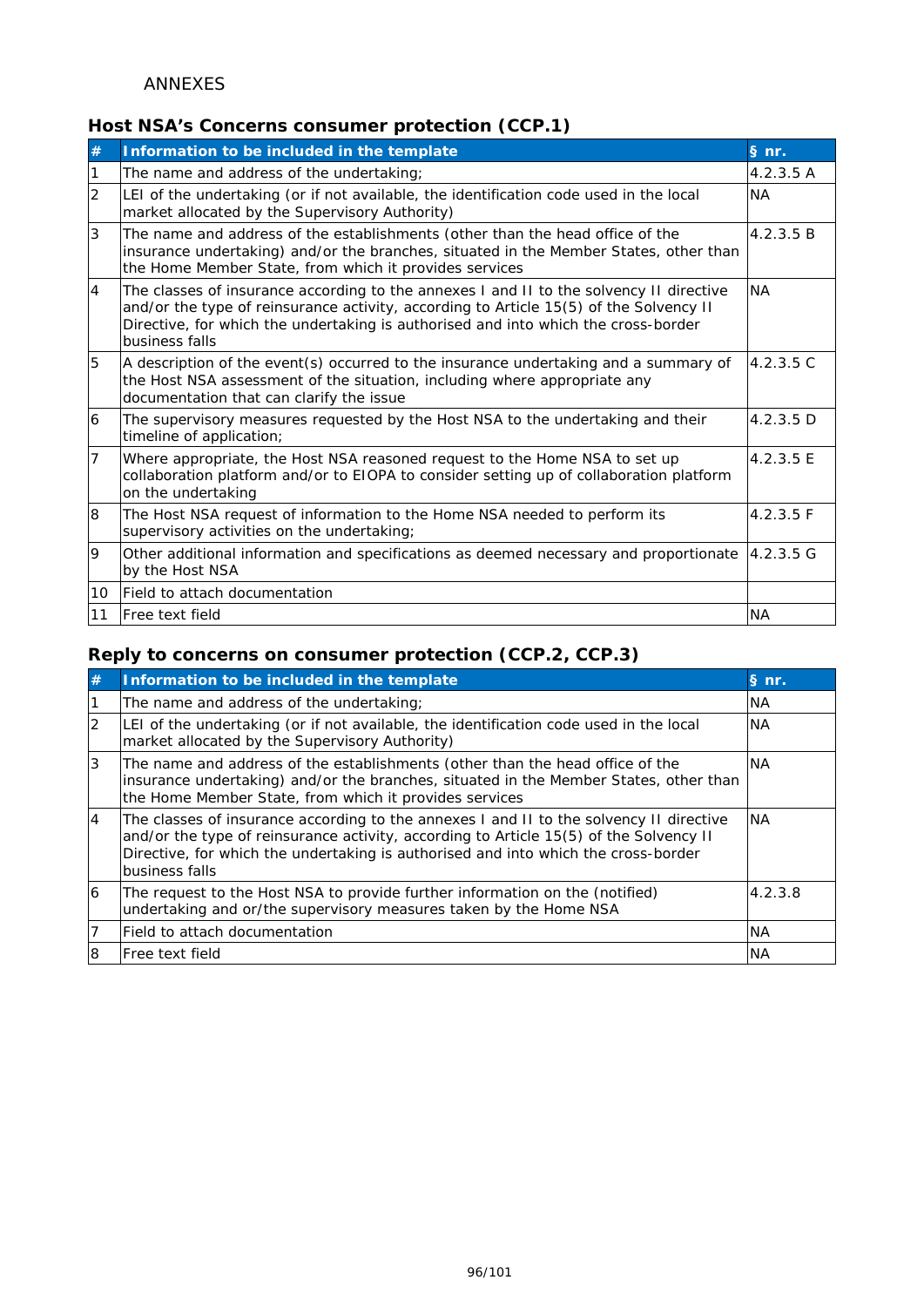### **Relevant updates on concerns on consumer protection (CPP.4)**

| $\#$           | Information to be included in the template                                                                                                                                                                                                                                                | § nr.     |
|----------------|-------------------------------------------------------------------------------------------------------------------------------------------------------------------------------------------------------------------------------------------------------------------------------------------|-----------|
| 1              | The name and address of the undertaking;                                                                                                                                                                                                                                                  | <b>NA</b> |
| $\overline{2}$ | LEI of the undertaking (or if not available, the identification code used in the local<br>market allocated by the Supervisory Authority)                                                                                                                                                  | <b>NA</b> |
| 3              | The name and address of the establishments (other than the head office of the<br>insurance undertaking) and/or the branches, situated in the Member States, other than<br>the Home Member State, from which it provides services                                                          | <b>NA</b> |
| $\overline{4}$ | The classes of insurance according to the annexes I and II to the solvency II directive<br>and/or the type of reinsurance activity, according to Article 15(5) of the Solvency II<br>Directive, for which the undertaking is authorised and into which the cross-border<br>business falls | <b>NA</b> |
| 5              | Update of the event(s) occurred to the insurance undertaking and a summary of the<br>updated Host NSA assessment of the situation, including where appropriate any<br>updated documentation that can clarify the issue                                                                    | NA.       |
| 6              | <b>Updates on</b> the supervisory measures requested by the Host NSA to the undertaking<br>and their timeline of application;                                                                                                                                                             | <b>NA</b> |
| $\overline{7}$ | Where appropriate, the Host NSA reasoned request to the Home NSA to set up<br>collaboration platform and/or to EIOPA to consider setting up of collaboration platform<br>on the undertaking                                                                                               | <b>NA</b> |
| 8              | The Host NSA request of information to the Home NSA needed to perform its<br>supervisory activities on the undertaking;                                                                                                                                                                   | <b>NA</b> |
| 9              | Other additional information and specifications as deemed necessary and proportionate<br>by the Host NSA                                                                                                                                                                                  | <b>NA</b> |
| 10             | Field to attach documentation                                                                                                                                                                                                                                                             | 4.2.3.9   |
| 11             | Free text field                                                                                                                                                                                                                                                                           | <b>NA</b> |

# **Set up a platform of collaboration (CP.1)**

| #              | Information to be included in the template                                                                                                                                                                                                                                                 | $\S$ nr.  |
|----------------|--------------------------------------------------------------------------------------------------------------------------------------------------------------------------------------------------------------------------------------------------------------------------------------------|-----------|
|                | The name and address of the undertaking;                                                                                                                                                                                                                                                   | <b>NA</b> |
| $\overline{2}$ | LEI of the undertaking (or if not available, the identification code used in the local<br>market allocated by the Supervisory Authority)                                                                                                                                                   | <b>NA</b> |
| 3              | The name and address of the establishments (other than the head office of the<br>insurance undertaking) and/or the branches, situated in the Member States, other than<br>the Home Member State, from which it provides services                                                           | INA.      |
| $\overline{4}$ | The classes of insurance according to the annexes I and II to the solvency II directive<br>and/or the type of reinsurance activity, according to Article 15(5) of the Solvency II<br>Directive,, for which the undertaking is authorised and into which the cross-border<br>business falls | <b>NA</b> |
| 5              | Information on setting up a collaboration platform on the given undertaking                                                                                                                                                                                                                | 4.3.2.1   |
| 6              | lField to attach documentation                                                                                                                                                                                                                                                             | <b>NA</b> |
|                | lFree text field                                                                                                                                                                                                                                                                           | <b>NA</b> |

## **Update on platform of collaboration (CP.2)**

|    | Information to be included in the template                                                                                                                                                                                       | § nr.     |
|----|----------------------------------------------------------------------------------------------------------------------------------------------------------------------------------------------------------------------------------|-----------|
|    | The name and address of the undertaking;                                                                                                                                                                                         | <b>NA</b> |
|    | LEI of the undertaking (or if not available, the identification code used in the local<br>market allocated by the Supervisory Authority)                                                                                         | <b>NA</b> |
|    | The name and address of the establishments (other than the head office of the<br>insurance undertaking) and/or the branches, situated in the Member States, other than<br>the Home Member State, from which it provides services | INA       |
| 14 | The classes of insurance according to the annexes I and II to the solvency II directive<br>and/or the type of reinsurance activity, according to Article 15(5) of the Solvency II                                                | <b>NA</b> |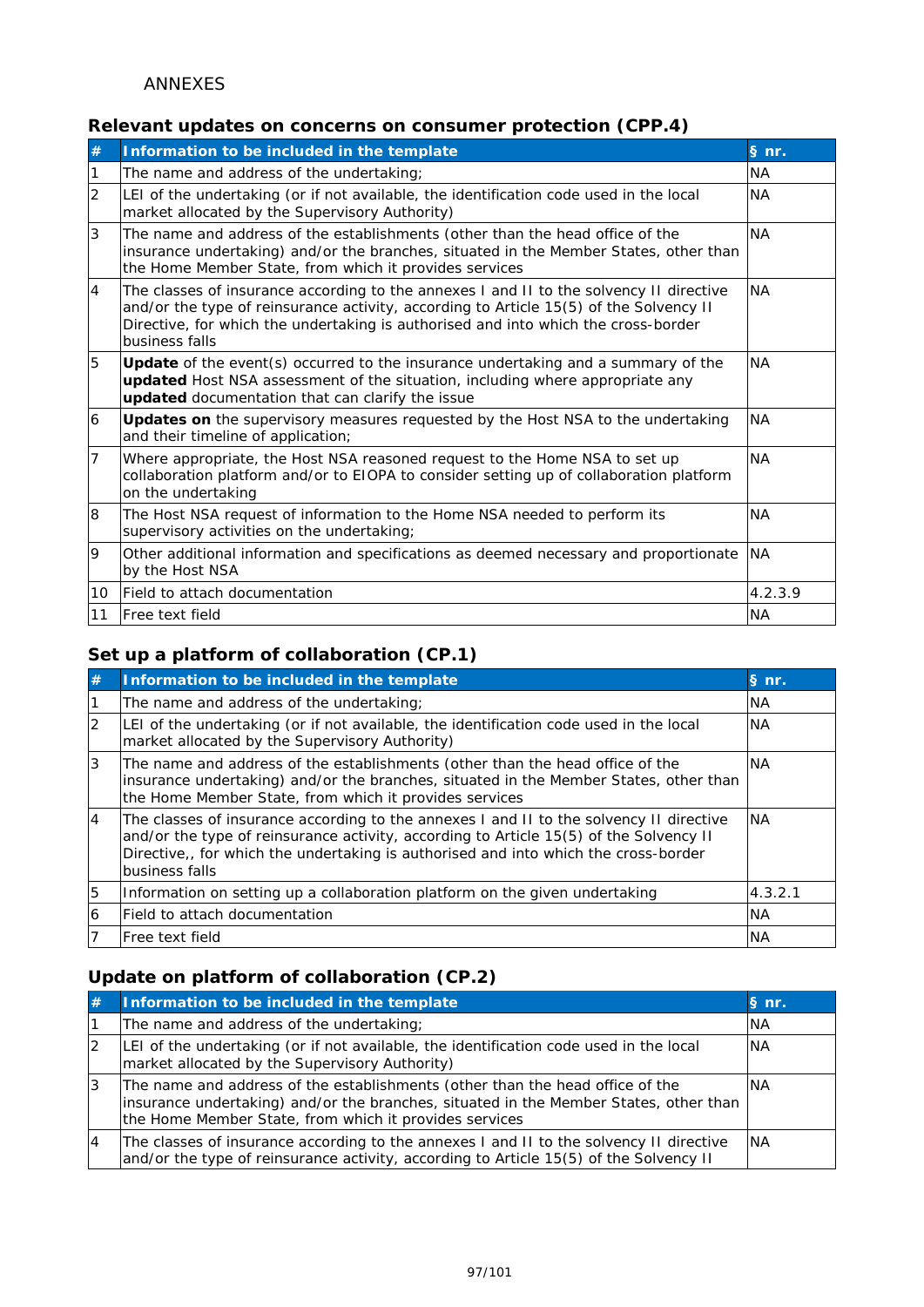|    | Information to be included in the template                                                           | S <sub>n</sub> |
|----|------------------------------------------------------------------------------------------------------|----------------|
|    | Directive, for which the undertaking is authorised and into which the cross-border<br>business falls |                |
| 15 | Relevant updates on the collaboration platform on the given undertaking                              | 4.3.2.1        |
| 6  | Field to attach documentation                                                                        | <b>INA</b>     |
|    | lFree text field                                                                                     | <b>INA</b>     |

### **Portfolio transfer info to Host NSA of the Branch whose portfolio is to be transferred (PT.2)**

| #         | Information to be included in the template                                                                                                            | § nr.       |
|-----------|-------------------------------------------------------------------------------------------------------------------------------------------------------|-------------|
|           | The name and address of the transferring undertaking                                                                                                  | 4.4.1.4 B.a |
| 12        | LEI of the transferring undertaking (or if not available, the identification code used in<br>the local market allocated by the Supervisory Authority) | <b>NA</b>   |
| 3         | The scope of the operation (total or partial transfer of the branch's portfolio)                                                                      | 4.4.1.4 B.a |
| 4         | The classes of insurance according into which the portfolio to be transferred falls                                                                   | 4.4.1.4 B.a |
| 15        | the details of the nature of the risks or commitments to be transferred                                                                               | 4.4.1.4 B.a |
| 6         | The name and address of the accepting undertaking                                                                                                     | 4.4.1.4 B.a |
| 17        | LEI of the accepting undertaking (or if not available, the identification code used in the<br>local market allocated by the Supervisory Authority)    | <b>NA</b>   |
| 8         | The draft transfer agreement or the transfer agreement.                                                                                               | 4.4.1.4 B.a |
| Ι9        | Arrangements for the settlement of claims in the event of the closure of the branch<br>following the transfer (LINK TO IB.11 and RB.7)                | 4.4.1.4.B.b |
| 10        | Request for information (consultation) to the Host NSA                                                                                                | 4.4.1.1 A   |
|           | Request to agree to the portfolio transfer, in case of risks and commitments in that<br>member state                                                  | 4.4.1.1 B   |
| <b>11</b> | IField to attach documentation                                                                                                                        | <b>NA</b>   |
| 12        | Free text field                                                                                                                                       | <b>NA</b>   |

### **Portfolio transfer info to NSA of the Member State of the risks or commitments (PT.3)**

| #  | Information to be included in the template                                                                                                            | § nr.       |
|----|-------------------------------------------------------------------------------------------------------------------------------------------------------|-------------|
|    | The name and address of the transferring undertaking                                                                                                  | 4.4.1.4 C.a |
| 12 | LEI of the transferring undertaking (or if not available, the identification code used in<br>the local market allocated by the Supervisory Authority) | <b>NA</b>   |
|    | The name and address of the accepting undertaking                                                                                                     | 4.4.1.4 C.a |
|    | LEI of the accepting undertaking (or if not available, the identification code used in the<br>local market allocated by the Supervisory Authority)    | <b>INA</b>  |
|    | The draft transfer agreement or the transfer agreement.                                                                                               | 4.4.1.4 C.a |
|    | Request to agree to the portfolio transfer                                                                                                            | 4.4.1.1 B   |
|    | Field to attach documentation                                                                                                                         | <b>NA</b>   |
|    | Free text field                                                                                                                                       | <b>NA</b>   |

### **Portfolio transfer Host NSAs opinion/consent reply (PT.4)**

| Information to be included in the template                                                                                                             | § nr.      |
|--------------------------------------------------------------------------------------------------------------------------------------------------------|------------|
| The name and address of the transferring undertaking                                                                                                   | <b>NA</b>  |
| LEI of the transferring undertaking (or if not available, the identification code used in<br>the local market allocated by the Supervisory Authority)  | <b>INA</b> |
| The name and address of the accepting undertaking                                                                                                      | <b>NA</b>  |
| LEI of the accepting undertaking (or if not available, the identification code used in the  NA<br>local market allocated by the Supervisory Authority) |            |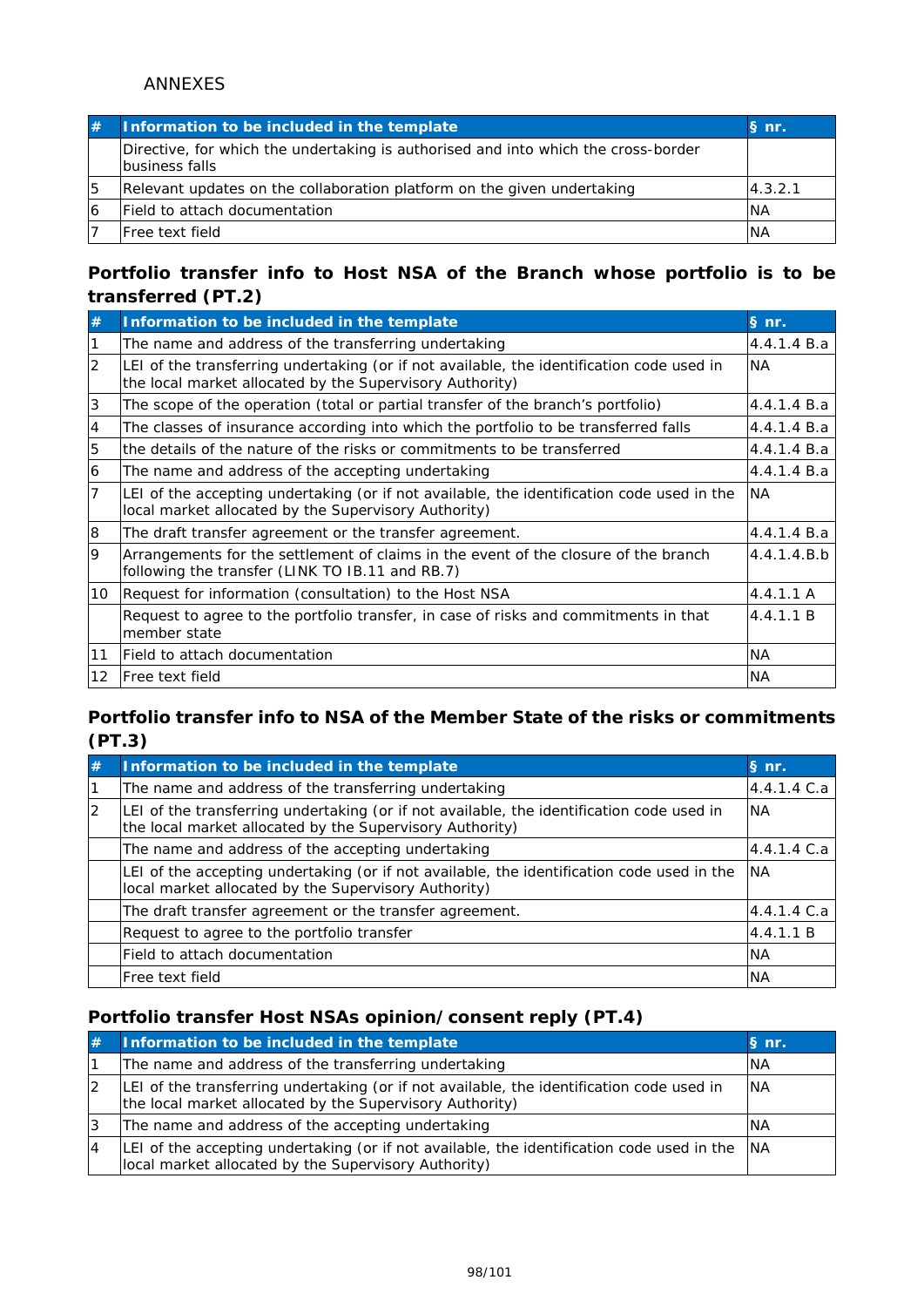|    | Information to be included in the template                                                                                                                 | § nr.     |
|----|------------------------------------------------------------------------------------------------------------------------------------------------------------|-----------|
| 15 | Opinion/consent to the portfolio transfer                                                                                                                  | 4.4.1.2   |
| 16 | Circumstances and the period within which contracts within the transferred portfolio<br>may be cancelled according to the provisions of their national law | 4.4.1.10  |
|    | Field to attach documentation                                                                                                                              | <b>NA</b> |
|    | <b>IFree text field</b>                                                                                                                                    | <b>NA</b> |

## **Portfolio transfer info to Home NSA of the accepting (re)insurance undertaking (PT.5)**

| #                 | Information to be included in the template                                                                                                                                                                                                              | § nr.       |
|-------------------|---------------------------------------------------------------------------------------------------------------------------------------------------------------------------------------------------------------------------------------------------------|-------------|
|                   | The name and address of the transferring undertaking                                                                                                                                                                                                    | 4.4.1.4 A.a |
| $\overline{2}$    | LEI of the transferring undertaking (or if not available, the identification code used in<br>the local market allocated by the Supervisory Authority)                                                                                                   | <b>NA</b>   |
| 3                 | The classes of insurance according into which the portfolio to be transferred falls                                                                                                                                                                     | 4.4.1.4 A.a |
| $\overline{4}$    | the details of the nature of the risks or commitments to be transferred                                                                                                                                                                                 | 4.4.1.4 A.a |
| 5                 | The name and address of the accepting undertaking                                                                                                                                                                                                       | 4.4.1.4 A.a |
| 6                 | LEI of the accepting undertaking (or if not available, the identification code used in the<br>local market allocated by the Supervisory Authority)                                                                                                      | <b>NA</b>   |
| 17                | The draft transfer agreement or the transfer agreement.                                                                                                                                                                                                 | 4.4.1.4 A.a |
| 8                 | The volume of gross and net technical provisions, established on the basis of the<br>contracts to be transferred                                                                                                                                        | 4.4.1.4 A.b |
| 19                | The volume of gross and net written premiums                                                                                                                                                                                                            | 4.4.1.4 A.c |
| 10                | The volume of the gross and net burden of claims in non-life insurance                                                                                                                                                                                  | 4.4.1.4 A.d |
| 11                | Details of assets transferred                                                                                                                                                                                                                           | 4.4.1.4 A.e |
| $12 \overline{ }$ | Details of guarantees provided by the transferring insurance undertaking or a third<br>party (for example a reinsurance undertaking) to safeguard against deterioration of the<br>reserves corresponding to the transferred business                    | 4.4.1.4 A.f |
| 13                | Name(s) of the country or countries of the risks or commitments                                                                                                                                                                                         | 4.4.1.4 A.g |
| 14                | Request of a certificate attesting that the accepting undertaking covers the SCR and<br>MCR calculated in accordance with Articles 100 and 129 of the Solvency II Directive<br>taking into account the transfer, in the form provided in Annex I hereto | 4.4.1.3     |
| 15                | Field to attach documentation                                                                                                                                                                                                                           | <b>NA</b>   |
| 16                | <b>Free text field</b>                                                                                                                                                                                                                                  | <b>NA</b>   |

## **Portfolio transfer Home NSA of the accepting (re)insurance undertaking reply (PT.6)**

| #        | Information to be included in the template                                                                                                                                                                                                 | § nr.      |
|----------|--------------------------------------------------------------------------------------------------------------------------------------------------------------------------------------------------------------------------------------------|------------|
|          | The name and address of the transferring undertaking                                                                                                                                                                                       | <b>NA</b>  |
|          | LEI of the transferring undertaking (or if not available, the identification code used in<br>the local market allocated by the Supervisory Authority)                                                                                      | <b>INA</b> |
| 3        | The name and address of the accepting undertaking                                                                                                                                                                                          | <b>NA</b>  |
| <b>4</b> | LEI of the accepting undertaking (or if not available, the identification code used in the<br>local market allocated by the Supervisory Authority)                                                                                         | <b>NA</b>  |
| 15       | Concerns about how the accepting undertaking will perform in the future                                                                                                                                                                    | 4.4.1.5    |
| 16       | Certificate attesting that the accepting undertaking covers the SCR and MCR calculated<br>in accordance with Articles 100 and 129 of the Solvency II Directive taking into account<br>the transfer, in the form provided in Annex I hereto |            |
|          | Circumstances and the period within which contracts within the transferred portfolio<br>may be cancelled according to the provisions of their national law                                                                                 | 4.4.1.10   |
| l8       | lField to attach documentation                                                                                                                                                                                                             | ΝA         |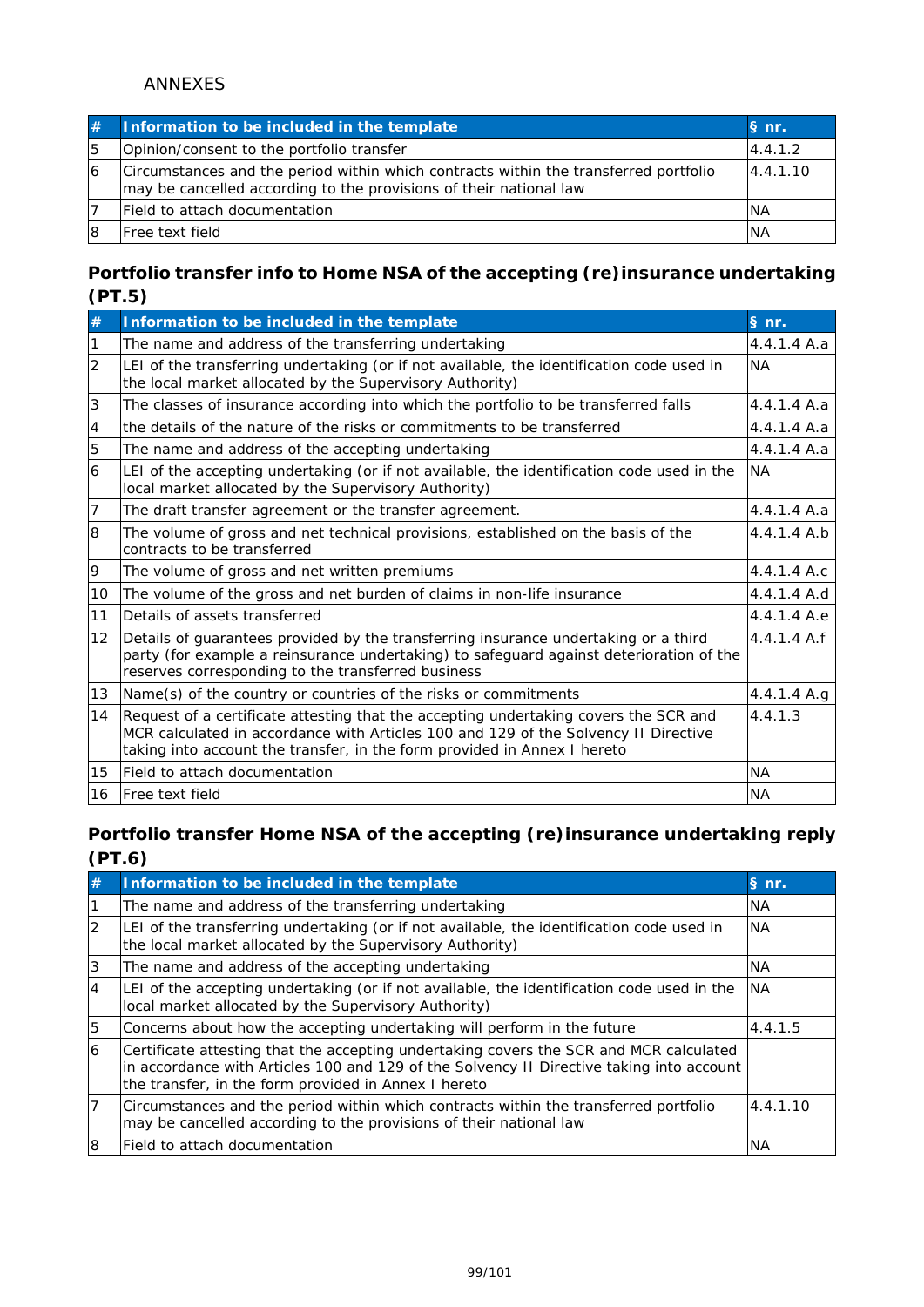| Information to be included in the template |     |
|--------------------------------------------|-----|
| <b>IFree text field</b>                    | 'NA |

## **Communication of the decision of portfolio transfer (PT.7, PTTC.5)**

| #  | Information to be included in the template                                                                                                                                                                      | § nr.      |
|----|-----------------------------------------------------------------------------------------------------------------------------------------------------------------------------------------------------------------|------------|
|    | The name and address of the transferring undertaking                                                                                                                                                            | <b>NA</b>  |
|    | LEI of the transferring undertaking (or if not available, the identification code used in<br>the local market allocated by the Supervisory Authority)                                                           | <b>INA</b> |
|    | The name and address of the accepting undertaking                                                                                                                                                               | <b>NA</b>  |
| 4  | LEI of the accepting undertaking (or if not available, the identification code used in the<br>local market allocated by the Supervisory Authority)                                                              | <b>INA</b> |
| 15 | Communication of the decision regarding the portfolio transfer to the Supervisory<br>Authority of the country or countries where the contracts were concluded and the other<br>authorities which were consulted | 4.4.1.7    |
| 16 | lField to attach documentation                                                                                                                                                                                  | <b>NA</b>  |
|    | lFree text field                                                                                                                                                                                                | <b>NA</b>  |

## **Communication of the method of publication of portfolio transfer (PT.8, PTTC.6)**

| #  | Information to be included in the template                                                                                                            | § nr.     |
|----|-------------------------------------------------------------------------------------------------------------------------------------------------------|-----------|
|    | The name and address of the transferring undertaking                                                                                                  | <b>NA</b> |
| 2  | LEI of the transferring undertaking (or if not available, the identification code used in<br>the local market allocated by the Supervisory Authority) | <b>NA</b> |
| 3  | The name and address of the accepting undertaking                                                                                                     | INA.      |
| 14 | LEI of the accepting undertaking (or if not available, the identification code used in the<br>local market allocated by the Supervisory Authority)    | <b>NA</b> |
| 5  | Communication of the method of publication of the transfer of portfolio provided by<br>their national law                                             | 4.4.1.7   |
| 6  | Field to attach documentation                                                                                                                         | <b>NA</b> |
|    | IFree text field                                                                                                                                      | ΝA        |

## **Requests to the NSA of the accepting office (PTTC.1)**

| #            | Information to be included in the template                                                                                                                                                                                                                       | § nr.     |
|--------------|------------------------------------------------------------------------------------------------------------------------------------------------------------------------------------------------------------------------------------------------------------------|-----------|
|              | The name and address of the transferring third country branch established in the<br>Transferor territory                                                                                                                                                         | <b>NA</b> |
| <sup>2</sup> | LEI of the transferring third country branch (or if not available, the identification code<br>used in the local market allocated by the Supervisory Authority)                                                                                                   | <b>NA</b> |
| 3            | The name and address of the accepting office                                                                                                                                                                                                                     | <b>NA</b> |
| 14           | LEI of the accepting officer* (or if not available, the identification code used in the local  NA<br>market allocated by the Supervisory Authority)<br>* accepting officer can be an undertaking, a branch of an undertaking or a third country<br><b>branch</b> |           |
| 5            | Request to the NSA of the accepting office to certify that accepting office possesses the [4.4.3.1 A-C]<br>necessary solvency                                                                                                                                    |           |
| 6            | Request to the NSA of the accepting office to certify that the law of the Member State<br>of the accepting office permits such a transfer and that the Member State has agreed to<br>the transfer                                                                | 4.4.3.1 D |
| 17           | Field to attach documentation                                                                                                                                                                                                                                    | <b>NA</b> |
| 8            | lFree text field                                                                                                                                                                                                                                                 | <b>NA</b> |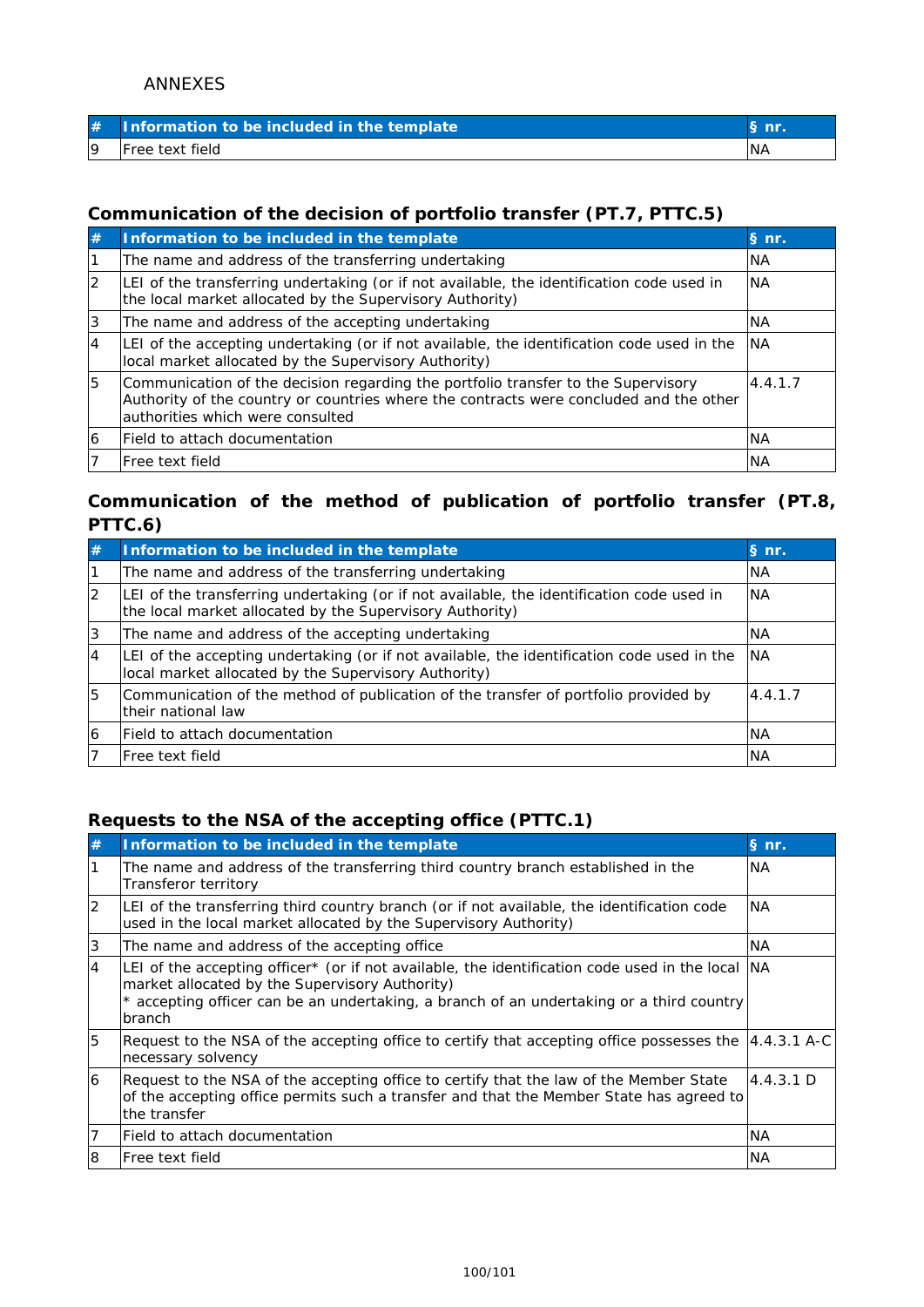## **Requests to the NSA of the Member State of the risks or commitments (PTTC.2)**

| #  | Information to be included in the template                                                                                                                                                                                                                       | § nr.     |
|----|------------------------------------------------------------------------------------------------------------------------------------------------------------------------------------------------------------------------------------------------------------------|-----------|
|    | The name and address of the transferring third country branch established in the<br>Transferor territory                                                                                                                                                         | INA.      |
| 12 | LEI of the transferring third country branch (or if not available, the identification code<br>used in the local market allocated by the Supervisory Authority)                                                                                                   | INA.      |
| 13 | The name and address of the accepting office                                                                                                                                                                                                                     | <b>NA</b> |
| 14 | LEI of the accepting officer* (or if not available, the identification code used in the local  NA<br>market allocated by the Supervisory Authority)<br>* accepting officer can be an undertaking, a branch of an undertaking or a third country<br><b>branch</b> |           |
| 5  | Request of an opinion in relation to the portfolio transfer                                                                                                                                                                                                      | 4.4.3.1 E |
| 16 | lField to attach documentation                                                                                                                                                                                                                                   | INA.      |
|    | lFree text field                                                                                                                                                                                                                                                 | <b>NA</b> |

### **Reply of the NSA of the accepting office (PTTC.3)**

| #              | Information to be included in the template                                                                                                                                                                                                                   | § nr.       |
|----------------|--------------------------------------------------------------------------------------------------------------------------------------------------------------------------------------------------------------------------------------------------------------|-------------|
|                | The name and address of the transferring third country branch established in the<br>Transferor territory                                                                                                                                                     | <b>NA</b>   |
| 2              | LEI of the transferring third country branch (or if not available, the identification code<br>used in the local market allocated by the Supervisory Authority)                                                                                               | NA.         |
| 3              | The name and address of the accepting office                                                                                                                                                                                                                 | <b>NA</b>   |
| $\overline{4}$ | LEI of the accepting officer* (or if not available, the identification code used in the local<br>market allocated by the Supervisory Authority)<br>* accepting officer can be an undertaking, a branch of an undertaking or a third country<br><b>branch</b> | <b>NA</b>   |
| 15             | Certification that accepting office possesses the necessary solvency                                                                                                                                                                                         | 4.4.3.1 A-C |
| 6              | Certification that the law of the Member State of the accepting office permits such a<br>transfer and that the Member State has agreed to the transfer                                                                                                       | 4.4.3.1 D   |
|                | lField to attach documentation                                                                                                                                                                                                                               | <b>NA</b>   |
| I8             | lFree text field                                                                                                                                                                                                                                             | <b>NA</b>   |

## **Reply of the NSA of the Member State of the risks or commitments (PTTC.4)**

| #        | Information to be included in the template                                                                                                                                                                                                                       | § nr.      |
|----------|------------------------------------------------------------------------------------------------------------------------------------------------------------------------------------------------------------------------------------------------------------------|------------|
|          | The name and address of the transferring third country branch established in the<br>Transferor territory                                                                                                                                                         | <b>NA</b>  |
|          | LEI of the transferring third country branch (or if not available, the identification code<br>used in the local market allocated by the Supervisory Authority)                                                                                                   | <b>INA</b> |
| 13       | The name and address of the accepting office                                                                                                                                                                                                                     | <b>NA</b>  |
| <b>4</b> | LEI of the accepting officer* (or if not available, the identification code used in the local  NA<br>market allocated by the Supervisory Authority)<br>* accepting officer can be an undertaking, a branch of an undertaking or a third country<br><b>branch</b> |            |
| 5        | Opinion in relation to the portfolio transfer                                                                                                                                                                                                                    | 4.4.3.1 E  |
| 16       | lField to attach documentation                                                                                                                                                                                                                                   | <b>NA</b>  |
|          | IFree text field                                                                                                                                                                                                                                                 | <b>NA</b>  |